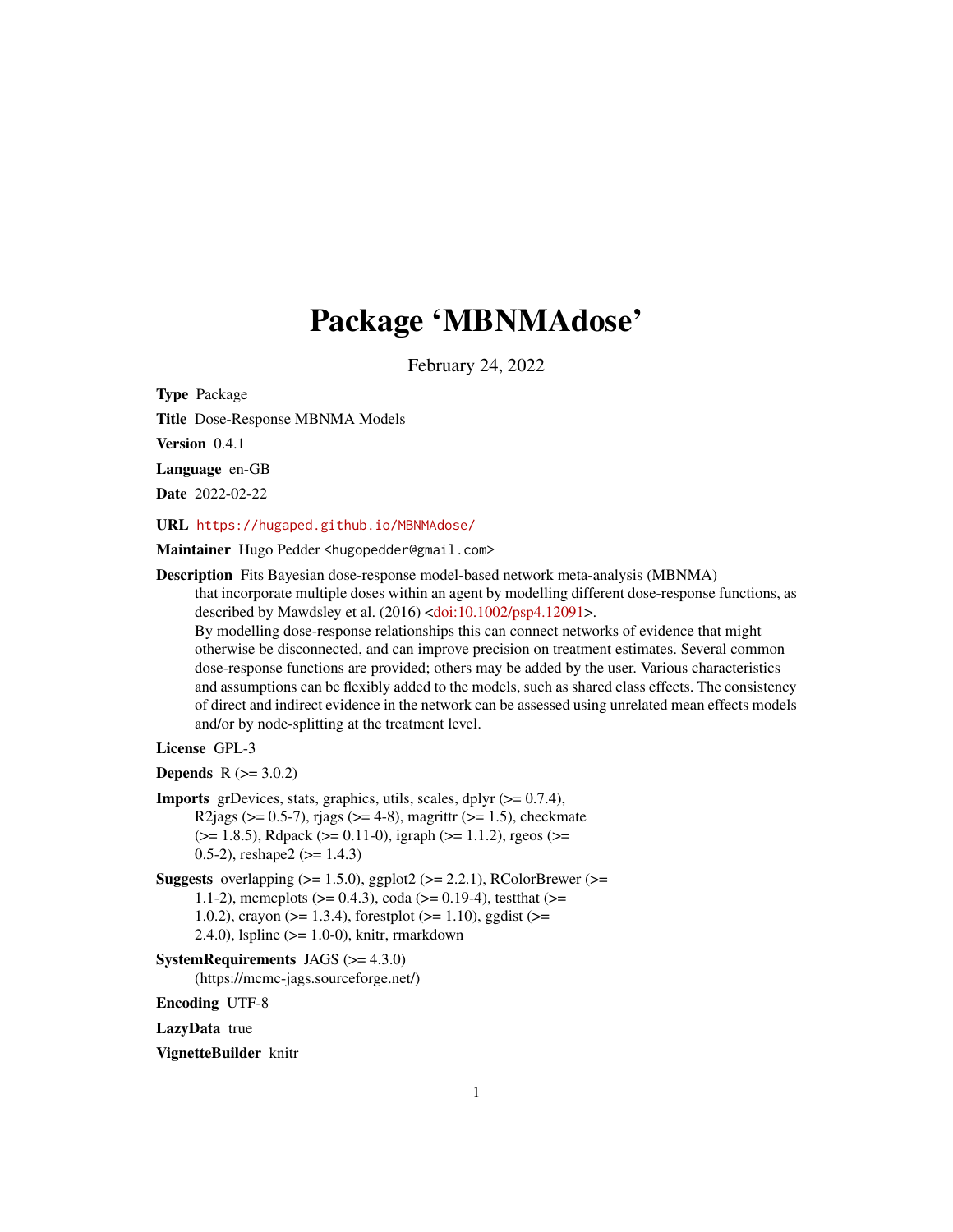RoxygenNote 7.1.1

RdMacros Rdpack

NeedsCompilation no

Author Hugo Pedder [aut, cre] (<<https://orcid.org/0000-0002-7813-3749>>), Daniel Gallardo Gomez [rev] (<<https://orcid.org/0000-0002-3029-026X>>), Lujin Li [rev], Adil Karim [ctb]

Repository CRAN

Date/Publication 2022-02-24 11:40:02 UTC

# R topics documented:

|               | 3              |
|---------------|----------------|
|               | 5              |
|               | 6              |
|               | $\overline{7}$ |
|               | $\overline{7}$ |
|               | 8              |
|               | $\mathbf Q$    |
| 10            |                |
| 12            |                |
| 13            |                |
| 15            |                |
| 16            |                |
| 17            |                |
| 17            |                |
| 19            |                |
| 20            |                |
| 20            |                |
| 21            |                |
| 23            |                |
| 24<br>fitplot |                |
| 25            |                |
| 26            |                |
| 27            |                |
| 28            |                |
| 29            |                |
| 31            |                |
| 32            |                |
| 33            |                |
| 34            |                |
| 37            |                |
| 41            |                |
| 44            |                |
| 47            |                |
| 50            |                |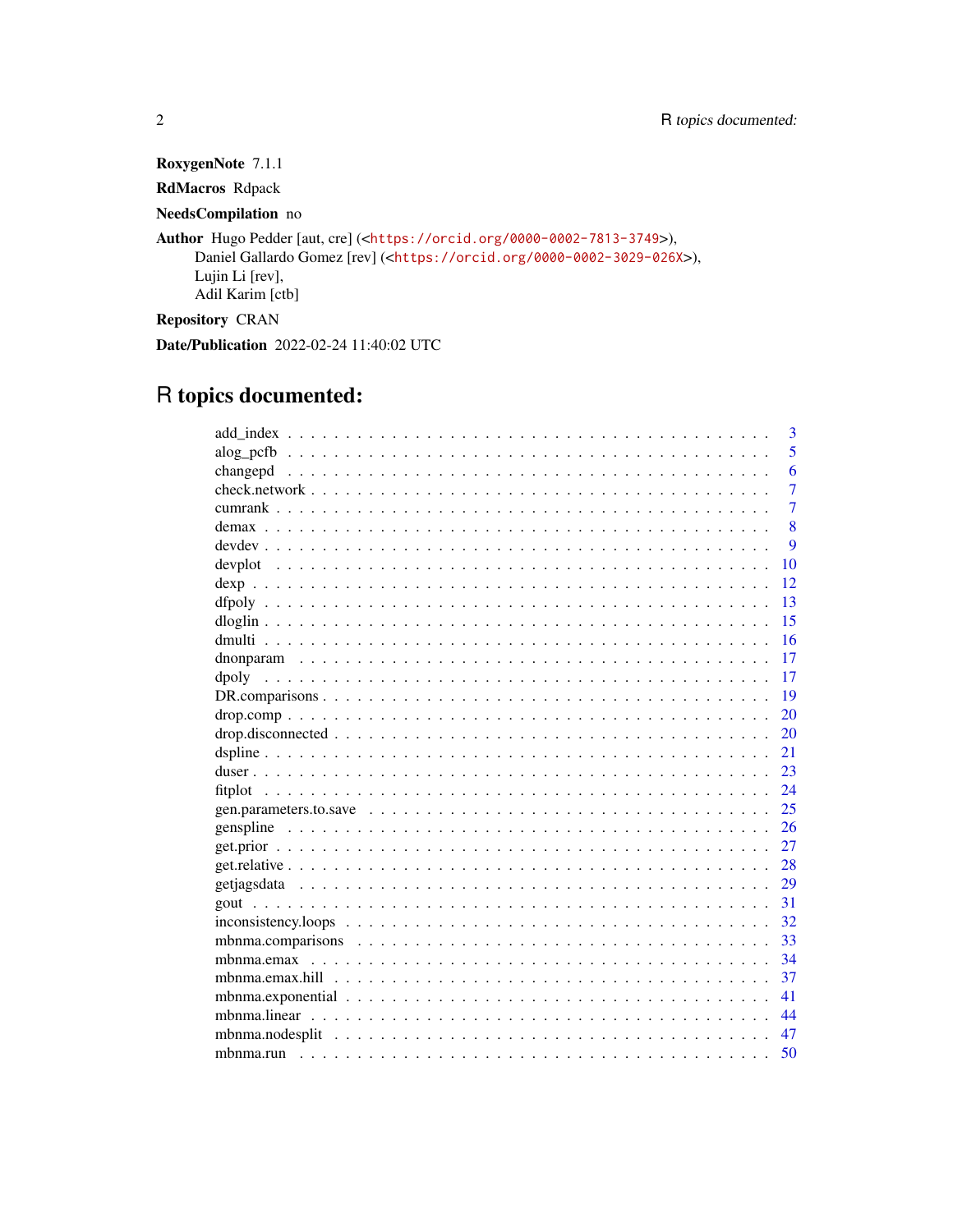<span id="page-2-0"></span>

|       |                                                                                                                       | 62 |
|-------|-----------------------------------------------------------------------------------------------------------------------|----|
|       |                                                                                                                       | 64 |
|       |                                                                                                                       | 65 |
|       |                                                                                                                       | 67 |
|       |                                                                                                                       | 68 |
|       |                                                                                                                       | 71 |
|       |                                                                                                                       | 73 |
|       |                                                                                                                       | 74 |
|       |                                                                                                                       | 77 |
|       |                                                                                                                       | 80 |
|       | $print.mbmma.predict \dots \dots \dots \dots \dots \dots \dots \dots \dots \dots \dots \dots \dots \dots \dots \dots$ | 80 |
|       |                                                                                                                       | 81 |
|       |                                                                                                                       | 81 |
|       |                                                                                                                       | 82 |
|       |                                                                                                                       | 82 |
|       |                                                                                                                       | 83 |
|       |                                                                                                                       | 84 |
|       |                                                                                                                       | 85 |
|       |                                                                                                                       | 86 |
|       |                                                                                                                       | 86 |
|       |                                                                                                                       | 88 |
|       |                                                                                                                       | 89 |
|       |                                                                                                                       | 90 |
|       |                                                                                                                       | 91 |
|       |                                                                                                                       | 93 |
|       |                                                                                                                       | 94 |
|       |                                                                                                                       | 95 |
|       |                                                                                                                       | 95 |
|       |                                                                                                                       | 96 |
|       |                                                                                                                       | 96 |
|       |                                                                                                                       | 97 |
|       |                                                                                                                       | 97 |
|       |                                                                                                                       | 98 |
| Index |                                                                                                                       | 99 |

add\_index *Add arm indices and agent identifiers to a dataset*

# Description

Adds arm indices (arms, narms) to a dataset and adds numeric identifiers for agent and class (if included in the data).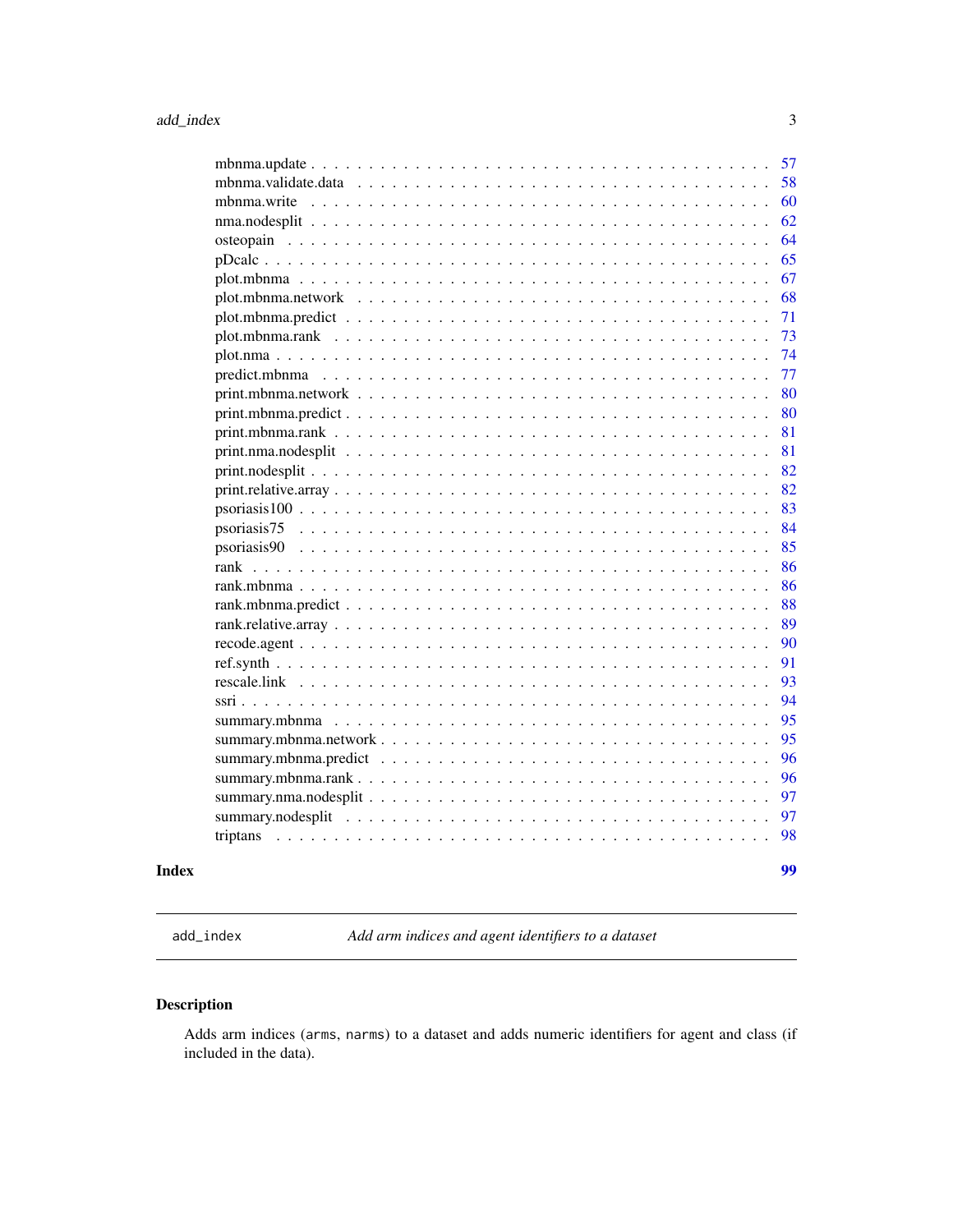# Usage

add\_index(data.ab, agents = NULL, treatments = NULL)

# Arguments

| data.ab    | A data frame of arm-level data in "long" format containing the columns:                                                                                                                                                                                                            |
|------------|------------------------------------------------------------------------------------------------------------------------------------------------------------------------------------------------------------------------------------------------------------------------------------|
|            | • studyID Study identifiers                                                                                                                                                                                                                                                        |
|            | • dose Numeric data indicating the dose (must take positive values)                                                                                                                                                                                                                |
|            | • agent Agent identifiers (can be numeric, factor or character)                                                                                                                                                                                                                    |
|            | • y Numeric data indicating the aggregate response for a continuous outcome.<br>Required for continuous data.                                                                                                                                                                      |
|            | • se Numeric data indicating the standard error for a given observation. Re-<br>quired for continuous data.                                                                                                                                                                        |
|            | • r Numeric data indicating the number of responders within a study arm.<br>Required for binomial or poisson data.                                                                                                                                                                 |
|            | • n Numeric data indicating the total number of participants within a study<br>arm. Required for binomial data or when modelling Standardised Mean<br><b>Differences</b>                                                                                                           |
|            | • E Numeric data indicating the total exposure time for participants within a<br>study arm. Required for poisson data.                                                                                                                                                             |
|            | • class An optional column indicating a particular class code. Agents with<br>the same identifier must also have the same class code.                                                                                                                                              |
| agents     | A character string of agent names used to force a particular agent ordering. De-<br>fault is NULL, which automatically orders Placebo (dose=0) as agent 1 and then<br>subsequent agents by the order given in data. ab                                                             |
| treatments | A character string of treatment names used to force a particular treatment order-<br>ing. Default is NULL, which automatically orders Placebo (dose=0) as treatment<br>1 and then subsequent treatments by the order of agents and doses (smallest to<br>highest) given in data.ab |

# Value

A data frame similar to data.ab but with additional columns:

- arm Arm identifiers coded for each study
- narm The total number of arms in each study

If agent or class are non-numeric or non-sequential (i.e. with missing numeric codes), agents/classes in the returned data frame will be numbered and recoded to enforce sequential numbering (a warning will be shown stating this).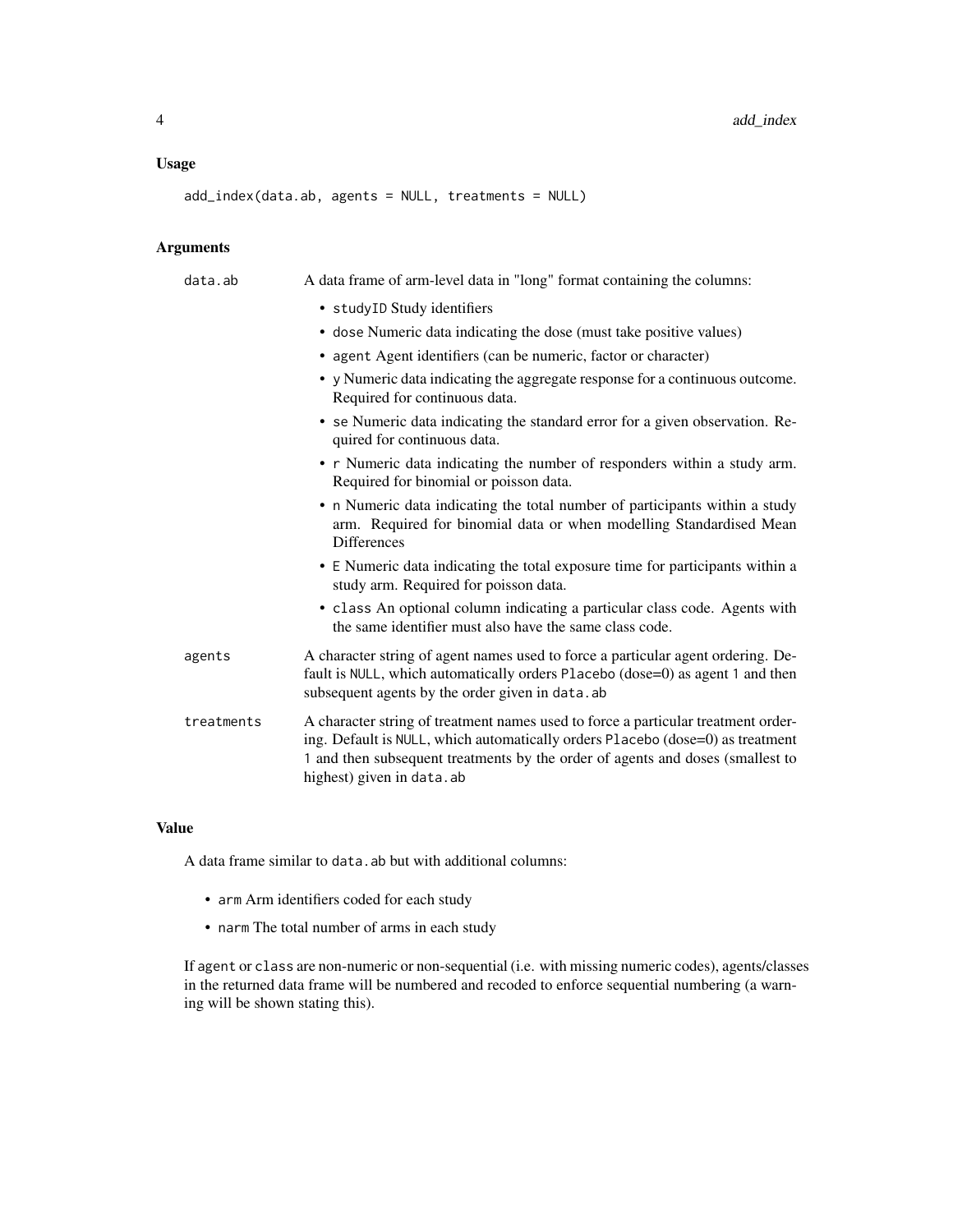<span id="page-4-0"></span>alog\_pcfb *Studies of alogliptin for lowering blood glucose concentration in patients with type II diabetes*

#### Description

A dataset from a systematic review of Randomised-Controlled Trials (RCTs) comparing different doses of alogliptin with placebo (Langford et al. 2016). The systematic review was simply performed and was intended to provide data to illustrate a statistical methodology rather than for clinical inference. Alogliptin is a treatment aimed at reducing blood glucose concentration in type II diabetes. The outcome is continuous, and aggregate data responses correspond to the mean change in HbA1c from baseline to follow-up in studies of at least 12 weeks follow-up. The dataset includes 14 Randomised-Controlled Trials (RCTs), comparing 5 different doses of alogliptin with placebo, leading to 6 different treatments (combination of dose and agent) within the network.

# Usage

alog\_pcfb

#### Format

A data frame in long format (one row per arm and study), with 46 rows and 6 variables:

- studyID Study identifiers
- agent Character data indicating the agent to which participants were randomised
- dose Numeric data indicating the standardised dose received
- y Numeric data indicating the mean change from baseline in blood glucose concentration (mg/dL) in a study arm
- se Numeric data indicating the standard error for the mean change from baseline in blood glucose concentration (mg/dL) in a study arm
- n Numeric data indicating the number of participants randomised

#### Details

alog\_pcfb is a data frame in long format (one row per arm and study), with the variables studyID, agent, dose, y, se, and N.

#### **References**

Langford O, Aronson JK, van Valkenhoef G, Stevens RJ (2016). "Methods for meta-analysis of pharmacodynamic dose-response data with application to multi-arm studies of alogliptin." *Stat Methods Med Res*. ISSN 1477-0334 (Electronic) 0962-2802 (Linking), doi: [10.1177/0962280216637093,](https://doi.org/10.1177/0962280216637093) <https://journals.sagepub.com/doi/10.1177/0962280216637093>.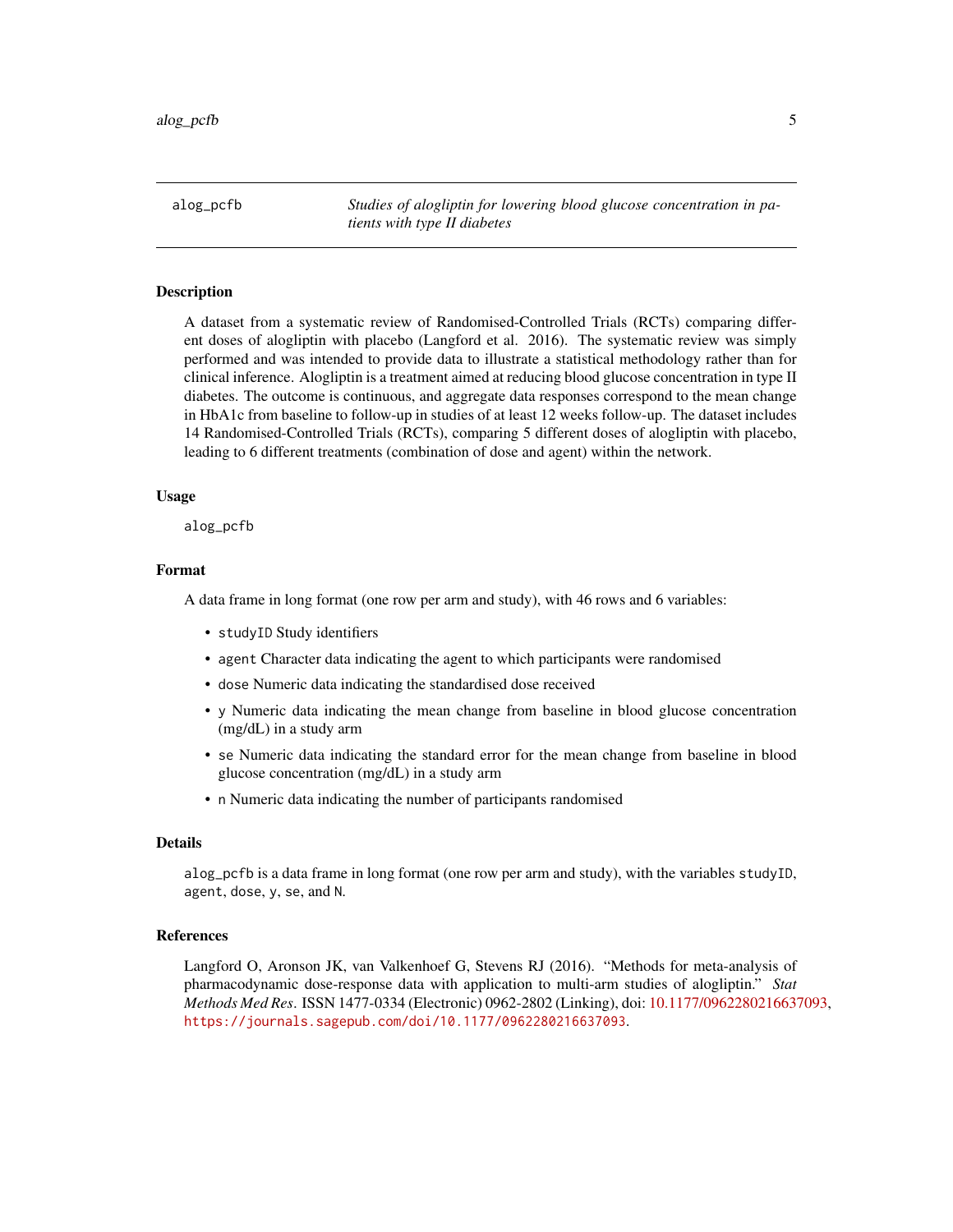<span id="page-5-0"></span>

# Description

Update model fit statistics depending on calculation for pD

#### Usage

```
changepd(model, jagsdata = NULL, pd = "pv", likelihood = NULL, type = "dose")
```
# Arguments

| model      | A model object of class "rjags"                                                                                                                                                                                                                                                                                                                                                                                                                                                                                                                                                                                                                                                   |
|------------|-----------------------------------------------------------------------------------------------------------------------------------------------------------------------------------------------------------------------------------------------------------------------------------------------------------------------------------------------------------------------------------------------------------------------------------------------------------------------------------------------------------------------------------------------------------------------------------------------------------------------------------------------------------------------------------|
| jagsdata   | A list object containing data used to estimate model                                                                                                                                                                                                                                                                                                                                                                                                                                                                                                                                                                                                                              |
| pd         | Can take either:                                                                                                                                                                                                                                                                                                                                                                                                                                                                                                                                                                                                                                                                  |
|            | • pv only pV will be reported (as automatically outputted by R2 jags).<br>• plugin calculates pD by the plug-in method (Spiegelhalter et al. 2002).<br>It is faster, but may output negative non-sensical values, due to skewed<br>deviances that can arise with non-linear models.<br>• pd. k1 calculates pD by the Kullback-Leibler divergence (Plummer 2008).<br>This will require running the model for additional iterations but is a more<br>robust calculation for the effective number of parameters in non-linear mod-<br>els.<br>• popt calculates pD using an optimism adjustment which allows for calcu-<br>lation of the penalized expected deviance (Plummer 2008). |
| likelihood | A string indicating the likelihood to use in the model. Can take either "binomial",<br>"normal" or "poisson". If left as NULL the likelihood will be inferred from the<br>data.                                                                                                                                                                                                                                                                                                                                                                                                                                                                                                   |
| type       | Can take either "dose" for a dose-response MBNMA or "time" for a time-<br>course MBNMA (this accounts for multiple observations within an arm)                                                                                                                                                                                                                                                                                                                                                                                                                                                                                                                                    |

# Value

A list containing pd (effective number of parameters calculated using the method specified in arguments), deviance (the posterior median of the total residual deviance) and dic (the model DIC)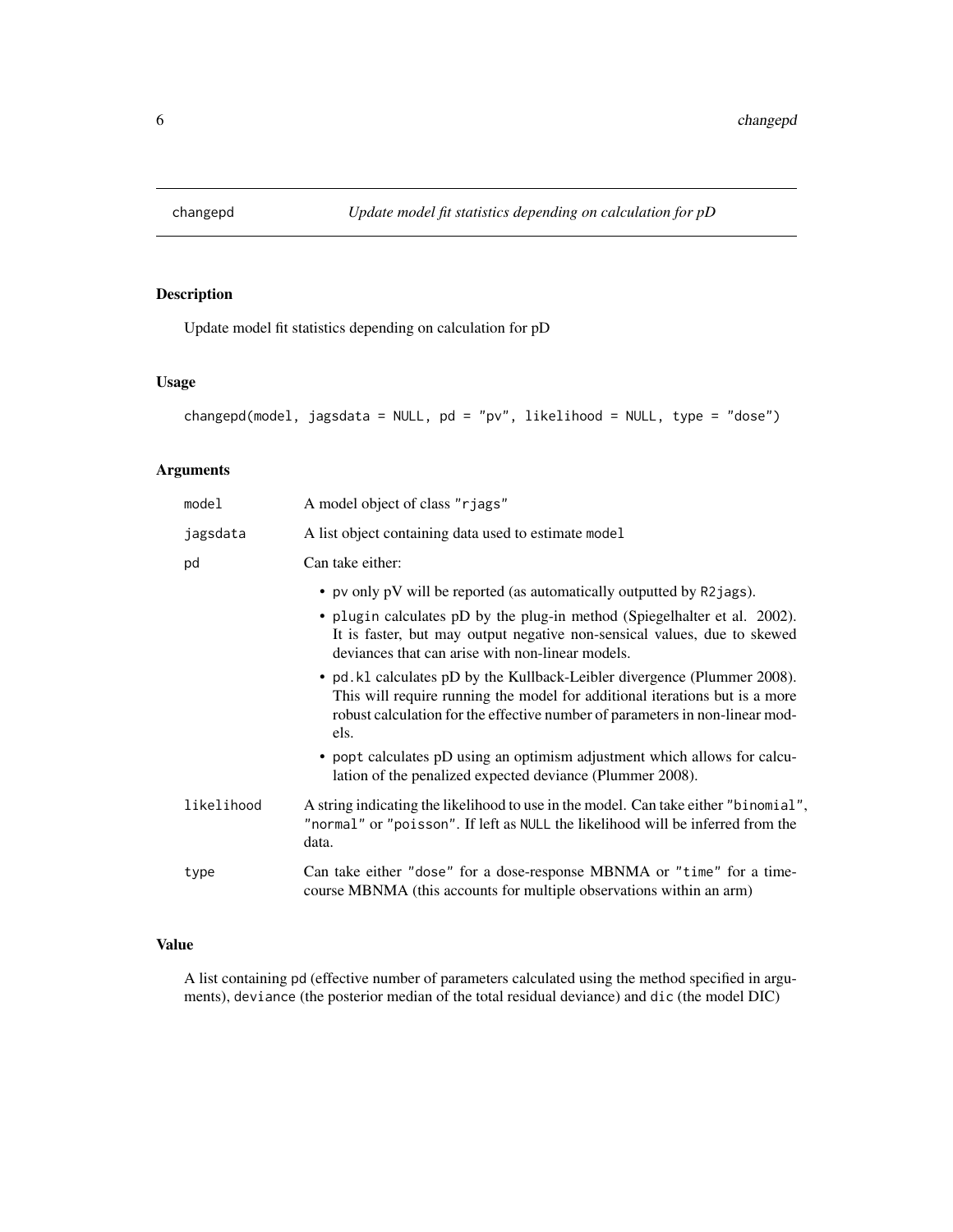<span id="page-6-0"></span>

#### Description

Check if all nodes in the network are connected (identical to function in MBNMAtime)

#### Usage

```
check.network(g, reference = 1)
```
# Arguments

| reference<br>ment for testing that all other treatments connect to it | g | An network plot of class ("igraph")                                            |
|-----------------------------------------------------------------------|---|--------------------------------------------------------------------------------|
|                                                                       |   | A numeric value indicating which treatment code to use as the reference treat- |

cumrank *Plot cumulative ranking curves from MBNMA models*

# Description

Plot cumulative ranking curves from MBNMA models

#### Usage

 $cumrank(x, params = NULL, sur a = TRUE, ...)$ 

# Arguments

| x      | An object of class "mbnma.rank" generated by rank.mbnma()                                                                                                                                                                                                           |
|--------|---------------------------------------------------------------------------------------------------------------------------------------------------------------------------------------------------------------------------------------------------------------------|
| params | A character vector of named parameters in the model that vary by either agent<br>or class (depending on the value assigned to level). If left as NULL (the de-<br>fault), then ranking will be calculated for all available parameters that vary by<br>agent/class. |
| sucra  | A logical object to indicate whether Surface Under Cumulative Ranking Curve<br>(SUCRA) values should be calculated and returned as a data frame. Areas cal-<br>culated using read WKT.                                                                              |
|        | Arguments to be sent to ggplot:: geom_line()                                                                                                                                                                                                                        |

# Value

Line plots showing the cumulative ranking probabilities for each agent/class and dose-response parameter in x. The object returned is a list which contains the plot (an object of class(c("gg", "ggplot")) and a data frame of SUCRA values if sucra = TRUE.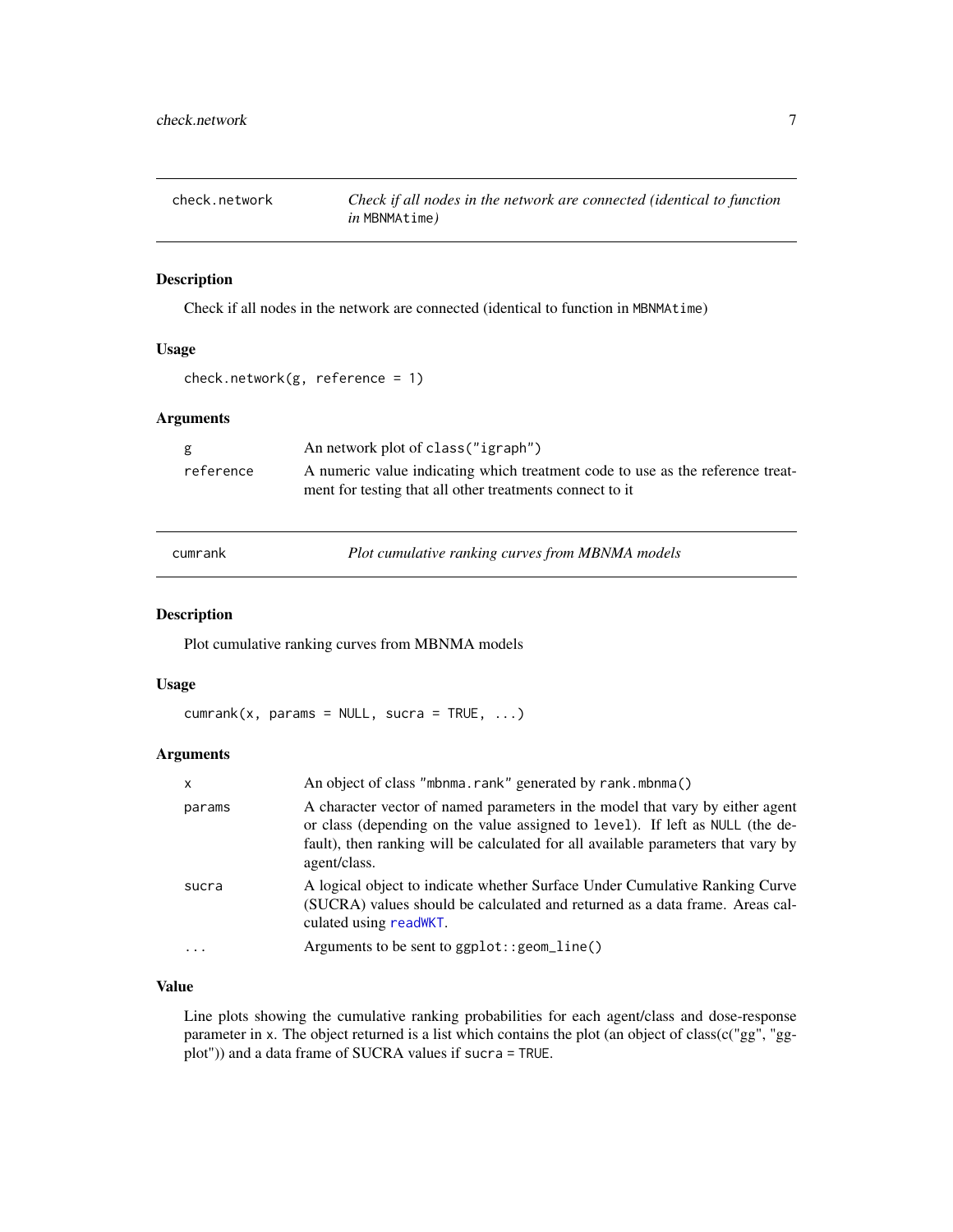<span id="page-7-0"></span>8 demax and the set of the set of the set of the set of the set of the set of the set of the set of the set of the set of the set of the set of the set of the set of the set of the set of the set of the set of the set of t

# Examples

```
# Using the triptans data
network <- mbnma.network(triptans)
# Estimate rankings from an Emax dose-response MBNMA
emax <- mbnma.run(network, fun=demax(), method="random")
ranks <- rank(emax)
# Plot cumulative rankings for both dose-response parameters simultaneously
# Note that SUCRA values are also returned
cumrank(ranks)
```
#### demax *Emax dose-response function*

# Description

Emax dose-response function

#### Usage

 $demax(emax = "rel", ed50 = "rel", hill = NULL)$ 

# Arguments

| emax | Pooling for Emax parameter. Can take "rel", "common", "random" or be as-<br>signed a numeric value (see details). |
|------|-------------------------------------------------------------------------------------------------------------------|
| ed50 | Pooling for ED50 parameter. Can take "rel", "common", "random" or be as-<br>signed a numeric value (see details). |
| hill | Pooling for Hill parameter. Can take "rel", "common", "random" or be assigned<br>a numeric value (see details).   |

# Details

Emax represents the maximum response. exp(ED50) represents the dose at which 50% of the maximum response is achieved. exp(Hill) is the Hill parameter, which allows for a sigmoidal function.

Without Hill parameter:

$$
\frac{E_{max} \times x}{e^{ET_{50}} + x}
$$

With Hill parameter:

$$
\frac{E_{max} \times x^{e^{hill}}}{e^{ET_{50} \times e^{hill}} + x^{e^{hill}}}
$$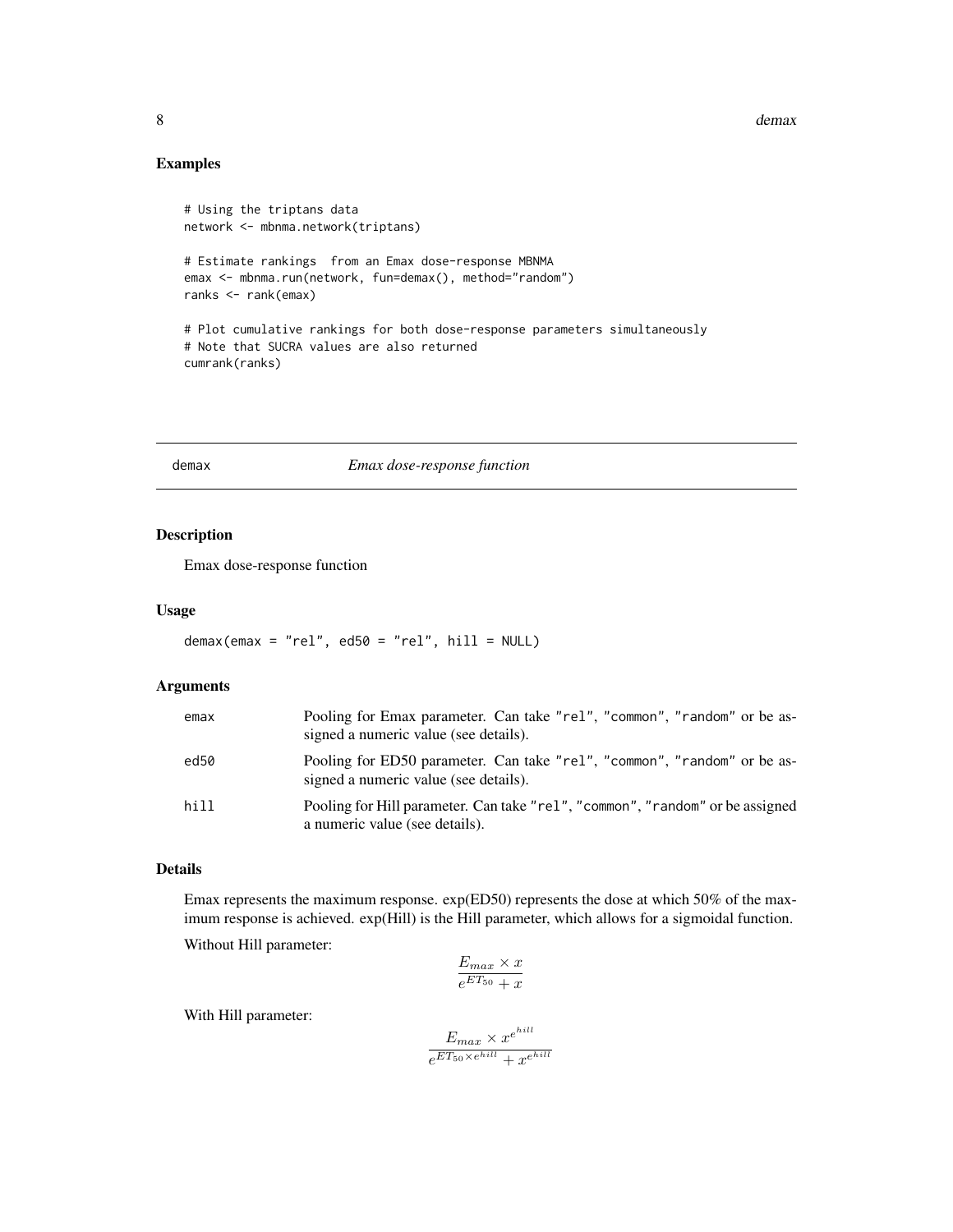#### <span id="page-8-0"></span>devdev and the set of the set of the set of the set of the set of the set of the set of the set of the set of the set of the set of the set of the set of the set of the set of the set of the set of the set of the set of th

# Value

An object of class("dosefun")

#### Dose-response parameters

# Argument Model specification

| "rel" | Implies that <i>relative</i> effects should be pooled for this dose-response parameter separately for each agent in the n   |
|-------|-----------------------------------------------------------------------------------------------------------------------------|
|       | "common" Implies that all agents share the same common effect for this dose-response parameter.                             |
|       | "random" Implies that all agents share a similar (exchangeable) effect for this dose-response parameter. This approach allo |
|       | numeric() Assigned a numeric value, indicating that this dose-response parameter should not be estimated from the data bu   |

When relative effects are modelled on more than one dose-response parameter, correlation between them is automatically estimated using a vague inverse-Wishart prior. This prior can be made slightly more informative by specifying the scale matrix omega and by changing the degrees of freedom of the inverse-Wishart prior using the priors argument in mbnma.run().

# References

There are no references for Rd macro \insertAllCites on this help page.

#### Examples

# Model without a Hill parameter demax(emax="rel", ed50="common")

# Model including a Hill parameter and defaults for Emax and ED50 parameters demax(hill="common")

devdev *Dev-dev plot for comparing deviance contributions from two models*

# Description

Plots the deviances of two model types for comparison. Often used to assess consistency by comparing consistency (NMA or MBNMA) and unrelated mean effects (UME) models (see Pedder et al. (2021)). Models must be run on the *same set of data* or the deviance comparisons will not be valid.

#### Usage

```
devdev(mod1, mod2, dev.type = "resdev", n.iter = 2000, n.thin = 1, ...)
```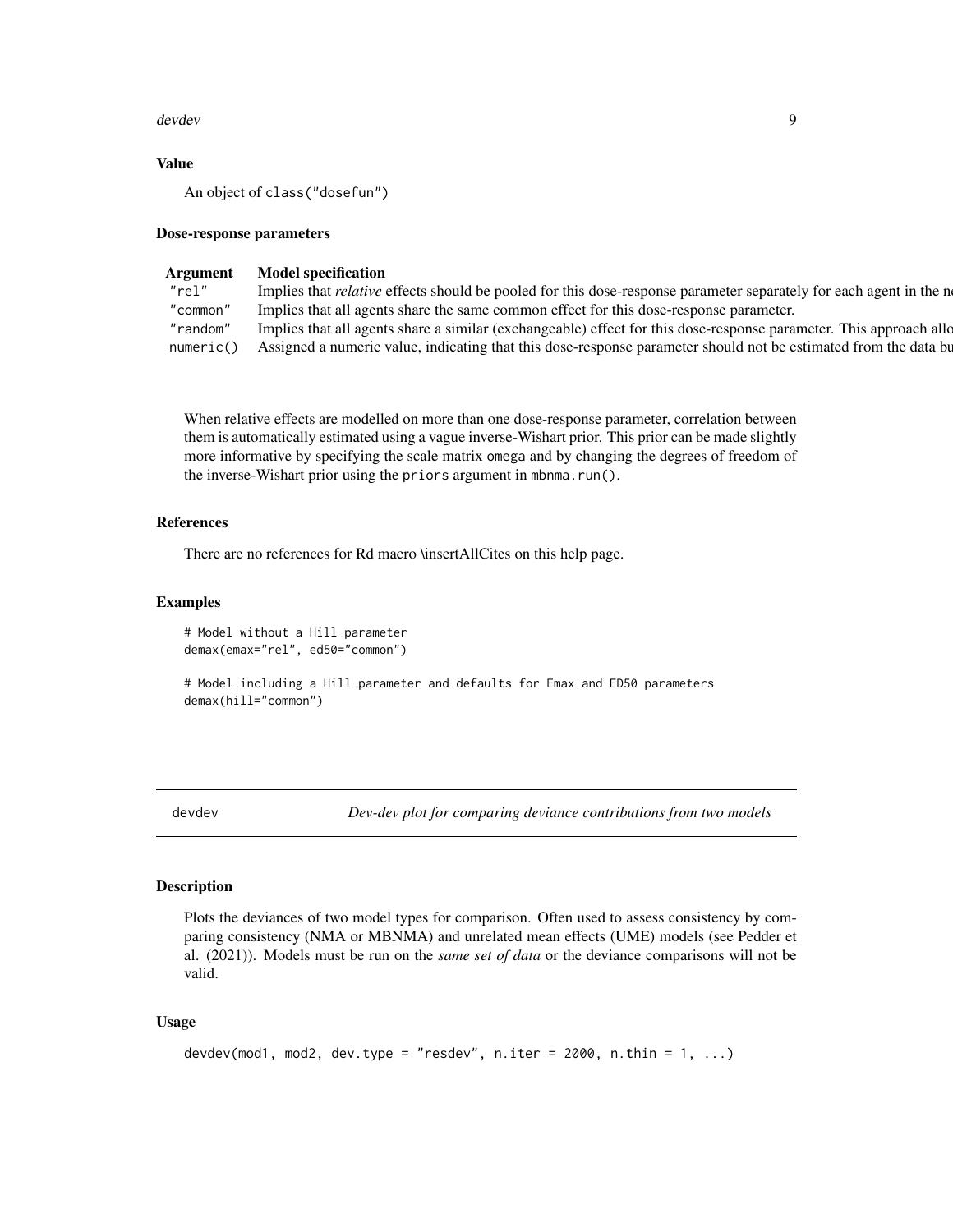# <span id="page-9-0"></span>Arguments

| mod1     | First model for which to plot deviance contributions                                                                                                                                                                                                                     |
|----------|--------------------------------------------------------------------------------------------------------------------------------------------------------------------------------------------------------------------------------------------------------------------------|
| mod2     | Second model for which to plot deviance contributions                                                                                                                                                                                                                    |
| dev.type | <i>STILL IN DEVELOPMENT FOR MBNMAdose!</i> Deviances to plot - can be ei-<br>ther residual deviances ("resdev", the default) or deviances ("dev")                                                                                                                        |
| n.iter   | number of total iterations per chain (including burn in; default: 2000)                                                                                                                                                                                                  |
| n.thin   | thinning rate. Must be a positive integer. Set $n$ , thin $> 1$ to save memory<br>and computation time if $n$ , iter is large. Default is $max(1, floor(n, chains)$<br>$\star$ (n.iter-n.burnin) / 1000) which will only thin if there are at least 2000<br>simulations. |
| $\cdots$ | Arguments to be sent to $ggplot2$ : $geom\_point()$ or $ggplot2$ : $geom\_boxplot$                                                                                                                                                                                       |

# Examples

```
# Using the triptans data
network <- mbnma.network(triptans)
# Run an poorly fitting linear dose-response
lin <- mbnma.run(network, fun=dpoly(degree=1))
# Run a better fitting Emax dose-response
emax <- mbnma.run(network, fun=demax())
# Run a standard NMA with unrelated mean effects (UME)
ume <- nma.run(network, UME=TRUE)
# Compare residual deviance contributions from linear and Emax
devdev(lin, emax) # Suggests model fit is very different
```

```
# Compare deviance contributions from Emax and UME
devdev(emax, ume) # Suggests model fit is similar
```
devplot *Plot deviance contributions from an MBNMA model*

# Description

Plot deviance contributions from an MBNMA model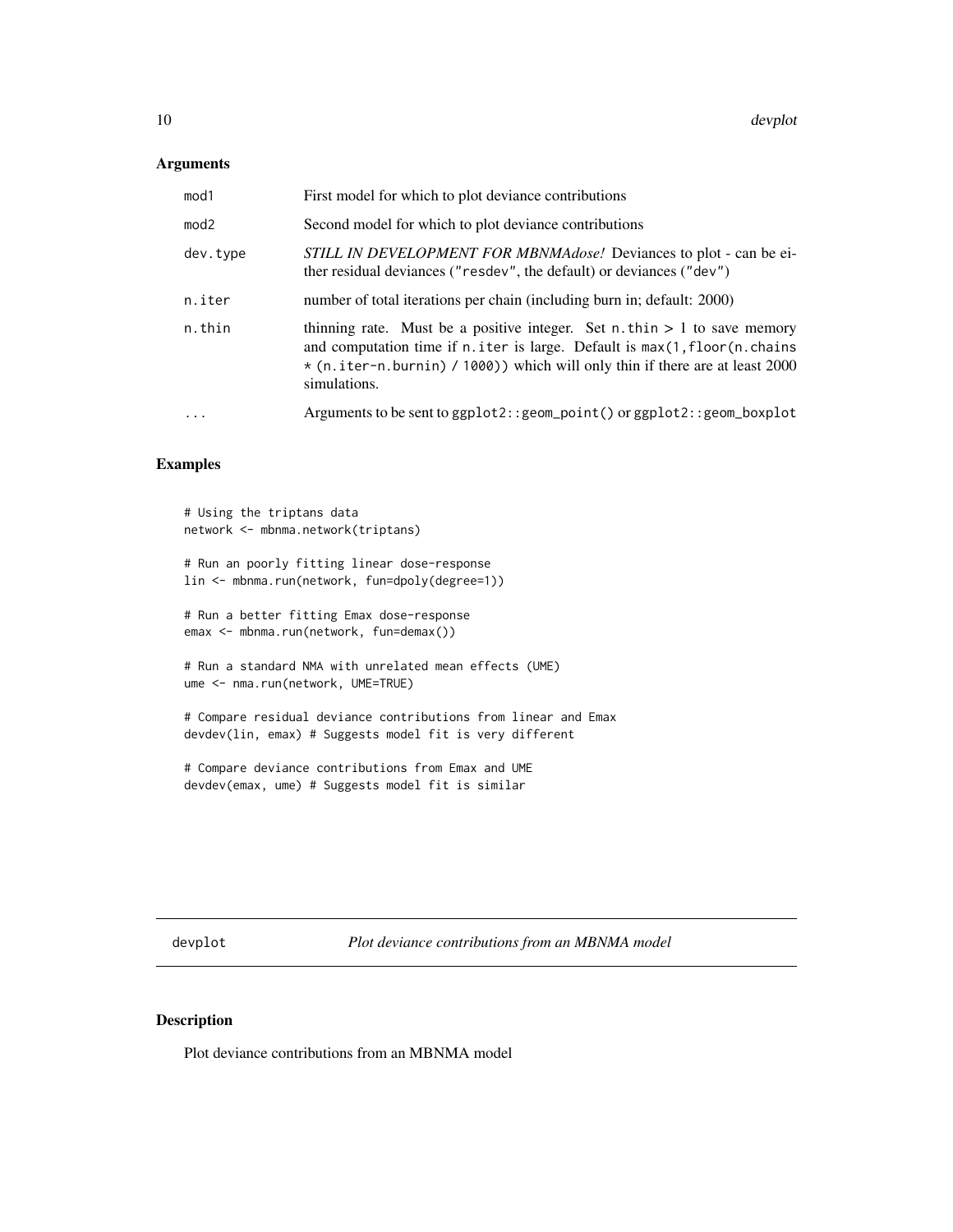#### devplot the state of the state of the state of the state of the state of the state of the state of the state of the state of the state of the state of the state of the state of the state of the state of the state of the st

# Usage

```
devplot(
 mbnma,
 plot.type = "box",
 facet = TRUE,dev.type = "resdev",
 n.iter = mbnma$BUGSoutput$n.iter/2,
 n.thin = mbnma$BUGSoutput$n.thin,
  ...
)
```
# Arguments

| mbnma     | An S3 object of class "mbnma" generated by running a dose-response MBNMA<br>model                                                                                                                                                                          |
|-----------|------------------------------------------------------------------------------------------------------------------------------------------------------------------------------------------------------------------------------------------------------------|
| plot.type | Deviances can be plotted either as scatter points ("scatter") or as boxplots<br>("box")                                                                                                                                                                    |
| facet     | A boolean object that indicates whether or not to facet (by agent for MBNMAdose)<br>and by treatment for MBNMAtime)                                                                                                                                        |
| dev.type  | STILL IN DEVELOPMENT FOR MBNMAdose! Deviances to plot - can be ei-<br>ther residual deviances ("resdev", the default) or deviances ("dev")                                                                                                                 |
| n.iter    | number of total iterations per chain (including burn in; default: 2000)                                                                                                                                                                                    |
| n.thin    | thinning rate. Must be a positive integer. Set n.thin $> 1$ to save memory<br>and computation time if n. iter is large. Default is max(1, floor(n. chains)<br>* (n.iter-n.burnin) / 1000)) which will only thin if there are at least 2000<br>simulations. |
| $\ddots$  | Arguments to be sent to ggplot2:: geom_point() or ggplot2:: geom_boxplot                                                                                                                                                                                   |

# Details

Deviances should only be plotted for models that have converged successfully. If deviance contributions have not been monitored in mbnma\$parameters.to.save then additional iterations will have to be run to get results for these.

For MBNMAtime, deviance contributions cannot be calculated for models with a multivariate likelihood (i.e. those that account for correlation between observations) because the covariance matrix in these models is treated as unknown (if rho = "estimate") and deviance contributions will be correlated.

# Value

Generates a plot of deviance contributions and returns a list containing the plot (as an object of class(c("gg","ggplot"))), and a data.frame of posterior mean deviance/residual deviance contributions for each observation.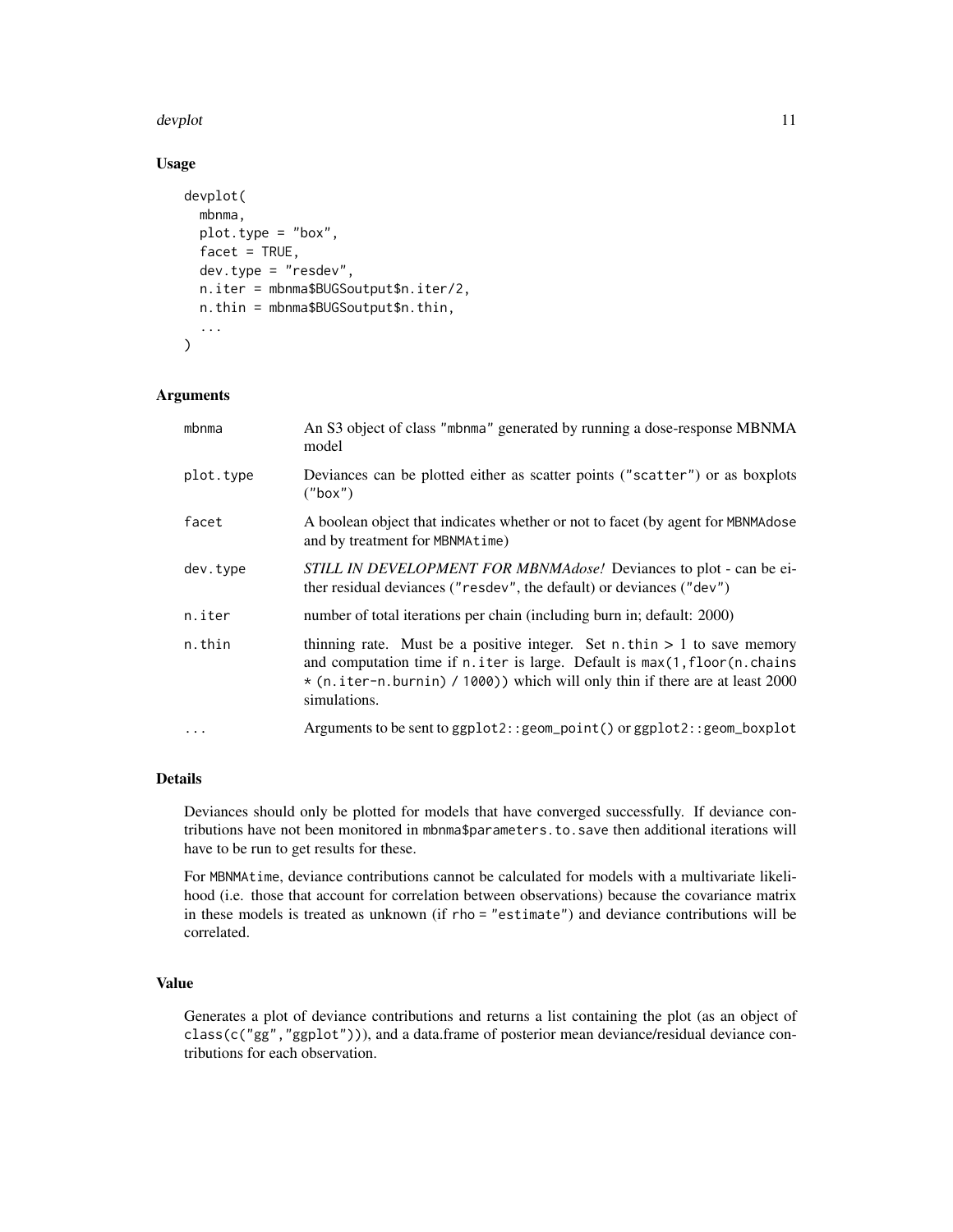# <span id="page-11-0"></span>Examples

```
# Using the triptans data
network <- mbnma.network(triptans)
# Run an Emax dose-response MBNMA and predict responses
emax <- mbnma.run(network, fun=demax(), method="random")
# Plot deviances
devplot(emax)
# Plot deviances using boxplots
devplot(emax, plot.type="box")
# Plot deviances on a single scatter plot (not facetted by agent)
devplot(emax, facet=FALSE, plot.type="scatter")
# A data frame of deviance contributions can be obtained from the object
#returned by `devplot`
devs <- devplot(emax)
head(devs$dev.data)
# Other deviance contributions not currently implemented but in future
#it will be possible to plot them like so
#devplot(emax, dev.type="dev")
```
dexp *Exponential dose-response function*

#### Description

Similar parameterisation to the Emax model but with non-asymptotic maximal effect (Emax). Can fit a 1-parameter (Emax only) or 2-parameter model (includes onset parameter that controls the curvature of the dose-response relationship)

#### Usage

 $dexp(emax = "rel", onset = NULL)$ 

# Arguments

| emax  | Pooling for Emax parameter. Can take "rel", "common", "random" or be as-<br>signed a numeric value (see details).  |
|-------|--------------------------------------------------------------------------------------------------------------------|
| onset | Pooling for onset parameter. Can take "rel", "common", "random" or be as-<br>signed a numeric value (see details). |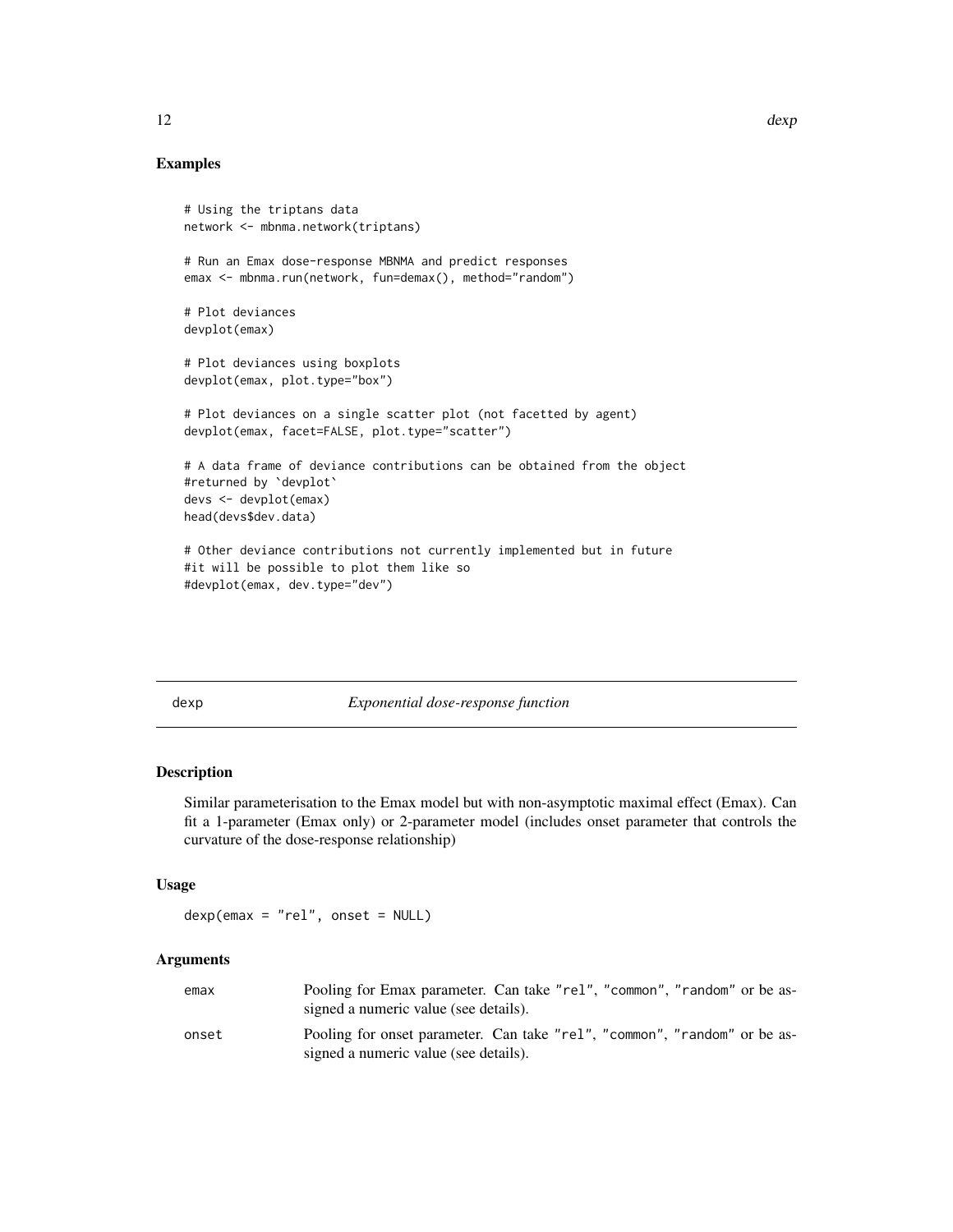#### <span id="page-12-0"></span>dfpoly and the contract of the contract of the contract of the contract of the contract of the contract of the contract of the contract of the contract of the contract of the contract of the contract of the contract of the

# Details

1-parameter model:  $emax \times (1 - exp(-x))$ 

2-parameter model:  $emax \times (1 - exp(exp(onset) * - x))$ 

where emax is the maximum efficacy of an agent and rate is the speed

Dose-response parameter arguments:

# Argument Model specification

| Implies that <i>relative</i> effects should be pooled for this dose-response parameter separately for each agent in the n   |
|-----------------------------------------------------------------------------------------------------------------------------|
| "common" Implies that all agents share the same common effect for this dose-response parameter.                             |
| "random" Implies that all agents share a similar (exchangeable) effect for this dose-response parameter. This approach allo |
| numeric() Assigned a numeric value, indicating that this dose-response parameter should not be estimated from the data bu   |
|                                                                                                                             |

# Value

An object of class("dosefun")

# References

There are no references for Rd macro \insertAllCites on this help page.

# Examples

# Single parameter exponential function is default dexp()

# Two parameter exponential function dexp(onset="rel")

dfpoly *Fractional polynomial dose-response function*

# Description

Fractional polynomial dose-response function

#### Usage

```
dfpoly(
  degree = 1,
  beta.1 = "rel",
  beta.2 = "rel",power.1 = "common",
  power.2 = "common"
\mathcal{E}
```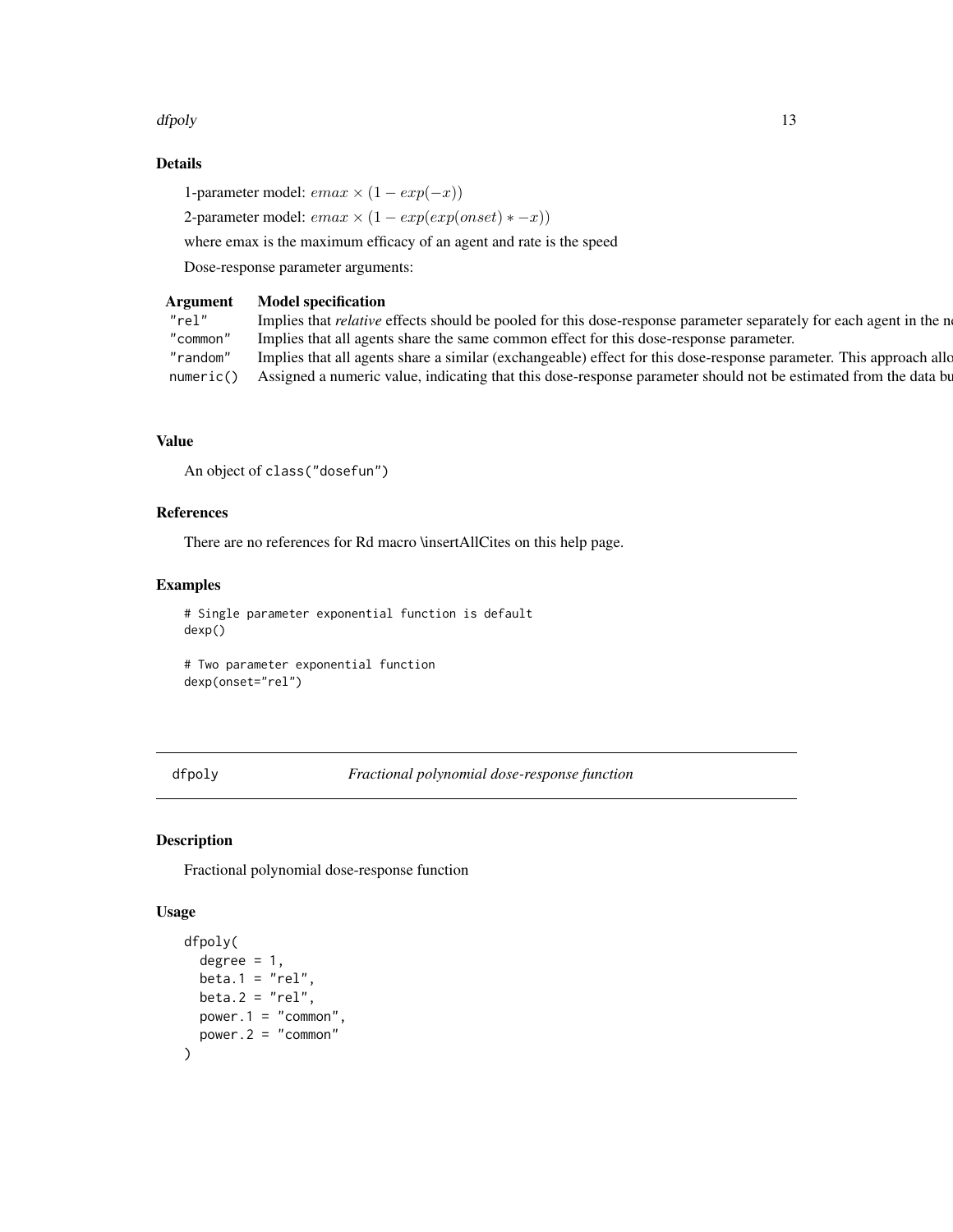# Arguments

| degree  | The degree of the fractional polynomial as defined in Royston and Altman<br>(1994)                                                          |
|---------|---------------------------------------------------------------------------------------------------------------------------------------------|
| beta.1  | Pooling for the 1st fractional polynomial coefficient. Can take "re1", "common",<br>"random" or be assigned a numeric value (see details).  |
| beta.2  | Pooling for the 2nd fractional polynomial coefficient. Can take "rel", "common",<br>"random" or be assigned a numeric value (see details).  |
| power.1 | Pooling for the 1st fractional polynomial power $(\gamma_1)$ . Can take "common", "random"<br>or be assigned a numeric value (see details). |
| power.2 | Pooling for the 2nd fractional polynomial power $(\gamma_2)$ . Can take "common",<br>"random" or be assigned a numeric value (see details). |

# Details

- $\beta_1$  represents the 1st coefficient.
- $\beta_2$  represents the 2nd coefficient.
- $\gamma_1$  represents the 1st fractional polynomial power
- $\gamma_2$  represents the 2nd fractional polynomial power

For a polynomial of degree=1:

 $\beta_1 x^{\gamma_1}$ 

For a polynomial of degree=2:

$$
\beta_1 x^{\gamma_1} + \beta_2 x^{\gamma_2}
$$

 $x^{\gamma}$  is a regular power except where  $\gamma = 0$ , where  $x^{(0)} = ln(x)$ . If a fractional polynomial power  $\gamma$ repeats within the function it is multiplied by another  $ln(x)$ .

# Value

An object of class("dosefun")

# Dose-response parameters

#### Argument Model specification

| "rel"    | Implies that <i>relative</i> effects should be pooled for this dose-response parameter separately for each agent in the n   |
|----------|-----------------------------------------------------------------------------------------------------------------------------|
| "common" | " Implies that all agents share the same common effect for this dose-response parameter.                                    |
|          | "random" Implies that all agents share a similar (exchangeable) effect for this dose-response parameter. This approach allo |
|          | numeric() Assigned a numeric value, indicating that this dose-response parameter should not be estimated from the data bu   |

When relative effects are modelled on more than one dose-response parameter, correlation between them is automatically estimated using a vague inverse-Wishart prior. This prior can be made slightly more informative by specifying the scale matrix omega and by changing the degrees of freedom of the inverse-Wishart prior using the priors argument in mbnma.run().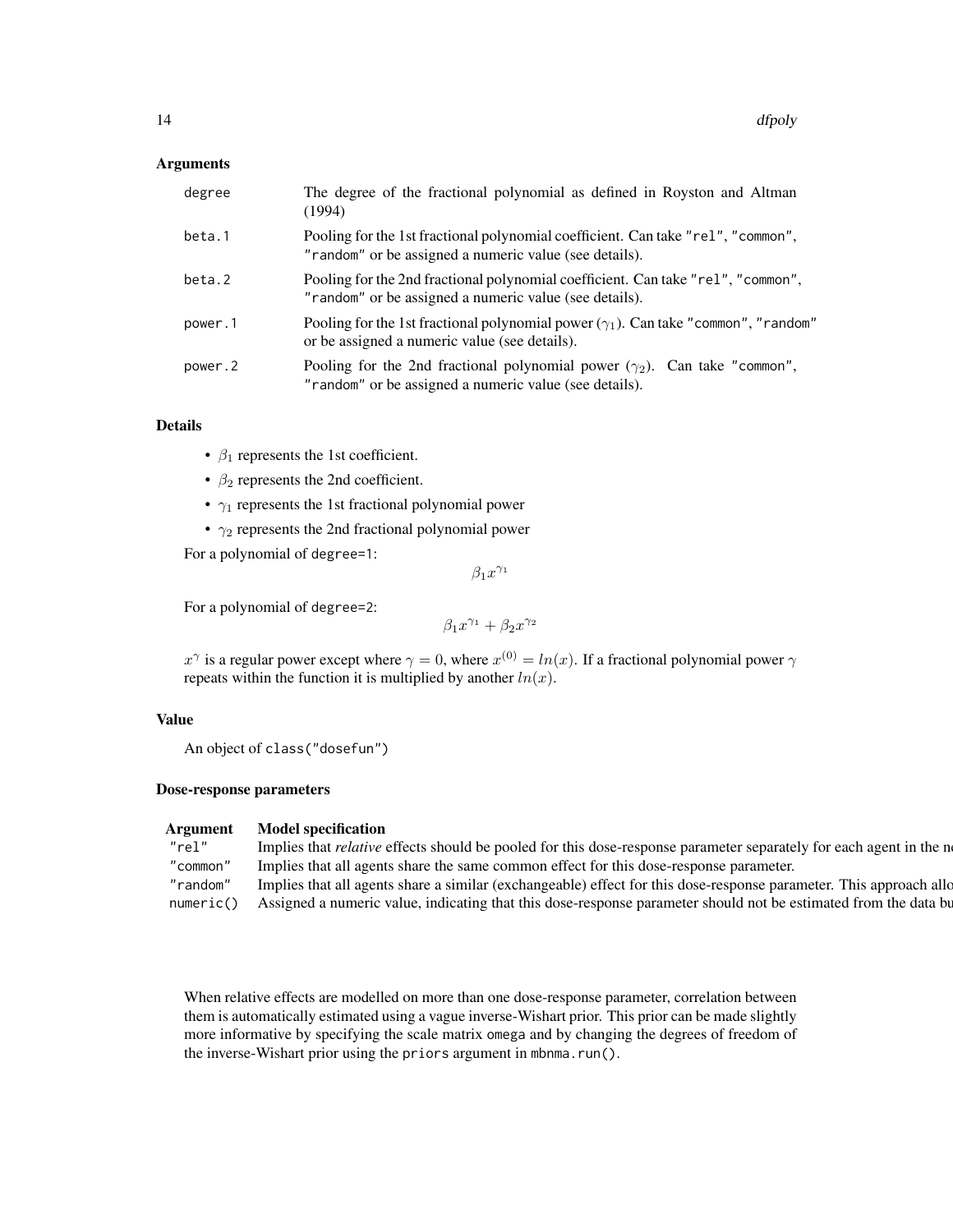#### <span id="page-14-0"></span>dloglin the control of the control of the control of the control of the control of the control of the control of the control of the control of the control of the control of the control of the control of the control of the

# References

Royston P, Altman D (1994). "Regression Using Fractional Polynomials of Continuous Covariates: Parsimonious Parametric Modelling." *Journal of the Royal Statistical Society: Series C*, 43(3), 429-467.

# Examples

```
# 1st order fractional polynomial a value of 0.5 for the power
dfpoly(beta.1="rel", power.1=0.5)
# 2nd order fractional polynomial with relative effects for coefficients
# and a common and random pooling for the 1st and 2nd power respectively
dfpoly(degree=2, beta.1="rel", beta.2="rel",
 power.1="common", power.2="random")
```
dloglin *Log-linear (exponential) dose-response function*

# Description

Modelled assuming relative effects ("rel")

#### Usage

dloglin()

# Details

rate  $\times$  log(x + 1)

Dose-response parameter arguments:

#### Argument Model specification

| "rel"     | Implies that <i>relative</i> effects should be pooled for this dose-response parameter separately for each agent in the n |
|-----------|---------------------------------------------------------------------------------------------------------------------------|
| "common"  | Implies that all agents share the same common effect for this dose-response parameter.                                    |
| "random"  | Implies that all agents share a similar (exchangeable) effect for this dose-response parameter. This approach allow       |
| numeric() | Assigned a numeric value, indicating that this dose-response parameter should not be estimated from the data bu           |

# Value

```
An object of class("dosefun")
```
# References

There are no references for Rd macro \insertAllCites on this help page.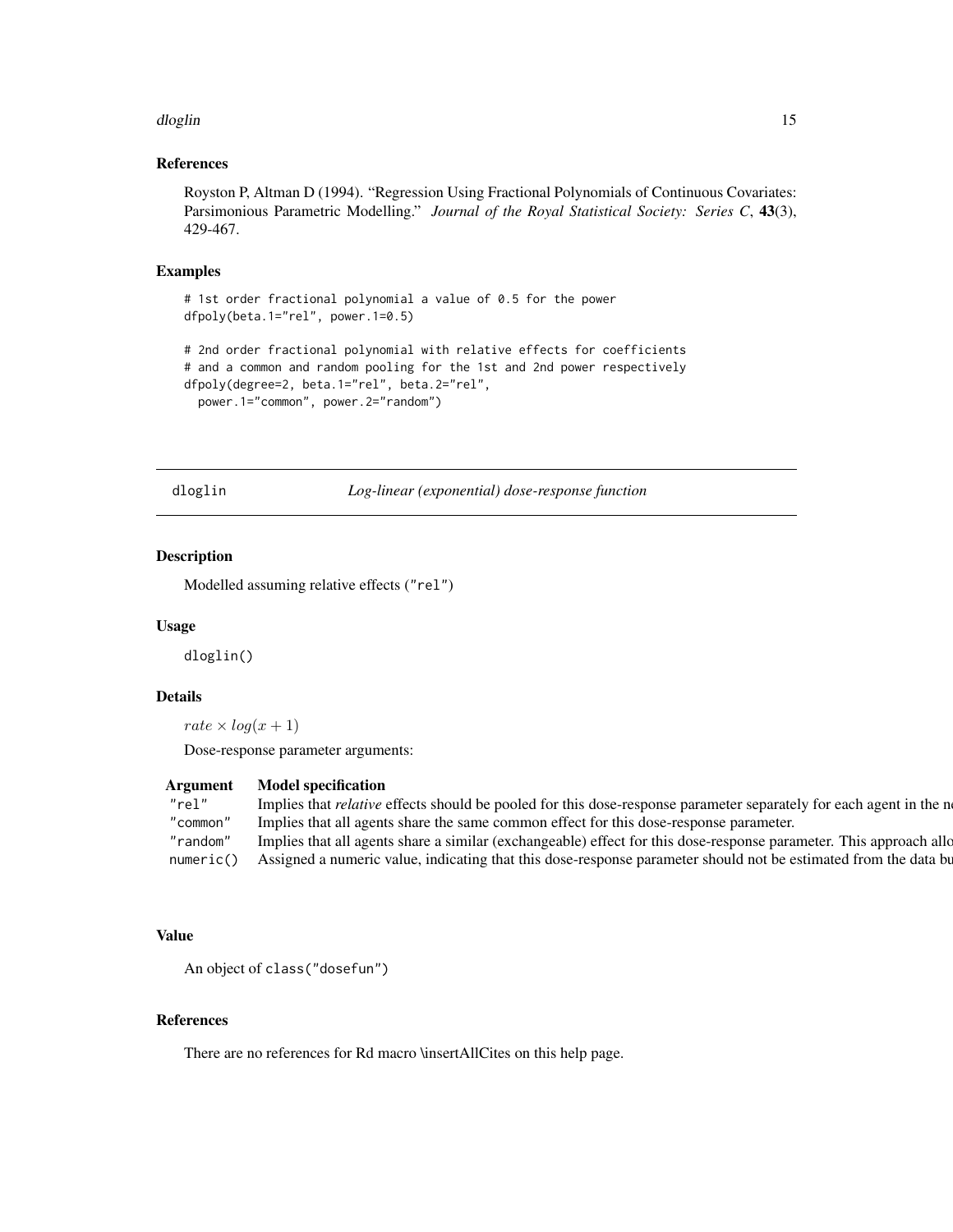16 dmulti

# Examples

dloglin()

dmulti *Agent-specific dose-response function*

# Description

Function combines different dose-response functions together to create an object containing parameters for multiple dose-response functions.

# Usage

dmulti(funs = list())

# Arguments

funs A list of objects of class("dosefun"), each element of which corresponds to an agent in the dataset to be modelled. The list length must be equal to the number of agents in network\$agents used in mbnma.run(), and the order of the dose-response functions in the list is assumed to correspond to the same order of agents in network\$agents.

# Value

```
An object of class("dosefun")
```
# Examples

```
funs <- c(rep(list(demax()),3),
          rep(list(dloglin()),2),
          rep(list(demax(ed50="common")),3),
          rep(list(dexp()),2))
```
dmulti(funs)

<span id="page-15-0"></span>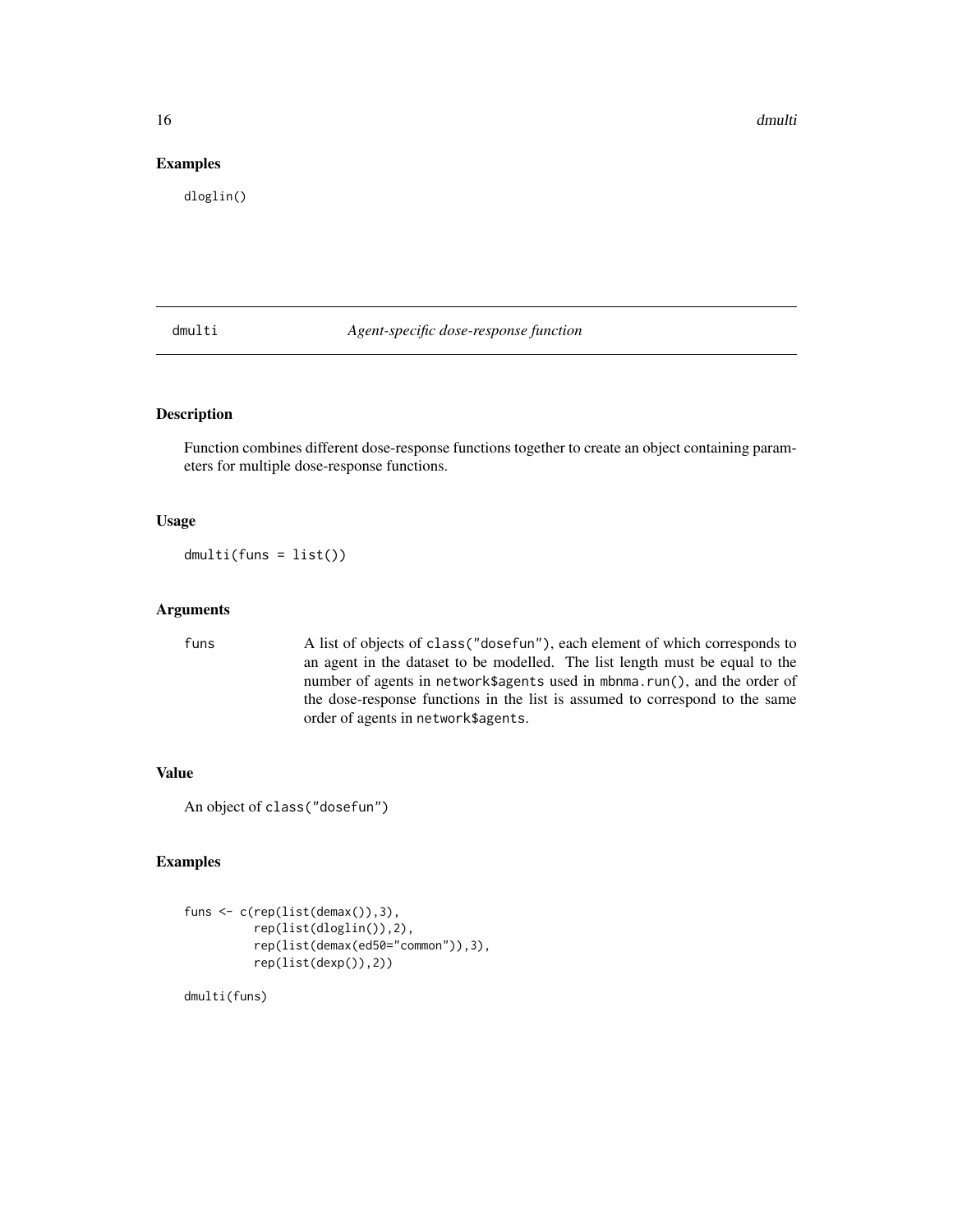<span id="page-16-0"></span>

# Description

Used to fit monotonically increasing non-parametric dose-response relationship following the method of Owen et al. (2015))

#### Usage

```
dnonparam(direction = "increasing")
```
#### Arguments

direction Can take either "increasing" or "decreasing" to indicate the monotonic direction of the dose-response relationship

#### Value

An object of class("dosefun")

#### References

Owen RK, Tincello DG, Keith RA (2015). "Network meta-analysis: development of a three-level hierarchical modeling approach incorporating dose-related constraints." *Value Health*, 18(1), 116- 26. ISSN 1524-4733 (Electronic) 1098-3015 (Linking), doi: [10.1016/j.jval.2014.10.006,](https://doi.org/10.1016/j.jval.2014.10.006) [https:](https://pubmed.ncbi.nlm.nih.gov/25595242/) [//pubmed.ncbi.nlm.nih.gov/25595242/](https://pubmed.ncbi.nlm.nih.gov/25595242/).

# Examples

# Monotonically increasing dose-response dnonparam(direction="increasing")

# Monotonically decreasing dose-response dnonparam(direction="decreasing")

dpoly *Polynomial dose-response function*

# Description

Polynomial dose-response function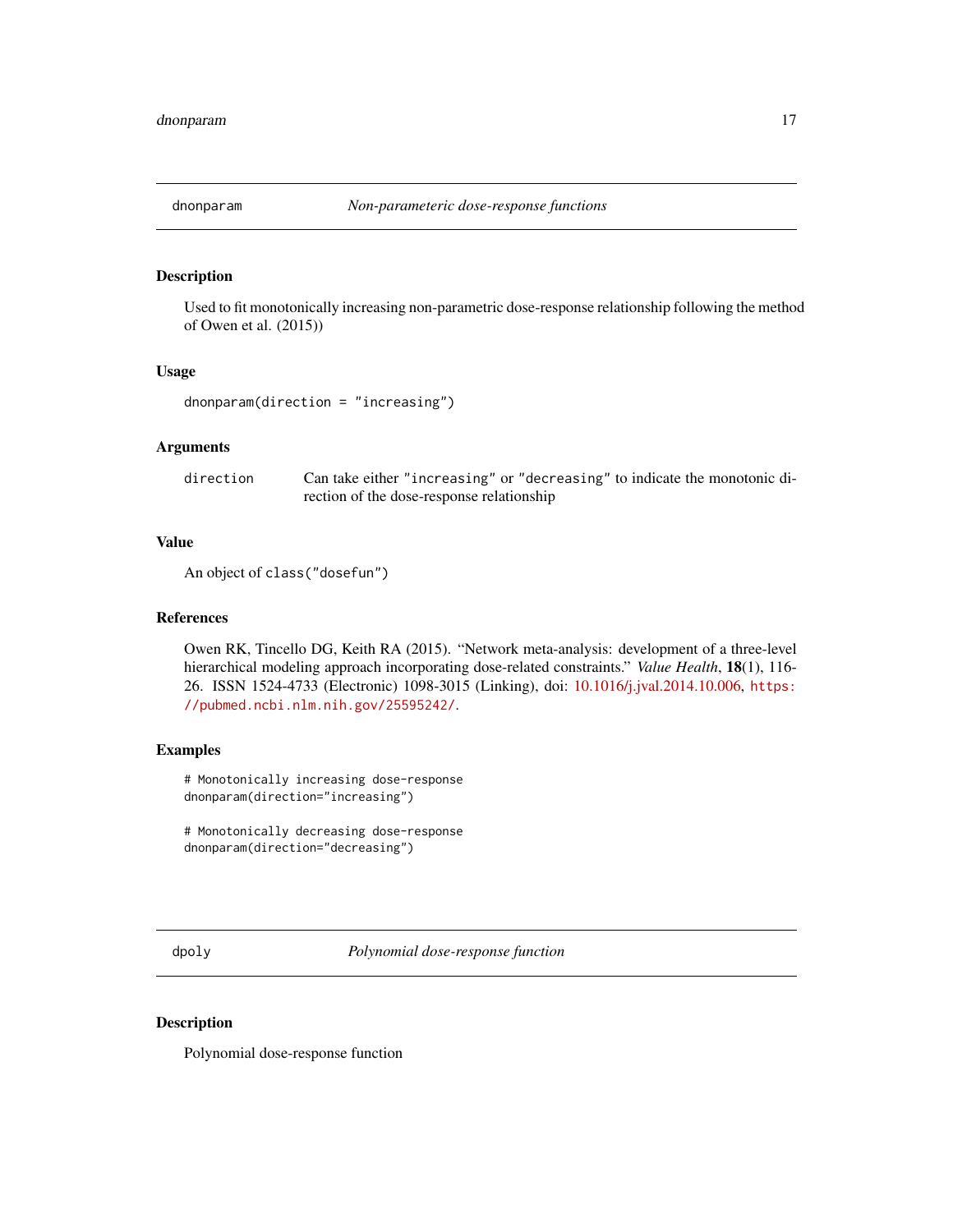# Usage

```
dpoly(
 degree = 1,
 beta.1 = "rel",
 beta.2 = "rel",beta.3 = "rel",beta.4 = "rel"\mathcal{E}
```
# Arguments

| degree | The degree of the polynomial - e.g. degree=1 for linear, degree=2 for quadratic,<br>degree=3 for cubic.                         |
|--------|---------------------------------------------------------------------------------------------------------------------------------|
| beta.1 | Pooling for the 1st polynomial coefficient. Can take "rel", "common", "random"<br>or be assigned a numeric value (see details). |
| beta.2 | Pooling for the 2nd polynomial coefficient. Can take "rel", "common", "random"<br>or be assigned a numeric value (see details). |
| beta.3 | Pooling for the 3rd polynomial coefficient. Can take "rel", "common", "random"<br>or be assigned a numeric value (see details). |
| beta.4 | Pooling for the 4th polynomial coefficient. Can take "rel", "common", "random"<br>or be assigned a numeric value (see details). |

# Details

- $\beta_1$  represents the 1st coefficient.
- $\beta_2$  represents the 2nd coefficient.
- $\beta_3$  represents the 3rd coefficient.
- $\beta_4$  represents the 4th coefficient.

Linear model:

$$
\beta_1 x
$$

Quadratic model:

 $\beta_1 x + \beta_2 x^2$ 

Cubic model:

$$
\beta_1 x + \beta_2 x^2 + \beta_3 x^3
$$

Quartic model:

$$
\beta_1 x + \beta_2 x^2 + \beta_3 x^3 + \beta_4 x^4
$$

# Value

An object of class("dosefun")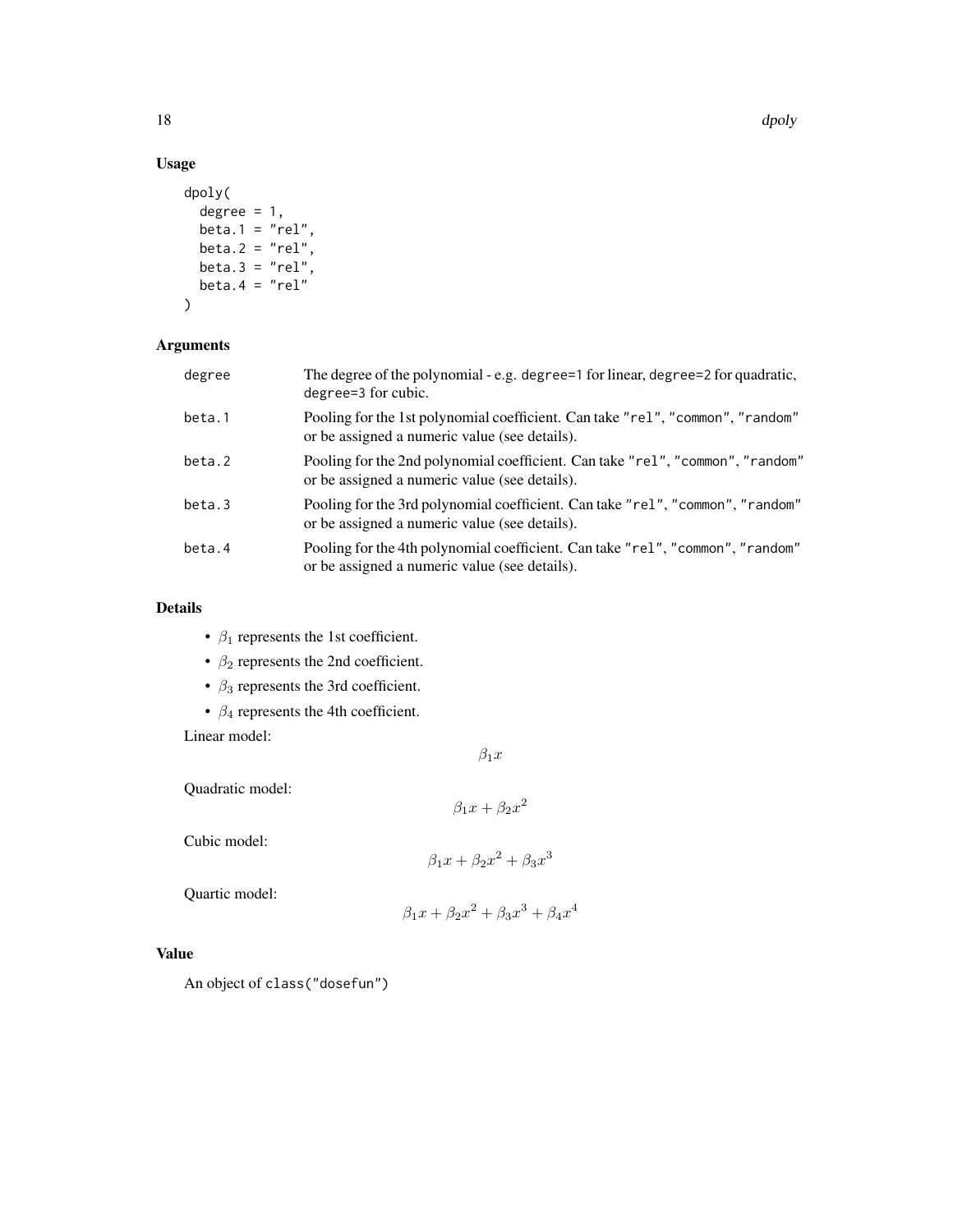# <span id="page-18-0"></span>DR.comparisons 19

#### Dose-response parameters

| <b>Model specification</b>                                                                                                  |
|-----------------------------------------------------------------------------------------------------------------------------|
| Implies that <i>relative</i> effects should be pooled for this dose-response parameter separately for each agent in the n   |
| Implies that all agents share the same common effect for this dose-response parameter.                                      |
| "random" Implies that all agents share a similar (exchangeable) effect for this dose-response parameter. This approach allo |
| numeric() Assigned a numeric value, indicating that this dose-response parameter should not be estimated from the data bu   |
|                                                                                                                             |

When relative effects are modelled on more than one dose-response parameter, correlation between them is automatically estimated using a vague inverse-Wishart prior. This prior can be made slightly more informative by specifying the scale matrix omega and by changing the degrees of freedom of the inverse-Wishart prior using the priors argument in mbnma.run().

# References

There are no references for Rd macro \insertAllCites on this help page.

# Examples

```
# Linear model with random effects
dpoly(beta.1="rel")
```

```
# Quadratic model dose-response function
# with an exchangeable (random) absolute parameter estimated for the 2nd coefficient
dpoly(beta.1="rel", beta.2="random")
```
DR.comparisons *Adds placebo comparisons for dose-response relationship*

#### Description

Function adds additional rows to a data.frame of comparisons in a network that account for the relationship between placebo and other agents via the dose-response relationship.

#### Usage

```
DR.comparisons(data.ab, level = "treatment", doselink = NULL)
```
# Arguments

| data.ab | A data frame stored in an mbnma.network object (mbnma.network\$data.ab)                                                             |
|---------|-------------------------------------------------------------------------------------------------------------------------------------|
| level   | A character that can take either "treatment" or "agent" to indicate the level<br>of the network for which to identify dose-response |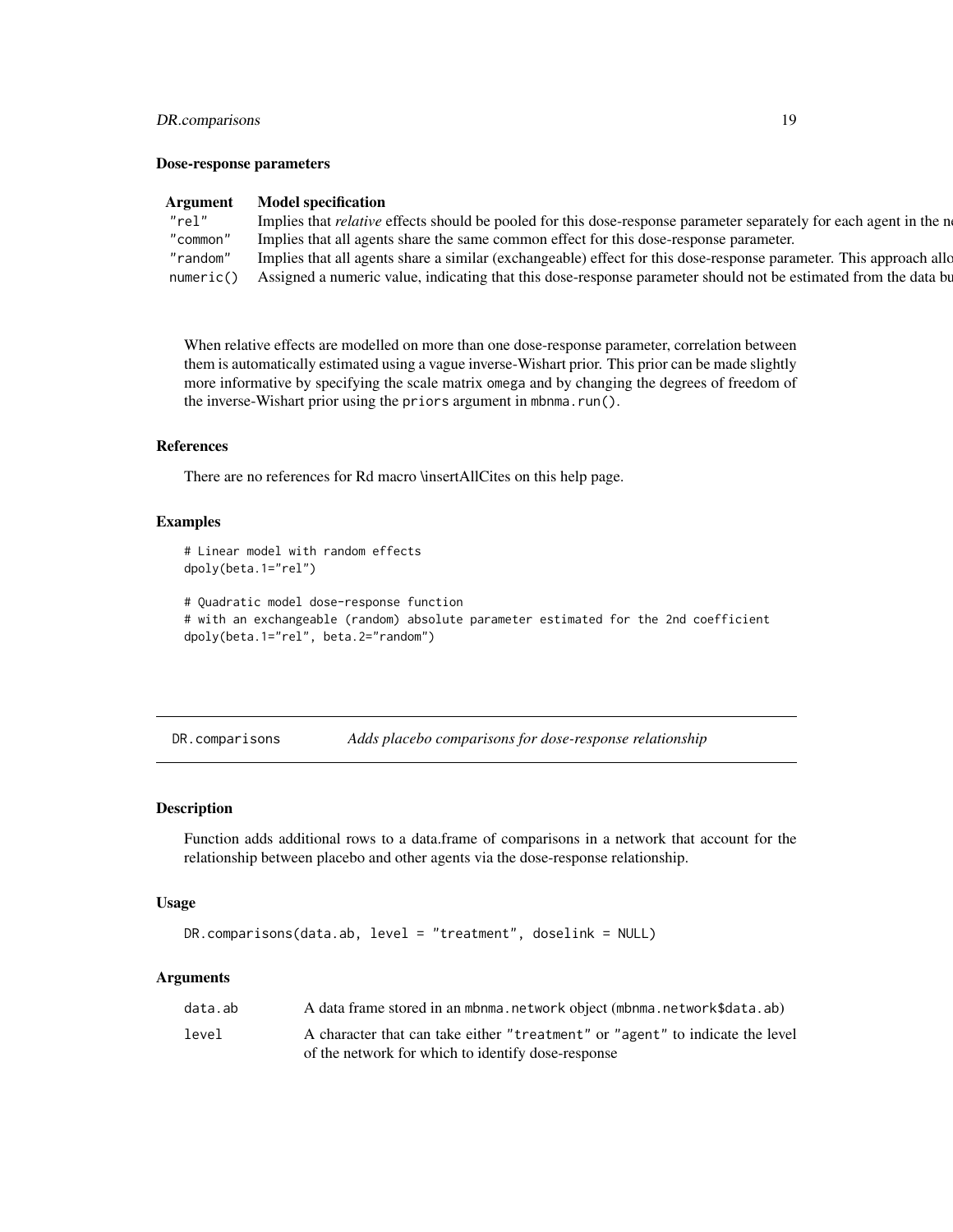<span id="page-19-0"></span>

| doselink | If given an integer value it indicates that connections via the dose-response re-<br>lationship with placebo should be plotted. The integer represents the minimum<br>number of doses from which a dose-response function could be estimated and<br>is equivalent to the number of parameters in the desired dose-response function<br>plus one. If left as NULL (the default), connections to place bo via dose-response<br>relationships will not be included. |
|----------|------------------------------------------------------------------------------------------------------------------------------------------------------------------------------------------------------------------------------------------------------------------------------------------------------------------------------------------------------------------------------------------------------------------------------------------------------------------|
|          |                                                                                                                                                                                                                                                                                                                                                                                                                                                                  |

drop.comp *Drop treatments from multi-arm (>2) studies for node-splitting*

# Description

Drops arms in a way which preserves connectivity and equally removes data from each treatment in a nodesplit comparison (so as to maximise precision)

# Usage

drop.comp(ind.df, drops, comp, start = 1)

# Arguments

| ind.df | A data frame in long format (one arm per row) from which to drop treatments                                      |
|--------|------------------------------------------------------------------------------------------------------------------|
| drops  | A vector of study identifiers from which to drop treatments                                                      |
| comp   | A numeric vector of length 2 that contains treatment codes corresponding to the<br>comparison for node-splitting |
| start  | Can take either 0 or 1 to indicate whether to drop the treatment in comp[1] (0)<br>or comp $[2]$ (1)             |

drop.disconnected *Drop studies that are not connected to the network reference treatment*

# Description

Drop studies that are not connected to the network reference treatment

# Usage

```
drop.disconnected(network, connect.dose = FALSE)
```
# Arguments

| network      | An object of class mbnma, network.                                                                                                                                                                                                                                                                               |  |
|--------------|------------------------------------------------------------------------------------------------------------------------------------------------------------------------------------------------------------------------------------------------------------------------------------------------------------------|--|
| connect.dose | A boolean object to indicate whether treatments should be kept in the network<br>if they connect via the simplest possible dose-response relationship (TRUE) or<br>not (FALSE). Simplest possible dose-response relationship is any function with<br>a single dose-response parameter (e.g. linear, exponential) |  |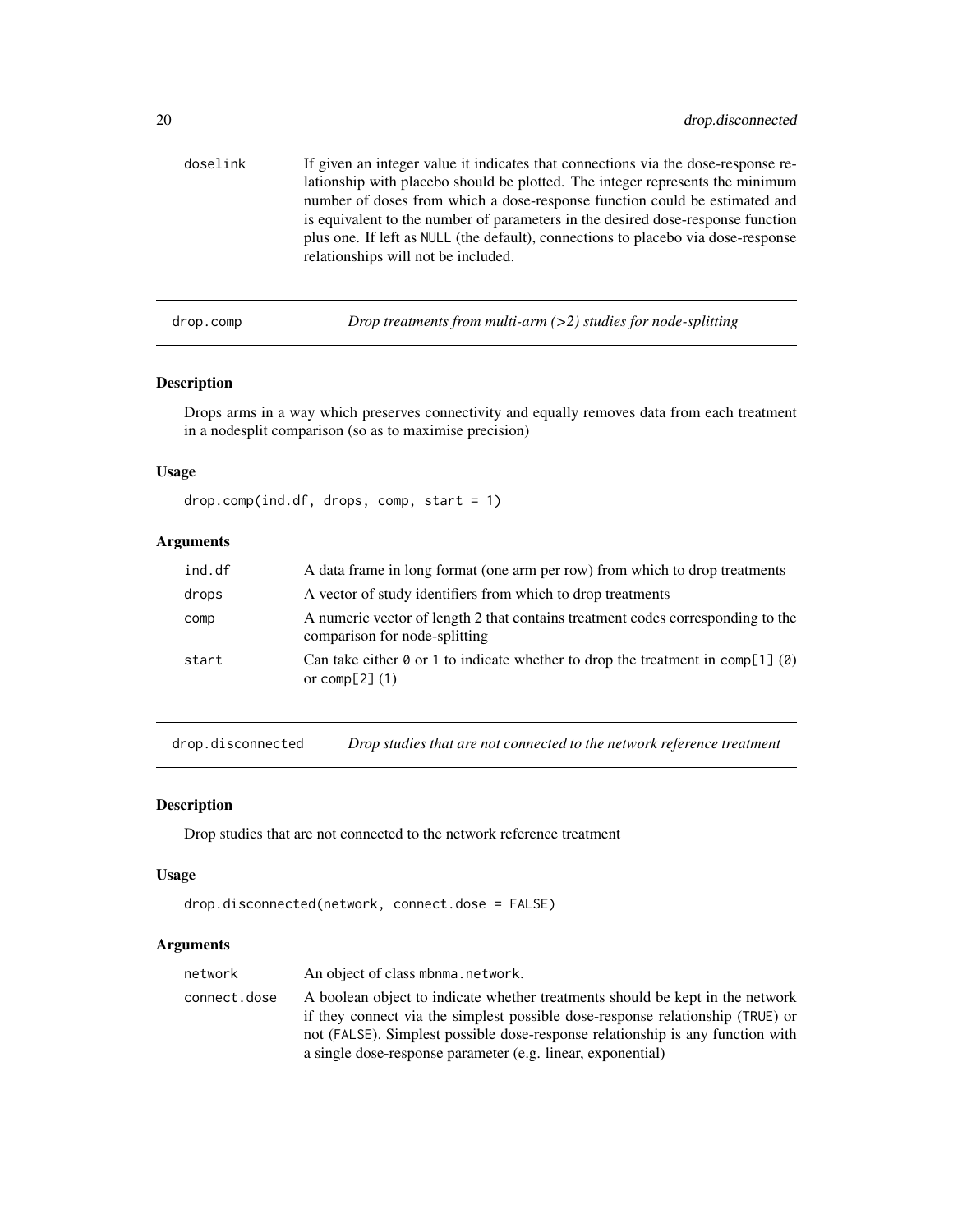#### <span id="page-20-0"></span>dspline 21

# Value

A list containing a single row per arm data frame containing only studies that are connected to the network reference treatment, and a character vector of treatment labels

#### Examples

```
# Using the triptans headache dataset
network <- mbnma.network(triptans)
drops <- drop.disconnected(network)
```
# No studies have been dropped since network is fully connected length(unique(network\$data.ab\$studyID))==length(unique(drops\$data.ab\$studyID))

```
# Make data with no placebo
noplac.df <- network$data.ab[network$data.ab$narm>2 & network$data.ab$agent!=1,]
net.noplac <- mbnma.network(noplac.df)
```
# Studies are dropped as some only connect via the dose-response function drops <- drop.disconnected(net.noplac, connect.dose=FALSE) length(unique(net.noplac\$data.ab\$studyID))==length(unique(drops\$data.ab\$studyID))

```
# Studies are not dropped if they connect via the dose-response function
drops <- drop.disconnected(net.noplac, connect.dose=TRUE)
length(unique(net.noplac$data.ab$studyID))==length(unique(drops$data.ab$studyID))
```
dspline *Spline dose-response functions*

#### Description

Used to fit B-splines, natural cubic splines, and piecewise linear splines(Perperoglu et al. 2019).

#### Usage

```
dspline(
  type = "bs",
  knots = 1,
  degree = 1,
 beta.1 = "rel",
 beta.2 = "rel".
 beta.3 = "rel",
 beta.4 = "rel")
```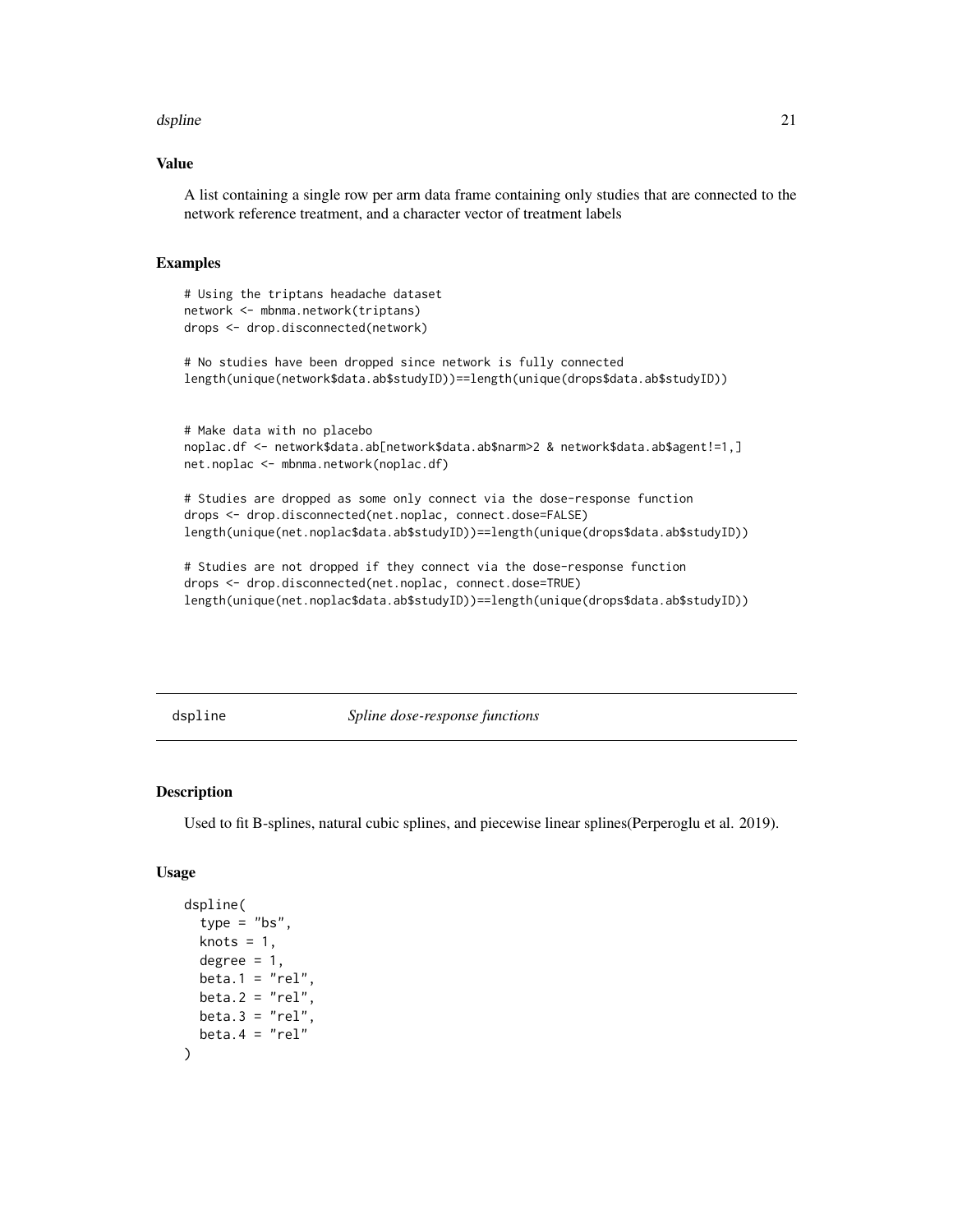# Arguments

| type   | The type of spline. Can take "bs" (B-spline), "ns" (natural cubic spline), or<br>"1s" (piecewise linear spline)                                                                                                                                                  |  |
|--------|------------------------------------------------------------------------------------------------------------------------------------------------------------------------------------------------------------------------------------------------------------------|--|
| knots  | The number/location of spline internal knots. If a single number is given it<br>indicates the number of knots (they will be equally spaced across the range of<br>doses for each agent). If a numeric vector is given it indicates the location of<br>the knots. |  |
| degree | The degree of the piecewise B-spline polynomial - e.g. degree=1 for linear,<br>degree=2 for quadratic, degree=3 for cubic.                                                                                                                                       |  |
| beta.1 | Pooling for the 1st coefficient. Can take "rel", "common", "random" or be<br>assigned a numeric value (see details).                                                                                                                                             |  |
| beta.2 | Pooling for the 2nd coefficient. Can take "rel", "common", "random" or be<br>assigned a numeric value (see details).                                                                                                                                             |  |
| beta.3 | Pooling for the 3rd coefficient. Can take "rel", "common", "random" or be<br>assigned a numeric value (see details).                                                                                                                                             |  |
| beta.4 | Pooling for the 4th coefficient. Can take "rel", "common", "random" or be<br>assigned a numeric value (see details).                                                                                                                                             |  |

# Value

An object of class("dosefun")

#### Dose-response parameters

| Argument | <b>Model specification</b>                                                                                                  |
|----------|-----------------------------------------------------------------------------------------------------------------------------|
| "rel"    | Implies that <i>relative</i> effects should be pooled for this dose-response parameter separately for each agent in the n   |
| "common" | Implies that all agents share the same common effect for this dose-response parameter.                                      |
|          | "random" Implies that all agents share a similar (exchangeable) effect for this dose-response parameter. This approach allo |
|          | numeric() Assigned a numeric value, indicating that this dose-response parameter should not be estimated from the data bu   |

When relative effects are modelled on more than one dose-response parameter, correlation between them is automatically estimated using a vague inverse-Wishart prior. This prior can be made slightly more informative by specifying the scale matrix omega and by changing the degrees of freedom of the inverse-Wishart prior using the priors argument in mbnma.run().

# References

Perperoglu A, Sauerbrei W, Abrahamowicz M, Schmid M (2019). "A review of spline function procedures in R." *BMC Medical Research Methodology*, 19(46), 1-16. doi: [10.1186/s12874019-](https://doi.org/10.1186/s12874-019-0666-3) [06663.](https://doi.org/10.1186/s12874-019-0666-3)

# Examples

```
# Second order B spline with 2 knots and random effects on the 2nd coefficient
dspline(type="bs", knots=2, degree=2,
```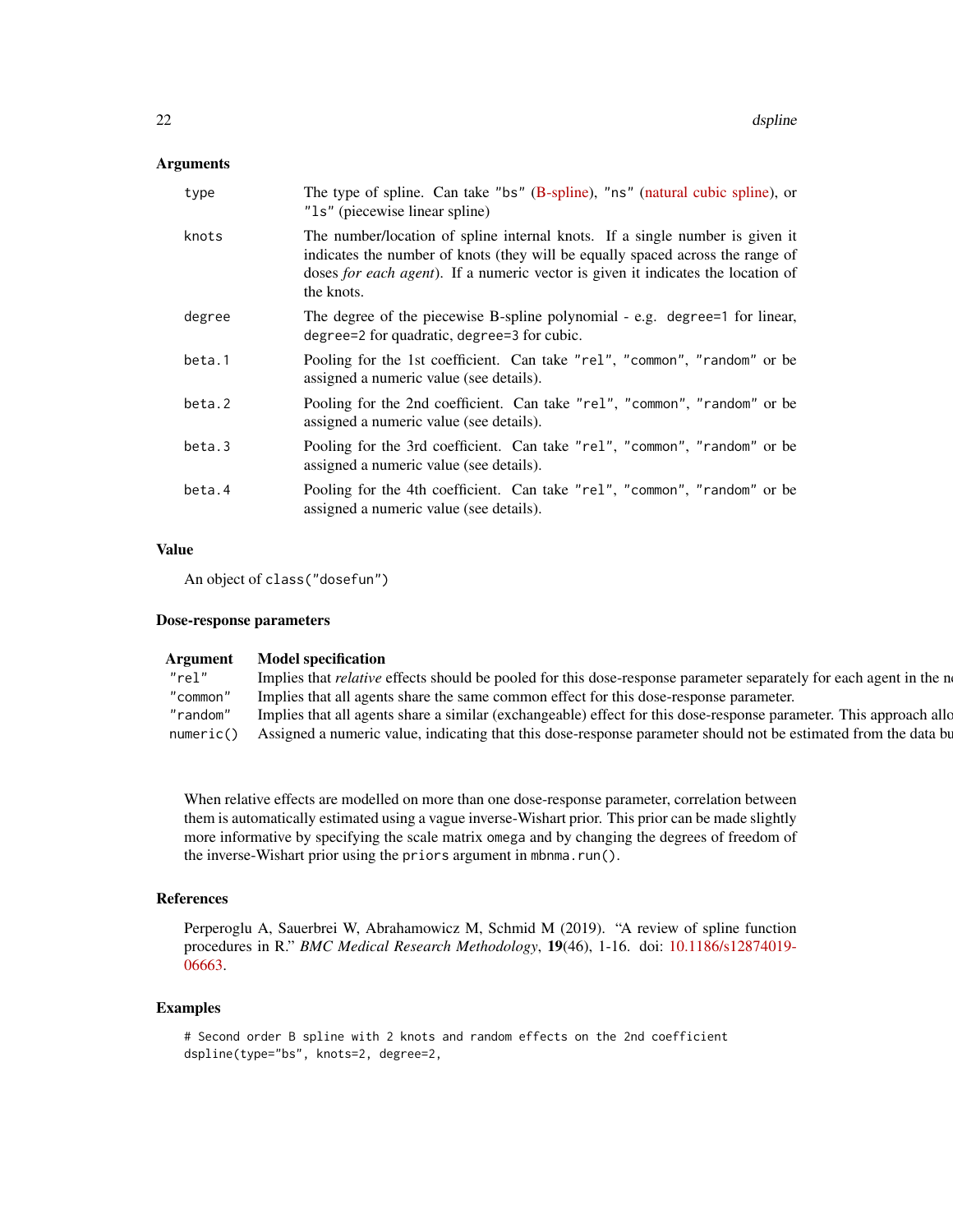#### <span id="page-22-0"></span>duser 23

```
beta.1="rel", beta.2="rel")
# Piecewise linear spline with knots at 0.1 and 0.5 quantiles
# Single parameter independent of treatment estimated for 1st coefficient
#with random effects
dspline(type="ls", knots=c(0.1,0.5),
 beta.1="random", beta.2="rel")
```
duser *User-defined dose-response function*

# Description

User-defined dose-response function

# Usage

duser(fun, beta. $1 = "rel", beta.2 = "rel", beta.3 = "rel", beta.4 = "rel"$ )

# Arguments

| fun    | A formula specifying any relationship including dose and one/several of: beta.1,<br>beta. 2, beta. 3, beta. 4.       |  |
|--------|----------------------------------------------------------------------------------------------------------------------|--|
| beta.1 | Pooling for the 1st coefficient. Can take "rel", "common", "random" or be<br>assigned a numeric value (see details). |  |
| beta.2 | Pooling for the 2nd coefficient. Can take "rel", "common", "random" or be<br>assigned a numeric value (see details). |  |
| beta.3 | Pooling for the 3rd coefficient. Can take "rel", "common", "random" or be<br>assigned a numeric value (see details). |  |
| beta.4 | Pooling for the 4th coefficient. Can take "rel", "common", "random" or be<br>assigned a numeric value (see details). |  |

# Value

```
An object of class("dosefun")
```
#### Dose-response parameters

# Argument Model specification

| 'rel" | Implies that <i>relative</i> effects should be pooled for this dose-response parameter separately for each agent in the n   |
|-------|-----------------------------------------------------------------------------------------------------------------------------|
|       | "common" Implies that all agents share the same common effect for this dose-response parameter.                             |
|       | "random" Implies that all agents share a similar (exchangeable) effect for this dose-response parameter. This approach allo |
|       | numeric() Assigned a numeric value, indicating that this dose-response parameter should not be estimated from the data bu   |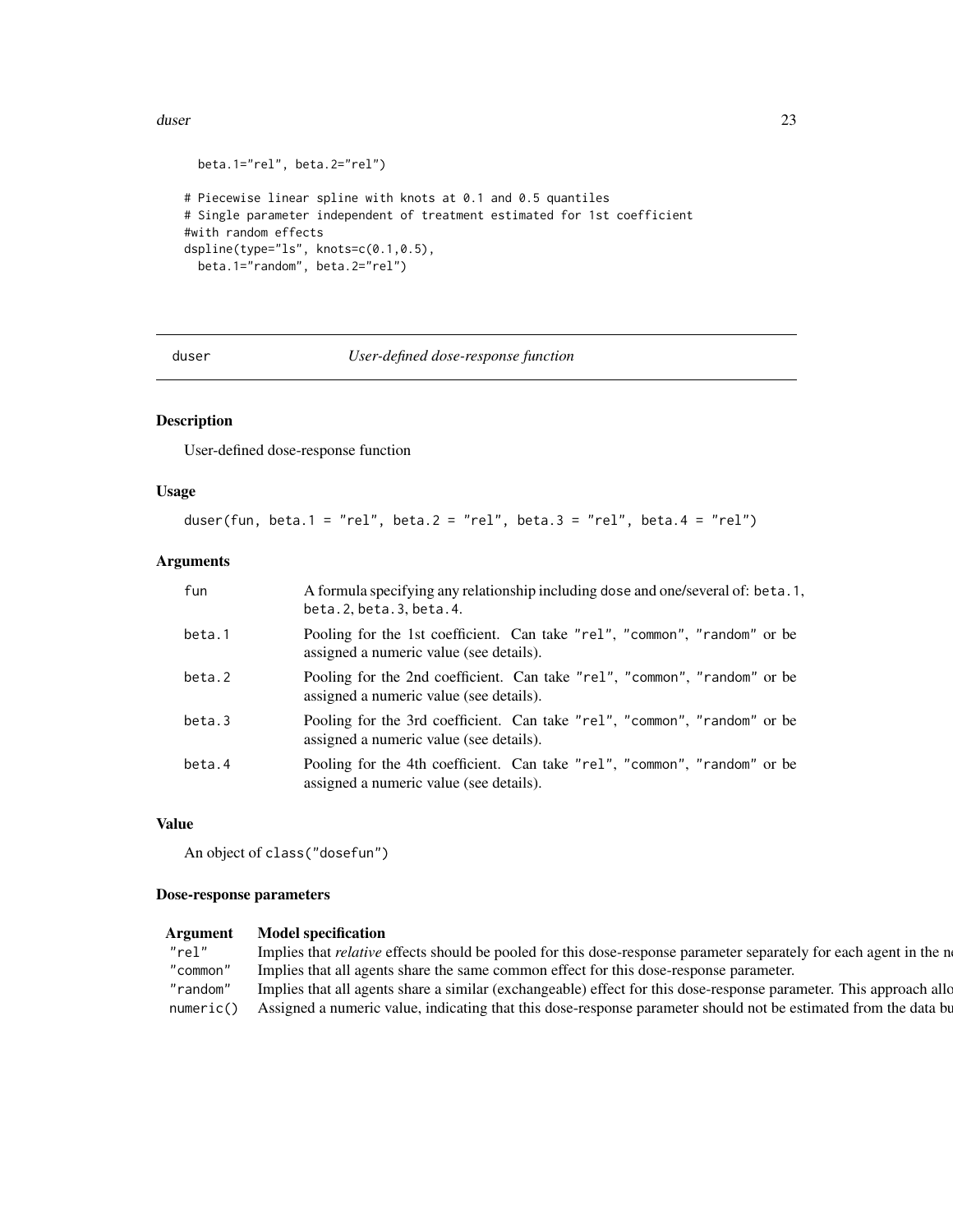When relative effects are modelled on more than one dose-response parameter, correlation between them is automatically estimated using a vague inverse-Wishart prior. This prior can be made slightly more informative by specifying the scale matrix omega and by changing the degrees of freedom of the inverse-Wishart prior using the priors argument in mbnma.run().

#### References

There are no references for Rd macro \insertAllCites on this help page.

# Examples

```
dr <- ~ beta.1 * (1/(\text{dose+1})) + beta.2 * dose^2
duser(fun=dr,
 beta.1="common", beta.2="rel")
```
#### fitplot *Plot fitted values from MBNMA model*

# Description

Plot fitted values from MBNMA model

# Usage

```
fitplot(
  mbnma,
  disp.obs = TRUE,n.iter = mbnma$BUGSoutput$n.iter,
  n.thin = mbnma$BUGSoutput$n.thin,
  ...
\overline{\phantom{a}}
```
# Arguments

| mbnma    | An S3 object of class "mbnma" generated by running a dose-response MBNMA<br>model                                                                                                                                                                                |
|----------|------------------------------------------------------------------------------------------------------------------------------------------------------------------------------------------------------------------------------------------------------------------|
| disp.obs | A boolean object to indicate whether raw data responses should be plotted as<br>points on the graph                                                                                                                                                              |
| n.iter   | number of total iterations per chain (including burn in; default: 2000)                                                                                                                                                                                          |
| n.thin   | thinning rate. Must be a positive integer. Set n.thin $> 1$ to save memory<br>and computation time if $n$ , iter is large. Default is $max(1, floor(n, chains))$<br>* (n.iter-n.burnin) / 1000)) which will only thin if there are at least 2000<br>simulations. |
| .        | Arguments to be sent to $ggplot2::geom\_point()$ or $ggplot2::geom\_line()$                                                                                                                                                                                      |
|          |                                                                                                                                                                                                                                                                  |

<span id="page-23-0"></span>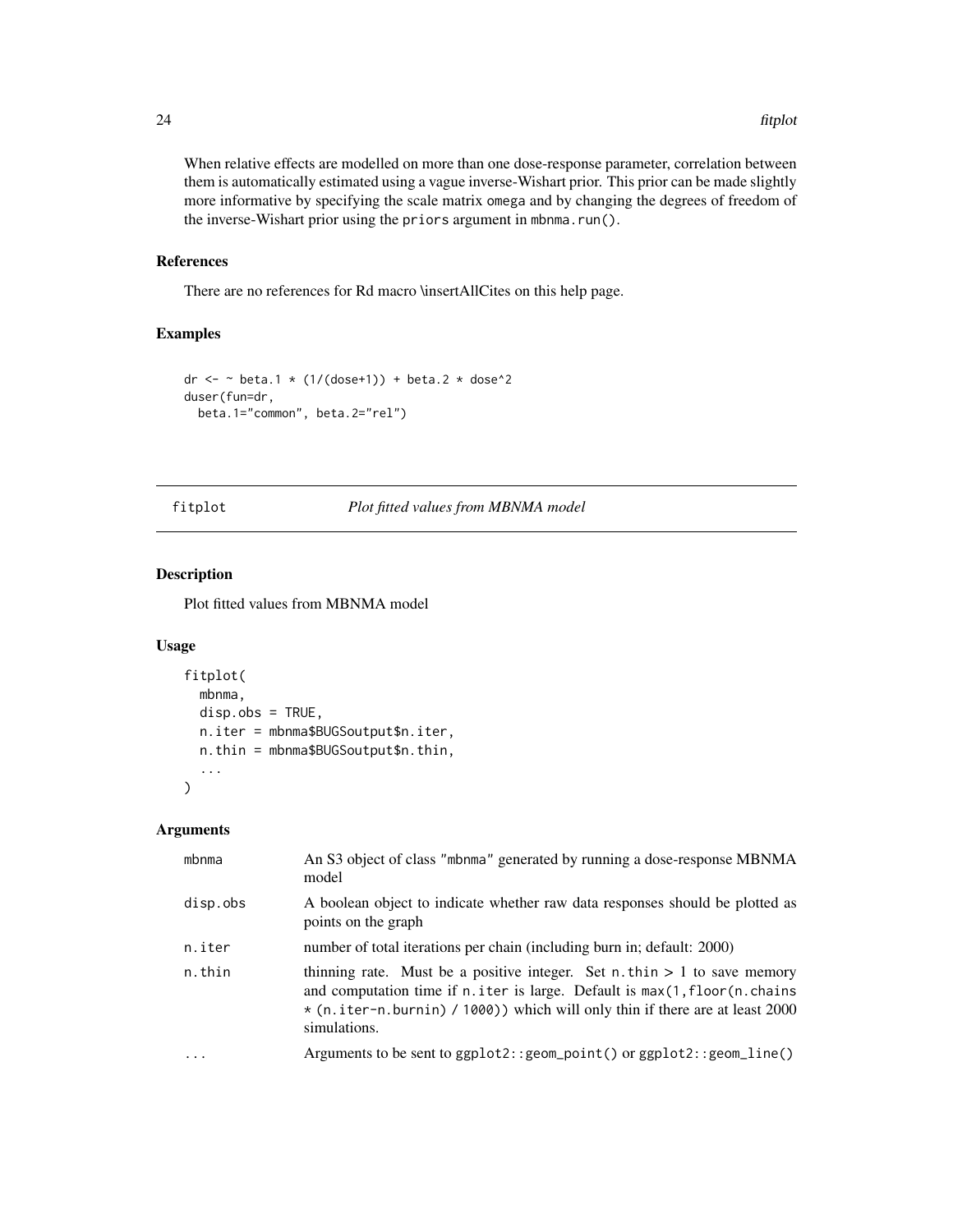# <span id="page-24-0"></span>Details

Fitted values should only be plotted for models that have converged successfully. If fitted values (theta) have not been monitored in mbnma\$parameters.to.save then additional iterations will have to be run to get results for these.

# Value

Generates a plot of fitted values from the MBNMA model and returns a list containing the plot (as an object of class(c("gg","ggplot"))), and a data.frame of posterior mean fitted values for each observation.

#### Examples

```
# Using the triptans data
network <- mbnma.network(triptans)
# Run an Emax dose-response MBNMA and predict responses
emax <- mbnma.run(network, fun=demax(), method="random")
# Plot fitted values and observed values
fitplot(emax)
# Plot fitted values only
fitplot(emax, disp.obs=FALSE)
# A data frame of fitted values can be obtained from the object
#returned by `fitplot`
fits <- fitplot(emax)
head(fits$fv)
```
gen.parameters.to.save

*Automatically generate parameters to save for a dose-response MB-NMA model*

# Description

Automatically generate parameters to save for a dose-response MBNMA model

#### Usage

gen.parameters.to.save(fun, model)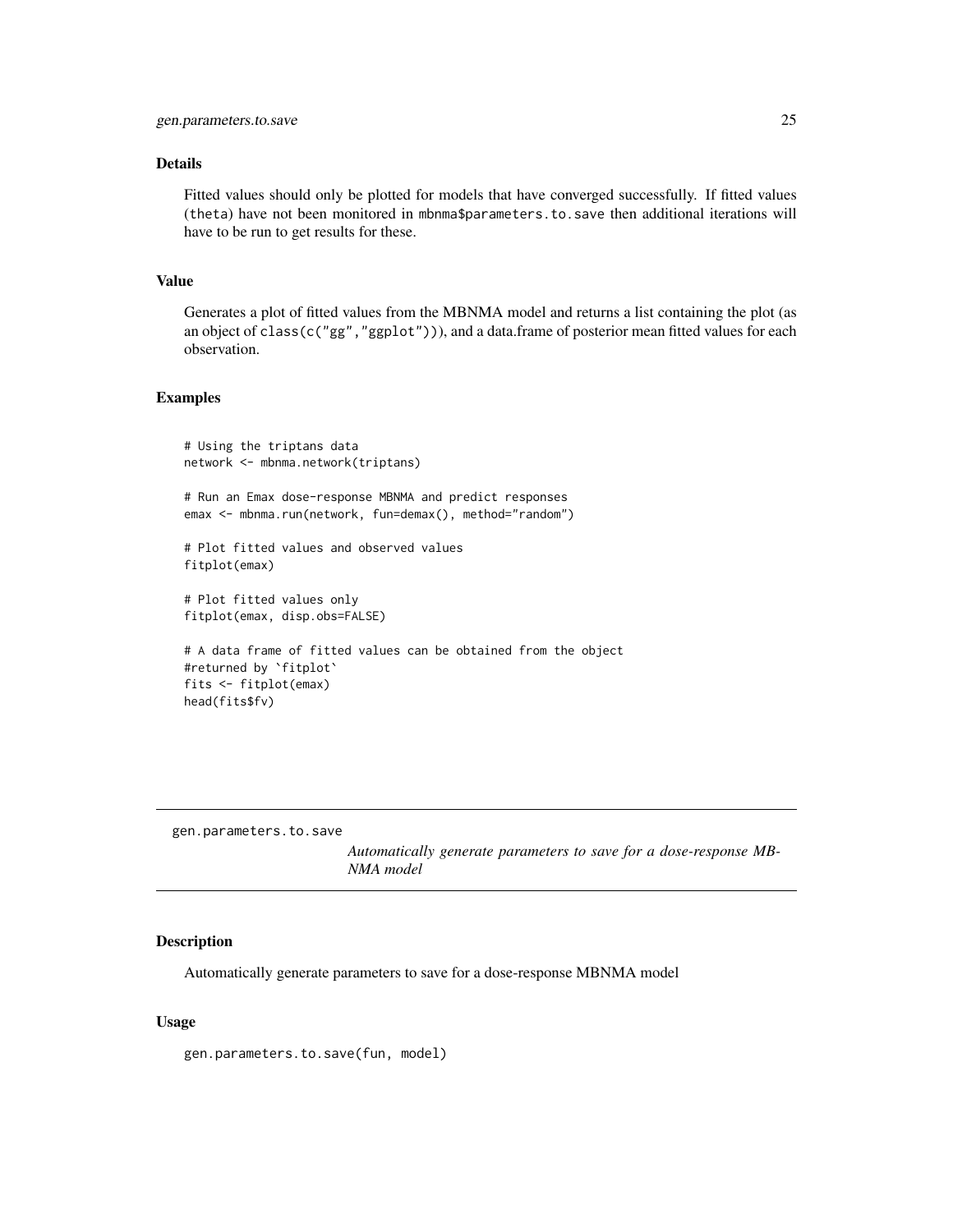# <span id="page-25-0"></span>Arguments

| fun   | An object of class ("dosefun") that specifies a functional form to be assigned<br>to the dose-response. See Details. |
|-------|----------------------------------------------------------------------------------------------------------------------|
| model | A JAGS model written as a character object                                                                           |
|       |                                                                                                                      |

- 
- genspline *Generates spline basis matrices for fitting to dose-response function*

# Description

Generates spline basis matrices for fitting to dose-response function

# Usage

```
genspline(x, spline = "bs", knots = 1, degree = 1, max.dose = max(x))
```
# Arguments

| $\times$ | A numeric vector indicating all time points available in the dataset                                                                                                                                                                                                                                                                                                                                                                                                  |
|----------|-----------------------------------------------------------------------------------------------------------------------------------------------------------------------------------------------------------------------------------------------------------------------------------------------------------------------------------------------------------------------------------------------------------------------------------------------------------------------|
| spline   | Indicates the type of spline function. Can be either a piecewise linear spline<br>$("ls")$ , natural cubic spline $("ns")$ , or B-spline $("bs")$ .                                                                                                                                                                                                                                                                                                                   |
| knots    | The number/location of knots. If a single integer is given it indicates the number<br>of knots (they will be equally spaced across the range of doses <i>for each agent</i> ).<br>If a numeric vector is given it indicates the quantiles of the knots as a proportion<br>of the maximum dose in the dataset. For example, if the maximum dose in the<br>dataset is 100mg/d, knots= $c(0.1, 0.5)$ would indicate knots should be fitted at<br>$10mg/d$ and $50mg/d$ . |
| degree   | a positive integer giving the degree of the polynomial from which the spline<br>function is composed (e.g. degree=3 represents a cubic spline).                                                                                                                                                                                                                                                                                                                       |
| max.dose | A number indicating the maximum dose between which to calculate the spline<br>function.                                                                                                                                                                                                                                                                                                                                                                               |

# Value

A spline basis matrix with number of rows equal to  $length(x)$  and the number of columns equal to the number of coefficients in the spline.

# Examples

```
x < -0:100
```
genspline(x)

```
# Generate a quadratic B-spline with 1 equally spaced internal knot
genspline(x, spline="bs", knots=2, degree=2)
```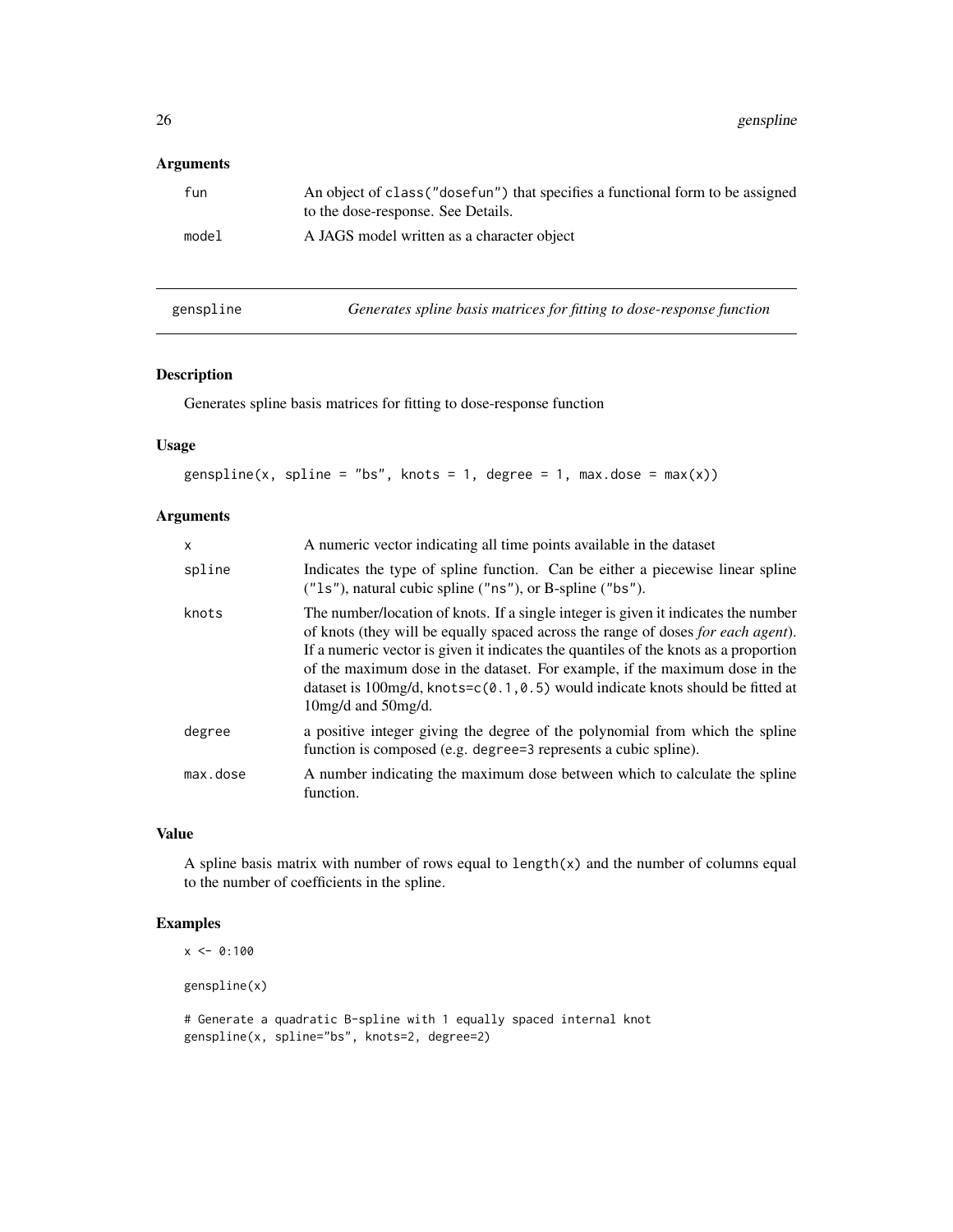#### <span id="page-26-0"></span>get.prior 27

# Generate a natural cubic spline with 3 knots at selected quantiles genspline(x, spline="ns", knots=c(0.1, 0.5, 0.7)) # Generate a piecewise linear spline with 3 equally spaced knots

```
genspline(x, spline="ls", knots=3)
```
get.prior *Get current priors from JAGS model code*

#### **Description**

Identical to get.prior() in MBNMAtime package. This function takes JAGS model presented as a string and identifies what prior values have been used for calculation.

#### Usage

get.prior(model)

# Arguments

model A character object of JAGS MBNMA model code

# Details

Even if an MBNMA model that has not initialised successfully and results have not been calculated, the JAGS model for it is saved in mbnma\$model.arg\$jagscode and therefore priors can still be obtained. This allows for priors to be changed even in failing models, which may help solve issues with compiling or updating.

#### Value

A character vector, each element of which is a line of JAGS code corresponding to a prior in the JAGS code.

# Examples

```
# Using the triptans data
network <- mbnma.network(triptans)
# Run an Emax dose-response MBNMA
result <- mbnma.run(network, fun=demax(), method="random")
# Obtain model prior values
print(result$model.arg$priors)
# Priors when using mbnma.run with an exponential function
result <- mbnma.run(network, fun=dexp(), method="random")
```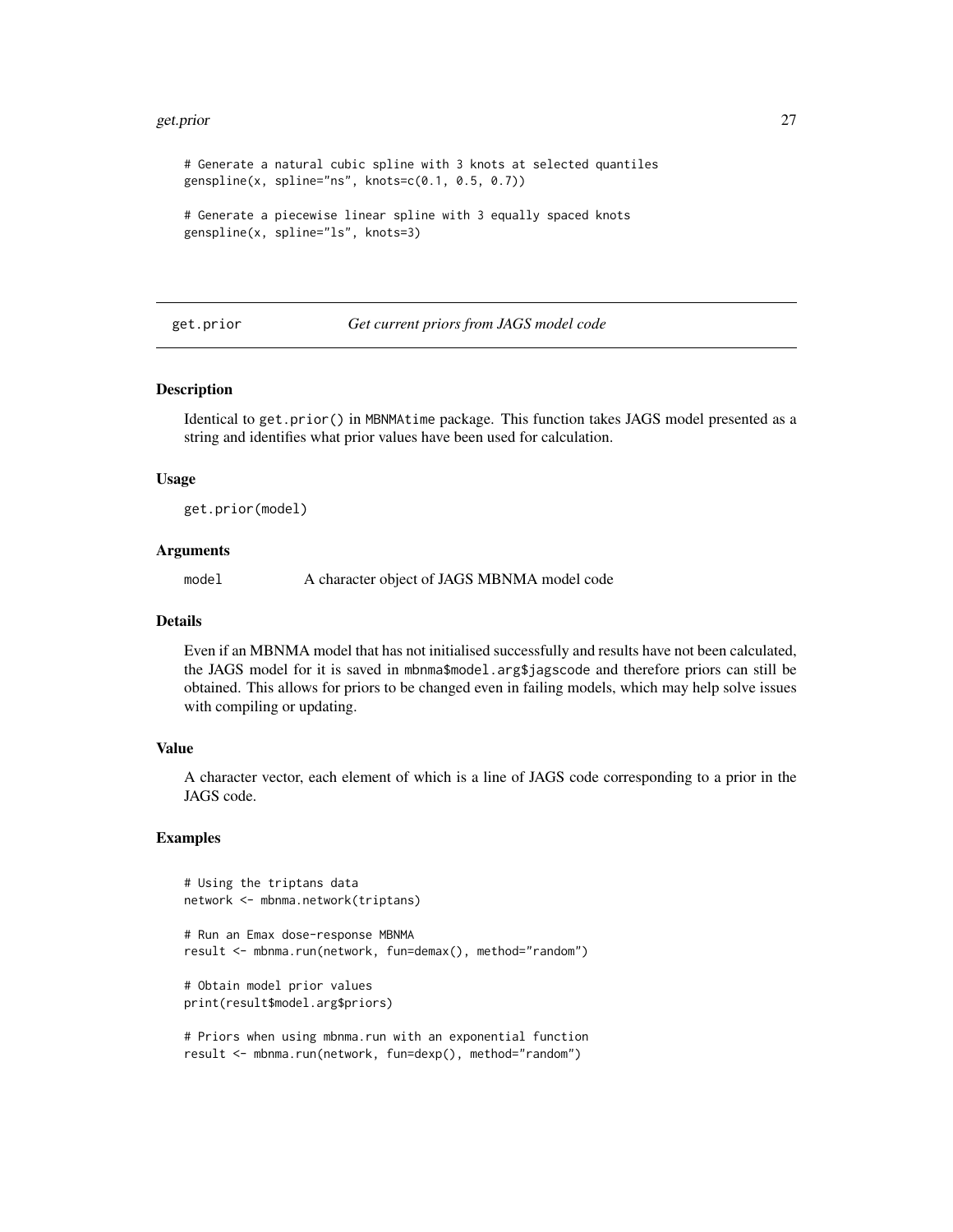print(result\$model.arg\$priors)

get.relative *Calculates relative effects between treatments in an MBNMA model*

# Description

Calculates relative effects between treatments in an MBNMA model

# Usage

```
get.relative(mbnma, treatments = list(), eform = FALSE, lim = "cred")
```
#### Arguments

| mbnma      | An object of class ("mbnma")                                                                                                                                                                                                                                                                                                                                                                                                                                                         |
|------------|--------------------------------------------------------------------------------------------------------------------------------------------------------------------------------------------------------------------------------------------------------------------------------------------------------------------------------------------------------------------------------------------------------------------------------------------------------------------------------------|
| treatments | A list whose elements each represent different treatments. Treatment is defined<br>as a combination of agent and dose. Only agents specified in mbnma can be<br>included. Each element in treatments is named corresponding to the agent and<br>contains a numeric vector of doses. Relative effects will be calculated between<br>all treatments specified in treatments. If treatments is left empty then the<br>maximum dose for all agents in mbnma will be used as the default. |
| eform      | Whether outputted results should be presented in their exponential form (e.g.<br>for models with log or logit link functions)                                                                                                                                                                                                                                                                                                                                                        |
| lim        | Specifies calculation of either $95\%$ credible intervals ( $1$ im="cred") or $95\%$ pre-<br>diction intervals $(lim="pred").$                                                                                                                                                                                                                                                                                                                                                       |

# Value

An array of length(treatments) x length(treatments) x nsims, where nsims is the number of iterations monitored in mbnma. The array contains the individual MCMC values for each relative effect calculated between all treatments on the link scale specified in the mbnma model. The direction of effect is for the row-defined treatment versus the column-defined treatment.

#### Examples

```
# Using the osteoarthritis data
network <- mbnma.network(osteopain)
expon <- mbnma.run(network, fun=dexp(), method="random")
# Calculate relative effects between:
# Celebrex 100mg/d, Celebrex 200mg/d, Tramadol 100mg/d
rel.eff <- get.relative(expon, treatments=list("Celebrex"=c(100,200), "Tramadol"=100))
```
<span id="page-27-0"></span>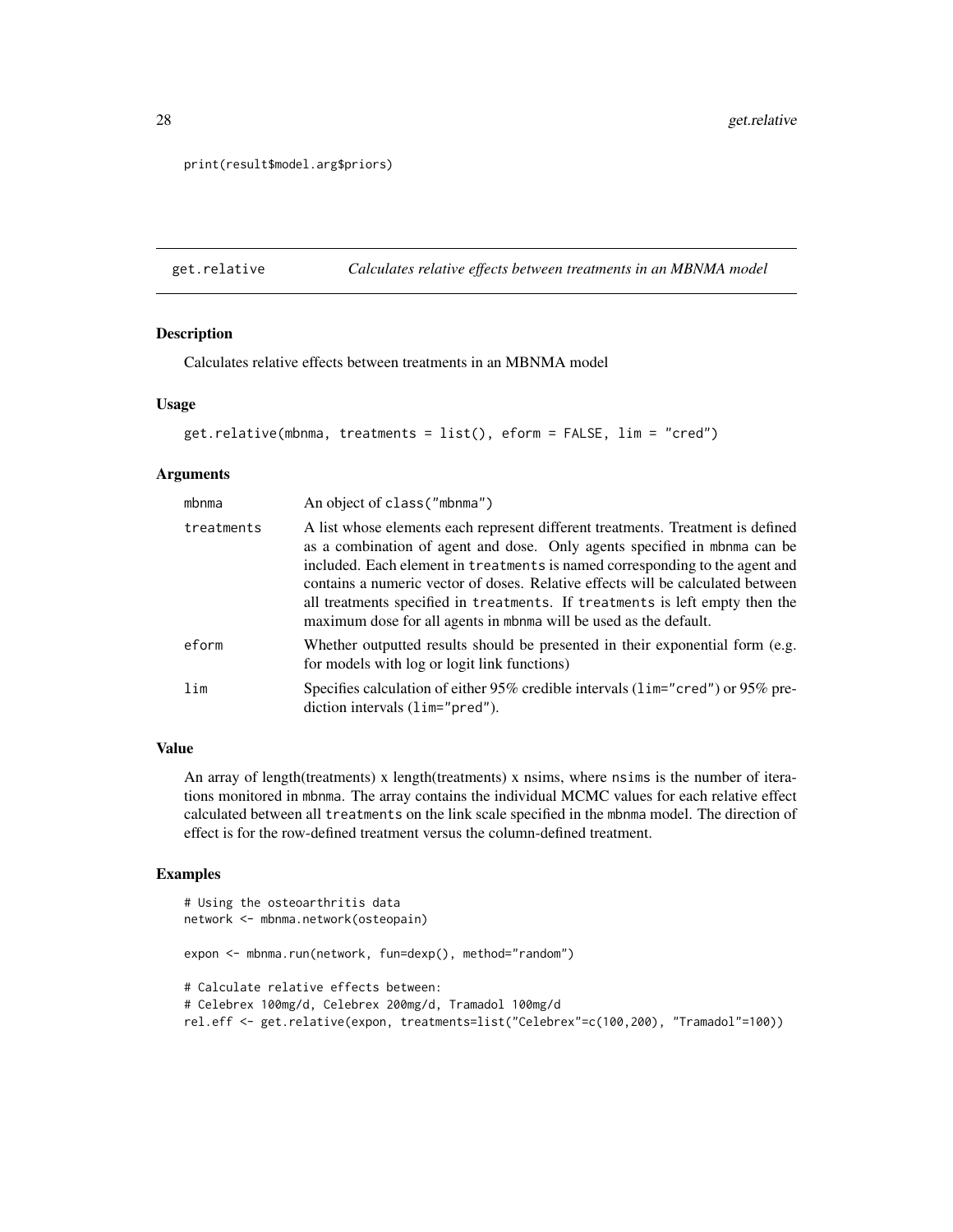<span id="page-28-0"></span>

# Description

Converts MBNMA data frame to a list for use in JAGS model

# Usage

```
getjagsdata(
  data.ab,
  class = FALSE,
  likelihood = check.likelink(data.ab)$likelihood,
  link = check.likelink(data.ab)$link,
  level = "agent",
  fun = NULL,nodesplit = NULL\overline{\phantom{a}}
```
# Arguments

| data.ab    | A data frame of arm-level data in "long" format containing the columns:                                                                                                         |
|------------|---------------------------------------------------------------------------------------------------------------------------------------------------------------------------------|
|            | • studyID Study identifiers                                                                                                                                                     |
|            | • dose Numeric data indicating the dose (must take positive values)                                                                                                             |
|            | • agent Agent identifiers (can be numeric, factor or character)                                                                                                                 |
|            | • y Numeric data indicating the aggregate response for a continuous outcome.<br>Required for continuous data.                                                                   |
|            | • se Numeric data indicating the standard error for a given observation. Re-<br>quired for continuous data.                                                                     |
|            | • r Numeric data indicating the number of responders within a study arm.<br>Required for binomial or poisson data.                                                              |
|            | • n Numeric data indicating the total number of participants within a study<br>arm. Required for binomial data or when modelling Standardised Mean<br><b>Differences</b>        |
|            | • E Numeric data indicating the total exposure time for participants within a<br>study arm. Required for poisson data.                                                          |
|            | • class An optional column indicating a particular class code. Agents with<br>the same identifier must also have the same class code.                                           |
| class      | A boolean object indicating whether or not data ab contains information on<br>different classes of treatments                                                                   |
| likelihood | A string indicating the likelihood to use in the model. Can take either "binomial",<br>"normal" or "poisson". If left as NULL the likelihood will be inferred from the<br>data. |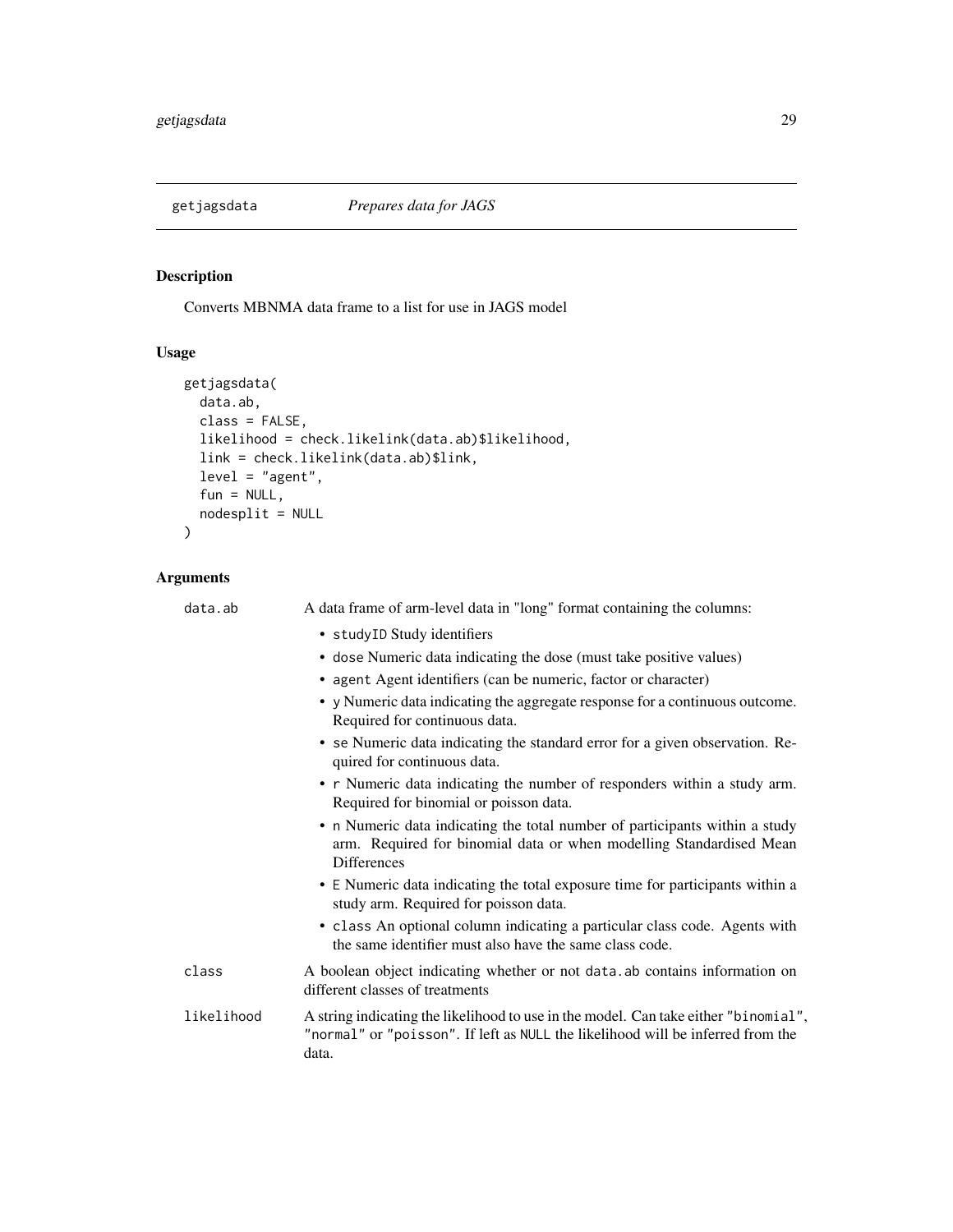| link      | A string indicating the link function to use in the model. Can take any link<br>function defined within JAGS (e.g. "logit", "log", "probit", "cloglog"), be<br>assigned the value "identity" for an identity link function, or be assigned the<br>value "smd" for modelling Standardised Mean Differences using an identity link<br>function. If left as NULL the link function will be automatically assigned based<br>on the likelihood. |
|-----------|--------------------------------------------------------------------------------------------------------------------------------------------------------------------------------------------------------------------------------------------------------------------------------------------------------------------------------------------------------------------------------------------------------------------------------------------|
| level     | Can take either "agent" to indicate that data should be at the agent-level (for<br>MBNMA) or "treatment" to indicate that data should be at the treatment-level<br>(for NMA)                                                                                                                                                                                                                                                               |
| fun       | An object of class ("dosefun") that specifies a functional form to be assigned<br>to the dose-response. See Details.                                                                                                                                                                                                                                                                                                                       |
| nodesplit | A numeric vector of length 2 containing treatment codes on which to perform<br>an MBNMA nodesplit (see mbnma.nodesplit).                                                                                                                                                                                                                                                                                                                   |

### Value

A named list of numbers, vector, matrices and arrays to be sent to JAGS. List elements are:

- If likelihood="normal":
	- y An array of mean responses for each arm within each study
	- se An array of standard errors for each arm within each study
- If likelihood="binomial":
	- r An array of the number of responses/count for each each arm within each study
	- n An array of the number of participants for each arm within each study
- If likelihood="poisson":
	- r An array of the number of responses/count for each each arm within each study
	- E An array of the total exposure time for each arm within each study
- dose A matrix of doses for each arm within each study (if level="agent")
- narm A numeric vector with the number of arms per study
- NS The total number of studies in the dataset
- Nagent The total number of agents in the dataset (if level="agent")
- agent A matrix of agent codes within each study (if level="agent")
- NT The total number of treatment in the dataset (if level="treatment")
- treatment A matrix of treatment codes within each study (if level="treatment")
- Nclass Optional. The total number of classes in the dataset
- class Optional. A matrix of class codes within each study
- classkey Optional. A vector of class codes that correspond to agent codes. Same length as the number of agent codes.
- split.ind Optional. A matrix indicating whether a specific arm contributes evidence to a nodesplit comparison.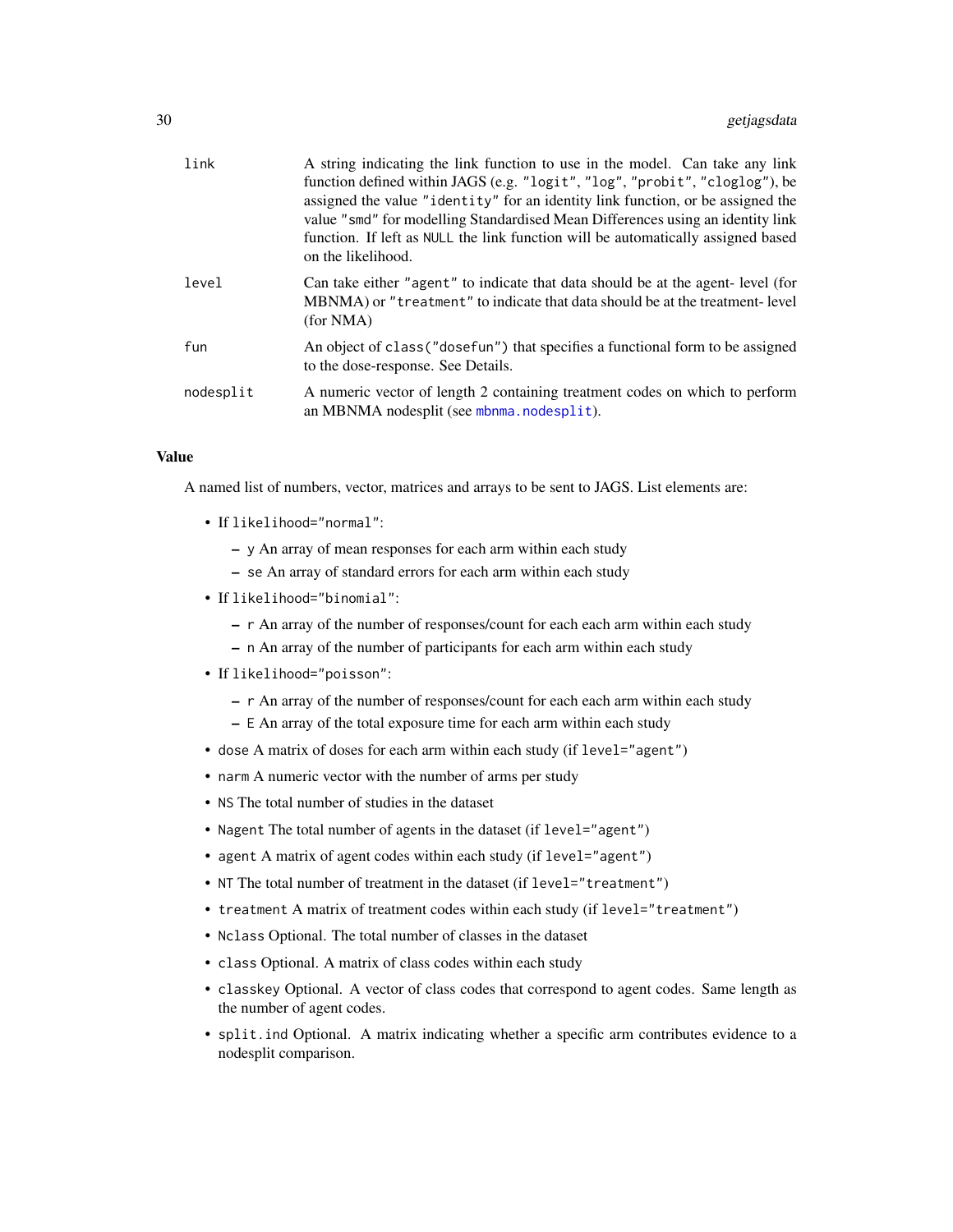#### <span id="page-30-0"></span>gout  $31$

# Examples

```
# Using the triptans headache dataset
network <- mbnma.network(triptans)
jagsdat <- getjagsdata(network$data.ab, likelihood="binomial", link="logit")
# Get JAGS data with class
netclass <- mbnma.network(osteopain)
jagsdat <- getjagsdata(netclass$data.ab, class=TRUE)
# Get JAGS data at the treatment level for split Network Meta-Analysis
network <- mbnma.network(triptans)
jagsdat <- getjagsdata(network$data.ab, level="treatment")
```
gout *Studies of treatments for Serum Uric Acid reduction in patients with gout*

#### Description

A dataset from a systematic review of interventions for lowering Serum Uric Acid (SUA) concentration in patients with gout (not published previously). The outcome is continuous, and aggregate data responses correspond to the mean change from baseline in SUA in mg/dL at 2 weeks followup. The dataset includes 10 Randomised-Controlled Trials (RCTs), comparing 5 different agents, and placebo. Data for one agent (RDEA) arises from an RCT that is not placebo-controlled, and so is not connected to the network directly. In total there were 19 different treatments (combination of dose and agent).

#### Usage

gout

# Format

A data frame in long format (one row per arm and study), with 27 rows and 5 variables:

- studyID Study identifiers
- y Numeric data indicating the mean change from baseline in SUA in a study arm
- se Numeric data indicating the standard error for the mean change from baseline in SUA in a study arm
- agent Character data indicating the agent to which participants were randomised
- dose Numeric data indicating the standardised dose received

#### Source

Pfizer Ltd.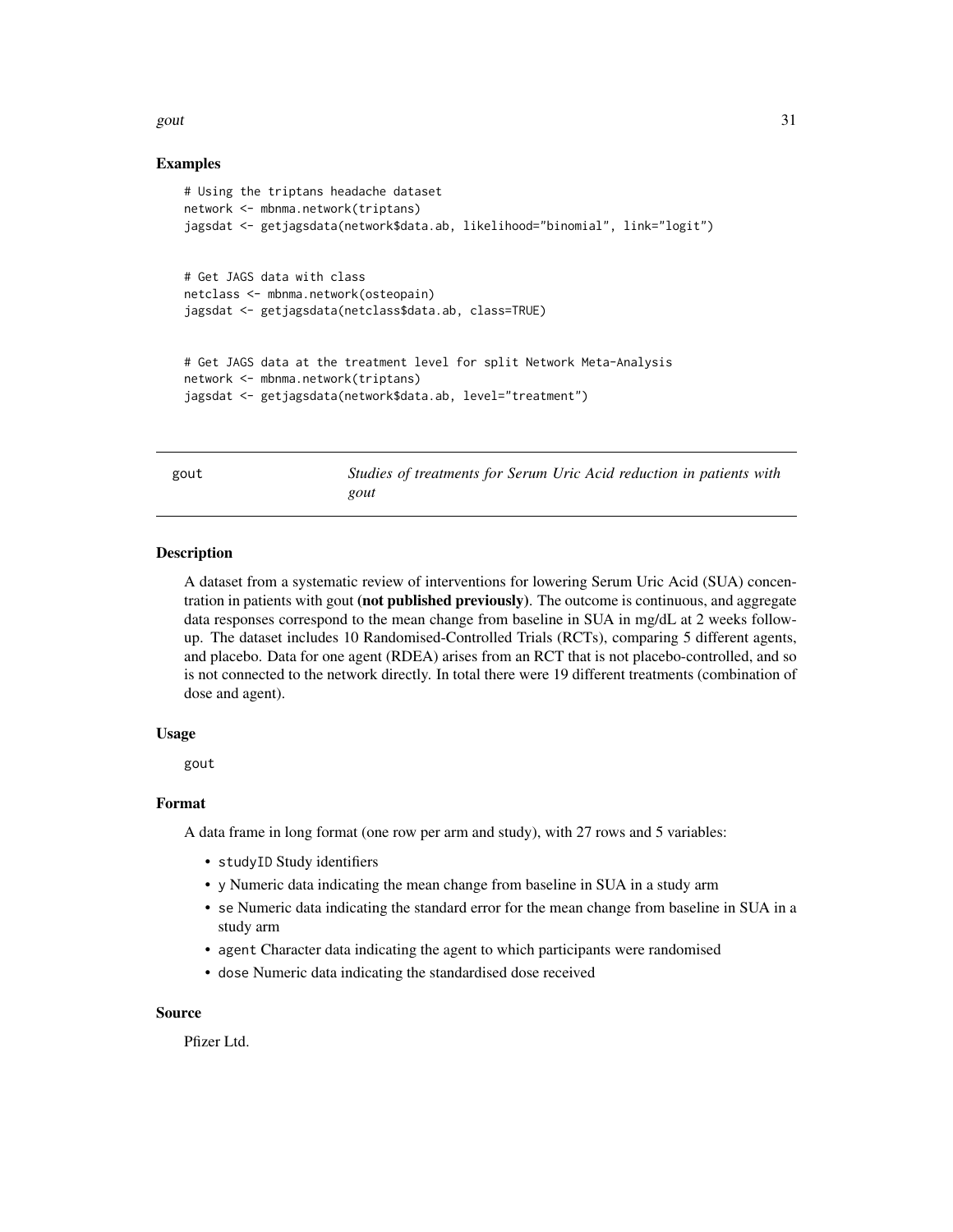<span id="page-31-0"></span>inconsistency.loops *Identify comparisons in loops that fulfill criteria for node-splitting*

#### Description

Identify comparisons informed by both direct and indirect evidence from independent sources, which therefore fulfill the criteria for testing for inconsistency via node-splitting.

#### Usage

```
inconsistency.loops(df, checkindirect = TRUE, incldr = FALSE)
```
#### Arguments

| df            | A data frame containing variables studyID and treatment (as numeric codes)<br>that indicate which treatments are used in which studies. If checkindirect =<br>TRUE then variables agent and dose are also required.                                                                                                                                                                                                                         |
|---------------|---------------------------------------------------------------------------------------------------------------------------------------------------------------------------------------------------------------------------------------------------------------------------------------------------------------------------------------------------------------------------------------------------------------------------------------------|
| checkindirect | A boolean object to indicate whether or not to perform an additional check<br>to ensure network remains connected even after dropping direct evidence on<br>a comparison. Default is TRUE and should be kept as TRUE if working with dose-<br>response data, though this requires further computational iterations to confirm.<br>If set to FALSE, additional comparisons may be identified, though computation<br>will be much more rapid. |
| incldr        | A boolean object indicating whether or not to allow for indirect evidence contri-<br>butions via the dose-response relationship. This can be used when node-splitting<br>in dose-response MBNMA to allow for a greater number of potential loops in<br>which to check for consistency.                                                                                                                                                      |

# Details

Similar to gemtc::mtc.nodesplit.comparisons() but uses a fixed reference treatment and therefore identifies fewer loops in which to test for inconsistency. Heterogeneity can also be parameterised as inconsistency and so testing for inconsistency in additional loops whilst changing the reference treatment would also be identifying heterogeneity. Depends on [igraph](#page-0-0).

#### Value

A data frame of comparisons that are informed by direct and indirect evidence from independent sources. Each row of the data frame is a different treatment comparison. Numerical codes in t1 and t2 correspond to treatment codes. path indicates the treatment codes that connect the shortest path of indirect evidence.

If incldr=TRUE then path may indicate doseresp for some comparisons. These are comparisons for which indirect evidence is only available via the dose-response relationship. The two numbers given after (e.g. 3 2) indicate the number of doses available in the indirect evidence with which to estimate the dose-response function for the treatments in t1 and t2 respectively/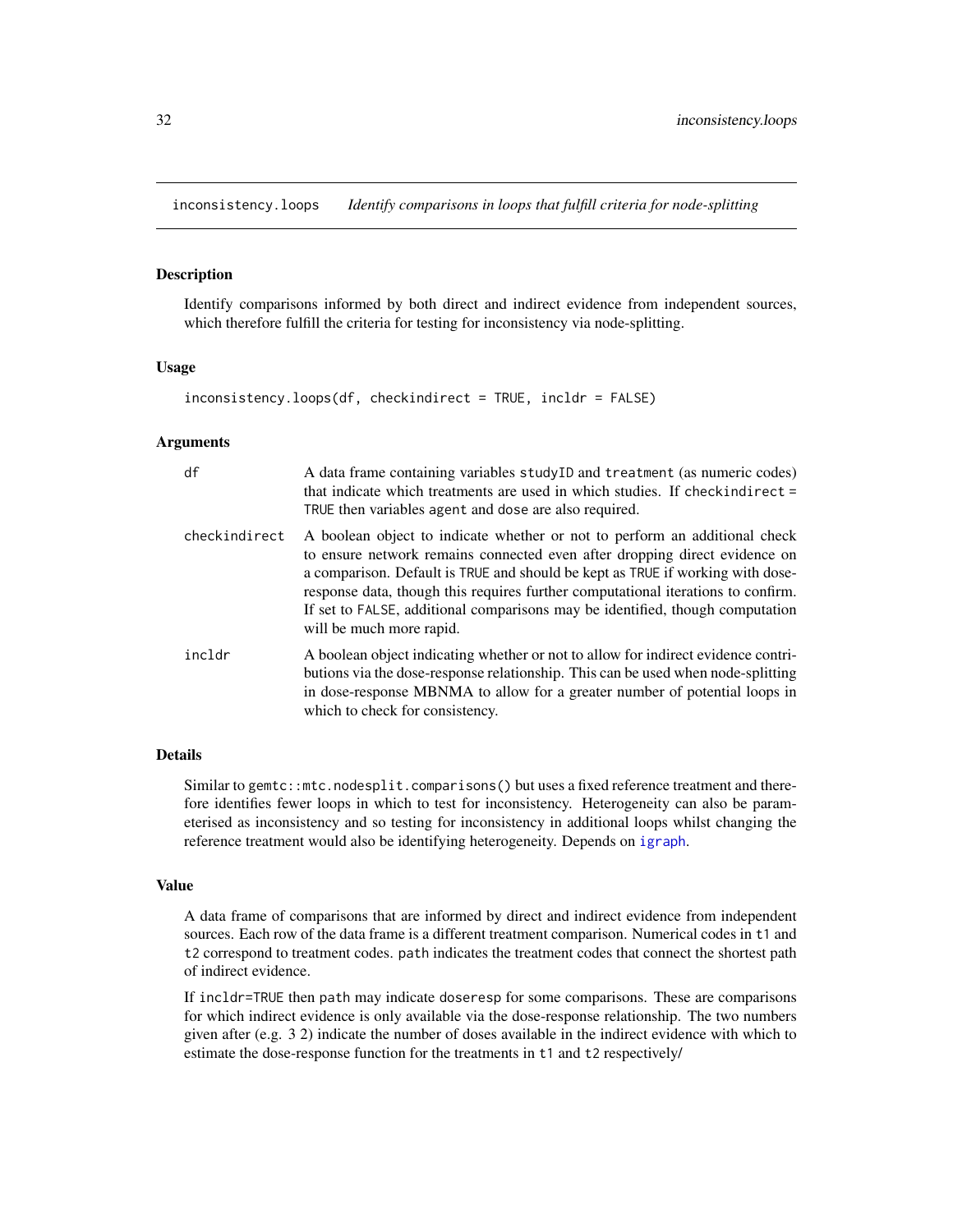```
mbnma.comparisons 33
```
#### References

There are no references for Rd macro \insertAllCites on this help page.

#### Examples

```
# Identify comparisons informed by direct and indirect evidence
#in triptans dataset
network <- mbnma.network(triptans)
inconsistency.loops(network$data.ab)
# Include indirect evidence via dose-response relationship
inconsistency.loops(network$data.ab, incldr=TRUE)
# Do not perform additional connectivity check on data
data <- data.frame(studyID=c(1,1,2,2,3,3,4,4,5,5,5),
```

```
treatment=c(1,2,1,3,2,3,3,4,1,2,4)
            )
inconsistency.loops(data, checkindirect=FALSE)
```
mbnma.comparisons *Identify unique comparisons within a network*

#### Description

Identify unique contrasts within a network that make up all the head-to-head comparisons. Repetitions of the same treatment comparison are grouped together.

#### Usage

```
mbnma.comparisons(df)
```
#### Arguments

df A data frame containing variables studyID and treatment (as numeric codes) that indicate which treatments are used in which studies.

# Value

A data frame of unique comparisons in which each row represents a different comparison. t1 and t2 indicate the treatment codes that make up the comparison. nr indicates the number of times the given comparison is made within the network.

If there is only a single follow-up observation for each study within the dataset (i.e. as for standard network meta-analysis) nr will represent the number of studies that compare treatments t1 and t2.

If there are multiple observations for each study within the dataset (as in time-course MBNMA) nr will represent the number of time points in the dataset in which treatments t1 and t2 are compared.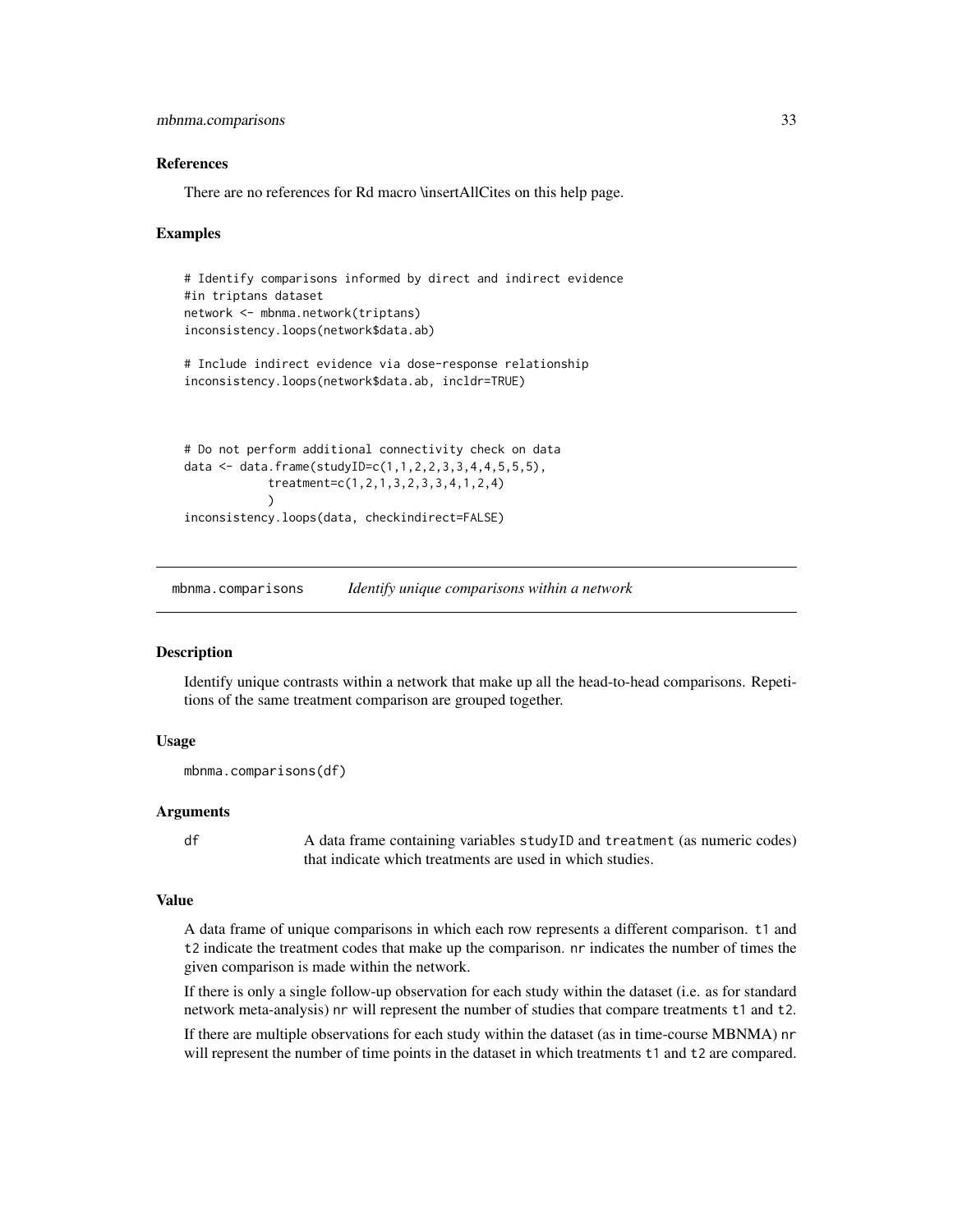# <span id="page-33-0"></span>Examples

```
df <- data.frame(studyID=c(1,1,2,2,3,3,4,4,5,5,5),
  treatment=c(1,2,1,3,2,3,3,4,1,2,4)
  \lambda# Identify unique comparisons within the data
mbnma.comparisons(df)
# Using the triptans headache dataset
network <- mbnma.network(triptans) # Adds treatment identifiers
mbnma.comparisons(network$data.ab)
```

| mbnma.emax |                              |  | Run MBNMA model with an Emax dose-response function (without |  |
|------------|------------------------------|--|--------------------------------------------------------------|--|
|            | Hill parameter) (DEPRECATED) |  |                                                              |  |

# Description

FUNCTION IS NOW DEPRECATED - USE mbnma.run() DIRECTLY WITH OBJECTS OF class("dosefun")

# Usage

```
mbnma.emax(
 network,
 emax = "rel",ed50 = "rel",method = "common",
 class.effect = list(),
 UME = FALSE,cor = TRUE,omega = NULL,
 parameters.to.save = NULL,
 pd = "pd.kl",likelihood = NULL,
 link = NULL,priors = NULL,
 arg.params = NULL,
  ...
```
 $\mathcal{L}$ 

#### Arguments

network An object of class mbnma.network.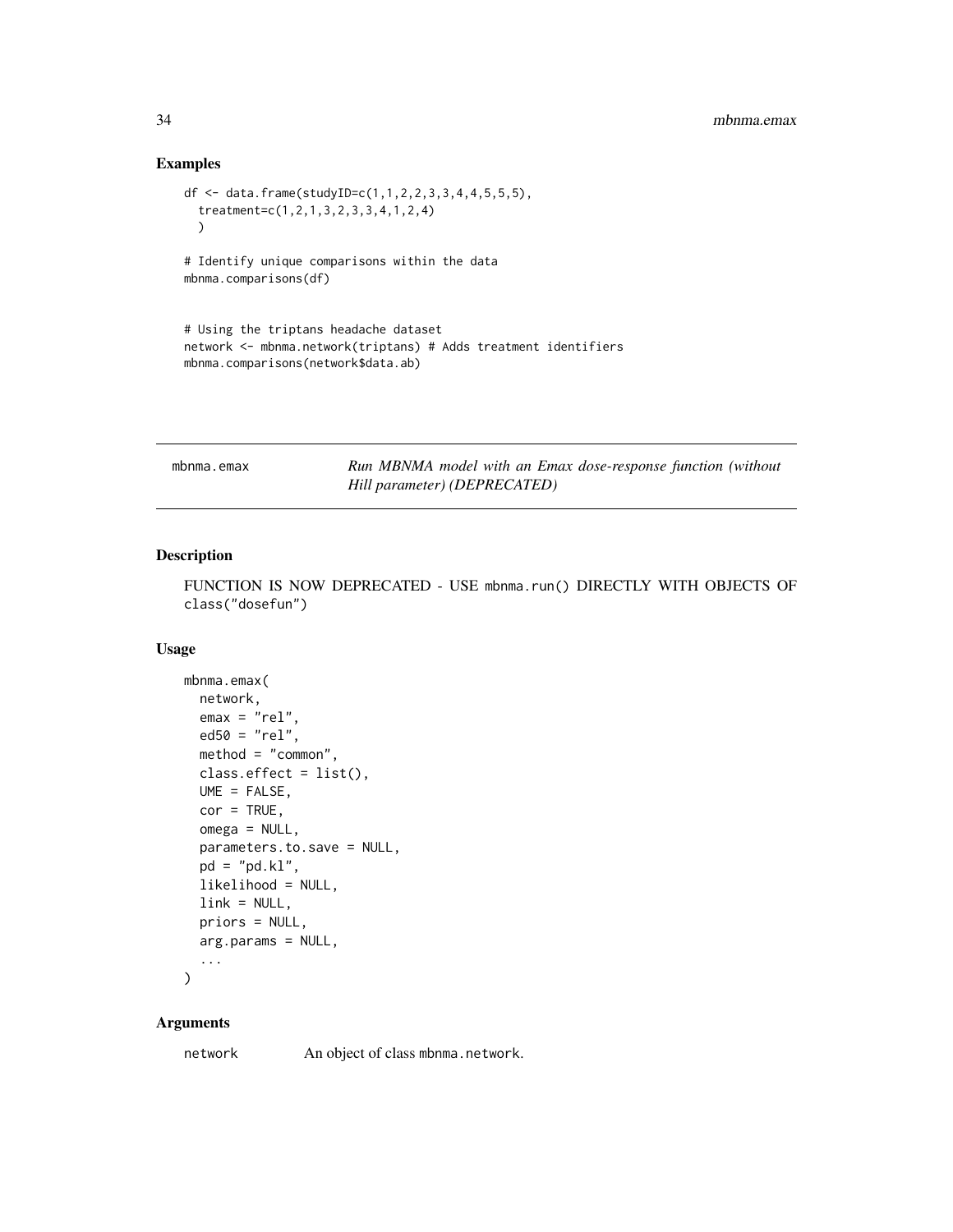| emax               | Refers to the Emax parameter of the Emax dose-response function. Can take<br>either "rel", "common", "random", or be assigned a numeric value (see details<br>in ?mbnma.run).                                                                                                                                                                                                                                                                  |
|--------------------|------------------------------------------------------------------------------------------------------------------------------------------------------------------------------------------------------------------------------------------------------------------------------------------------------------------------------------------------------------------------------------------------------------------------------------------------|
| ed50               | Refers to the ED50 parameter of the Emax dose-response function. Can take<br>either "rel", "common", "random", or be assigned a numeric value (see details<br>in ?mbnma.run).                                                                                                                                                                                                                                                                  |
| method             | Can take either "common" or "random" to indicate whether relative effects should<br>be modelled with between-study heterogeneity or not (see details).                                                                                                                                                                                                                                                                                         |
| class.effect       | A list of named strings that determines which dose-response parameters to model<br>with a class effect and what that effect should be ("common" or "random"). El-<br>ement names should match dose-response parameter names. Note that assum-<br>ing class effects on some dose-response parameters may be unreasonable if the<br>range of doses differ substantially across agents within a class.                                            |
| <b>UME</b>         | A boolean object to indicate whether to fit an Unrelated Mean Effects model<br>that does not assume consistency and so can be used to test if the consistency<br>assumption is valid.                                                                                                                                                                                                                                                          |
| cor                | A boolean object that indicates whether correlation should be modelled between<br>relative effect dose-response parameters. This is automatically set to FALSE if<br>class effects are modelled or if multiple dose-response functions are fitted.                                                                                                                                                                                             |
| omega              | A scale matrix for the inverse-Wishart prior for the covariance matrix used to<br>model the correlation between dose-response parameters (see Details for dose-<br>response functions). omega must be a symmetric positive definite matrix with<br>dimensions equal to the number of dose-response parameters modelled using<br>relative effects ("rel"). If left as NULL (the default) a diagonal matrix with<br>elements equal to 1 is used. |
| parameters.to.save |                                                                                                                                                                                                                                                                                                                                                                                                                                                |
|                    | A character vector containing names of parameters to monitor in JAGS                                                                                                                                                                                                                                                                                                                                                                           |
| pd                 | Can take either:                                                                                                                                                                                                                                                                                                                                                                                                                               |
|                    | • pv only pV will be reported (as automatically outputted by R2jags).<br>• plugin calculates pD by the plug-in method (Spiegelhalter et al. 2002).<br>It is faster, but may output negative non-sensical values, due to skewed<br>deviances that can arise with non-linear models.                                                                                                                                                             |
|                    | • pd. k1 calculates pD by the Kullback-Leibler divergence (Plummer 2008).<br>This will require running the model for additional iterations but is a more<br>robust calculation for the effective number of parameters in non-linear mod-<br>els.                                                                                                                                                                                               |
|                    | • popt calculates pD using an optimism adjustment which allows for calcu-<br>lation of the penalized expected deviance (Plummer 2008).                                                                                                                                                                                                                                                                                                         |
| likelihood         | A string indicating the likelihood to use in the model. Can take either "binomial",<br>"normal" or "poisson". If left as NULL the likelihood will be inferred from the<br>data.                                                                                                                                                                                                                                                                |
| link               | A string indicating the link function to use in the model. Can take any link<br>function defined within JAGS (e.g. "logit", "log", "probit", "cloglog"), be<br>assigned the value "identity" for an identity link function, or be assigned the<br>value "smd" for modelling Standardised Mean Differences using an identity link                                                                                                               |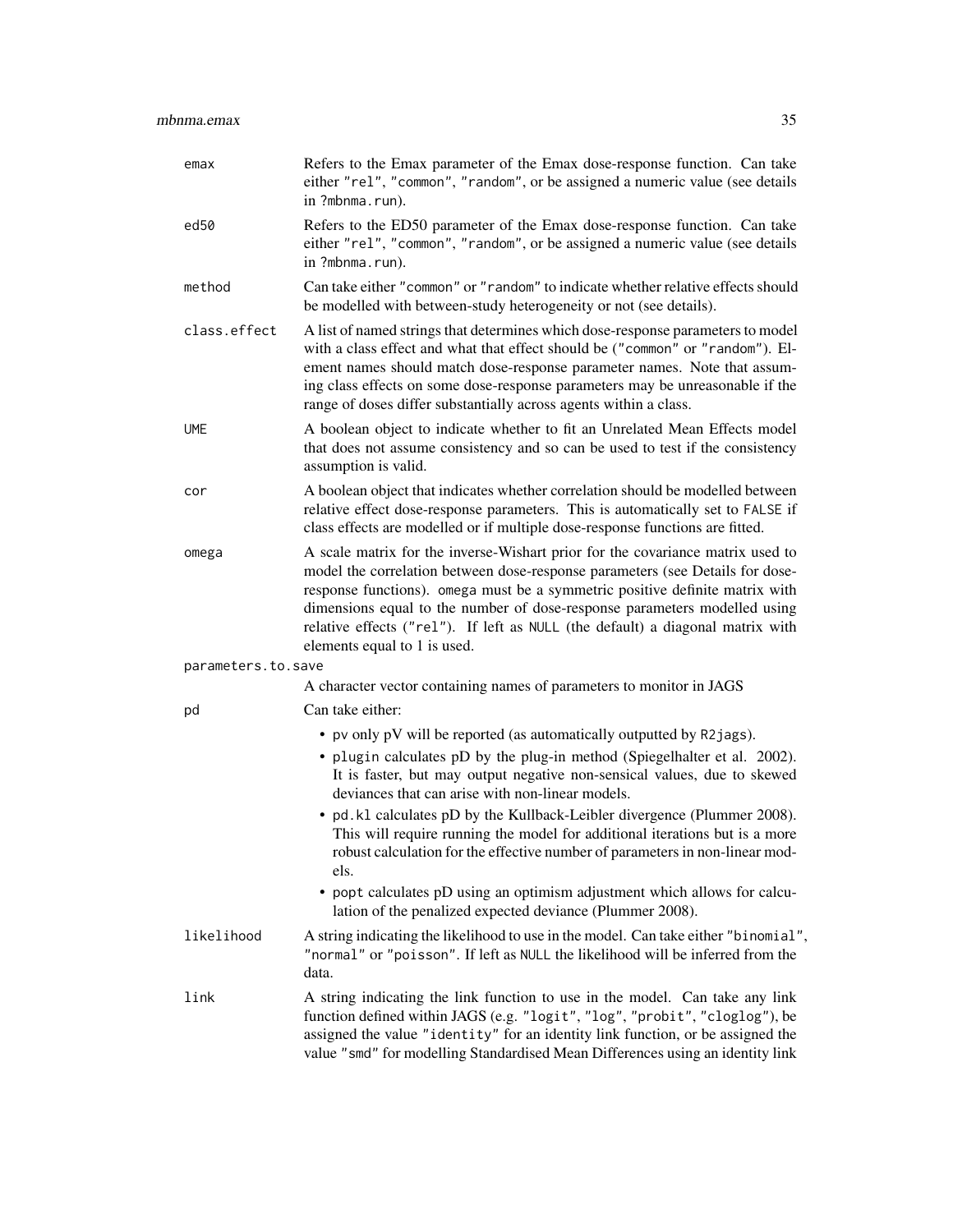|            | function. If left as NULL the link function will be automatically assigned based<br>on the likelihood.                                                                                         |
|------------|------------------------------------------------------------------------------------------------------------------------------------------------------------------------------------------------|
| priors     | A named list of parameter values (without indices) and replacement prior distri-<br>bution values given as strings using distributions as specified in JAGS syntax<br>(see Plummer $(2017)$ ). |
| arg.params | <b>Deprecated from version 0.4.0 onwards.</b> Assign run and wrapper parameters                                                                                                                |
| .          | Arguments to be sent to R2 jags.                                                                                                                                                               |

# Details

Fits a Bayesian model-based network meta-analysis (MBNMA) with a defined dose-response function. Follows the methods of Mawdsley et al. (2016). This function acts as a wrapper for mbnma.run() that uses more clearly defined parameter names.

#### Value

An object of S3 class(c("mbnma", "rjags")) containing parameter results from the model. Can be summarized by print() and can check traceplots using R2jags::traceplot() or various functions from the package mcmcplots.

Nodes that are automatically monitored (if present in the model) have the following interpretation:

| <named dose-response="" parameter=""> (e.g. emax)<br/>The pooled effect for each dose-response parameter, as def</named>                        |
|-------------------------------------------------------------------------------------------------------------------------------------------------|
|                                                                                                                                                 |
| The between-study SD (heterogeneity) for relative effects,<br>sd                                                                                |
| Between-study SD (heterogeneity) for absolute dose-respo<br>sd. <named dose-response="" parameter=""> (e.g. sd. emax)</named>                   |
| The class effect within each class for a given dose-response<br><named capitalized="" dose-response="" parameter=""> (e.g. EMAX)</named>        |
| The within-class SD for different agents within the same cl<br>sd. <named capitalized="" dose-response="" parameter=""> (e.g. sd. EMAX)</named> |
| The residual deviance of the model<br>totresdev                                                                                                 |
| The deviance of the model<br>deviance                                                                                                           |

If there are errors in the JAGS model code then the object will be a list consisting of two elements - an error message from JAGS that can help with debugging and model.arg, a list of arguments provided to mbnma.run() which includes jagscode, the JAGS code for the model that can help users identify the source of the error.

#### Dose-response parameter arguments

| <b>Argument</b> | <b>Model specification</b> |
|-----------------|----------------------------|
|-----------------|----------------------------|

| "rel"    | Implies that <i>relative</i> effects should be pooled for this dose-response parameter separately for each agent in the n   |  |
|----------|-----------------------------------------------------------------------------------------------------------------------------|--|
| "common" | " Implies that all agents share the same common effect for this dose-response parameter.                                    |  |
|          | "random" Implies that all agents share a similar (exchangeable) effect for this dose-response parameter. This approach allo |  |
|          | numeric() Assigned a numeric value, indicating that this dose-response parameter should not be estimated from the data bu   |  |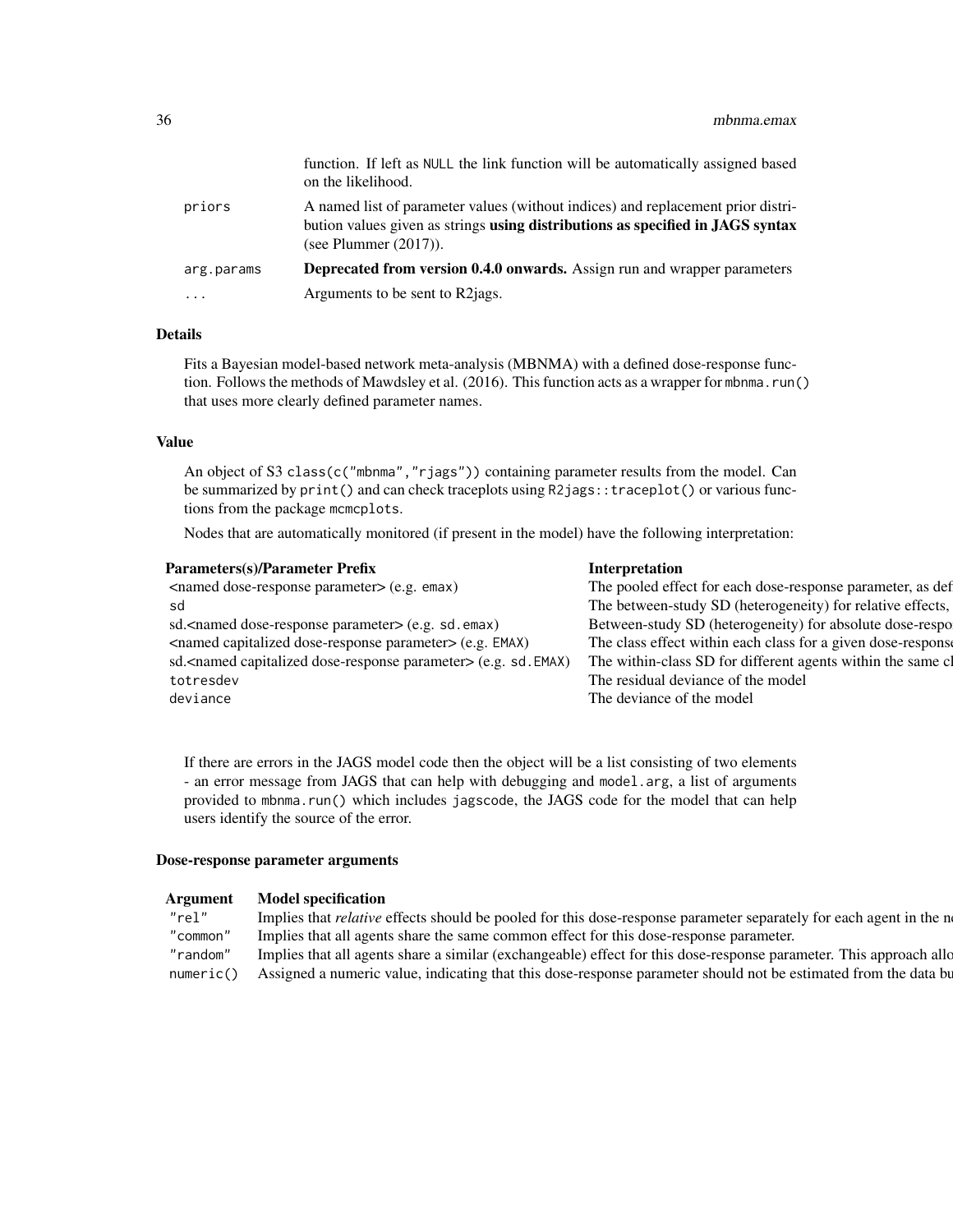#### References

Mawdsley D, Bennetts M, Dias S, Boucher M, Welton NJ (2016). "Model-Based Network Meta-Analysis: A Framework for Evidence Synthesis of Clinical Trial Data." *CPT Pharmacometrics Syst Pharmacol*, 5(8), 393-401. ISSN 2163-8306 (Electronic) 2163-8306 (Linking), doi: [10.1002/](https://doi.org/10.1002/psp4.12091) [psp4.12091,](https://doi.org/10.1002/psp4.12091) <https://pubmed.ncbi.nlm.nih.gov/27479782/>.

Plummer M (2008). "Penalized loss functions for Bayesian model comparison." *Biostatistics*, 9(3), 523-39. ISSN 1468-4357 (Electronic) 1465-4644 (Linking), [https://pubmed.ncbi.nlm.](https://pubmed.ncbi.nlm.nih.gov/18209015/) [nih.gov/18209015/](https://pubmed.ncbi.nlm.nih.gov/18209015/).

Plummer M (2017). *JAGS user manual*. [https://people.stat.sc.edu/hansont/stat740/](https://people.stat.sc.edu/hansont/stat740/jags_user_manual.pdf) [jags\\_user\\_manual.pdf](https://people.stat.sc.edu/hansont/stat740/jags_user_manual.pdf).

Spiegelhalter DJ, Best NG, Carlin BP, van der Linde A (2002). "Bayesian measures of model complexity and fit." *J R Statistic Soc B*, 64(4), 583-639.

#### Examples

```
# Using the triptans data
tripnet <- mbnma.network(triptans)
# Fit an Emax dose-response MBNMA with random treatment effects on Emax and ED50
emax <- mbnma.emax(tripnet, emax="rel", ed50="rel", method="random")
# Fit an Emax dose-response MBNMA with common treatment effects on Emax and
#a single common parameter estimated for ED50
emax <- mbnma.emax(tripnet, emax="rel", ed50="common", method="common")
# For further examples see ?mbnma.run
```
mbnma.emax.hill *Run MBNMA model with an Emax dose-response function (with a Hill parameter) (DEPRECATED)*

#### Description

FUNCTION IS NOW DEPRECATED - USE mbnma.run() DIRECTLY WITH OBJECTS OF class("dosefun")

#### Usage

```
mbnma.emax.hill(
  network,
  emax = "rel",ed50 = "rel",
```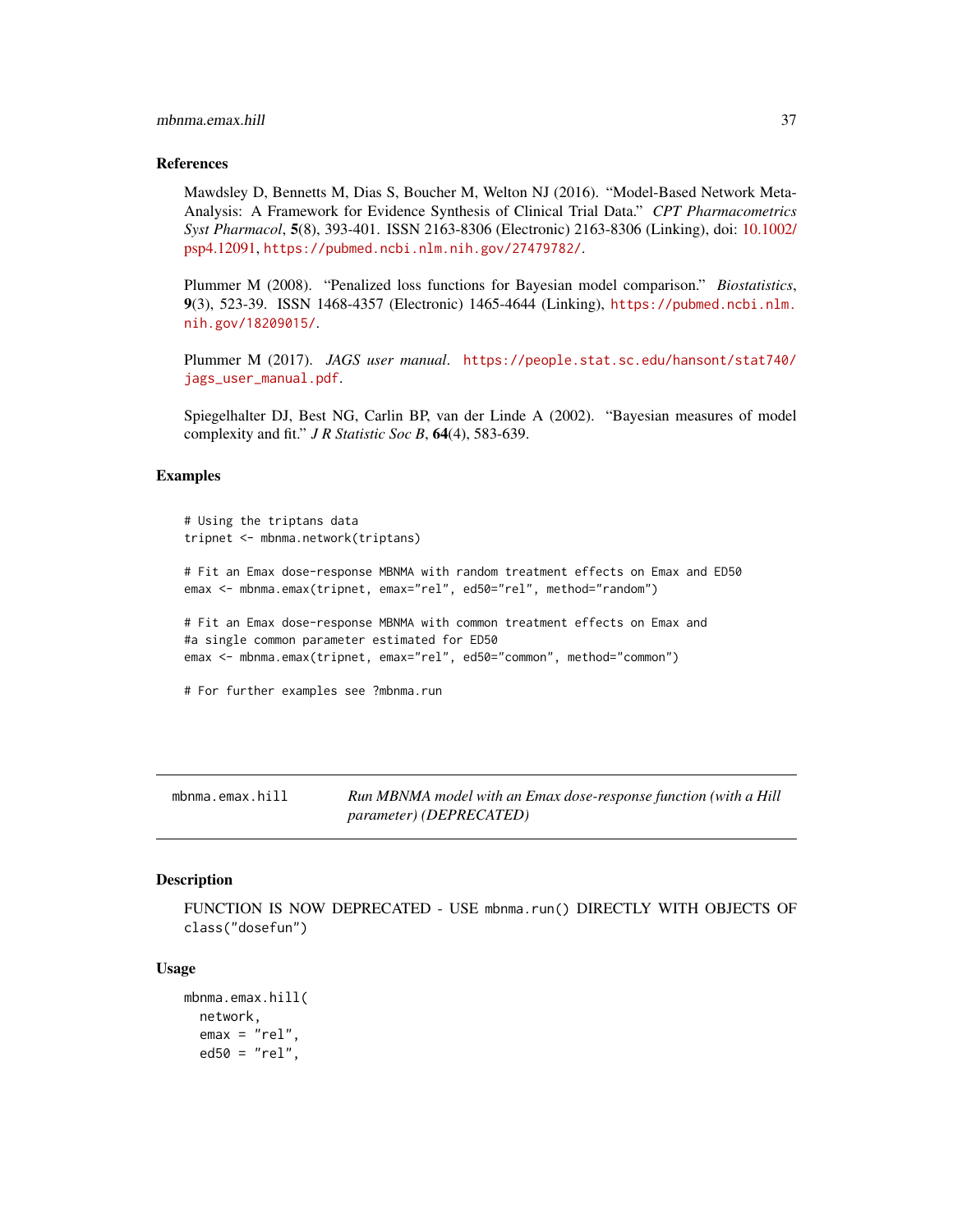```
hill = "common",
 method = "common",
 class.effect = list(),
 UME = FALSE,cor = TRUE,omega = NULL,
 parameters.to.save = NULL,
 pd = "pd.kl",likelihood = NULL,
 link = NULL,
 priors = NULL,
 arg.params = NULL,
 ...
\mathcal{L}
```

| network          | An object of class mbnma.network.                                                                                                                                                                                                                                                                                                                                                                                                              |
|------------------|------------------------------------------------------------------------------------------------------------------------------------------------------------------------------------------------------------------------------------------------------------------------------------------------------------------------------------------------------------------------------------------------------------------------------------------------|
| emax             | Refers to the Emax parameter of the Emax dose-response function. Can take<br>either "rel", "common", "random", or be assigned a numeric value (see details<br>in ?mbnma.run).                                                                                                                                                                                                                                                                  |
| ed <sub>50</sub> | Refers to the ED50 parameter of the Emax dose-response function. Can take<br>either "rel", "common", "random", or be assigned a numeric value (see details<br>in ?mbnma.run).                                                                                                                                                                                                                                                                  |
| hill             | Refers to the Hill parameter of the Emax dose-response function. Can take<br>either "rel", "common", "random", or be assigned a numeric value (see details<br>in ?mbnma.run).                                                                                                                                                                                                                                                                  |
| method           | Can take either "common" or "random" to indicate whether relative effects should<br>be modelled with between-study heterogeneity or not (see details).                                                                                                                                                                                                                                                                                         |
| class.effect     | A list of named strings that determines which dose-response parameters to model<br>with a class effect and what that effect should be ("common" or "random"). El-<br>ement names should match dose-response parameter names. Note that assum-<br>ing class effects on some dose-response parameters may be unreasonable if the<br>range of doses differ substantially across agents within a class.                                            |
| <b>UME</b>       | A boolean object to indicate whether to fit an Unrelated Mean Effects model<br>that does not assume consistency and so can be used to test if the consistency<br>assumption is valid.                                                                                                                                                                                                                                                          |
| cor              | A boolean object that indicates whether correlation should be modelled between<br>relative effect dose-response parameters. This is automatically set to FALSE if<br>class effects are modelled or if multiple dose-response functions are fitted.                                                                                                                                                                                             |
| omega            | A scale matrix for the inverse-Wishart prior for the covariance matrix used to<br>model the correlation between dose-response parameters (see Details for dose-<br>response functions). omega must be a symmetric positive definite matrix with<br>dimensions equal to the number of dose-response parameters modelled using<br>relative effects ("rel"). If left as NULL (the default) a diagonal matrix with<br>elements equal to 1 is used. |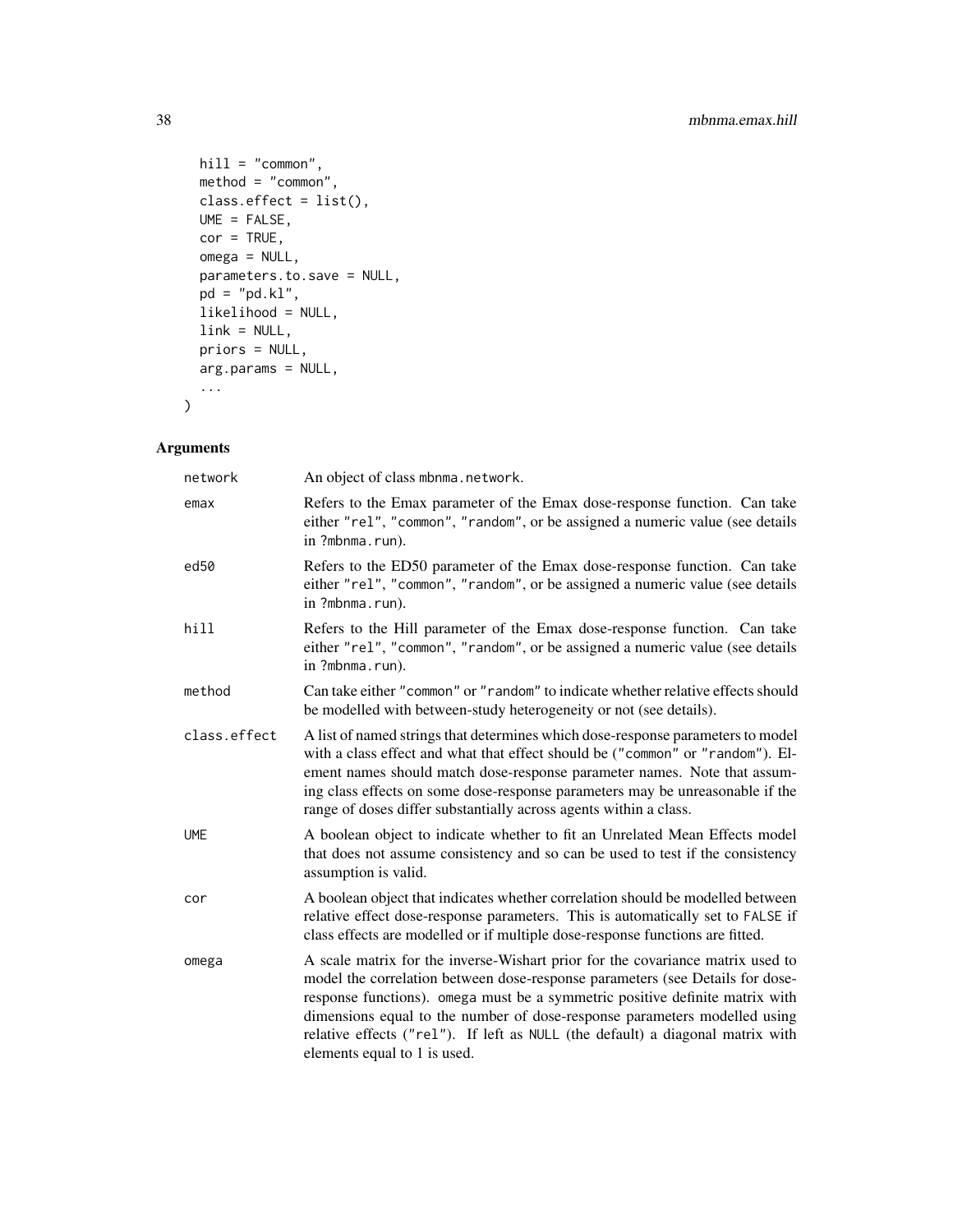| parameters.to.save |                                                                                                                                                                                                                                                                                                                                                                                                                                            |
|--------------------|--------------------------------------------------------------------------------------------------------------------------------------------------------------------------------------------------------------------------------------------------------------------------------------------------------------------------------------------------------------------------------------------------------------------------------------------|
|                    | A character vector containing names of parameters to monitor in JAGS                                                                                                                                                                                                                                                                                                                                                                       |
| pd                 | Can take either:                                                                                                                                                                                                                                                                                                                                                                                                                           |
|                    | • pv only pV will be reported (as automatically outputted by R2jags).                                                                                                                                                                                                                                                                                                                                                                      |
|                    | • plugin calculates pD by the plug-in method (Spiegelhalter et al. 2002).<br>It is faster, but may output negative non-sensical values, due to skewed<br>deviances that can arise with non-linear models.                                                                                                                                                                                                                                  |
|                    | • pd. k1 calculates pD by the Kullback-Leibler divergence (Plummer 2008).<br>This will require running the model for additional iterations but is a more<br>robust calculation for the effective number of parameters in non-linear mod-<br>els.                                                                                                                                                                                           |
|                    | • popt calculates pD using an optimism adjustment which allows for calcu-<br>lation of the penalized expected deviance (Plummer 2008).                                                                                                                                                                                                                                                                                                     |
| likelihood         | A string indicating the likelihood to use in the model. Can take either "binomial",<br>"normal" or "poisson". If left as NULL the likelihood will be inferred from the<br>data.                                                                                                                                                                                                                                                            |
| link               | A string indicating the link function to use in the model. Can take any link<br>function defined within JAGS (e.g. "logit", "log", "probit", "cloglog"), be<br>assigned the value "identity" for an identity link function, or be assigned the<br>value "smd" for modelling Standardised Mean Differences using an identity link<br>function. If left as NULL the link function will be automatically assigned based<br>on the likelihood. |
| priors             | A named list of parameter values (without indices) and replacement prior distri-<br>bution values given as strings using distributions as specified in JAGS syntax<br>(see Plummer $(2017)$ ).                                                                                                                                                                                                                                             |
| arg.params         | Deprecated from version 0.4.0 onwards. Assign run and wrapper parameters                                                                                                                                                                                                                                                                                                                                                                   |
| .                  | Arguments to be sent to R2 jags.                                                                                                                                                                                                                                                                                                                                                                                                           |

Fits a Bayesian model-based network meta-analysis (MBNMA) with a defined dose-response function. Follows the methods of Mawdsley et al. (2016). This function acts as a wrapper for mbnma.run() that uses more clearly defined parameter names.

#### Value

An object of S3 class(c("mbnma", "rjags")) containing parameter results from the model. Can be summarized by print() and can check traceplots using R2jags:: traceplot() or various functions from the package mcmcplots.

Nodes that are automatically monitored (if present in the model) have the following interpretation:

| <b>Parameters(s)/Parameter Prefix</b>                                                          | Interpretation                                               |
|------------------------------------------------------------------------------------------------|--------------------------------------------------------------|
| $\epsilon$ <named <math="" dose-response="" parameter="">(\epsilon, g, \epsilon) emax)</named> | The pooled effect for each dose-response parameter, as def   |
|                                                                                                | The between-study SD (heterogeneity) for relative effects,   |
| sd. <named dose-response="" parameter=""> (e.g. sd. emax)</named>                              | Between-study SD (heterogeneity) for absolute dose-respo     |
| <named capitalized="" dose-response="" parameter=""> (e.g. EMAX)</named>                       | The class effect within each class for a given dose-response |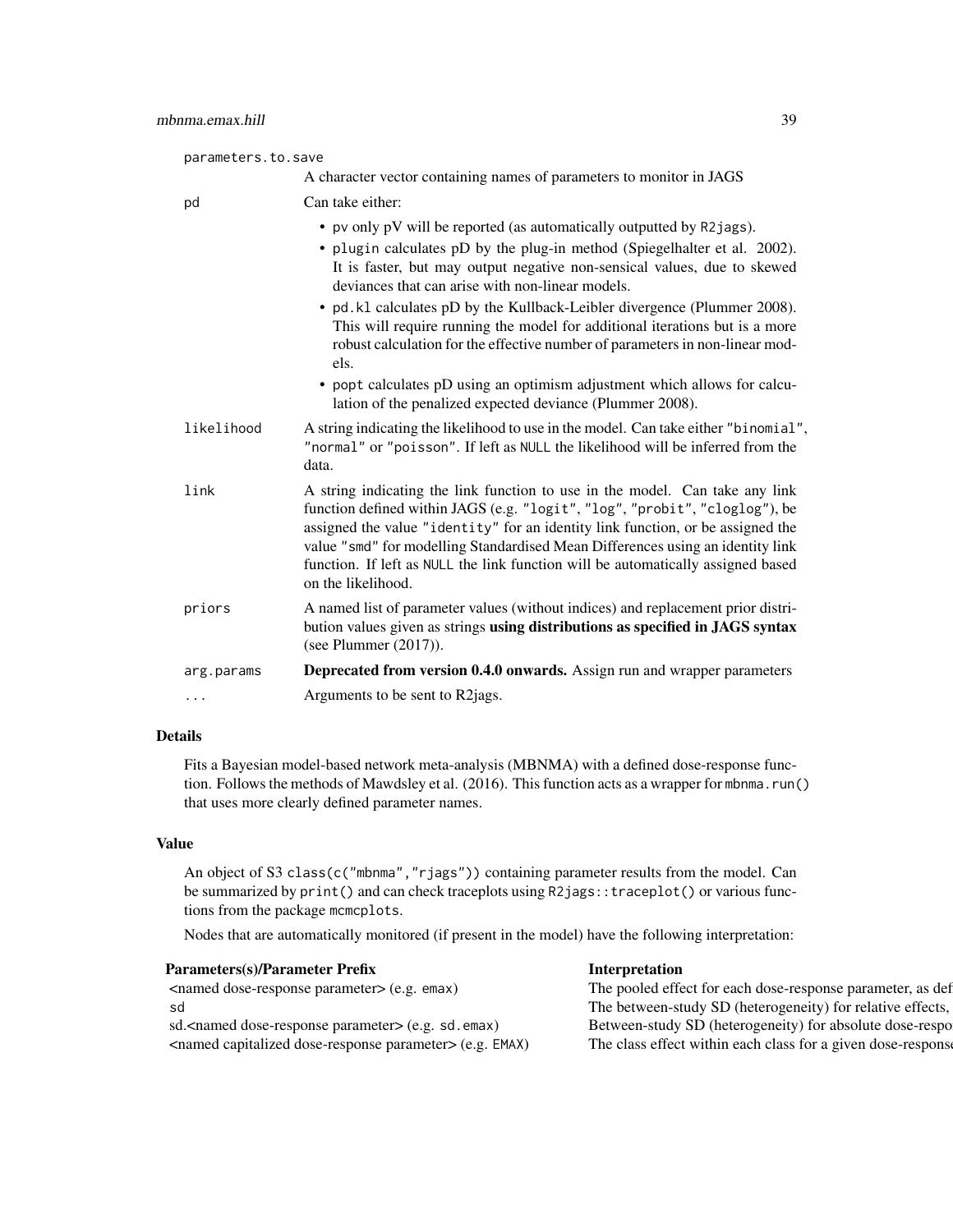| 40 | mbnma.emax.hill |
|----|-----------------|
|----|-----------------|

sd.<named capitalized dose-response parameter> (e.g. sd. EMAX) The within-class SD for different agents within the same c totresdev The residual deviance of the model deviance deviation of the model of the model of the model of the model of the model of the model

If there are errors in the JAGS model code then the object will be a list consisting of two elements - an error message from JAGS that can help with debugging and model.arg, a list of arguments provided to mbnma.run() which includes jagscode, the JAGS code for the model that can help users identify the source of the error.

#### Dose-response parameter arguments

| Argument | <b>Model specification</b>                                                                                                  |
|----------|-----------------------------------------------------------------------------------------------------------------------------|
| "rel"    | Implies that <i>relative</i> effects should be pooled for this dose-response parameter separately for each agent in the n   |
|          | "common" Implies that all agents share the same common effect for this dose-response parameter.                             |
|          | "random" Implies that all agents share a similar (exchangeable) effect for this dose-response parameter. This approach allo |
|          | numeric() Assigned a numeric value, indicating that this dose-response parameter should not be estimated from the data bu   |

#### References

Mawdsley D, Bennetts M, Dias S, Boucher M, Welton NJ (2016). "Model-Based Network Meta-Analysis: A Framework for Evidence Synthesis of Clinical Trial Data." *CPT Pharmacometrics Syst Pharmacol*, 5(8), 393-401. ISSN 2163-8306 (Electronic) 2163-8306 (Linking), doi: [10.1002/](https://doi.org/10.1002/psp4.12091) [psp4.12091,](https://doi.org/10.1002/psp4.12091) <https://pubmed.ncbi.nlm.nih.gov/27479782/>.

Plummer M (2008). "Penalized loss functions for Bayesian model comparison." *Biostatistics*, 9(3), 523-39. ISSN 1468-4357 (Electronic) 1465-4644 (Linking), [https://pubmed.ncbi.nlm.](https://pubmed.ncbi.nlm.nih.gov/18209015/) [nih.gov/18209015/](https://pubmed.ncbi.nlm.nih.gov/18209015/).

Plummer M (2017). *JAGS user manual*. [https://people.stat.sc.edu/hansont/stat740/](https://people.stat.sc.edu/hansont/stat740/jags_user_manual.pdf) [jags\\_user\\_manual.pdf](https://people.stat.sc.edu/hansont/stat740/jags_user_manual.pdf).

Spiegelhalter DJ, Best NG, Carlin BP, van der Linde A (2002). "Bayesian measures of model complexity and fit." *J R Statistic Soc B*, 64(4), 583-639.

### Examples

```
# Using the triptans data
tripnet <- mbnma.network(triptans)
# Fit an Emax (with Hill parameter) dose-response MBNMA with random treatment
#effects on Emax, ED50 and Hill
emax.hill <- mbnma.emax.hill(tripnet, emax="rel", ed50="rel", hill="rel",
                method="random")
```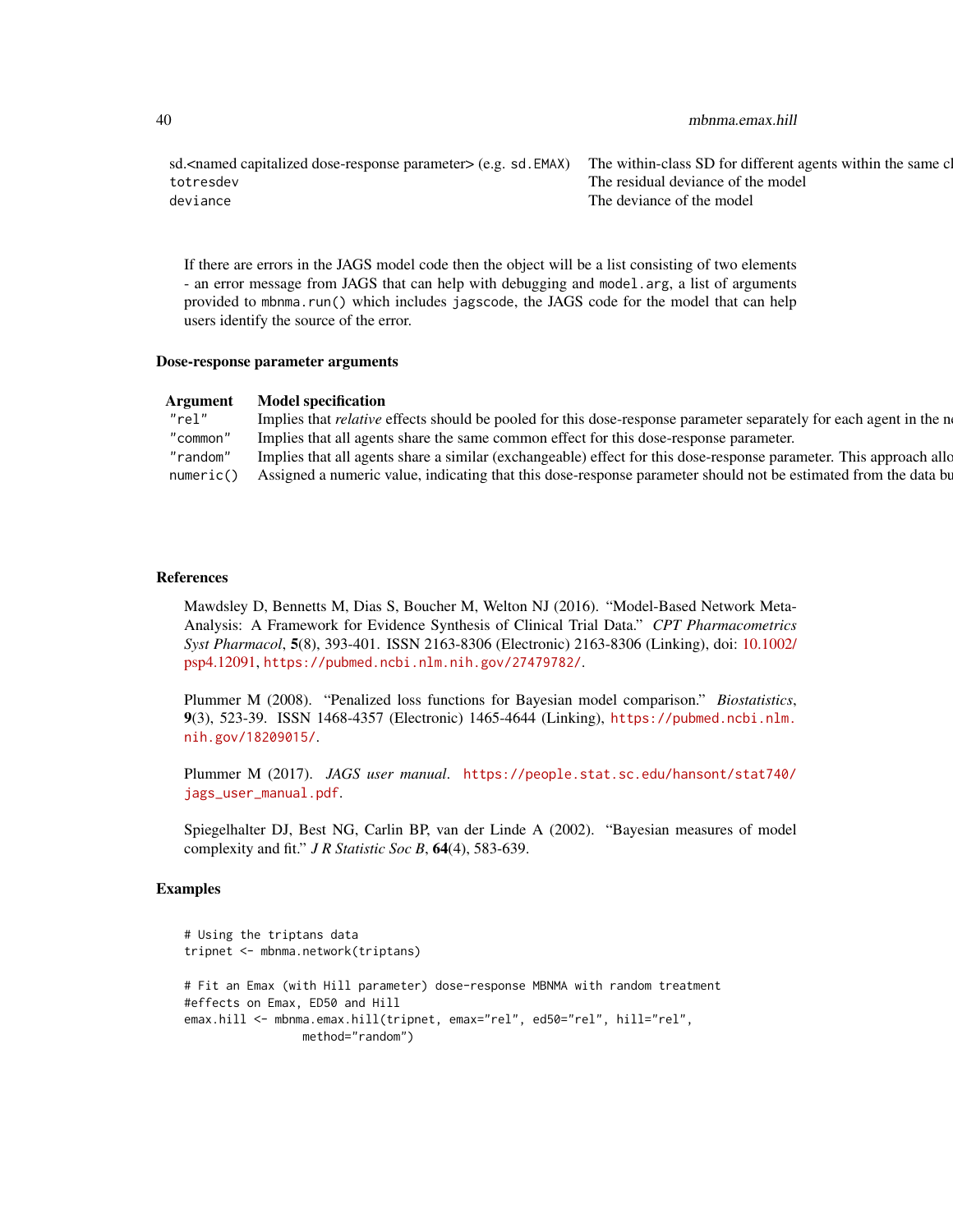```
# Fit an Emax (with Hill parameter) dose-response MBNMA with common treatment
#effects on Emax, a single random parameter estimated for ED50
#and a single common parameter estimated for Hill
emax.hill <- mbnma.emax.hill(tripnet, emax="rel", ed50="random", hill="common",
                method="common")
# Assign a specific numerical value for Hill parameter
emax.hill <- mbnma.emax.hill(tripnet, emax="rel", ed50="rel", hill=5)
# For further examples see ?mbnma.run
```
mbnma.exponential *Run MBNMA model with a exponential dose-response function (DEP-RECATED)*

#### Description

FUNCTION IS NOW DEPRECATED - USE mbnma.run() DIRECTLY WITH OBJECTS OF class("dosefun")

#### Usage

```
mbnma.exponential(
 network,
  lambda = "rel",method = "common",
 class.effect = list(),
 UME = FALSE,
  cor = TRUE,omega = NULL,
 parameters.to.save = NULL,
 pd = "pd.kl",likelihood = NULL,
  link = NULL,priors = NULL,
 arg.params = NULL,
  ...
)
```
# Arguments

network An object of class mbnma.network. lambda Refers to the rate of growth/decay of the exponential dose-response function.

Can take either "rel", "common", "random", or be assigned a numeric value (see details in ?mbnma.run).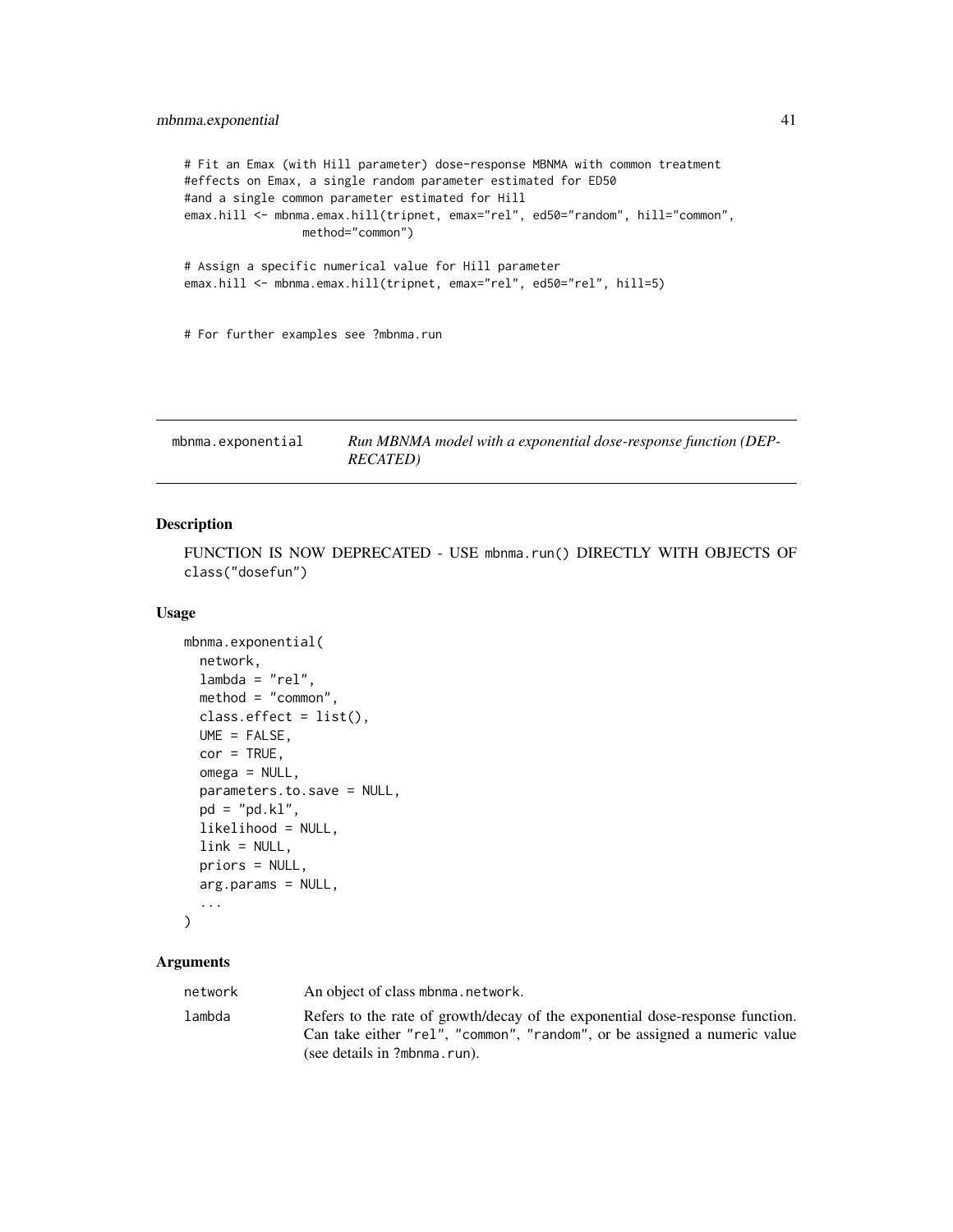| $\cdots$           | Arguments to be sent to R2jags.                                                                                                                                                                                                                                                                                                                                                                                                                                                                                                                                                                                                                                                                                                                                         |
|--------------------|-------------------------------------------------------------------------------------------------------------------------------------------------------------------------------------------------------------------------------------------------------------------------------------------------------------------------------------------------------------------------------------------------------------------------------------------------------------------------------------------------------------------------------------------------------------------------------------------------------------------------------------------------------------------------------------------------------------------------------------------------------------------------|
| arg.params         | Deprecated from version 0.4.0 onwards. Assign run and wrapper parameters                                                                                                                                                                                                                                                                                                                                                                                                                                                                                                                                                                                                                                                                                                |
| priors             | A named list of parameter values (without indices) and replacement prior distri-<br>bution values given as strings using distributions as specified in JAGS syntax<br>(see Plummer $(2017)$ ).                                                                                                                                                                                                                                                                                                                                                                                                                                                                                                                                                                          |
| link               | A string indicating the link function to use in the model. Can take any link<br>function defined within JAGS (e.g. "logit", "log", "probit", "cloglog"), be<br>assigned the value "identity" for an identity link function, or be assigned the<br>value "smd" for modelling Standardised Mean Differences using an identity link<br>function. If left as NULL the link function will be automatically assigned based<br>on the likelihood.                                                                                                                                                                                                                                                                                                                              |
|                    | "normal" or "poisson". If left as NULL the likelihood will be inferred from the<br>data.                                                                                                                                                                                                                                                                                                                                                                                                                                                                                                                                                                                                                                                                                |
| likelihood         | • pv only pV will be reported (as automatically outputted by R2jags).<br>• plugin calculates pD by the plug-in method (Spiegelhalter et al. 2002).<br>It is faster, but may output negative non-sensical values, due to skewed<br>deviances that can arise with non-linear models.<br>• pd. k1 calculates pD by the Kullback-Leibler divergence (Plummer 2008).<br>This will require running the model for additional iterations but is a more<br>robust calculation for the effective number of parameters in non-linear mod-<br>els.<br>• popt calculates pD using an optimism adjustment which allows for calcu-<br>lation of the penalized expected deviance (Plummer 2008).<br>A string indicating the likelihood to use in the model. Can take either "binomial", |
| pd                 | Can take either:                                                                                                                                                                                                                                                                                                                                                                                                                                                                                                                                                                                                                                                                                                                                                        |
|                    | A character vector containing names of parameters to monitor in JAGS                                                                                                                                                                                                                                                                                                                                                                                                                                                                                                                                                                                                                                                                                                    |
| parameters.to.save | elements equal to 1 is used.                                                                                                                                                                                                                                                                                                                                                                                                                                                                                                                                                                                                                                                                                                                                            |
| omega              | A scale matrix for the inverse-Wishart prior for the covariance matrix used to<br>model the correlation between dose-response parameters (see Details for dose-<br>response functions). omega must be a symmetric positive definite matrix with<br>dimensions equal to the number of dose-response parameters modelled using<br>relative effects ("rel"). If left as NULL (the default) a diagonal matrix with                                                                                                                                                                                                                                                                                                                                                          |
| cor                | A boolean object that indicates whether correlation should be modelled between<br>relative effect dose-response parameters. This is automatically set to FALSE if<br>class effects are modelled or if multiple dose-response functions are fitted.                                                                                                                                                                                                                                                                                                                                                                                                                                                                                                                      |
| <b>UME</b>         | A boolean object to indicate whether to fit an Unrelated Mean Effects model<br>that does not assume consistency and so can be used to test if the consistency<br>assumption is valid.                                                                                                                                                                                                                                                                                                                                                                                                                                                                                                                                                                                   |
| class.effect       | A list of named strings that determines which dose-response parameters to model<br>with a class effect and what that effect should be ("common" or "random"). El-<br>ement names should match dose-response parameter names. Note that assum-<br>ing class effects on some dose-response parameters may be unreasonable if the<br>range of doses differ substantially across agents within a class.                                                                                                                                                                                                                                                                                                                                                                     |
| method             | Can take either "common" or "random" to indicate whether relative effects should<br>be modelled with between-study heterogeneity or not (see details).                                                                                                                                                                                                                                                                                                                                                                                                                                                                                                                                                                                                                  |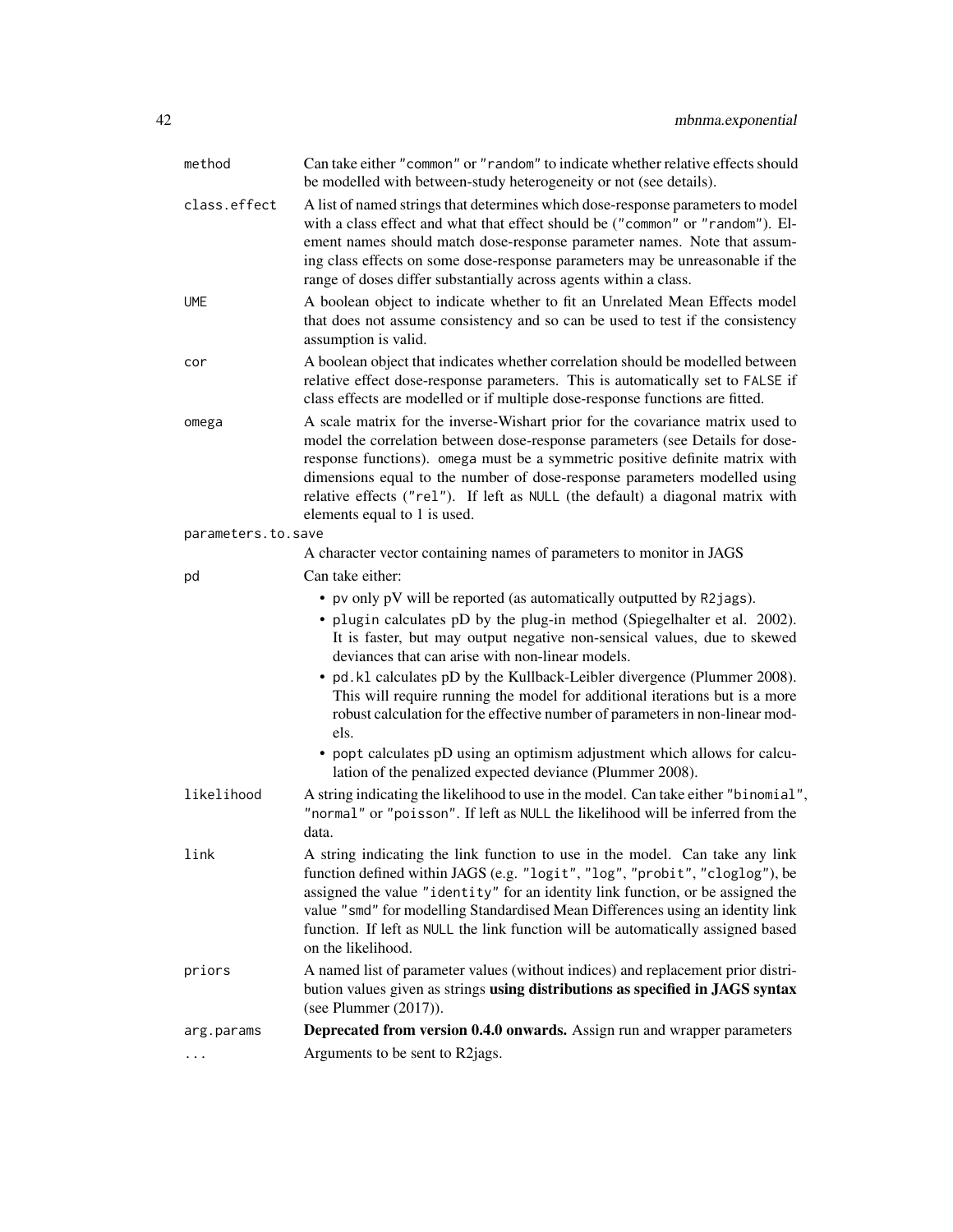Fits a Bayesian model-based network meta-analysis (MBNMA) with a defined dose-response function. Follows the methods of Mawdsley et al. (2016). This function acts as a wrapper for mbnma.run() that uses more clearly defined parameter names.

#### Value

An object of S3 class(c("mbnma", "rjags")) containing parameter results from the model. Can be summarized by print() and can check traceplots using R2jags::traceplot() or various functions from the package mcmcplots.

Nodes that are automatically monitored (if present in the model) have the following interpretation:

| <b>Parameters(s)/Parameter Prefix</b>                                            | Interpretation                                               |
|----------------------------------------------------------------------------------|--------------------------------------------------------------|
| <named dose-response="" parameter=""> (e.g. emax)</named>                        | The pooled effect for each dose-response parameter, as def   |
| sd                                                                               | The between-study SD (heterogeneity) for relative effects,   |
| sd. <named dose-response="" parameter=""> (e.g. sd. emax)</named>                | Between-study SD (heterogeneity) for absolute dose-respo     |
| <named capitalized="" dose-response="" parameter=""> (e.g. EMAX)</named>         | The class effect within each class for a given dose-response |
| sd. <named capitalized="" dose-response="" parameter=""> (e.g. sd. EMAX)</named> | The within-class SD for different agents within the same cl  |
| totresdev                                                                        | The residual deviance of the model                           |
| deviance                                                                         | The deviance of the model                                    |
|                                                                                  |                                                              |

If there are errors in the JAGS model code then the object will be a list consisting of two elements - an error message from JAGS that can help with debugging and model.arg, a list of arguments provided to mbnma.run() which includes jagscode, the JAGS code for the model that can help users identify the source of the error.

#### Dose-response parameter arguments

| Argument | <b>Model specification</b>                                                                                                  |
|----------|-----------------------------------------------------------------------------------------------------------------------------|
| "rel"    | Implies that <i>relative</i> effects should be pooled for this dose-response parameter separately for each agent in the n   |
| "common" | Implies that all agents share the same common effect for this dose-response parameter.                                      |
|          | "random" Implies that all agents share a similar (exchangeable) effect for this dose-response parameter. This approach allo |
|          | numeric() Assigned a numeric value, indicating that this dose-response parameter should not be estimated from the data bu   |
|          |                                                                                                                             |

#### References

Mawdsley D, Bennetts M, Dias S, Boucher M, Welton NJ (2016). "Model-Based Network Meta-Analysis: A Framework for Evidence Synthesis of Clinical Trial Data." *CPT Pharmacometrics Syst Pharmacol*, 5(8), 393-401. ISSN 2163-8306 (Electronic) 2163-8306 (Linking), doi: [10.1002/](https://doi.org/10.1002/psp4.12091) [psp4.12091,](https://doi.org/10.1002/psp4.12091) <https://pubmed.ncbi.nlm.nih.gov/27479782/>.

Plummer M (2008). "Penalized loss functions for Bayesian model comparison." *Biostatistics*, 9(3), 523-39. ISSN 1468-4357 (Electronic) 1465-4644 (Linking), [https://pubmed.ncbi.nlm.](https://pubmed.ncbi.nlm.nih.gov/18209015/)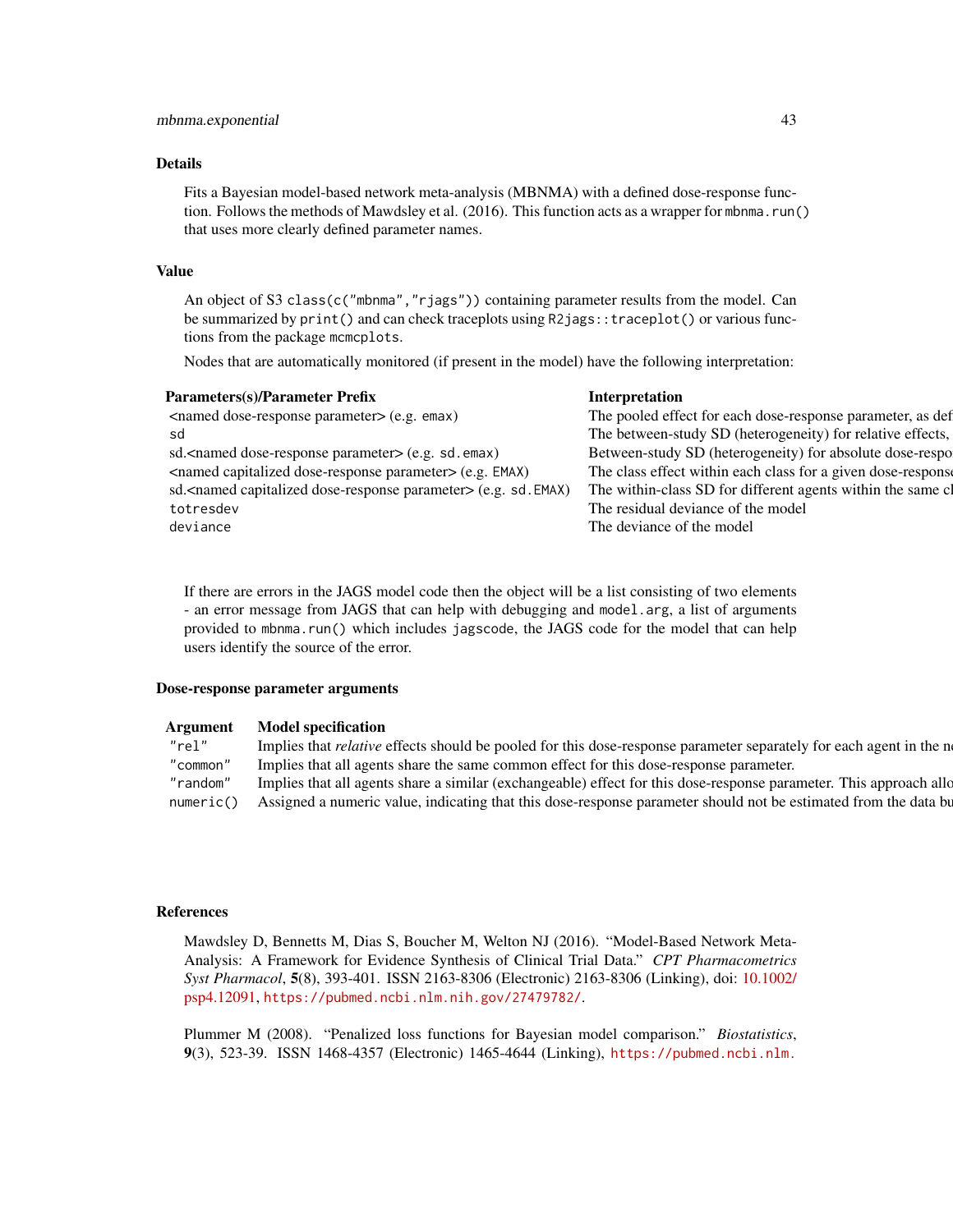```
nih.gov/18209015/.
```
Plummer M (2017). *JAGS user manual*. [https://people.stat.sc.edu/hansont/stat740/](https://people.stat.sc.edu/hansont/stat740/jags_user_manual.pdf) [jags\\_user\\_manual.pdf](https://people.stat.sc.edu/hansont/stat740/jags_user_manual.pdf).

Spiegelhalter DJ, Best NG, Carlin BP, van der Linde A (2002). "Bayesian measures of model complexity and fit." *J R Statistic Soc B*, 64(4), 583-639.

## Examples

```
# Using the triptans data
tripnet <- mbnma.network(triptans)
# Fit a exponential dose-response MBNMA with random treatment effects
exponential <- mbnma.exponential(tripnet, lambda="rel", method="random")
# For further examples see ?mbnma.run
```

| mbnma.linear | Run MBNMA model with a linear dose-response function (DEPRE- |
|--------------|--------------------------------------------------------------|
|              | CATED)                                                       |

#### Description

FUNCTION IS NOW DEPRECATED - USE mbnma.run() DIRECTLY WITH OBJECTS OF class("dosefun")

#### Usage

```
mbnma.linear(
  network,
  slope = "rel",
  method = "common",
  class. effect = list(),
 UME = FALSE,
  cor = TRUE,omega = NULL,
  parameters.to.save = NULL,
 pd = "pd.kl",likelihood = NULL,
  link = NULL,
 priors = NULL,
 arg.params = NULL,
  ...
)
```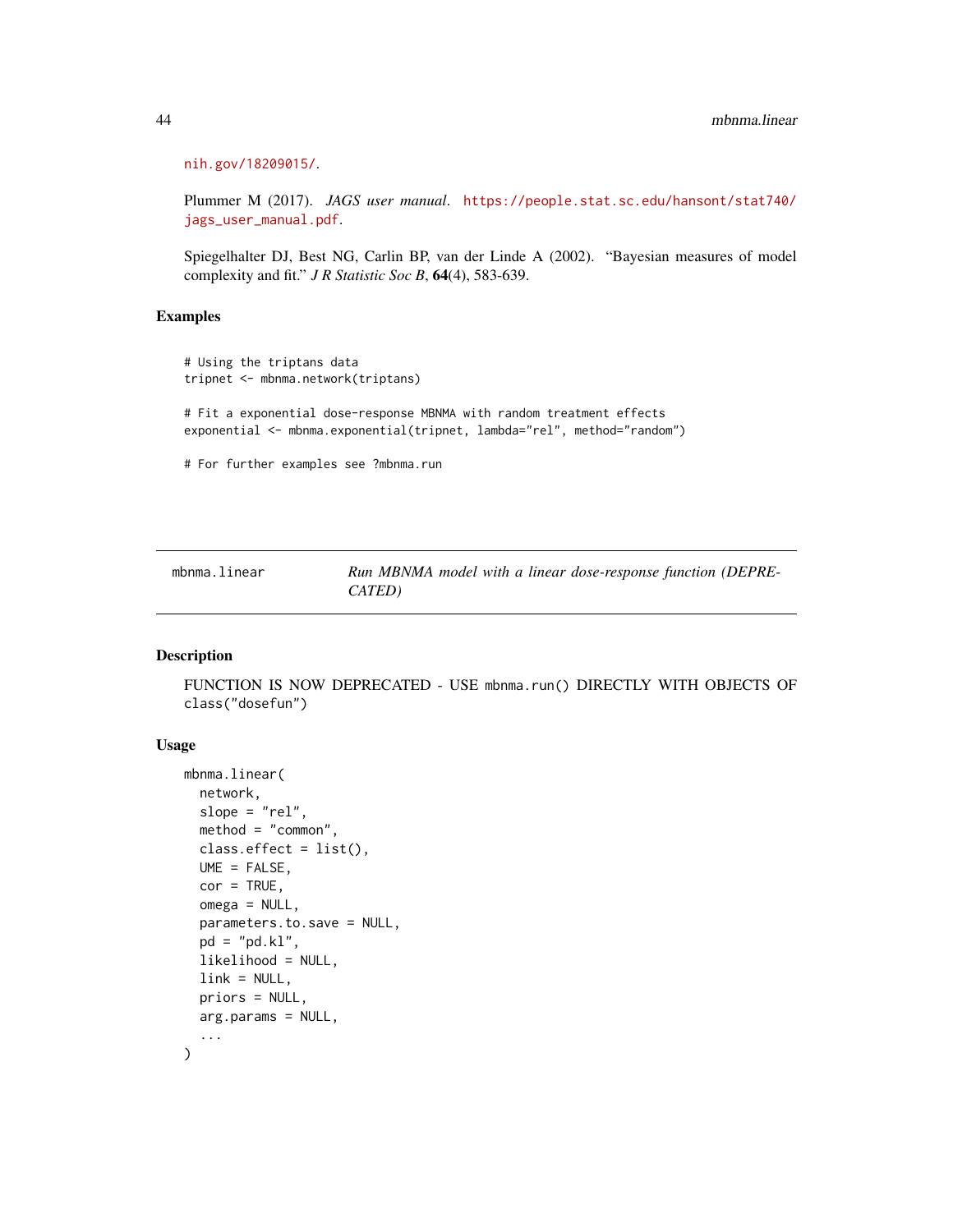## mbnma.linear 45

| network            | An object of class mbnma.network.                                                                                                                                                                                                                                                                                                                                                                                                              |
|--------------------|------------------------------------------------------------------------------------------------------------------------------------------------------------------------------------------------------------------------------------------------------------------------------------------------------------------------------------------------------------------------------------------------------------------------------------------------|
| slope              | Refers to the slope parameter of the linear dose-response function. Can take<br>either "rel", "common", "random", or be assigned a numeric value (see details<br>in ?mbnma.run).                                                                                                                                                                                                                                                               |
| method             | Can take either "common" or "random" to indicate whether relative effects should<br>be modelled with between-study heterogeneity or not (see details).                                                                                                                                                                                                                                                                                         |
| class.effect       | A list of named strings that determines which dose-response parameters to model<br>with a class effect and what that effect should be ("common" or "random"). El-<br>ement names should match dose-response parameter names. Note that assum-<br>ing class effects on some dose-response parameters may be unreasonable if the<br>range of doses differ substantially across agents within a class.                                            |
| <b>UME</b>         | A boolean object to indicate whether to fit an Unrelated Mean Effects model<br>that does not assume consistency and so can be used to test if the consistency<br>assumption is valid.                                                                                                                                                                                                                                                          |
| cor                | A boolean object that indicates whether correlation should be modelled between<br>relative effect dose-response parameters. This is automatically set to FALSE if<br>class effects are modelled or if multiple dose-response functions are fitted.                                                                                                                                                                                             |
| omega              | A scale matrix for the inverse-Wishart prior for the covariance matrix used to<br>model the correlation between dose-response parameters (see Details for dose-<br>response functions). omega must be a symmetric positive definite matrix with<br>dimensions equal to the number of dose-response parameters modelled using<br>relative effects ("rel"). If left as NULL (the default) a diagonal matrix with<br>elements equal to 1 is used. |
| parameters.to.save |                                                                                                                                                                                                                                                                                                                                                                                                                                                |
|                    | A character vector containing names of parameters to monitor in JAGS                                                                                                                                                                                                                                                                                                                                                                           |
| pd                 | Can take either:                                                                                                                                                                                                                                                                                                                                                                                                                               |
|                    | • pv only pV will be reported (as automatically outputted by R2jags).<br>• plugin calculates pD by the plug-in method (Spiegelhalter et al. 2002).<br>It is faster, but may output negative non-sensical values, due to skewed<br>deviances that can arise with non-linear models.                                                                                                                                                             |
|                    | • pd. k1 calculates pD by the Kullback-Leibler divergence (Plummer 2008).<br>This will require running the model for additional iterations but is a more<br>robust calculation for the effective number of parameters in non-linear mod-<br>els.                                                                                                                                                                                               |
|                    | • popt calculates pD using an optimism adjustment which allows for calcu-<br>lation of the penalized expected deviance (Plummer 2008).                                                                                                                                                                                                                                                                                                         |
| likelihood         | A string indicating the likelihood to use in the model. Can take either "binomial",<br>"normal" or "poisson". If left as NULL the likelihood will be inferred from the<br>data.                                                                                                                                                                                                                                                                |
| link               | A string indicating the link function to use in the model. Can take any link<br>function defined within JAGS (e.g. "logit", "log", "probit", "cloglog"), be<br>assigned the value "identity" for an identity link function, or be assigned the<br>value "smd" for modelling Standardised Mean Differences using an identity link                                                                                                               |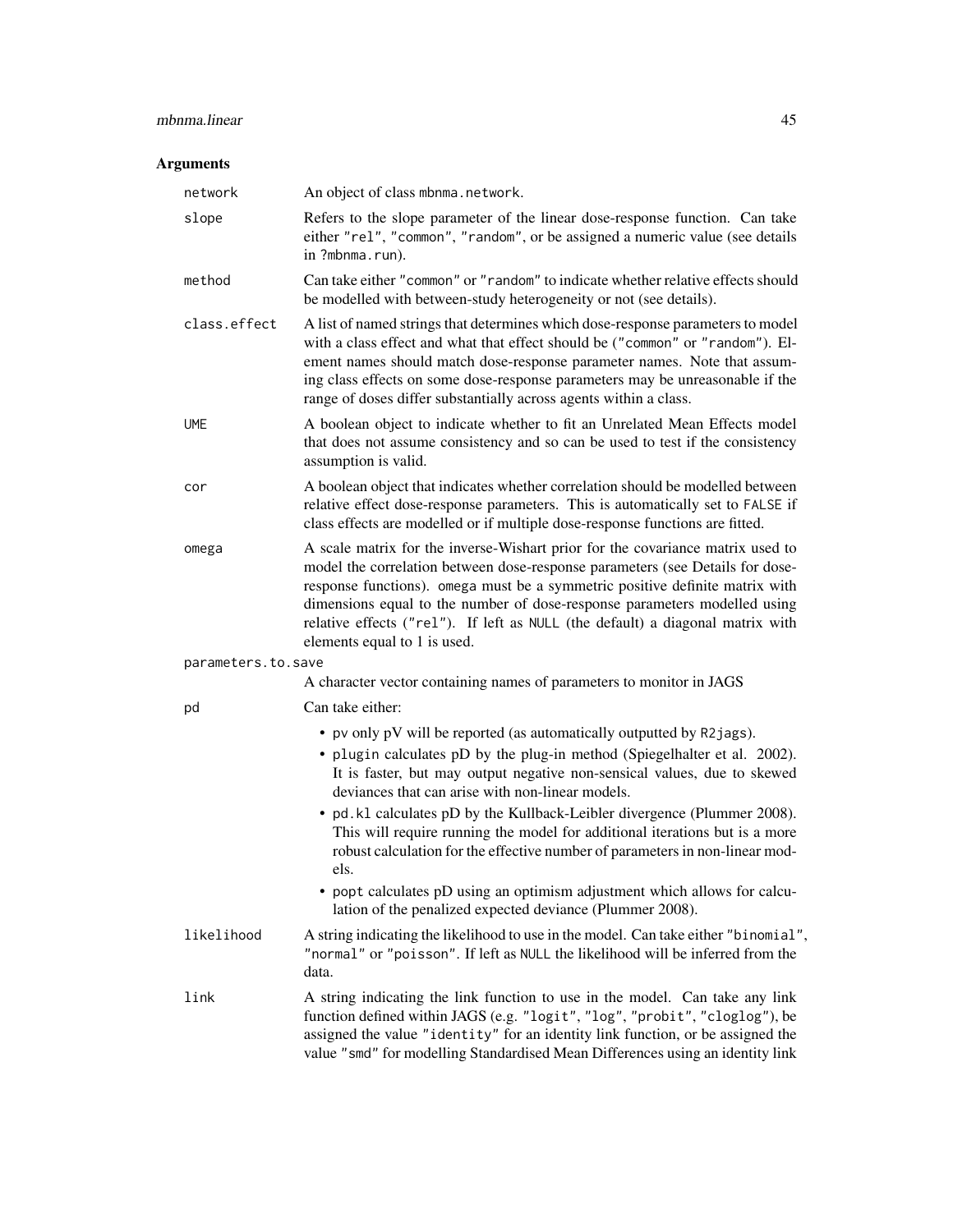|            | function. If left as NULL the link function will be automatically assigned based<br>on the likelihood.                                                                                         |
|------------|------------------------------------------------------------------------------------------------------------------------------------------------------------------------------------------------|
| priors     | A named list of parameter values (without indices) and replacement prior distri-<br>bution values given as strings using distributions as specified in JAGS syntax<br>(see Plummer $(2017)$ ). |
| arg.params | Assign run and wrapper parameters                                                                                                                                                              |
| $\cdots$   | Arguments to be sent to R2 jags.                                                                                                                                                               |

Fits a Bayesian model-based network meta-analysis (MBNMA) with a defined dose-response function. Follows the methods of Mawdsley et al. (2016). This function acts as a wrapper for mbnma.run() that uses more clearly defined parameter names.

#### Value

An object of S3 class(c("mbnma", "rjags")) containing parameter results from the model. Can be summarized by print() and can check traceplots using R2jags::traceplot() or various functions from the package mcmcplots.

Nodes that are automatically monitored (if present in the model) have the following interpretation:

| Interpretation                                               |
|--------------------------------------------------------------|
| The pooled effect for each dose-response parameter, as def   |
| The between-study SD (heterogeneity) for relative effects,   |
| Between-study SD (heterogeneity) for absolute dose-respo     |
| The class effect within each class for a given dose-response |
| The within-class SD for different agents within the same cl  |
| The residual deviance of the model                           |
| The deviance of the model                                    |
|                                                              |

If there are errors in the JAGS model code then the object will be a list consisting of two elements - an error message from JAGS that can help with debugging and model.arg, a list of arguments provided to mbnma.run() which includes jagscode, the JAGS code for the model that can help users identify the source of the error.

#### Dose-response parameter arguments

| <b>Argument</b> | <b>Model specification</b> |
|-----------------|----------------------------|
|                 |                            |

| "rel" | Implies that <i>relative</i> effects should be pooled for this dose-response parameter separately for each agent in the n   |  |
|-------|-----------------------------------------------------------------------------------------------------------------------------|--|
|       | "common" Implies that all agents share the same common effect for this dose-response parameter.                             |  |
|       | "random" Implies that all agents share a similar (exchangeable) effect for this dose-response parameter. This approach allo |  |
|       | numeric() Assigned a numeric value, indicating that this dose-response parameter should not be estimated from the data bu   |  |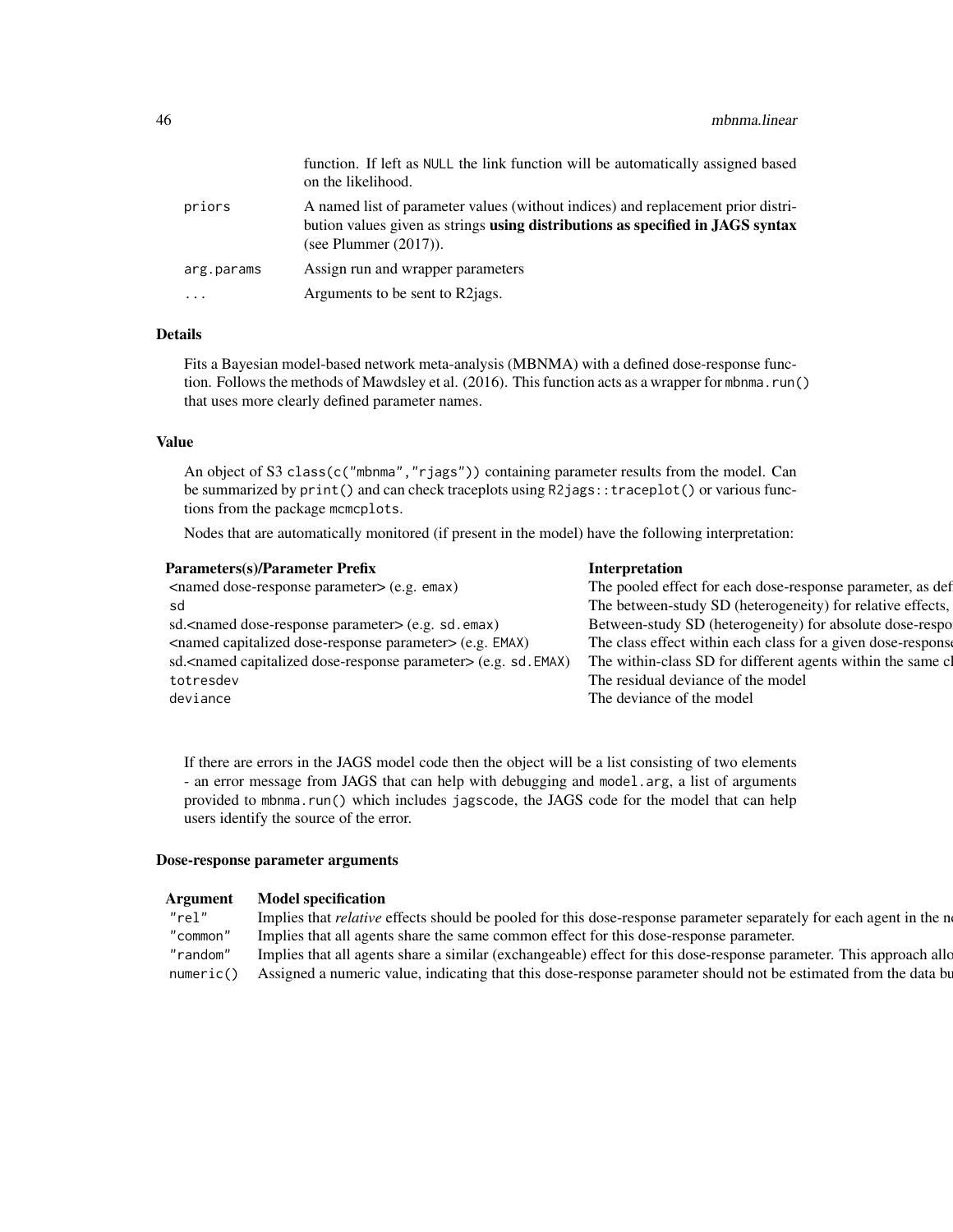#### mbnma.nodesplit 47

#### References

Mawdsley D, Bennetts M, Dias S, Boucher M, Welton NJ (2016). "Model-Based Network Meta-Analysis: A Framework for Evidence Synthesis of Clinical Trial Data." *CPT Pharmacometrics Syst Pharmacol*, 5(8), 393-401. ISSN 2163-8306 (Electronic) 2163-8306 (Linking), doi: [10.1002/](https://doi.org/10.1002/psp4.12091) [psp4.12091,](https://doi.org/10.1002/psp4.12091) <https://pubmed.ncbi.nlm.nih.gov/27479782/>.

Plummer M (2008). "Penalized loss functions for Bayesian model comparison." *Biostatistics*, 9(3), 523-39. ISSN 1468-4357 (Electronic) 1465-4644 (Linking), [https://pubmed.ncbi.nlm.](https://pubmed.ncbi.nlm.nih.gov/18209015/) [nih.gov/18209015/](https://pubmed.ncbi.nlm.nih.gov/18209015/).

Plummer M (2017). *JAGS user manual*. [https://people.stat.sc.edu/hansont/stat740/](https://people.stat.sc.edu/hansont/stat740/jags_user_manual.pdf) [jags\\_user\\_manual.pdf](https://people.stat.sc.edu/hansont/stat740/jags_user_manual.pdf).

Spiegelhalter DJ, Best NG, Carlin BP, van der Linde A (2002). "Bayesian measures of model complexity and fit." *J R Statistic Soc B*, 64(4), 583-639.

#### Examples

```
# Using the triptans data
tripnet <- mbnma.network(triptans)
# Fit a linear dose-response MBNMA with random treatment effects
linear <- mbnma.linear(tripnet, slope="rel", method="random")
# For further examples see ?mbnma.run
```
mbnma.nodesplit *Node-splitting model for testing consistency at the treatment level using MBNMA*

#### Description

Splits contributions for a given set of treatment comparisons into direct and indirect evidence. A discrepancy between the two suggests that the consistency assumption required for NMA and MB-NMA may violated.

#### Usage

```
mbnma.nodesplit(
  network,
  fun = dloglin(),
  \mathsf{method} = "common",comparisons = NULL,
  incldr = TRUE,
```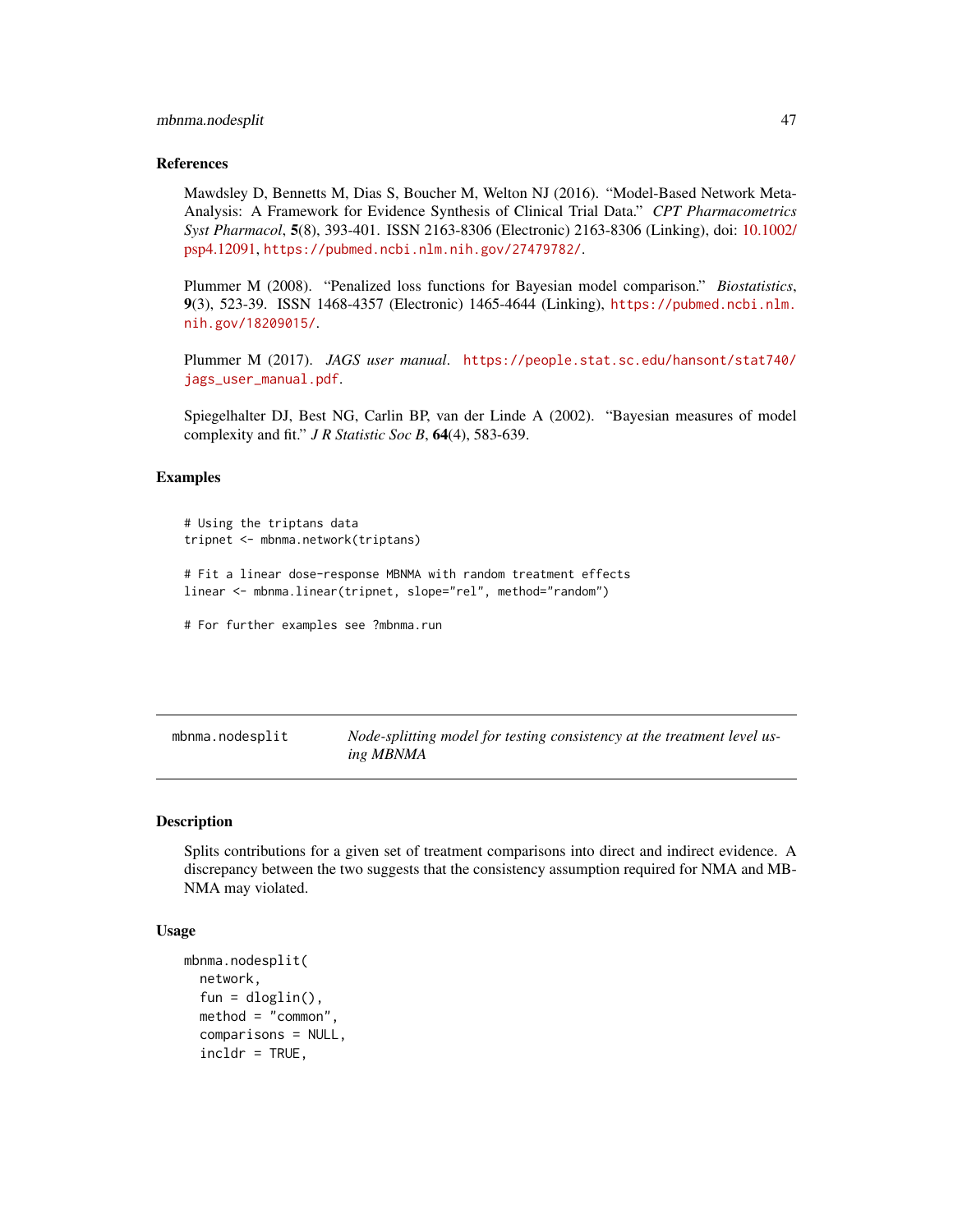```
beta.1 = "rel",beta.2 = "rel",beta.3 = "rel",
 beta.4 = "rel",user.fun = NULL,
  ...
\mathcal{L}## S3 method for class 'nodesplit'
plot(x, plot_type = "forest", ...)
```

| network     | An object of class mbnma.network.                                                                                                                                                                                                                                                                                                                                                 |
|-------------|-----------------------------------------------------------------------------------------------------------------------------------------------------------------------------------------------------------------------------------------------------------------------------------------------------------------------------------------------------------------------------------|
| fun         | An object of class ("dosefun") that specifies a functional form to be assigned<br>to the dose-response. See Details.                                                                                                                                                                                                                                                              |
| method      | Can take either "common" or "random" to indicate whether relative effects should<br>be modelled with between-study heterogeneity or not (see details).                                                                                                                                                                                                                            |
| comparisons | A matrix specifying the comparisons to be split (one row per comparison). The<br>matrix must have two columns indicating each treatment for each comparison.<br>Values can either be character (corresponding to the treatment names given in<br>network) or numeric (corresponding to treatment codes within the network -<br>note that these may change if drop.discon = TRUE). |
| incldr      | A boolean object indicating whether or not to allow for indirect evidence contri-<br>butions via the dose-response relationship. This can be used when node-splitting<br>in dose-response MBNMA to allow for a greater number of potential loops in<br>which to check for consistency.                                                                                            |
| beta.1      | Deprecated from version 0.4.0 onwards. Refers to dose-parameter(s) spec-<br>ified within the dose-response function(s). Can take either "rel", "common",<br>"random", or be assigned a numeric value (see details).                                                                                                                                                               |
| beta.2      | Deprecated from version 0.4.0 onwards. Refers to dose-parameter(s) spec-<br>ified within the dose-response function(s). Can take either "rel", "common",<br>"random", or be assigned a numeric value (see details).                                                                                                                                                               |
| beta.3      | Deprecated from version 0.4.0 onwards. Refers to dose-parameter(s) spec-<br>ified within the dose-response function(s). Can take either "rel", "common",<br>"random", or be assigned a numeric value (see details).                                                                                                                                                               |
| beta.4      | Deprecated from version 0.4.0 onwards. Refers to dose-parameter(s) spec-<br>ified within the dose-response function(s). Can take either "rel", "common",<br>"random", or be assigned a numeric value (see details).                                                                                                                                                               |
| user.fun    | Deprecated from version 0.4.0 onwards. A formula specifying any relation-<br>ship including dose and one/several of: beta.1, beta.2, beta.3, beta.4.                                                                                                                                                                                                                              |
| $\ddots$    | Arguments to be sent to ggplot2::ggplot() or forestplot::forestplot()                                                                                                                                                                                                                                                                                                             |
| x           | An object of class ("nodesplit")                                                                                                                                                                                                                                                                                                                                                  |
| plot.type   | A character string that can take the value of "forest" to plot forest plots or<br>"density" to plot posterior density plots.                                                                                                                                                                                                                                                      |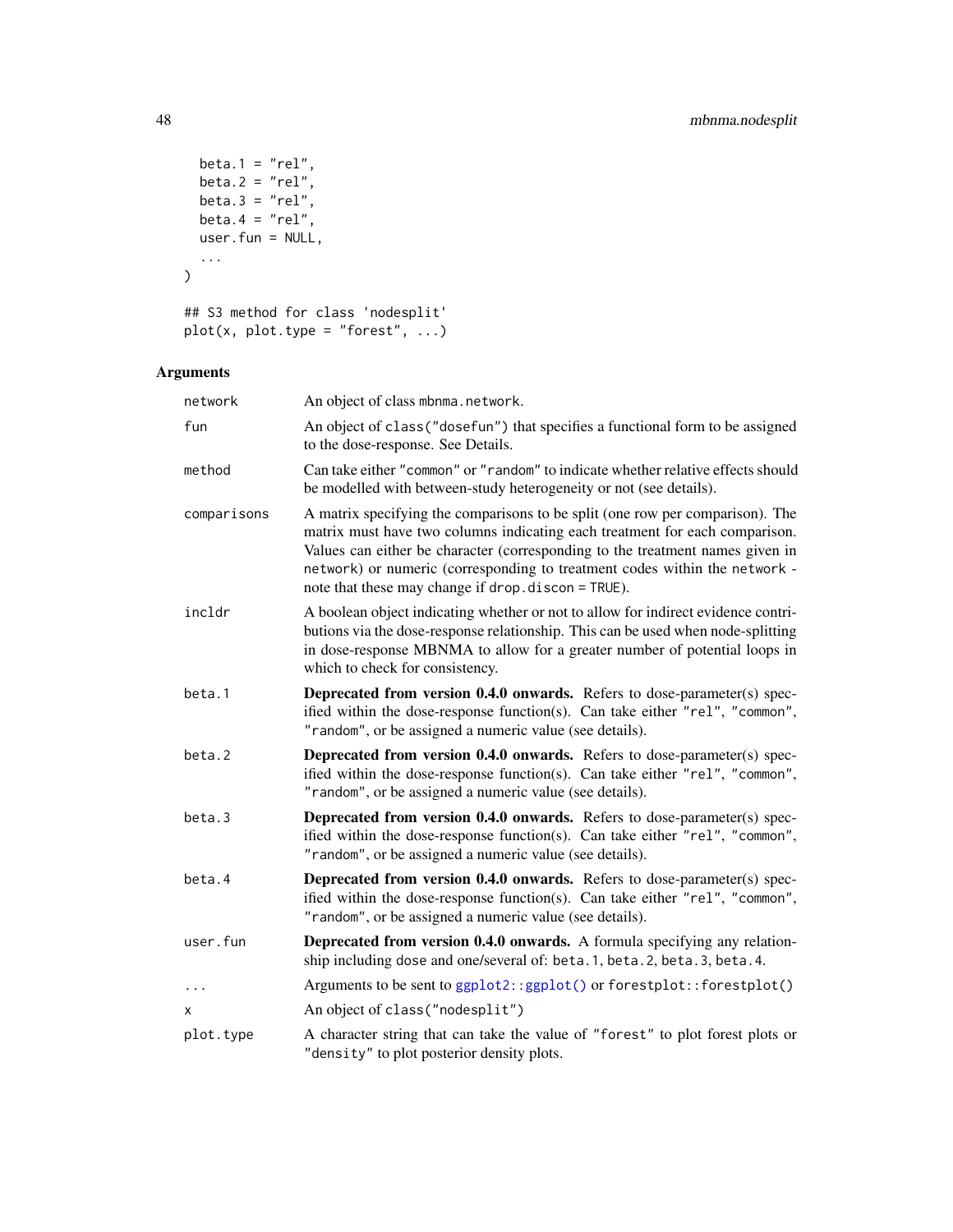### mbnma.nodesplit 49

## Details

The S3 method plot() on an nodesplit object generates either forest plots of posterior medians and 95\% credible intervals, or density plots of posterior densities for direct and indirect evidence.

## Value

Plots the desired graph if plot.type="forest" and plots and returns an object of class(c("gg","ggplot")) if plot.type="density".

#### Methods (by generic)

• plot: Plot outputs from treatment-level nodesplit MBNMA models

#### Examples

```
# Using the triptans data
network <- mbnma.network(triptans)
split <- mbnma.nodesplit(network, fun=demax(), likelihood = "binomial", link="logit",
  method="common")
#### To perform nodesplit on selected comparisons ####
# Check for closed loops of treatments with independent evidence sources
# Including indirect evidence via the dose-response relationship
loops <- inconsistency.loops(network$data.ab, incldr=TRUE)
# This...
single.split <- mbnma.nodesplit(network, fun=dexp(), likelihood = "binomial", link="logit",
             method="random", comparisons=rbind(c("sumatriptan_1", "almotriptan_1")))
#...is the same as...
single.split <- mbnma.nodesplit(network, fun=dexp(), likelihood = "binomial", link="logit",
             method="random", comparisons=rbind(c(6, 12)))
# Plot results
plot(split, plot.type="density") # Plot density plots of posterior densities
plot(split, txt_gp=forestplot::fpTxtGp(cex=0.5)) # Plot forest plots (with smaller label size)
# Print and summarise results
print(split)
summary(split) # Generate a data frame of summary results
```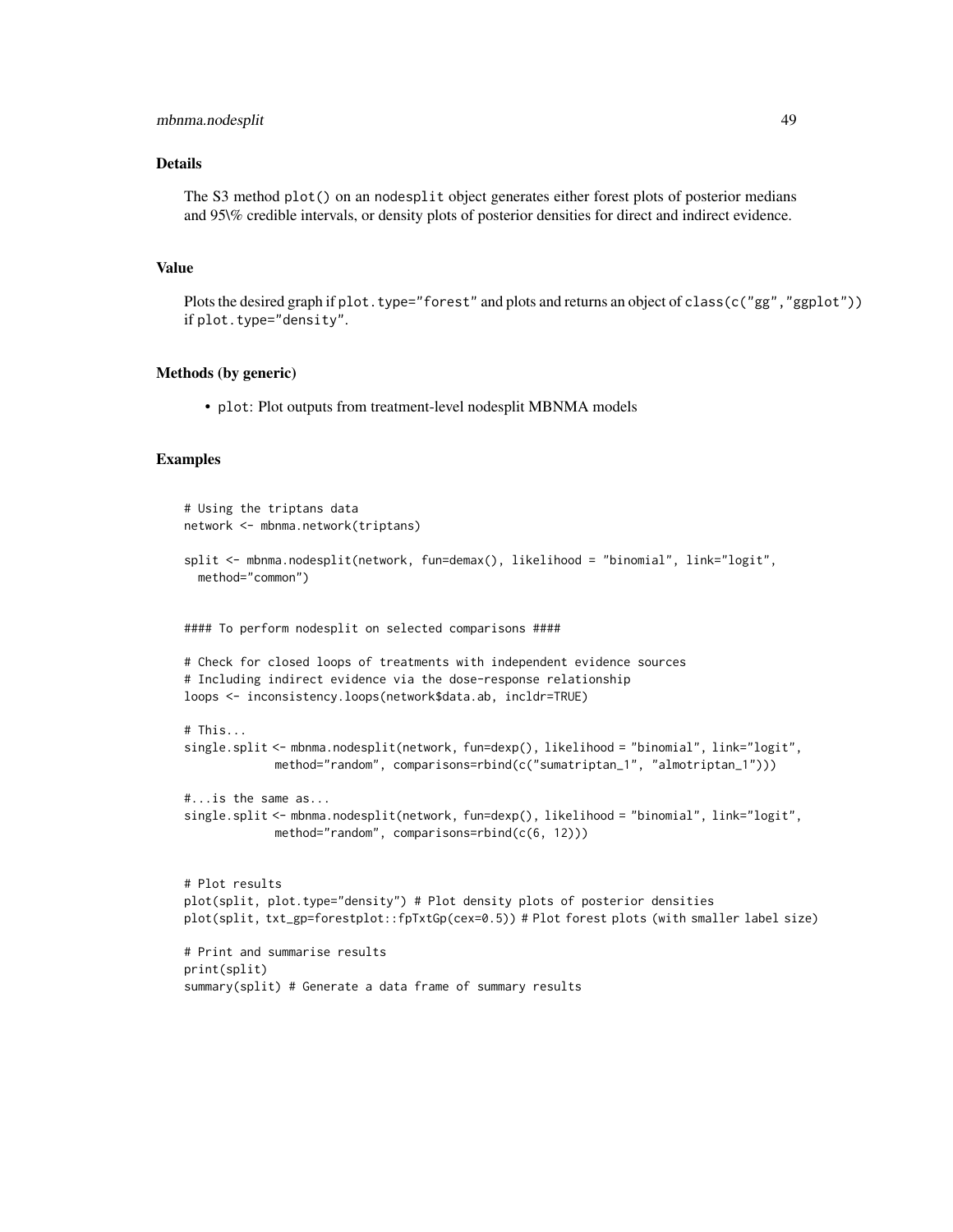## Description

Fits a Bayesian dose-response for model-based network meta-analysis (MBNMA) that can account for multiple doses of different agents by applying a desired dose-response function. Follows the methods of Mawdsley et al. (2016).

#### Usage

```
mbnma.run(
 network,
  fun = dloglin(),
 method = "common",
  class. effect = list(),UME = FALSE,
  cor = TRUE,omega = NULL,
  parameters.to.save = NULL,
 pd = "pd.kl",likelihood = NULL,
  link = NULL,
 priors = NULL,
 n.iter = 20000,
 n.chains = 3.n.burnin = floor(n.iter/2),
  n.thin = max(1, floor((n.iter - n.burnin)/1000)),autojags = FALSE,
 Rhat = 1.05,
 n.update = 10,
 beta.1 = "rel",beta.2 = "rel",
 beta.3 = "rel",beta.4 = "rel",
 user.fun = NULL,
 model.file = NULL,
  jagsdata = NULL,
  arg.params = NULL,
  ...
\mathcal{L}
```

| network | An object of class mbnma.network.                                              |
|---------|--------------------------------------------------------------------------------|
| fun     | An object of class ("dosefun") that specifies a functional form to be assigned |
|         | to the dose-response. See Details.                                             |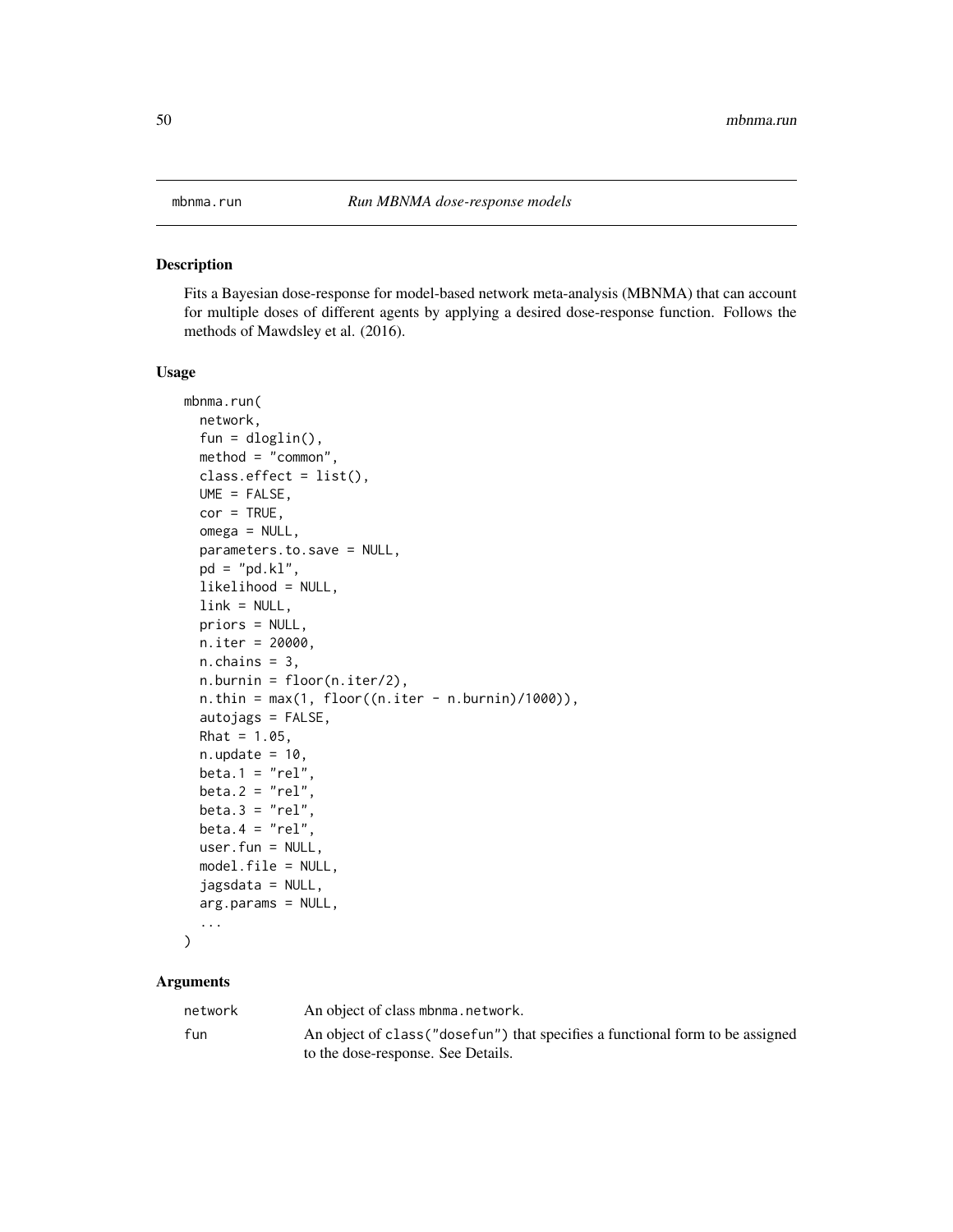## mbnma.run 51

| method             | Can take either "common" or "random" to indicate whether relative effects should<br>be modelled with between-study heterogeneity or not (see details).                                                                                                                                                                                                                                                                                         |  |
|--------------------|------------------------------------------------------------------------------------------------------------------------------------------------------------------------------------------------------------------------------------------------------------------------------------------------------------------------------------------------------------------------------------------------------------------------------------------------|--|
| class.effect       | A list of named strings that determines which dose-response parameters to model<br>with a class effect and what that effect should be ("common" or "random"). El-<br>ement names should match dose-response parameter names. Note that assum-<br>ing class effects on some dose-response parameters may be unreasonable if the<br>range of doses differ substantially across agents within a class.                                            |  |
| <b>UME</b>         | A boolean object to indicate whether to fit an Unrelated Mean Effects model<br>that does not assume consistency and so can be used to test if the consistency<br>assumption is valid.                                                                                                                                                                                                                                                          |  |
| cor                | A boolean object that indicates whether correlation should be modelled between<br>relative effect dose-response parameters. This is automatically set to FALSE if<br>class effects are modelled or if multiple dose-response functions are fitted.                                                                                                                                                                                             |  |
| omega              | A scale matrix for the inverse-Wishart prior for the covariance matrix used to<br>model the correlation between dose-response parameters (see Details for dose-<br>response functions). omega must be a symmetric positive definite matrix with<br>dimensions equal to the number of dose-response parameters modelled using<br>relative effects ("rel"). If left as NULL (the default) a diagonal matrix with<br>elements equal to 1 is used. |  |
| parameters.to.save |                                                                                                                                                                                                                                                                                                                                                                                                                                                |  |
|                    | A character vector containing names of parameters to monitor in JAGS                                                                                                                                                                                                                                                                                                                                                                           |  |
| pd                 | Can take either:                                                                                                                                                                                                                                                                                                                                                                                                                               |  |
|                    | • pv only pV will be reported (as automatically outputted by R2jags).<br>• plugin calculates pD by the plug-in method (Spiegelhalter et al. 2002).<br>It is faster, but may output negative non-sensical values, due to skewed<br>deviances that can arise with non-linear models.                                                                                                                                                             |  |
|                    | • pd. k1 calculates pD by the Kullback-Leibler divergence (Plummer 2008).<br>This will require running the model for additional iterations but is a more<br>robust calculation for the effective number of parameters in non-linear mod-<br>els.                                                                                                                                                                                               |  |
|                    | • popt calculates pD using an optimism adjustment which allows for calcu-<br>lation of the penalized expected deviance (Plummer 2008).                                                                                                                                                                                                                                                                                                         |  |
| likelihood         | A string indicating the likelihood to use in the model. Can take either "binomial",<br>"normal" or "poisson". If left as NULL the likelihood will be inferred from the<br>data.                                                                                                                                                                                                                                                                |  |
| link               | A string indicating the link function to use in the model. Can take any link<br>function defined within JAGS (e.g. "logit", "log", "probit", "cloglog"), be<br>assigned the value "identity" for an identity link function, or be assigned the<br>value "smd" for modelling Standardised Mean Differences using an identity link<br>function. If left as NULL the link function will be automatically assigned based<br>on the likelihood.     |  |
| priors             | A named list of parameter values (without indices) and replacement prior distri-<br>bution values given as strings using distributions as specified in JAGS syntax<br>(see Plummer $(2017)$ ).                                                                                                                                                                                                                                                 |  |
| n.iter             | number of total iterations per chain (including burn in; default: 20000)                                                                                                                                                                                                                                                                                                                                                                       |  |
|                    |                                                                                                                                                                                                                                                                                                                                                                                                                                                |  |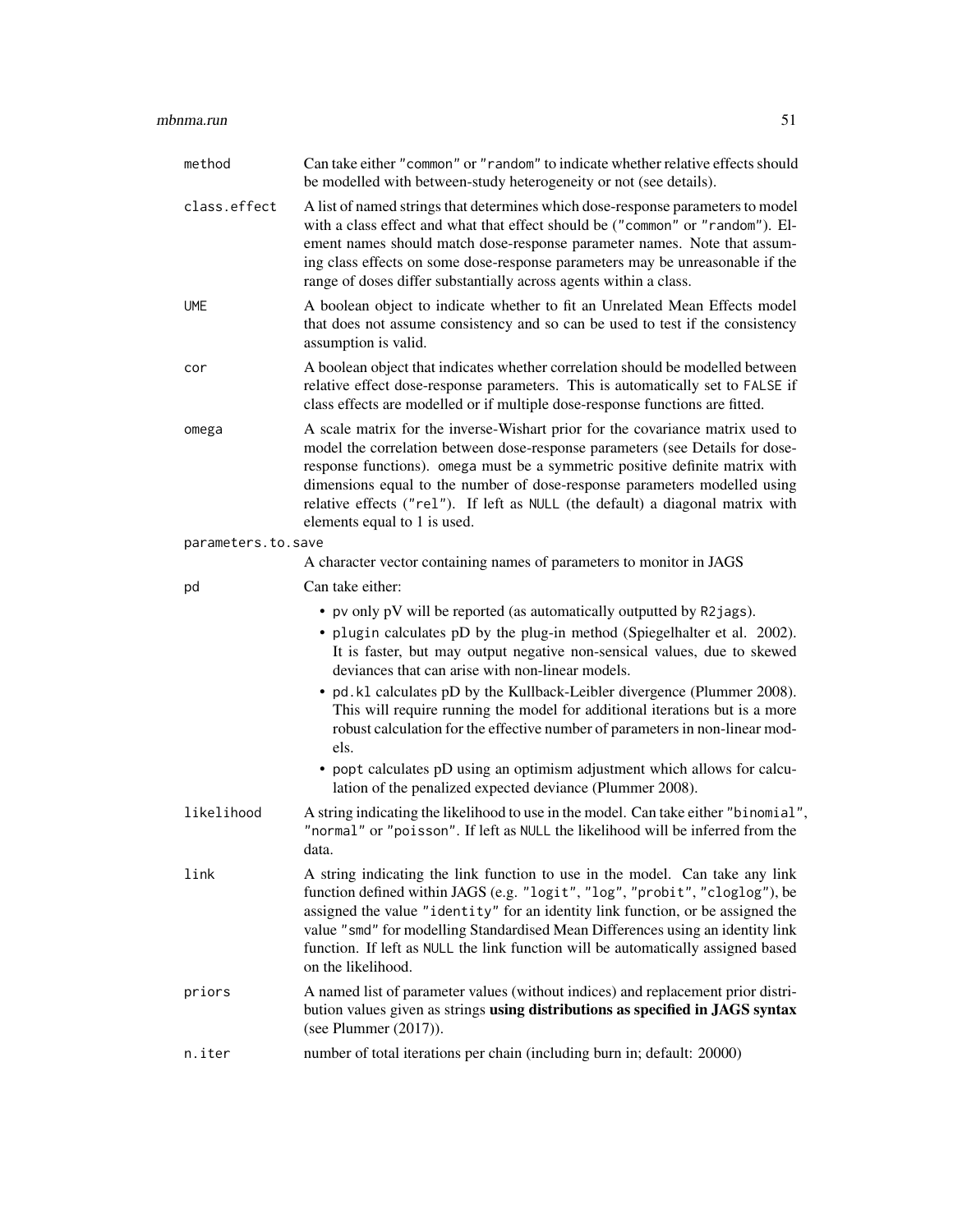| n.chains   | number of Markov chains (default: 3)                                                                                                                                                                                                                      |  |
|------------|-----------------------------------------------------------------------------------------------------------------------------------------------------------------------------------------------------------------------------------------------------------|--|
| n.burnin   | length of burn in, i.e. number of iterations to discard at the beginning. Default<br>is 'n.iter/2", that is, discarding the first half of the simulations. If n.burnin is 0,<br>jags() will run 100 iterations for adaption.                              |  |
| n.thin     | thinning rate. Must be a positive integer. Set n.thin $> 1$ " to save memory and com-<br>putation time if n.iter is large. Default is max(1, floor(n.chains * (n.iter-n.burnin)<br>/ 1000))" which will only thin if there are at least 2000 simulations. |  |
| autojags   | A boolean value that indicates whether the model should be continually updated<br>until it has converged below a specific cutoff of Rhat                                                                                                                  |  |
| Rhat       | A cutoff value for the Gelman-Rubin convergence diagnostic (Gelman and Rubin<br>1992). Unless all parameters have Rhat values lower than this the model will<br>continue to sequentially update up to a maximum of n. update. Default is 1.05.            |  |
| n.update   | The maximum number of updates. Each update is run for 1000 iterations, af-<br>ter which the Rhat values of all parameters are checked against Rhat. Default<br>maximum updates is 10 (i.e. 10,000 additional iterations in total).                        |  |
| beta.1     | Deprecated from version 0.4.0 onwards. Refers to dose-parameter(s) spec-<br>ified within the dose-response function(s). Can take either "rel", "common",<br>"random", or be assigned a numeric value (see details).                                       |  |
| beta.2     | Deprecated from version 0.4.0 onwards. Refers to dose-parameter(s) spec-<br>ified within the dose-response function(s). Can take either "rel", "common",<br>"random", or be assigned a numeric value (see details).                                       |  |
| beta.3     | Deprecated from version 0.4.0 onwards. Refers to dose-parameter(s) spec-<br>ified within the dose-response function(s). Can take either "rel", "common",<br>"random", or be assigned a numeric value (see details).                                       |  |
| beta.4     | Deprecated from version 0.4.0 onwards. Refers to dose-parameter(s) spec-<br>ified within the dose-response function(s). Can take either "rel", "common",<br>"random", or be assigned a numeric value (see details).                                       |  |
| user.fun   | Deprecated from version 0.4.0 onwards. A formula specifying any relation-<br>ship including dose and one/several of: beta.1, beta.2, beta.3, beta.4.                                                                                                      |  |
| model.file | The file path to a JAGS model (.jags file) that can be used to overwrite the JAGS<br>model that is automatically written based on the specified options in MBNMAdose.<br>Useful for adding further model flexibility.                                     |  |
| jagsdata   | A named list of the data objects to be used in the JAGS model. Only required<br>if users are defining their own JAGS model using model. file. Format should<br>match that of standard models fitted in MBNMAdose (see mbnma\$model.arg\$jagsdata)         |  |
| arg.params | Deprecated from version 0.4.0 onwards. Assign run and wrapper parameters                                                                                                                                                                                  |  |
| $\cdots$   | Arguments to be sent to R2jags.                                                                                                                                                                                                                           |  |

When relative effects are modelled on more than one dose-response parameter and cor = TRUE, correlation between the dose-response parameters is automatically estimated using a vague Wishart prior. This prior can be made slightly more informative by specifying the relative scale of variances between the dose-response parameters using omega. cor will automatically be set to FALSE if class effects are modelled.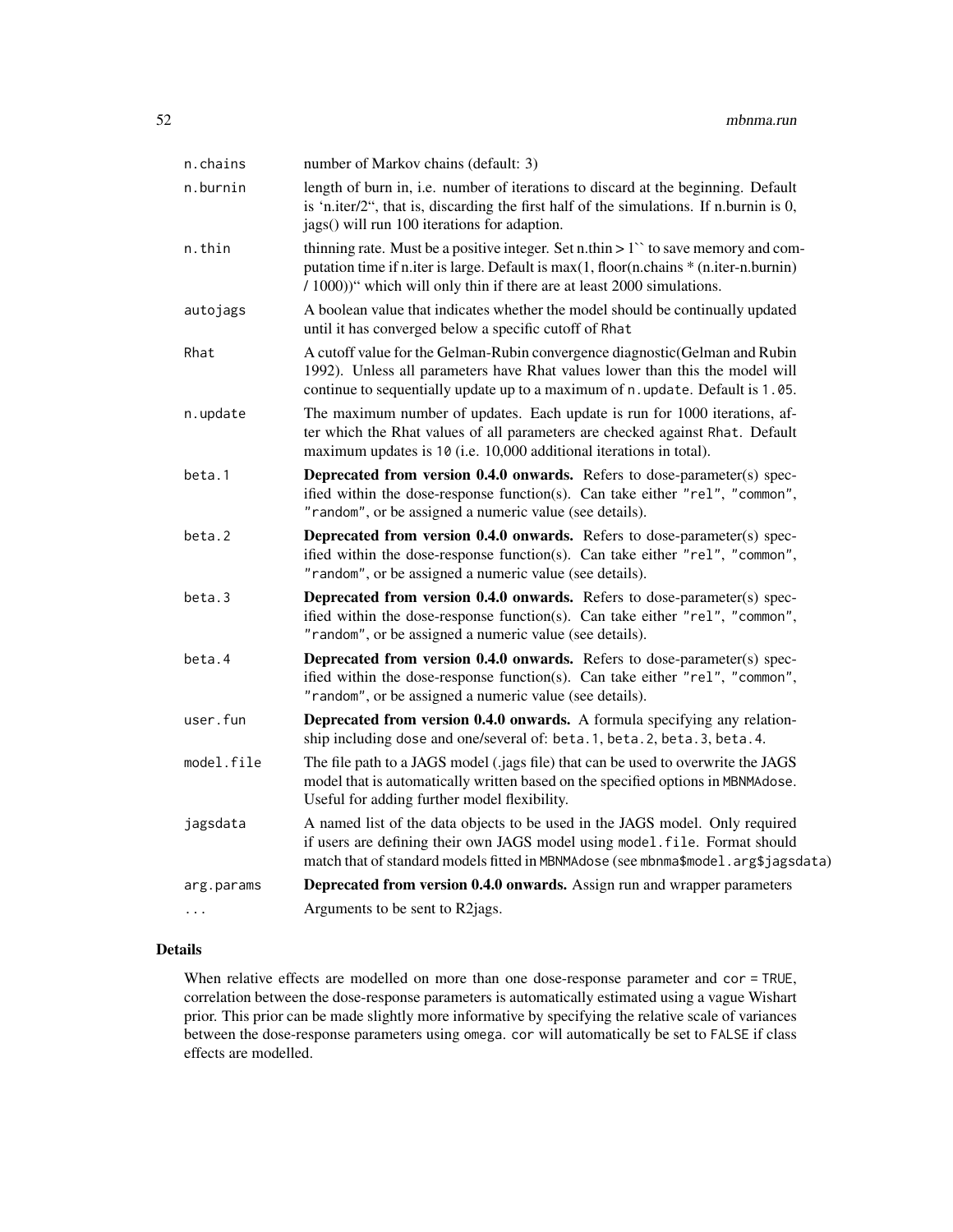#### mbnma.run 53

## Value

An object of S3 class(c("mbnma", "rjags")) containing parameter results from the model. Can be summarized by print() and can check traceplots using R2jags::traceplot() or various functions from the package mcmcplots.

Nodes that are automatically monitored (if present in the model) have the following interpretation:

| Parameters(s)/Parameter Prefix                                                   | Interpretation                                               |
|----------------------------------------------------------------------------------|--------------------------------------------------------------|
| <named dose-response="" parameter=""> (e.g. emax)</named>                        | The pooled effect for each dose-response parameter, as def   |
| sd                                                                               | The between-study SD (heterogeneity) for relative effects,   |
| sd. <named dose-response="" parameter=""> (e.g. sd. emax)</named>                | Between-study SD (heterogeneity) for absolute dose-respo     |
| <named capitalized="" dose-response="" parameter=""> (e.g. EMAX)</named>         | The class effect within each class for a given dose-response |
| sd. <named capitalized="" dose-response="" parameter=""> (e.g. sd. EMAX)</named> | The within-class SD for different agents within the same cl  |
| totresdev                                                                        | The residual deviance of the model                           |
| deviance                                                                         | The deviance of the model                                    |
|                                                                                  |                                                              |
|                                                                                  |                                                              |

If there are errors in the JAGS model code then the object will be a list consisting of two elements - an error message from JAGS that can help with debugging and model.arg, a list of arguments provided to mbnma.run() which includes jagscode, the JAGS code for the model that can help users identify the source of the error.

## Dose-response parameter arguments

| Argument | <b>Model specification</b>                                                                                                  |
|----------|-----------------------------------------------------------------------------------------------------------------------------|
| "rel'    | Implies that <i>relative</i> effects should be pooled for this dose-response parameter separately for each agent in the n   |
| "common" | Implies that all agents share the same common effect for this dose-response parameter.                                      |
|          | "random" Implies that all agents share a similar (exchangeable) effect for this dose-response parameter. This approach allo |
|          | numeric() Assigned a numeric value, indicating that this dose-response parameter should not be estimated from the data bu   |

#### Dose-response function

Several general dose-response functions are provided, but a user-defined dose-response relationship can instead be used.

As of version 0.4.0 dose-response functions are specified as an object of class("dosefun"). See help details for each of the functions below for the interpretation of specific dose-response parameters.

Built-in dose-response functions are:

- dpoly(): polynomial (e.g. for a linear model dpoly(degree=1))
- dloglin(): log-linear
- dexp(): exponential
- demax(): (emax with/without a Hill parameter)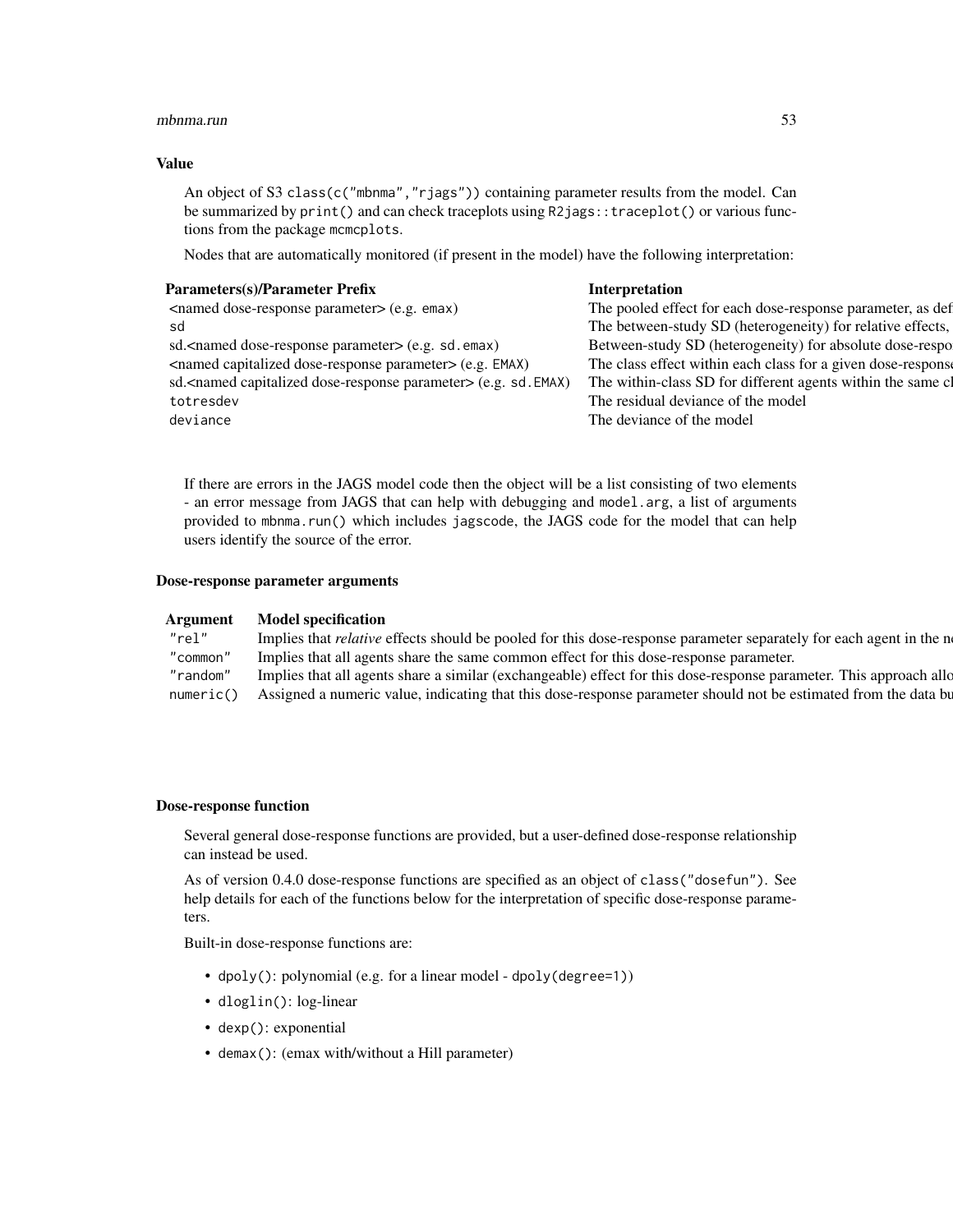- dspline(): splines (can fit B-splines (type="bs"), restricted cubic splines (type="rcs"), natural splines (type="ns"), or piecewise linear splines (type="ls"))
- dfpoly(): fractional polynomials
- dnonparam(): Non-parametric monotonic function (direction can be either "increasing" or "decreasing") following the method of Owen et al. (2015)
- duser(): user-defined function
- dmulti(): allows agent-specific dose-response functions to be fitted. A separate function must be provided for each agent in the network.

#### References

Gelman A, Rubin DB (1992). "Inference from iterative simulation using multiple sequences." *Statistical Science*, 7(4), 457-511.

Mawdsley D, Bennetts M, Dias S, Boucher M, Welton NJ (2016). "Model-Based Network Meta-Analysis: A Framework for Evidence Synthesis of Clinical Trial Data." *CPT Pharmacometrics Syst Pharmacol*, 5(8), 393-401. ISSN 2163-8306 (Electronic) 2163-8306 (Linking), doi: [10.1002/](https://doi.org/10.1002/psp4.12091) [psp4.12091,](https://doi.org/10.1002/psp4.12091) <https://pubmed.ncbi.nlm.nih.gov/27479782/>.

Owen RK, Tincello DG, Keith RA (2015). "Network meta-analysis: development of a three-level hierarchical modeling approach incorporating dose-related constraints." *Value Health*, 18(1), 116- 26. ISSN 1524-4733 (Electronic) 1098-3015 (Linking), doi: [10.1016/j.jval.2014.10.006,](https://doi.org/10.1016/j.jval.2014.10.006) [https:](https://pubmed.ncbi.nlm.nih.gov/25595242/) [//pubmed.ncbi.nlm.nih.gov/25595242/](https://pubmed.ncbi.nlm.nih.gov/25595242/).

Plummer M (2008). "Penalized loss functions for Bayesian model comparison." *Biostatistics*, 9(3), 523-39. ISSN 1468-4357 (Electronic) 1465-4644 (Linking), [https://pubmed.ncbi.nlm.](https://pubmed.ncbi.nlm.nih.gov/18209015/) [nih.gov/18209015/](https://pubmed.ncbi.nlm.nih.gov/18209015/).

Plummer M (2017). *JAGS user manual*. [https://people.stat.sc.edu/hansont/stat740/](https://people.stat.sc.edu/hansont/stat740/jags_user_manual.pdf) [jags\\_user\\_manual.pdf](https://people.stat.sc.edu/hansont/stat740/jags_user_manual.pdf).

Spiegelhalter DJ, Best NG, Carlin BP, van der Linde A (2002). "Bayesian measures of model complexity and fit." *J R Statistic Soc B*, 64(4), 583-639.

#### Examples

```
# Using the triptans data
network <- mbnma.network(triptans)
```
######## Dose-response functions ########

```
# Fit a dose-response MBNMA with a linear function
# with common treatment effects
result <- mbnma.run(network, fun=dpoly(degree=1), method="common")
```
# Fit a dose-response MBNMA with a log-linear function

```
# with random treatment effects
```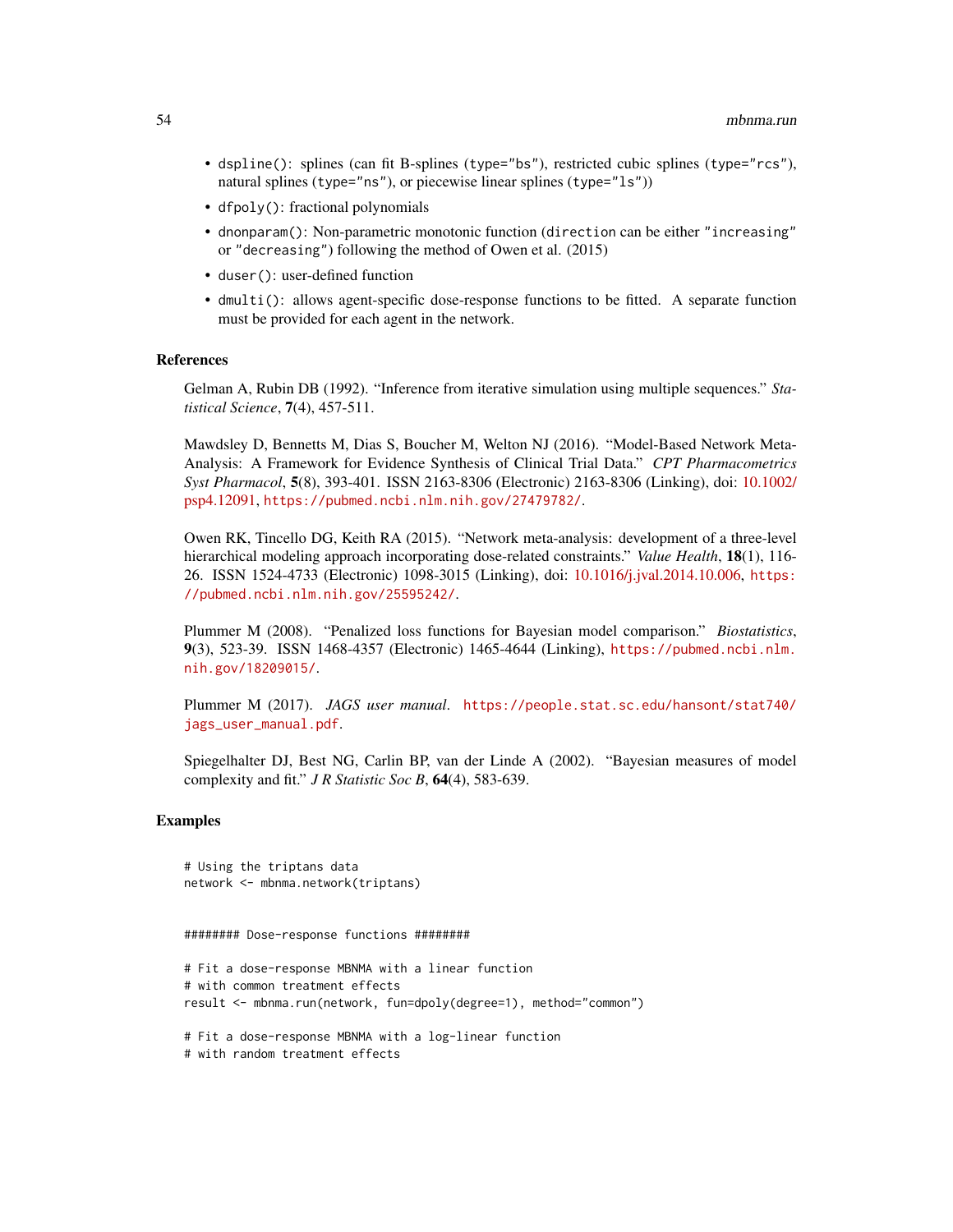#### mbnma.run 55

```
result <- mbnma.run(network, fun=dloglin(), method="random")
# Fit a dose-response MBNMA with a fractional polynomial function
# with random treatment effects
# with a probit link function
result <- mbnma.run(network, fun=dfpoly(), method="random", link="probit")
# Fit a user-defined function (quadratic)
fun.def \leq - \leq (beta.1 \neq dose) + (beta.2 \neq (dose<sup>\geq</sup>2))
result <- mbnma.run(network, fun=duser(fun=fun.def), method="common")
# Fit an Emax function
# with a single random (exchangeable) parameter for ED50
# with common treatment effects
result <- mbnma.run(network, fun=demax(emax="rel", ed50="random"),
              method="common")
# Fit an Emax function with a Hill parameter
# with a fixed value of 5 for the Hill parameter
# with random relative effects
result <- mbnma.run(network, fun=demax(hill=5), method="random")
# Fit a model with natural cubic splines
# with 3 knots at 10% 30% and 60% quartiles of dose ranges
depnet <- mbnma.network(ssri) # Using the sSRI depression dataset
result <- mbnma.run(depnet, fun=dspline(type="ns", knots=c(0.1,0.3,0.6)))
# Fit a model with different dose-response functions for each agent
multifun <- dmulti(list(dloglin(), # for placebo (can be any function)
                       demax(), # for eletriptan
                       demax(), # for sumatriptan
                       dloglin(), # for frovatriptan
                       demax(), # for almotriptan
                       demax(), # for zolmitriptan
                       dloglin(), # for naratriptan
                       demax())) # for rizatriptan
multidose <- mbnma.run(network, fun=multifun)
########## Class effects ##########
 # Using the osteoarthritis dataset
 pain.df <- osteopain
 # Set a shared class (NSAID) only for Naproxcinod and Naproxen
 pain.df <- pain.df %>% dplyr::mutate(
             class = dplyr::case_when(agent %in% c("Naproxcinod", "Naproxen") ~ "NSAID",
                        !agent %in% c("Naproxcinod", "Naproxen") ~ agent
                        \lambda)
```
# Run an Emax MBNMA with a common class effect on emax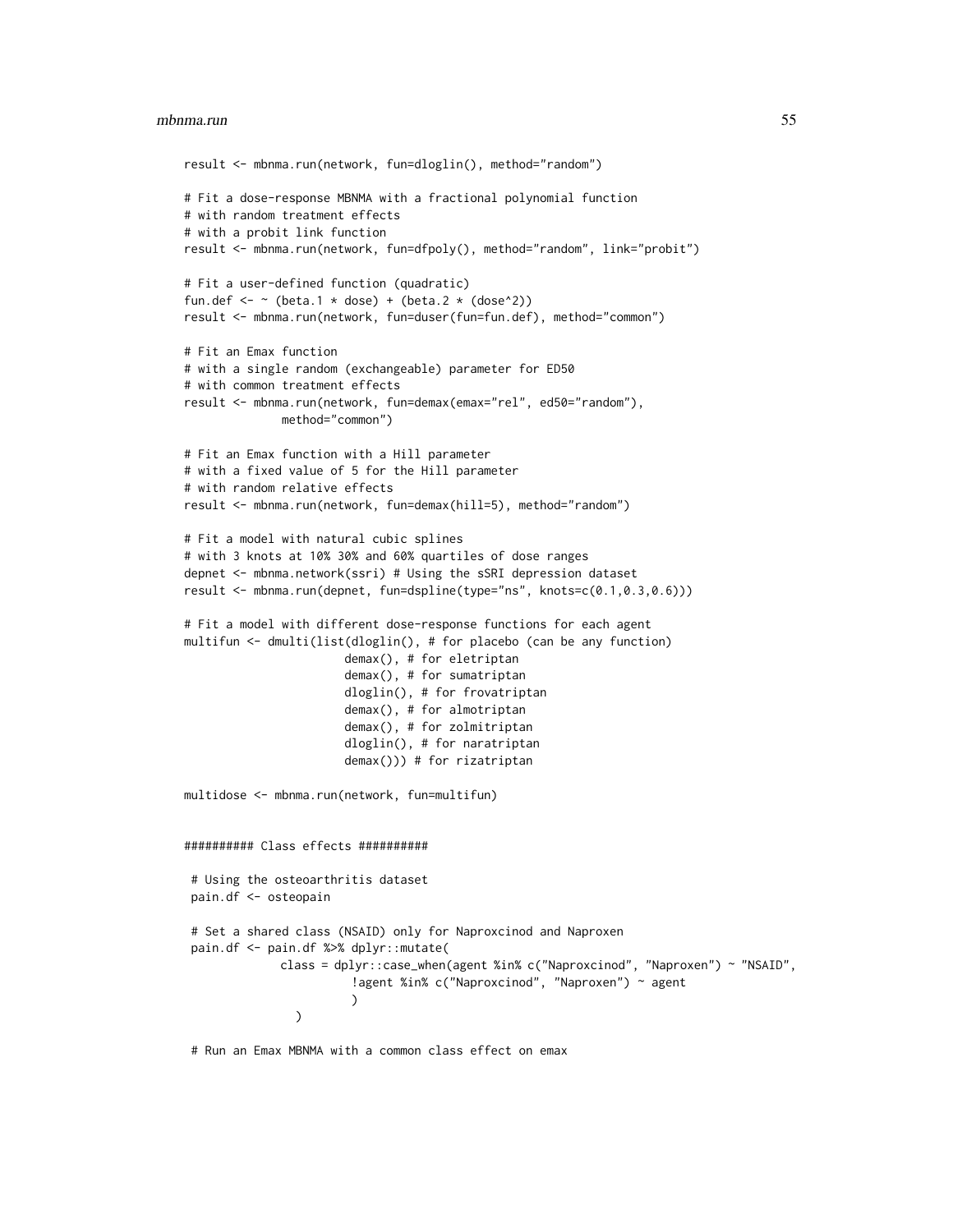```
painnet <- mbnma.network(pain.df)
result <- mbnma.run(painnet, fun = demax(),
                class.effect = list(emax = "common"))
####### Priors #######
# Obtain priors from a fractional polynomial function
result <- mbnma.run(network, fun=dfpoly(degree=1), method="random")
print(result$model.arg$priors)
# Change the prior distribution for the power
newpriors \leq list(power.1 = "dnorm(0, 0.001) T(0, )")newpriors \le list(sd = "dnorm(0,0.5) T(0,)")
result <- mbnma.run(network, fun=dfpoly(degree=1), method="random",
             priors=newpriors)
########## Sampler options ##########
# Change the number of MCMC iterations, the number of chains, and the thin
result <- mbnma.run(network, fun=dloglin(), method="random",
             n.iter=5000, n.thin=5, n.chains=4)
# Calculate effective number of parameters via plugin method
result <- mbnma.run(network, fun=dloglin(), method="random",
             pd="plugin")
# Calculate effective number of parameters using penalized expected deviance
result <- mbnma.run(network, fun=dloglin(), method="random",
             pd="popt")
####### Examine MCMC diagnostics (using mcmcplots or coda packages) #######
# Density plots
mcmcplots::denplot(result)
# Traceplots
mcmcplots::traplot(result)
# Caterpillar plots
mcmcplots::caterplot(result, "rate")
# Autocorrelation plots (using the coda package)
coda::autocorr.plot(coda::as.mcmc(result))
####### Automatically run jags until convergence is reached #########
# Rhat of 1.08 is set as the criteria for convergence
#on all monitored parameters
conv.res <- mbnma.run(network, fun=demax(),
```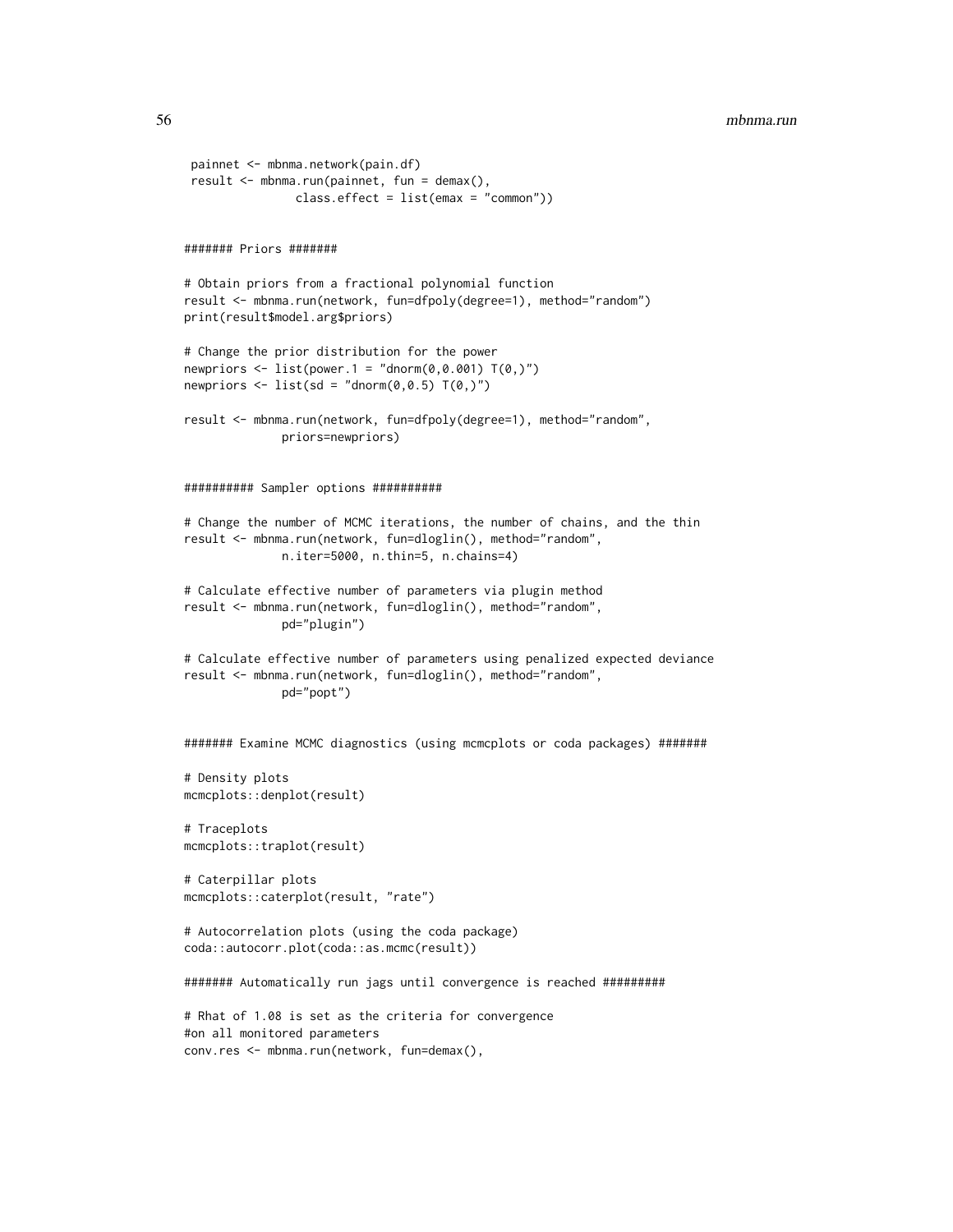## mbnma.update 57

```
method="random",
n.iter=10000, n.burnin=9000,
autojags=TRUE, Rhat=1.08, n.update=8)
```

```
########## Output ###########
```

```
# Print R2jags output and summary
print(result)
summary(result)
```

```
# Plot forest plot of results
plot(result)
```
mbnma.update *Update MBNMA to monitor deviance nodes in the model*

## Description

Useful for obtaining deviance contributions or fitted values. Same function used in MBNMAdose and MBNMAtime packages.

#### Usage

```
mbnma.update(
 mbnma,
 param = "theta",
 armdat = TRUE,n.iter = mbnma$BUGSoutput$n.iter,
 n.thin = mbnma$BUGSoutput$n.thin
)
```
## Arguments

| mbnma | An S3 object of class "mbnma" generated by running a dose-response MBNMA<br>model                                                                                                                                                                                         |
|-------|---------------------------------------------------------------------------------------------------------------------------------------------------------------------------------------------------------------------------------------------------------------------------|
| param | Used to indicate which node to monitor in the model. Can be any parameter<br>in the model code that varies by all arms within all studies. These are some<br>typical parameters that it might be of interest to monitor, provided they are in<br>the original model code: |
|       | • "theta" for fitted values<br>• "psi" for fitted values on natural scale (e.g. probabilities)                                                                                                                                                                            |
|       | • "dev" for deviance contributions                                                                                                                                                                                                                                        |

• "resdev" for residual deviance contributions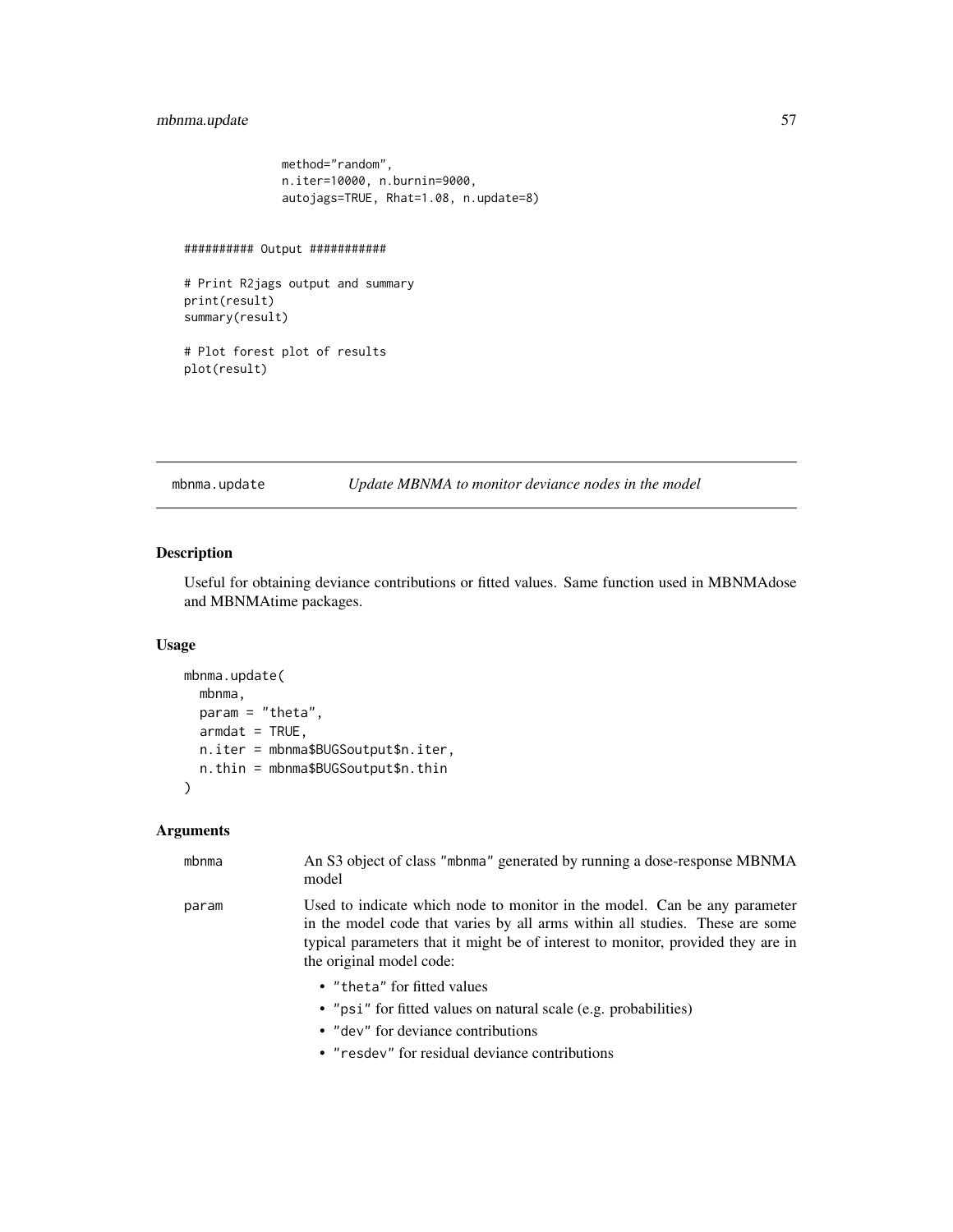|        | • "delta" for within-study relative effects versus the study reference treat-<br>ment                                                                                                                                                                          |
|--------|----------------------------------------------------------------------------------------------------------------------------------------------------------------------------------------------------------------------------------------------------------------|
| armdat | Include raw arm-level data for each data point (agent, dose, study grouping)                                                                                                                                                                                   |
| n.iter | number of total iterations per chain (including burn in; default: 2000)                                                                                                                                                                                        |
| n.thin | thinning rate. Must be a positive integer. Set $n$ . thin $> 1$ to save memory<br>and computation time if n. iter is large. Default is max(1, floor(n. chains)<br>$*(n.iter-n.burnin)$ / 1000) which will only thin if there are at least 2000<br>simulations. |

## Value

A data frame containing the posterior mean of the updates by arm and study, with arm and study identifiers.

For MBNMAdose:

- facet indicates the agent identifier in the given arm of a study
- fupdose indicates the dose in the given arm of a study

For MBNMAtime:

- facet indicates the treatment identifier in the given arm of the study
- fupdose indicates the follow-up time at the given observation in the given arm of the study

## Examples

```
# Using the triptans data
network <- mbnma.network(triptans)
# Fit a dose-response MBNMA, monitoring "psi" and "resdev"
result <- mbnma.run(network, fun=dloglin(), method="random",
 parameters.to.save=c("psi", "resdev"))
mbnma.update(result, param="theta") # monitor theta
mbnma.update(result, param="rhat") # monitor rhat
mbnma.update(result, param="delta") # monitor delta
```
mbnma.validate.data *Validates that a dataset fulfills requirements for MBNMA*

### Description

Validates that a dataset fulfills requirements for MBNMA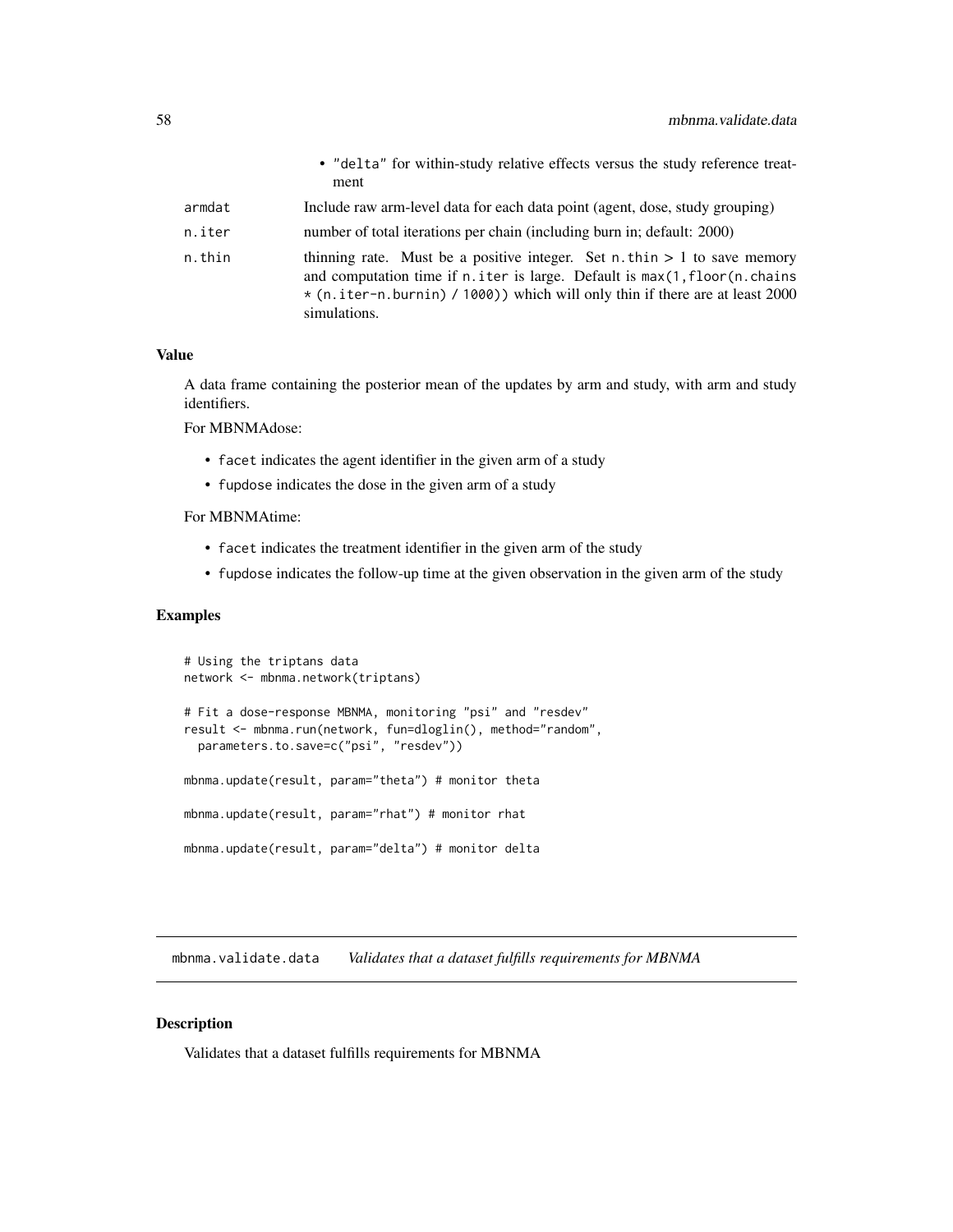#### Usage

mbnma.validate.data(data.ab, single.arm = FALSE)

#### Arguments

data.ab A data frame of arm-level data in "long" format containing the columns: • studyID Study identifiers • dose Numeric data indicating the dose (must take positive values) • agent Agent identifiers (can be numeric, factor or character) • y Numeric data indicating the aggregate response for a continuous outcome. Required for continuous data. • se Numeric data indicating the standard error for a given observation. Required for continuous data. • r Numeric data indicating the number of responders within a study arm. Required for binomial or poisson data. • n Numeric data indicating the total number of participants within a study arm. Required for binomial data or when modelling Standardised Mean Differences • E Numeric data indicating the total exposure time for participants within a study arm. Required for poisson data. • class An optional column indicating a particular class code. Agents with the same identifier must also have the same class code. single.arm A boolean object to indicate whether to allow single arm studies in the dataset (TRUE) or not (FALSE)

#### Details

Checks done within the validation:

- Checks data.ab has required column names
- Checks there are no NAs
- Checks that all SEs are >0 (if variables are included in dataset)
- Checks that all doses are  $\geq=0$
- Checks that all r and n are positive (if variables are included in dataset)
- Checks that all y, se, r, n and E are numeric
- Checks that class codes are consistent within each agent
- Checks that agent/class names do not contain restricted characters
- Checks that studies have at least two arms (if single.arm = FALSE)
- Checks that each study includes at least two treatments
- Checks that agent names do not include underscores

#### Value

An error if checks are not passed. Runs silently if checks are passed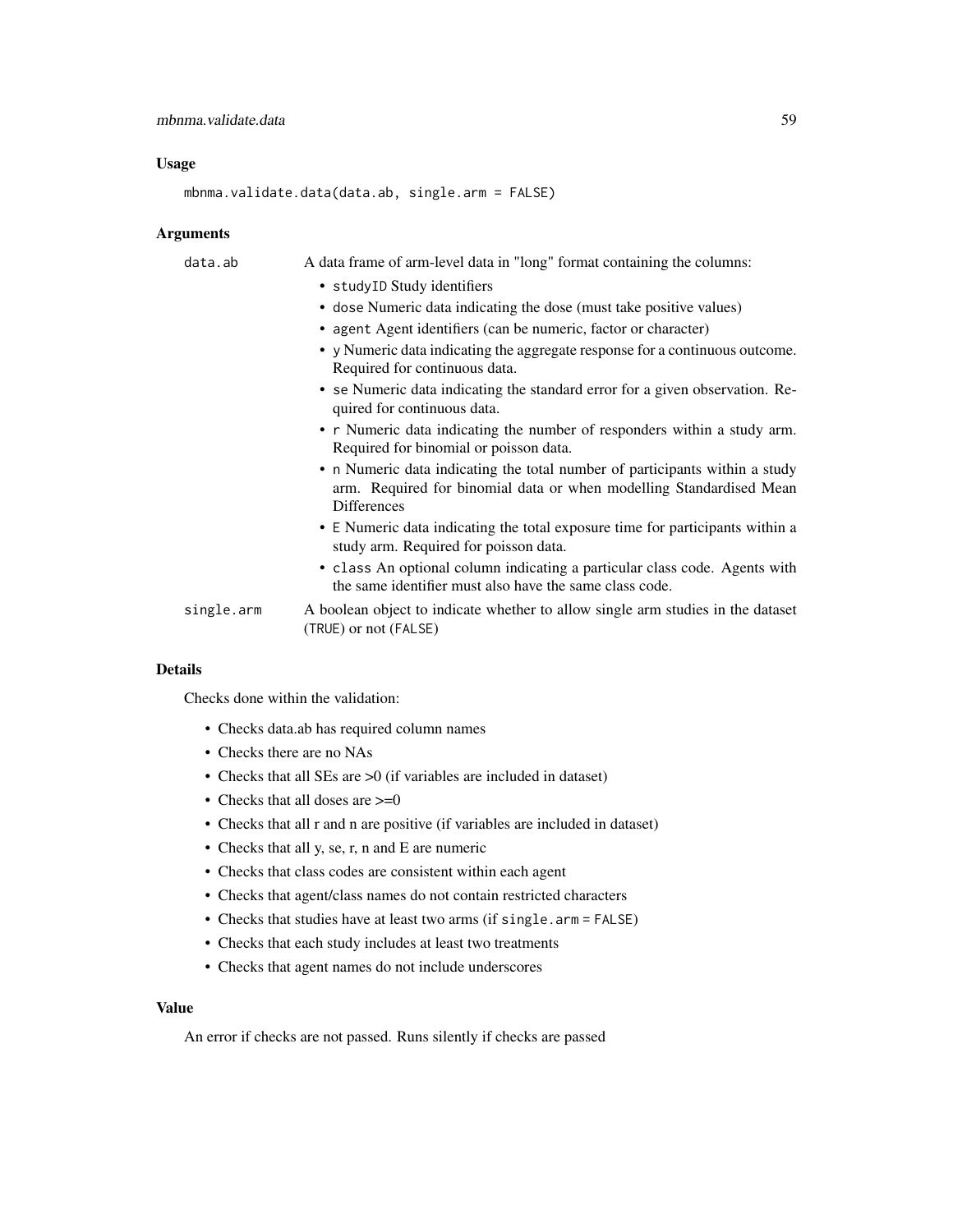## Description

Writes JAGS code for a Bayesian time-course model for model-based network meta-analysis (MB-NMA).

## Usage

```
mbnma.write(
 fun = dloglin(),
 method = "common",
 cor = TRUE,cor.prior = "wishart",
 omega = NULL,om = list(rel = 5, abs = 10),
 class.effect = list(),
 UME = FALSE,
 likelihood = "binomial",
  link = NULL
)
```

| fun          | An object of class ("dosefun") that specifies a functional form to be assigned<br>to the dose-response. See Details.                                                                                                                                                                                                                                                                                                                           |
|--------------|------------------------------------------------------------------------------------------------------------------------------------------------------------------------------------------------------------------------------------------------------------------------------------------------------------------------------------------------------------------------------------------------------------------------------------------------|
| method       | Can take either "common" or "random" to indicate whether relative effects should<br>be modelled with between-study heterogeneity or not (see details).                                                                                                                                                                                                                                                                                         |
| cor          | A boolean object that indicates whether correlation should be modelled between<br>relative effect dose-response parameters. This is automatically set to FALSE if<br>class effects are modelled or if multiple dose-response functions are fitted.                                                                                                                                                                                             |
| cor.prior    | NOT CURRENTLY IN USE - indicates the prior distribution to use for the<br>correlation/covariance between relative effects. Must be kept as "wishart"                                                                                                                                                                                                                                                                                           |
| omega        | A scale matrix for the inverse-Wishart prior for the covariance matrix used to<br>model the correlation between dose-response parameters (see Details for dose-<br>response functions). omega must be a symmetric positive definite matrix with<br>dimensions equal to the number of dose-response parameters modelled using<br>relative effects ("rel"). If left as NULL (the default) a diagonal matrix with<br>elements equal to 1 is used. |
| <b>om</b>    | a list with two elements that report the maximum relative ("rel") and maximum<br>absolute ("abs") efficacies on the link scale.                                                                                                                                                                                                                                                                                                                |
| class.effect | A list of named strings that determines which dose-response parameters to model<br>with a class effect and what that effect should be ("common" or "random"). El-<br>ement names should match dose-response parameter names. Note that assum-<br>ing class effects on some dose-response parameters may be unreasonable if the<br>range of doses differ substantially across agents within a class.                                            |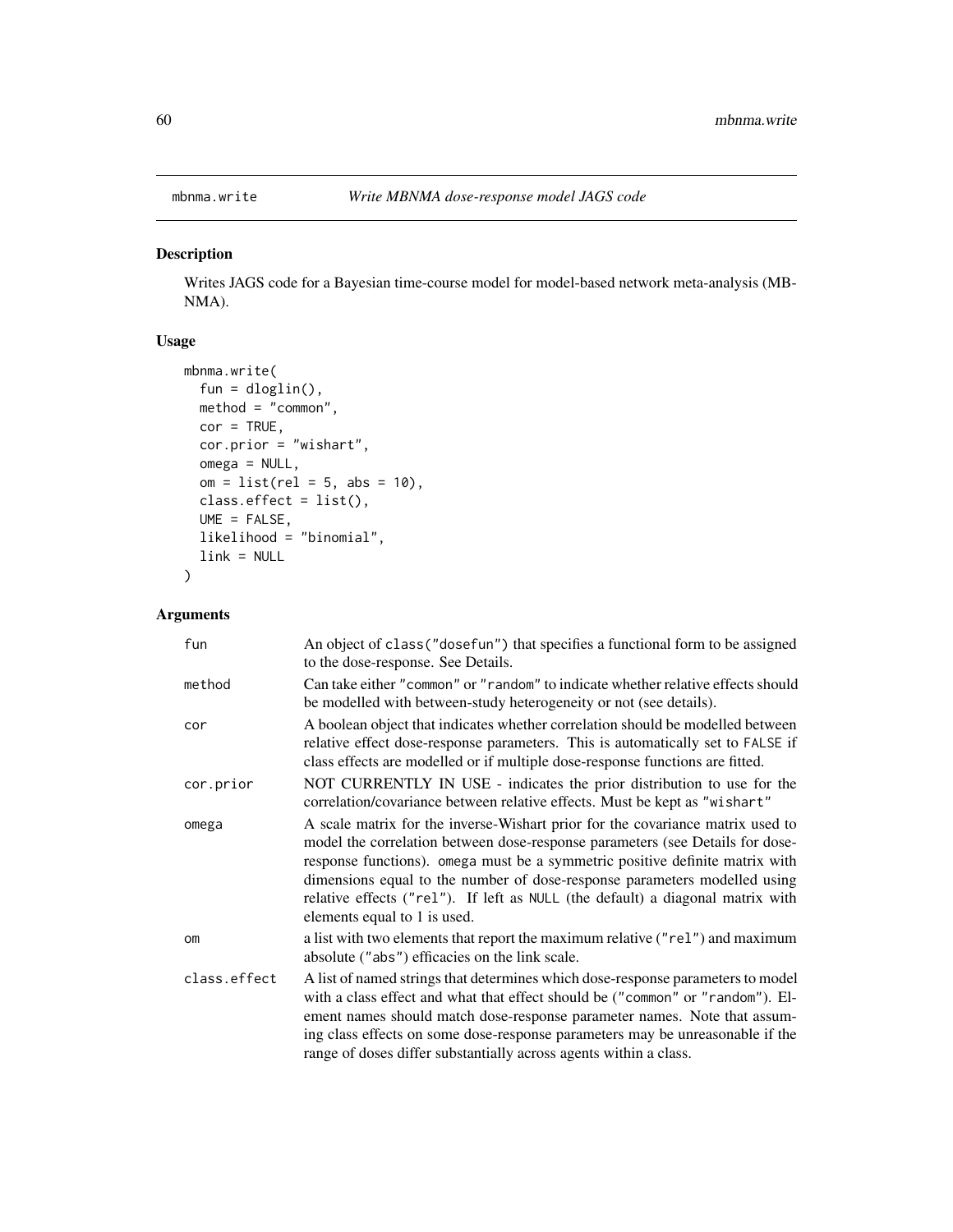| <b>UME</b> | A boolean object to indicate whether to fit an Unrelated Mean Effects model<br>that does not assume consistency and so can be used to test if the consistency<br>assumption is valid.                                                                                                                                                                                                                                                      |
|------------|--------------------------------------------------------------------------------------------------------------------------------------------------------------------------------------------------------------------------------------------------------------------------------------------------------------------------------------------------------------------------------------------------------------------------------------------|
| likelihood | A string indicating the likelihood to use in the model. Can take either "binomial",<br>"normal" or "poisson". If left as NULL the likelihood will be inferred from the<br>data.                                                                                                                                                                                                                                                            |
| link       | A string indicating the link function to use in the model. Can take any link<br>function defined within JAGS (e.g. "logit", "log", "probit", "cloglog"), be<br>assigned the value "identity" for an identity link function, or be assigned the<br>value "smd" for modelling Standardised Mean Differences using an identity link<br>function. If left as NULL the link function will be automatically assigned based<br>on the likelihood. |

When relative effects are modelled on more than one dose-response parameter and cor = TRUE, correlation between the dose-response parameters is automatically estimated using a vague Wishart prior. This prior can be made slightly more informative by specifying the relative scale of variances between the dose-response parameters using omega. cor will automatically be set to FALSE if class effects are modelled.

#### Value

A single long character string containing the JAGS model generated based on the arguments passed to the function.

## Examples

```
# Write model code for a model with an exponential dose-response function,
# with random treatment effects
model <- mbnma.write(fun=dexp(),
             method="random",
             likelihood="binomial",
             link="logit"
             )
cat(model)
# Write model code for a model with an Emax dose-response function,
# relative effects modelled on Emax with a random effects model,
# a single parameter estimated for ED50 with a common effects model
model <- mbnma.write(fun=demax(emax="rel", ed50="common"),
             likelihood="normal",
             link="identity"
             )
cat(model)
# Write model code for a model with an Emax dose-response function,
# relative effects modelled on Emax and ED50.
# Class effects modelled on ED50 with common effects
model <- mbnma.write(fun=demax(),
```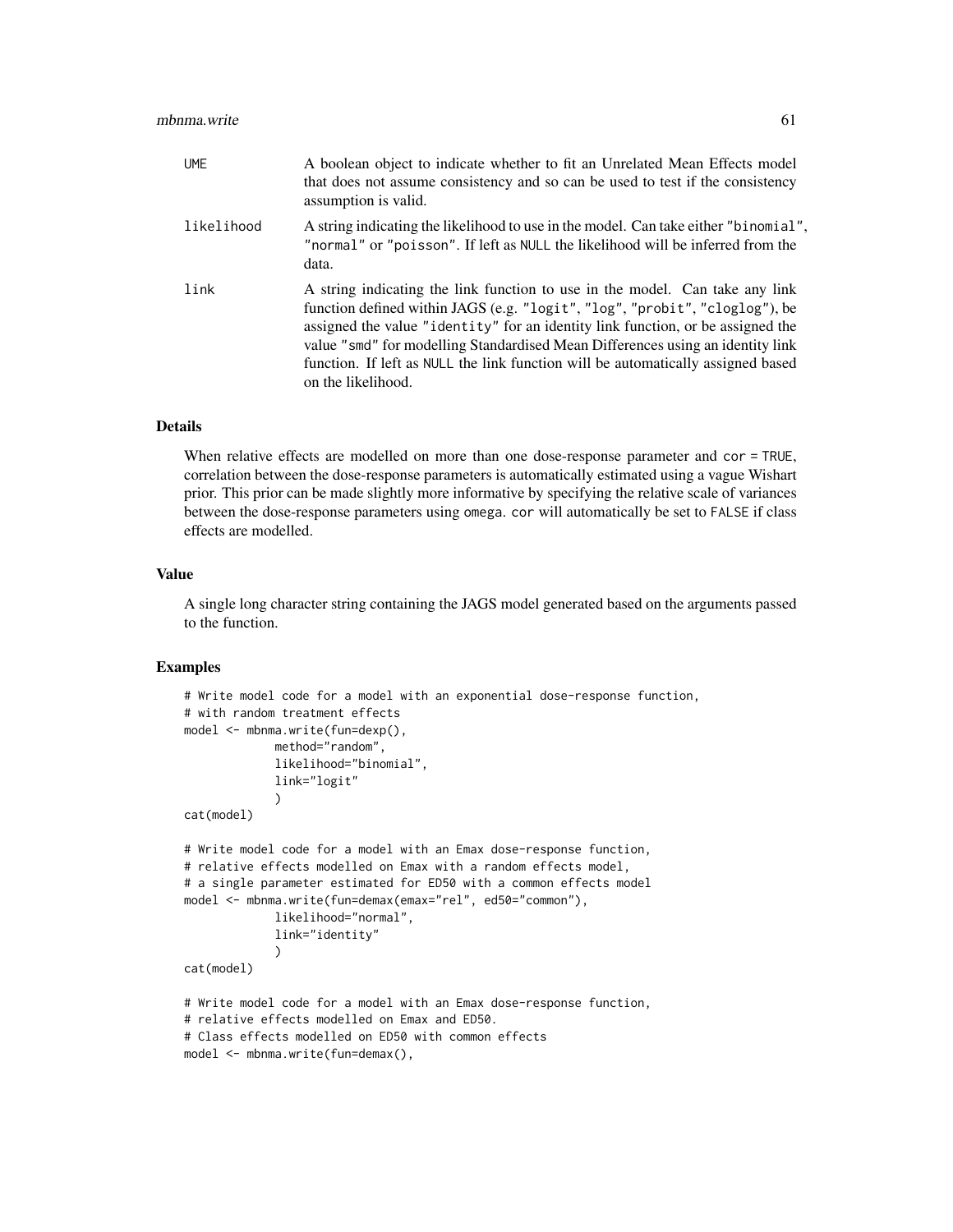```
likelihood="normal",
             link="identity",
             class.effect=list("ed50"="common")
             \lambdacat(model)
# Write model code for a model with an Emax dose-response function,
# relative effects modelled on Emax and ED50 with a
# random effects model that automatically models a correlation between
# both parameters.
model <- mbnma.write(fun=demax(),
             method="random",
             likelihood="normal",
             link="identity",
             )
cat(model)
```
nma.nodesplit *Node-splitting model for testing consistency at the treatment-level*

#### Description

Splits contributions for a given set of treatment comparisons into direct and indirect evidence. A discrepancy between the two suggests that the consistency assumption required for NMA (and subsequently MBNMA) may violated.

#### Usage

```
nma.nodesplit(
  network,
  likelihood = NULL,
  link = NULL,method = "common",
  comparisons = NULL,
  drop.discon = TRUE,
  ...
\mathcal{L}## S3 method for class 'nma.nodesplit'
plot(x, plot_type = NULL, ...)
```

| network    | An object of class mbnma, network.                                                                                                                                              |
|------------|---------------------------------------------------------------------------------------------------------------------------------------------------------------------------------|
| likelihood | A string indicating the likelihood to use in the model. Can take either "binomial",<br>"normal" or "poisson". If left as NULL the likelihood will be inferred from the<br>data. |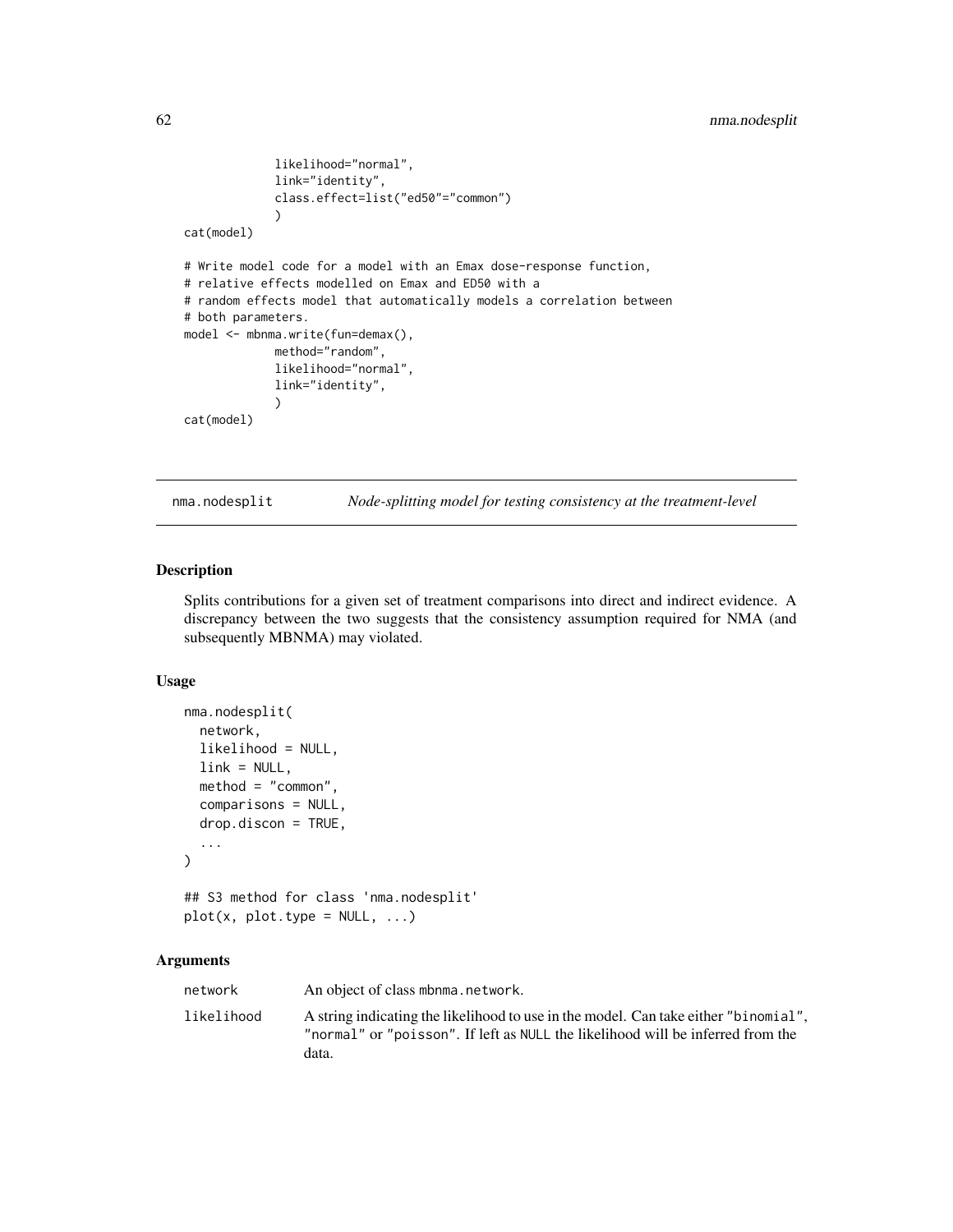| link        | A string indicating the link function to use in the model. Can take any link<br>function defined within JAGS (e.g. "logit", "log", "probit", "cloglog"), be<br>assigned the value "identity" for an identity link function, or be assigned the<br>value "smd" for modelling Standardised Mean Differences using an identity link<br>function. If left as NULL the link function will be automatically assigned based<br>on the likelihood. |
|-------------|--------------------------------------------------------------------------------------------------------------------------------------------------------------------------------------------------------------------------------------------------------------------------------------------------------------------------------------------------------------------------------------------------------------------------------------------|
| method      | Can take either "common" or "random" to indicate whether relative effects should<br>be modelled with between-study heterogeneity or not (see details).                                                                                                                                                                                                                                                                                     |
| comparisons | A matrix specifying the comparisons to be split (one row per comparison). The<br>matrix must have two columns indicating each treatment for each comparison.<br>Values can either be character (corresponding to the treatment names given in<br>network) or numeric (corresponding to treatment codes within the network -<br>note that these may change if drop. discon = TRUE).                                                         |
| drop.discon | A boolean object that indicates whether to drop treatments that are disconnected<br>at the treatment level. Default is TRUE. If set to FALSE then this could lead to<br>identification of nodesplit comparisons that are not connected to the network<br>reference treatment, or lead to errors in running the nodesplit models, though it<br>can be useful for error checking.                                                            |
|             | Arguments to be sent to ggplot2::ggplot()                                                                                                                                                                                                                                                                                                                                                                                                  |
| X           | An object of class ("nma.nodesplit")                                                                                                                                                                                                                                                                                                                                                                                                       |
| plot.type   | A character string that can take the value of "forest" to plot only forest plots,<br>"density" to plot only density plots, or left as NULL (the default) to plot both<br>types of plot.                                                                                                                                                                                                                                                    |

The S3 method plot() on an nma.nodesplit object generates either forest plots of posterior medians and 95\% credible intervals, or density plots of posterior densities for direct and indirect evidence.

## Value

Plots the desired graph(s) and returns an object (or list of object if plot.type=NULL) of class(c("gg","ggplot"))

## Methods (by generic)

• plot: Plot outputs from treatment-level nodesplit models

## Examples

```
# Using the triptans data
network <- mbnma.network(triptans)
split <- nma.nodesplit(network, likelihood = "binomial", link="logit",
 method="common")
```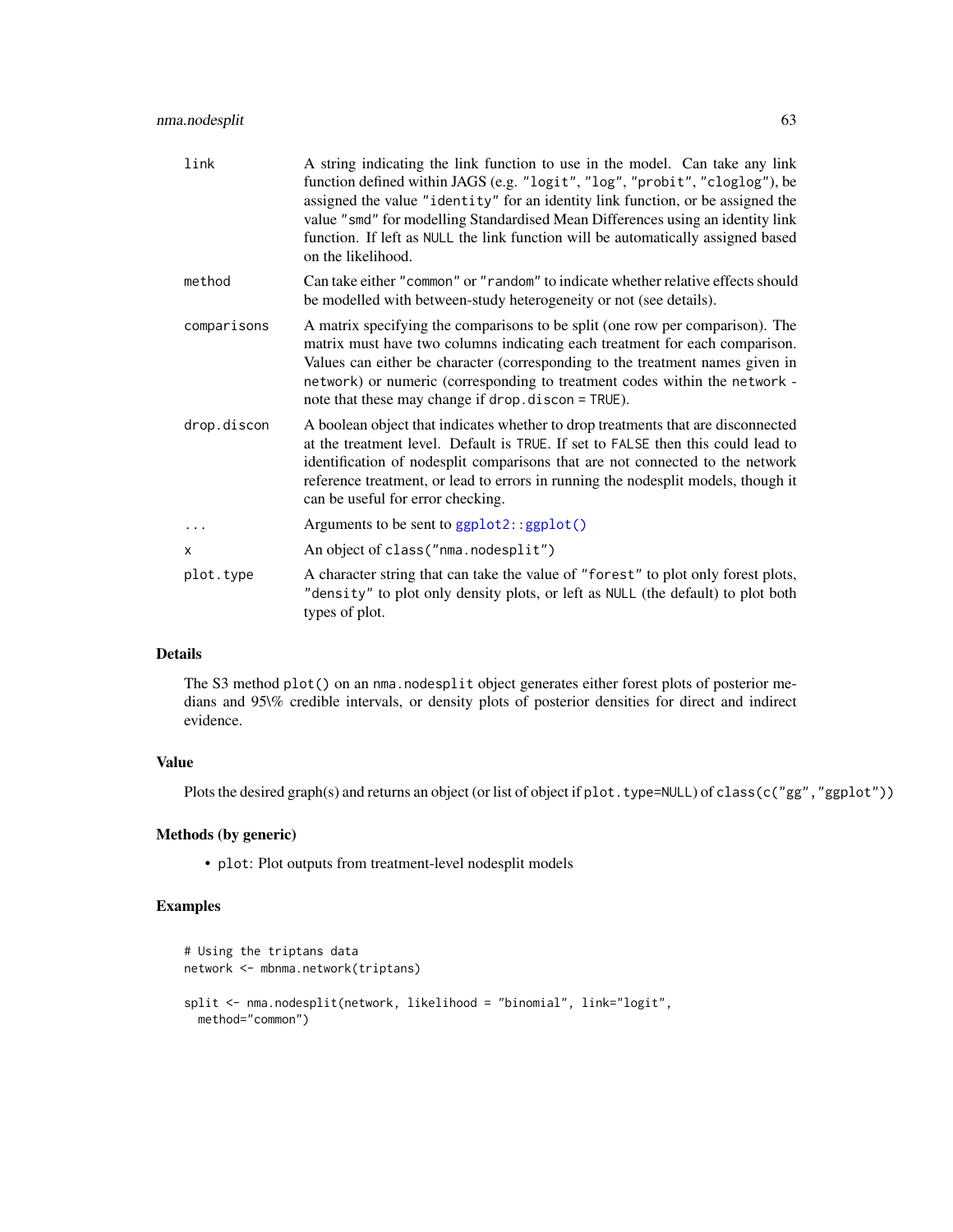```
#### To perform nodesplit on selected comparisons ####
# Check for closed loops of treatments with independent evidence sources
loops <- inconsistency.loops(network$data.ab)
# This...
single.split <- nma.nodesplit(network, likelihood = "binomial", link="logit",
             method="random", comparisons=rbind(c("sumatriptan_1", "almotriptan_1")))
#...is the same as...
single.split <- nma.nodesplit(network, likelihood = "binomial", link="logit",
             method="random", comparisons=rbind(c(6, 12)))
# Plot results
plot(split, plot.type="density") # Plot density plots of posterior densities
plot(split, plot.type="forest") # Plot forest plots of direct and indirect evidence
# Print and summarise results
print(split)
summary(split) # Generate a data frame of summary results
```

```
osteopain Studies of treatments for pain relief in patients with osteoarthritis
```
#### **Description**

A dataset from a systematic review of interventions for pain relief in osteoarthritis, used previously in Pedder et al. (2019). The outcome is continuous, and aggregate data responses correspond to the mean WOMAC pain score at 2 weeks follow-up. The dataset includes 18 Randomised-Controlled Trials (RCTs), comparing 8 different agents with placebo. In total there were 26 different treatments (combination of dose and agent). The active treatments can also be grouped into 3 different classes, within which they have similar mechanisms of action.

#### Usage

osteopain

## Format

A data frame in long format (one row per arm and study), with 74 rows and 7 variables:

- studyID Study identifiers
- agent Character data indicating the agent to which participants were randomised
- dose Numeric data indicating the standardised dose received
- class Character data indicating the drug class to which the agent belongs to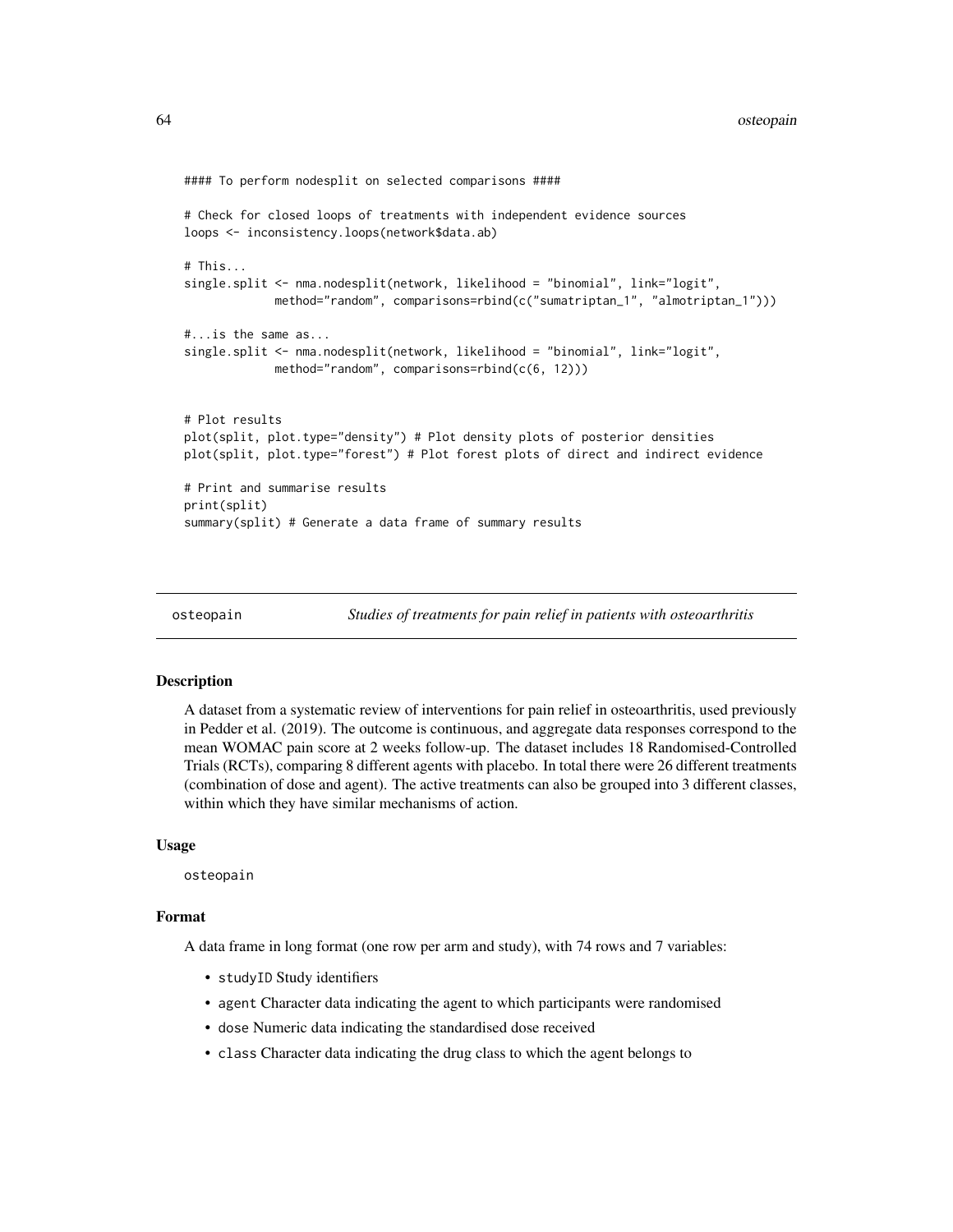#### pDcalc 65

- y Numeric data indicating the mean pain score on the WOMAC scale in a study arm
- se Numeric data indicating the standard error for the mean pain score on the WOMAC scale in a study arm
- n Numeric data indicating the number of participants randomised

#### Source

Pfizer Ltd.

## References

Pedder H, Dias S, Bennetts M, Boucher M, Welton NJ (2019). "Modelling time-course relationships with multiple treatments: Model-Based Network Meta-Analysis for continuous summary outcomes." *Res Synth Methods*, 10(2), 267-286.

Calculate plugin pD from a JAGS model with univariate likelihood for *studies with repeated measurements*

#### Description

Uses results from MBNMA JAGS models to calculate pD via the plugin method (Spiegelhalter et al. 2002). Can only be used for models with known standard errors or covariance matrices. Currently only functions with univariate likelihoods. Function is identical in MBNMAdose and MBNMAtime packages.

#### Usage

```
pDcalc(
  obs1,
  obs2,
  fups = NULL,narm,
  NS,
  theta.result,
  resdev.result,
  likelihood = "normal",
  type = "time"\lambda
```
#### Arguments

obs1 A matrix (study x arm) or array (study x arm x time point) containing observed data for y (normal likelihood) or r (binomial or poisson likelihood) in each arm of each study. This will be the same array used as data for the JAGS model.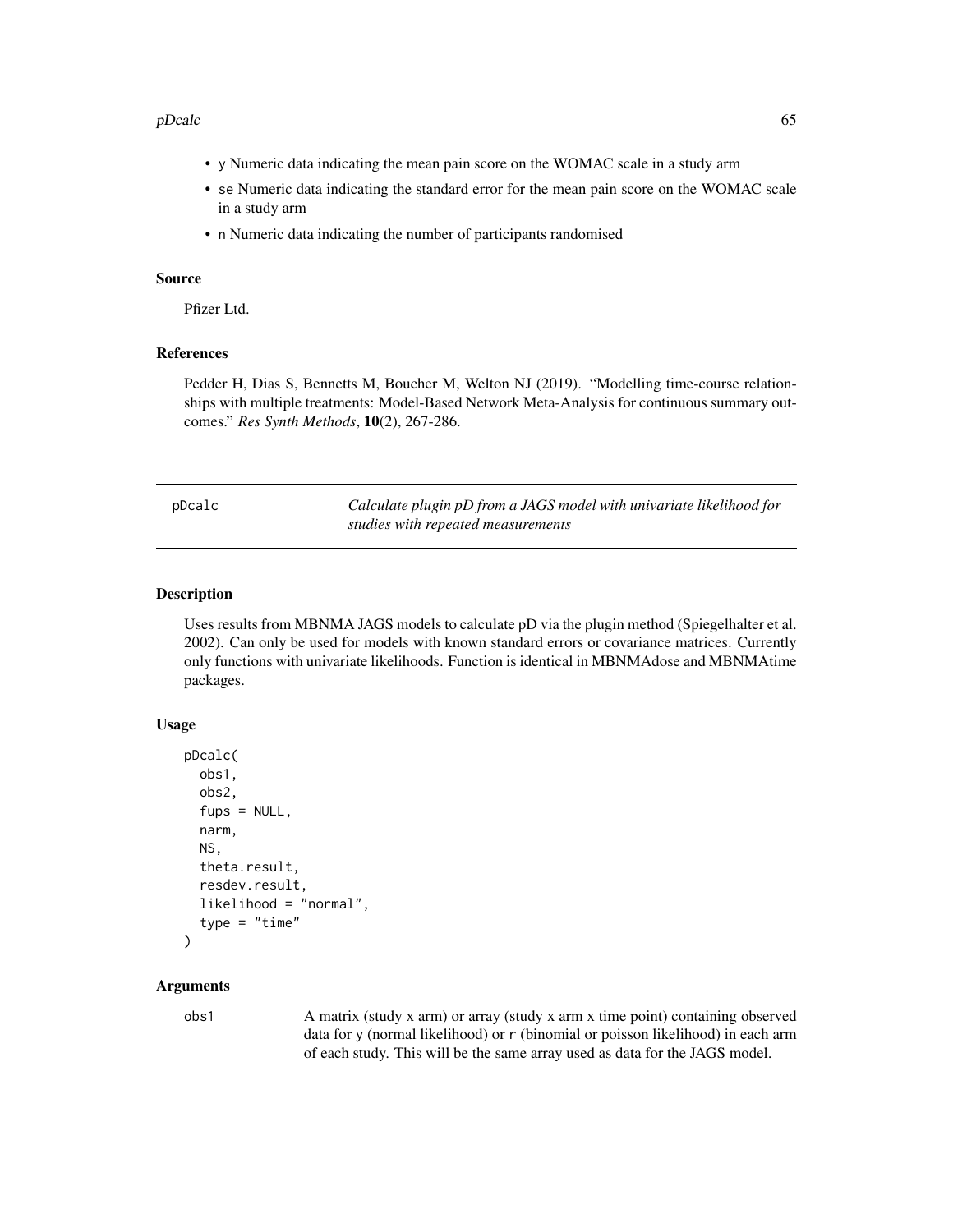| obs2          | A matrix (study x arm) or array (study x arm x time point) containing observed<br>data for se (normal likelihood), n (binomial likelihood) or E (poisson likelihood)<br>in each arm of each study. This will be the same array used as data for the JAGS<br>model. |
|---------------|--------------------------------------------------------------------------------------------------------------------------------------------------------------------------------------------------------------------------------------------------------------------|
| fups          | A numeric vector of length equal to the number of studies, containing the num-<br>ber of follow-up mean responses reported in each study. Required for time-<br>course MBNMA models (if type="time")                                                               |
| narm          | A numeric vector of length equal to the number of studies, containing the num-<br>ber of arms in each study.                                                                                                                                                       |
| <b>NS</b>     | A single number equal to the number of studies in the dataset.                                                                                                                                                                                                     |
| theta.result  | A matrix (study x arm) or array (study x arm x time point) containing the pos-<br>terior mean predicted means/probabilities/rate in each arm of each study. This<br>will be estimated by the JAGS model.                                                           |
| resdev.result | A matrix (study x arm) or array (study x arm x time point) containing the pos-<br>terior mean residual deviance contributions in each arm of each study. This will<br>be estimated by the JAGS model.                                                              |
| likelihood    | A character object of any of the following likelihoods:                                                                                                                                                                                                            |
|               | $\bullet$ normal                                                                                                                                                                                                                                                   |
|               | • binomial (does not work with time-course MBNMA models)                                                                                                                                                                                                           |
|               | • poisson (does not work with time-course MBNMA models)                                                                                                                                                                                                            |
| type          | The type of MBNMA model fitted. Can be either "time" or "dose"                                                                                                                                                                                                     |
|               |                                                                                                                                                                                                                                                                    |

Method for calculating pD via the plugin method proposed by Spiegelhalter (Spiegelhalter et al. 2002). Standard errors / covariance matrices must be assumed to be known. To obtain values for theta.result and resdev.result these parameters must be monitored when running the MB-NMA model (using parameters.to.save).

For non-linear time-course MBNMA models residual deviance contributions may be skewed, which can lead to non-sensical results when calculating pD via the plugin method. Alternative approaches are to use pV as an approximation or pD calculated by Kullback-Leibler divergence (Plummer 2008).

## Value

A single numeric value for pD calculated via the plugin method.

#### References

Plummer M (2008). "Penalized loss functions for Bayesian model comparison." *Biostatistics*, 9(3), 523-39. ISSN 1468-4357 (Electronic) 1465-4644 (Linking), [https://pubmed.ncbi.nlm.nih.](https://pubmed.ncbi.nlm.nih.gov/18209015/) [gov/18209015/](https://pubmed.ncbi.nlm.nih.gov/18209015/).

Spiegelhalter DJ, Best NG, Carlin BP, van der Linde A (2002). "Bayesian measures of model complexity and fit." *J R Statistic Soc B*, 64(4), 583-639.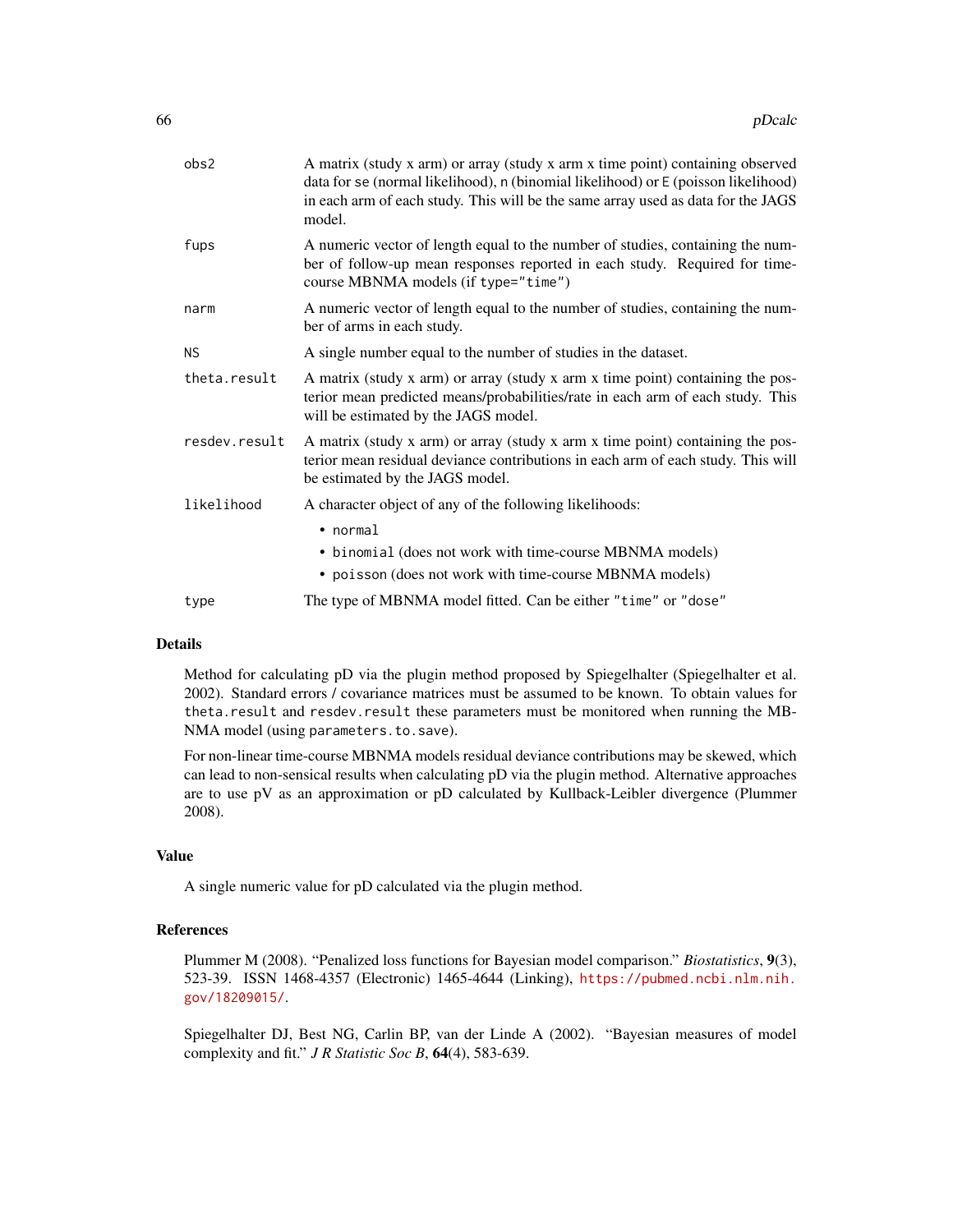## plot.mbnma 67

## Examples

```
# Using the triptans data
network <- mbnma.network(triptans)
# Fit a dose-response MBNMA, monitoring "psi" and "resdev"
result <- mbnma.run(network, fun=dloglin(), method="random",
              parameters.to.save=c("psi", "resdev"))
#### Calculate pD for binomial data ####
# Prepare data for pD calculation
r <- result$model$data()$r
n <- result$model$data()$n
narm <- result$model$data()$narm
NS <- result$model$data()$NS
psi <- result$BUGSoutput$median$psi
resdevs <- result$BUGSoutput$median$resdev
# Calculate pD via plugin method
pD <- pDcalc(obs1=r, obs2=n, narm=narm, NS=NS,
          theta.result=psi, resdev.result=resdevs,
          likelihood="binomial", type="dose")
```
## plot.mbnma *Forest plot for results from dose-response MBNMA models*

## Description

Generates a forest plot for dose-response parameters.

#### Usage

```
## S3 method for class 'mbnma'
plot(x, params = NULL, ...)
```

| X       | An S3 object of class "mbnma" generated by running a dose-response MBNMA<br>model                                                                                                                                                                                              |
|---------|--------------------------------------------------------------------------------------------------------------------------------------------------------------------------------------------------------------------------------------------------------------------------------|
| params  | A character vector of dose-response parameters to plot. Parameters must be<br>given the same name as monitored nodes in mbnma and must be modelled as<br>relative effects ("rel"). Can be set to NULL to include all available dose-response<br>parameters estimated by mbnma. |
| $\cdot$ | Arguments to be passed to methods, such as graphical parameters                                                                                                                                                                                                                |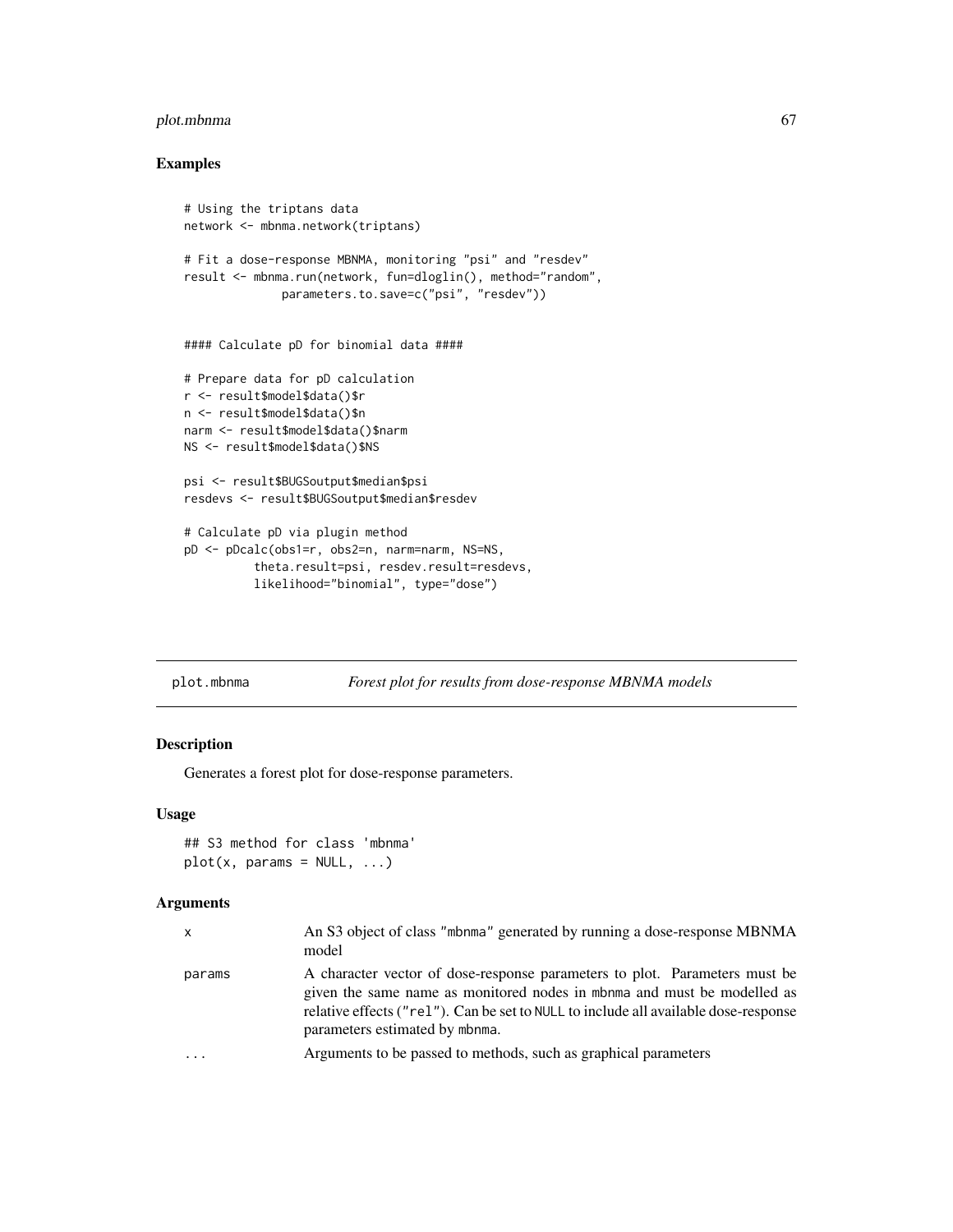A forest plot of class c("gg","ggplot") that has separate panels for different dose-response parameters. Results are plotted on the link scale.

#### Examples

```
# Using the triptans data
network <- mbnma.network(triptans)
# Run an exponential dose-response MBNMA and generate the forest plot
exponential <- mbnma.run(network, fun=dexp())
plot(exponential)
# Plot only Emax parameters from an Emax dose-response MBNMA
emax <- mbnma.run(network, fun=demax(), method="random")
plot(emax, params=c("emax"))
#### Forest plots including class effects ####
# Generate some classes for the data
class.df <- triptans
class.df$class <- ifelse(class.df$agent=="placebo", "placebo", "active1")
class.df$class <- ifelse(class.df$agent=="eletriptan", "active2", class.df$class)
netclass <- mbnma.network(class.df)
emax <- mbnma.run(netclass, fun=demax(), method="random",
            class.effect=list("ed50"="common"))
```
plot.mbnma.network *Create an mbnma.network object*

## Description

Creates an object of class("mbnma.network"). Various MBNMA functions can subsequently be applied to this object.

#### Usage

```
## S3 method for class 'mbnma.network'
plot(
  x,
 level = "treatment",
 v.color = "connect",
  doselink = NULL,
  layout = igraph::in_circle(),
  remove.loops = FALSE,
```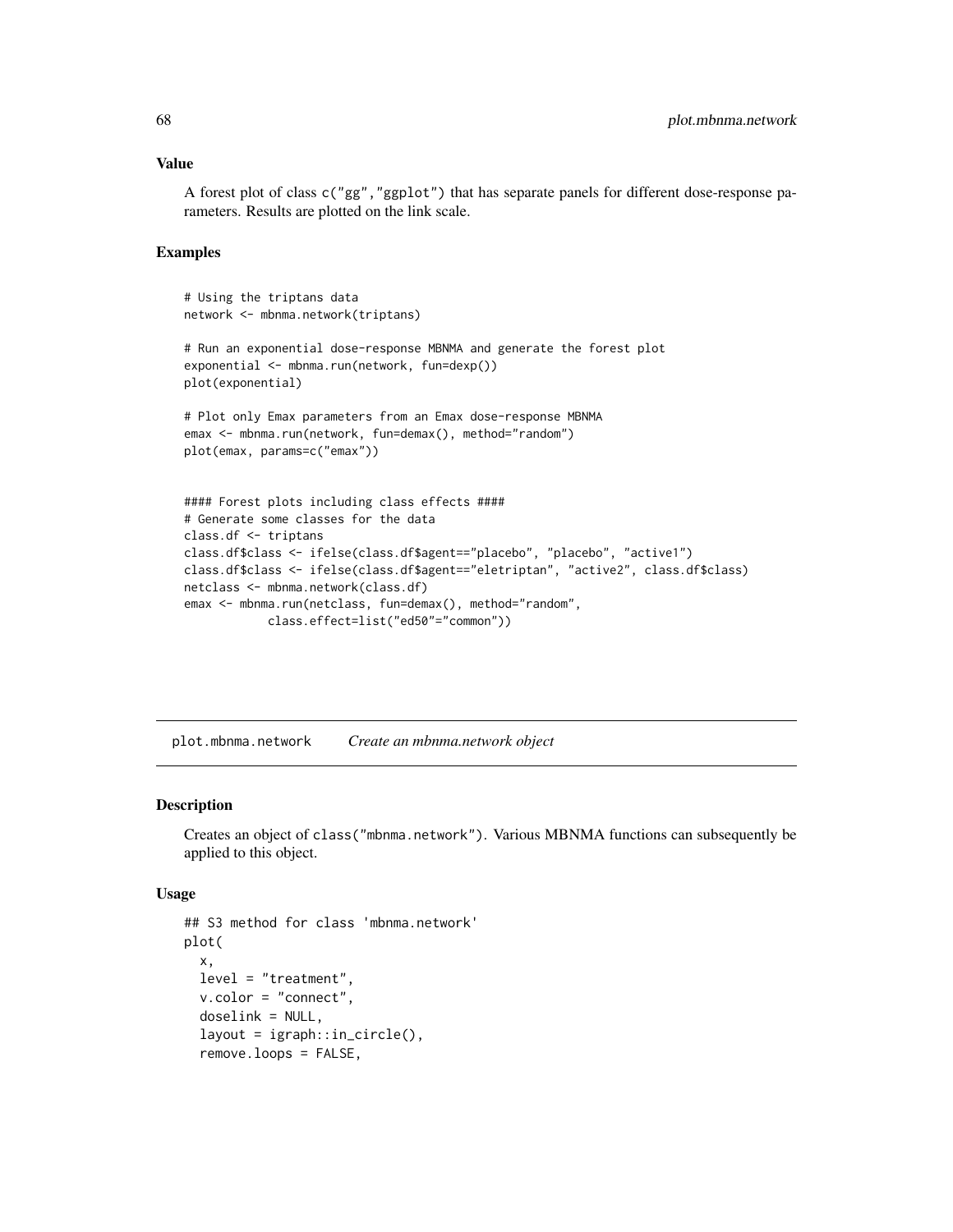## plot.mbnma.network 69

```
edge.scale = 1,
 v.scale = NULL,
 label.distance = 0,legend = TRUE,
 legend.x = "bottomleft",
 legend.y = NULL,
  ...
\mathcal{L}
```
mbnma.network(data.ab, description = "Network")

| x                  | An object of class mbnma.network.                                                                                                                                                                                                                                                                                                                                                                                                                               |  |
|--------------------|-----------------------------------------------------------------------------------------------------------------------------------------------------------------------------------------------------------------------------------------------------------------------------------------------------------------------------------------------------------------------------------------------------------------------------------------------------------------|--|
| level              | A string indicating whether nodes/facets should represent "treatment" or "agent"<br>in the plot. Can be used to examine the expected impact of modelling dose-<br>response in terms of network connectivity.                                                                                                                                                                                                                                                    |  |
| v.color            | Can take either "connect" (the default) to indicate that nodes should only be<br>coloured if they are connected to the network reference treatment (indicates net-<br>work connectivity) or "agent" to colour nodes by agent.                                                                                                                                                                                                                                   |  |
| doselink           | If given an integer value it indicates that connections via the dose-response re-<br>lationship with placebo should be plotted. The integer represents the minimum<br>number of doses from which a dose-response function could be estimated and<br>is equivalent to the number of parameters in the desired dose-response function<br>plus one. If left as NULL (the default), connections to placebo via dose-response<br>relationships will not be included. |  |
| layout             | An igraph layout specification. This is a function specifying an igraph layout<br>that determines the arrangement of the vertices (nodes). The default igraph::as_circle()<br>arranged vertices in a circle. Two other useful layouts for network plots are:<br>igraph::as_star(), igraph::with_fr(). Others can be found in layout_                                                                                                                            |  |
| remove.loops       | A boolean value indicating whether to include loops that indicate comparisons<br>within a node.                                                                                                                                                                                                                                                                                                                                                                 |  |
| edge.scale         | A number to scale the thickness of connecting lines (edges). Line thickness is<br>proportional to the number of studies for a given comparison. Set to 0 to make<br>thickness equal for all comparisons.                                                                                                                                                                                                                                                        |  |
| v.scale            | A number with which to scale the size of the nodes. If the variable N (to indicate<br>the numbers of participants in each study arm) is included in the dataset then<br>the size of the nodes will be proportional to the number of participants within a<br>treatment/agent in the network.                                                                                                                                                                    |  |
|                    | label.distance A number scaling the distance of labels from the nodes to improve readability.<br>The labels will be directly on top of the nodes if the default of 0 is used. Option<br>only applicable if layout_in_circle is set to TRUE.                                                                                                                                                                                                                     |  |
| legend             | A boolean object to indicate whether or not to plot a legend to indicate which<br>node colour corresponds to which agent if v. color="agent". Default is TRUE.                                                                                                                                                                                                                                                                                                  |  |
| legend.x, legend.y |                                                                                                                                                                                                                                                                                                                                                                                                                                                                 |  |
|                    | The x and y co-ordinates to be used to position the legend. They can be specified<br>by keyword or in any way which is accepted by xy.coords.                                                                                                                                                                                                                                                                                                                   |  |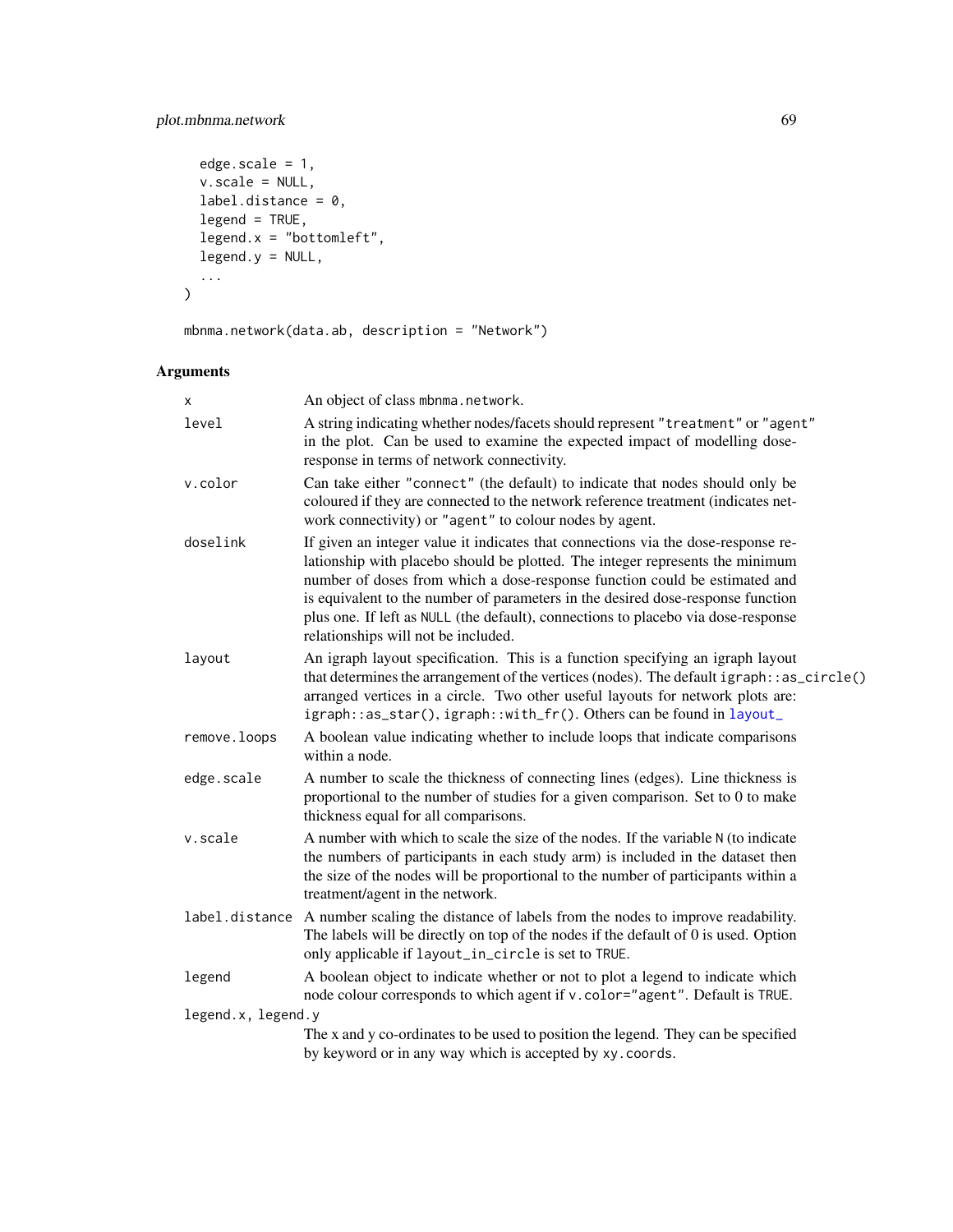| .           | Options for plotting in igraph.                                                                                                                                   |
|-------------|-------------------------------------------------------------------------------------------------------------------------------------------------------------------|
| data.ab     | A data frame of arm-level data in "long" format containing the columns:                                                                                           |
|             | • studyID Study identifiers                                                                                                                                       |
|             | • dose Numeric data indicating the dose (must take positive values)                                                                                               |
|             | • agent Agent identifiers (can be numeric, factor or character)                                                                                                   |
|             | • y Numeric data indicating the aggregate response for a continuous outcome.<br>Required for continuous data.                                                     |
|             | • se Numeric data indicating the standard error for a given observation. Re-<br>quired for continuous data.                                                       |
|             | • r Numeric data indicating the number of responders within a study arm.<br>Required for binomial or poisson data.                                                |
|             | • n Numeric data indicating the total number of participants within a study<br>arm. Required for binomial data or when modelling Standardised Mean<br>Differences |
|             | • E Numeric data indicating the total exposure time for participants within a<br>study arm. Required for poisson data.                                            |
|             | • class An optional column indicating a particular class code. Agents with<br>the same identifier must also have the same class code.                             |
| description | Optional. Short description of the network.                                                                                                                       |

The S3 method plot() on an mbnma.network object generates a network plot that shows how different treatments are connected within the network via study comparisons. This can be used to identify how direct and indirect evidence are informing different treatment comparisons. Depends on [igraph](#page-0-0).

Agents/classes for arms that have dose  $= 0$  will be relabelled as "Placebo". Missing values (NA) cannot be included in the dataset. Single arm studies cannot be included.

## Value

plot(): An object of class("igraph") - any functions from the igraph package can be applied to this object to change its characteristics.

mbnma.network(): An object of class("mbnma.network") which is a list containing:

- description A short description of the network
- data.ab A data frame containing the arm-level network data (treatment identifiers will have been recoded to a sequential numeric code)
- studyID A character vector with the IDs of included studies
- agents A character vector indicating the agent identifiers that correspond to the new agent codes.
- treatments A character vector indicating the treatment identifiers that correspond to the new treatment codes.
- classes A character vector indicating the class identifiers (if included in the original data) that correspond to the new class codes.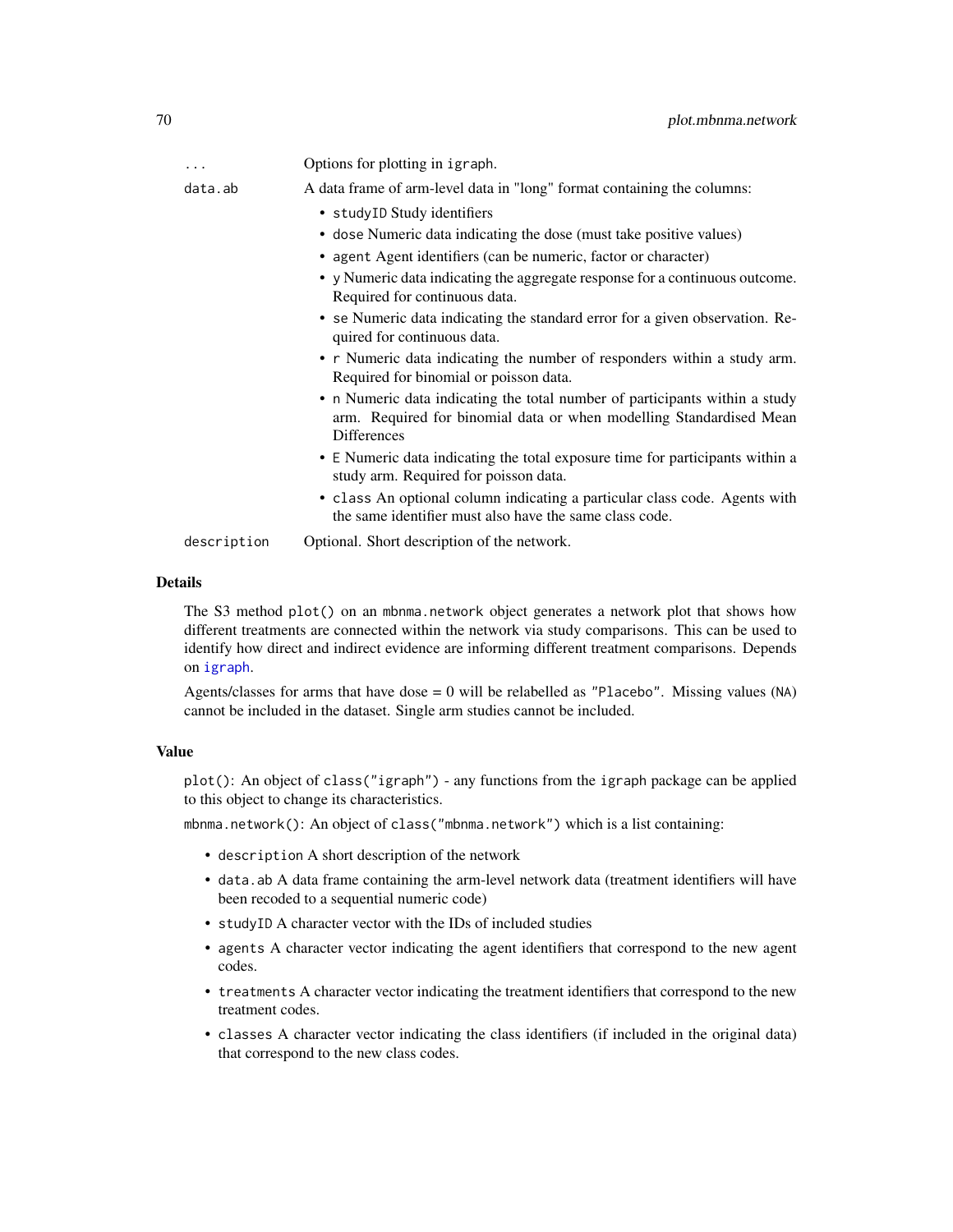## plot.mbnma.predict 71

#### Methods (by generic)

• plot: Generate a network plot

#### Examples

```
# Create an mbnma.network object from the data
network <- mbnma.network(triptans)
# Generate a network plot from the data
plot(network)
# Generate a network plot at the agent level that removes loops indicating comparisons
#within a node
plot(network, level="agent", remove.loops=TRUE)
# Generate a network plot at the treatment level that colours nodes by agent
plot(network, v.color="agent", remove.loops=TRUE)
# Generate a network plot that includes connections via the dose-response function
# For a one parameter dose-response function (e.g. exponential)
plot(network, level="treatment", doselink=1, remove.loops=TRUE)
```

```
# For a two parameter dose-response function (e.g. Emax)
plot(network, level="treatment", doselink=2, remove.loops=TRUE)
```

```
# Arrange network plot in a star with the reference treatment in the centre
plot(network, layout=igraph::as_star(), label.distance=3)
```

```
#### Plot a network with no placebo data included ####
# Make data with no placebo
noplac.df <- network$data.ab[network$data.ab$narm>2 & network$data.ab$agent!=1,]
net.noplac <- mbnma.network(noplac.df)
```

```
# Plotting network automatically plots connections to Placebo via dose-response
plot(net.noplac)
# Using the triptans headache dataset
print(triptans)
```

```
# Define network
network <- mbnma.network(triptans, description="Example network")
```
summary(network) plot(network)

plot.mbnma.predict *Plots predicted responses from a dose-response MBNMA model*

#### **Description**

Plots predicted responses on the natural scale from a dose-response MBNMA model.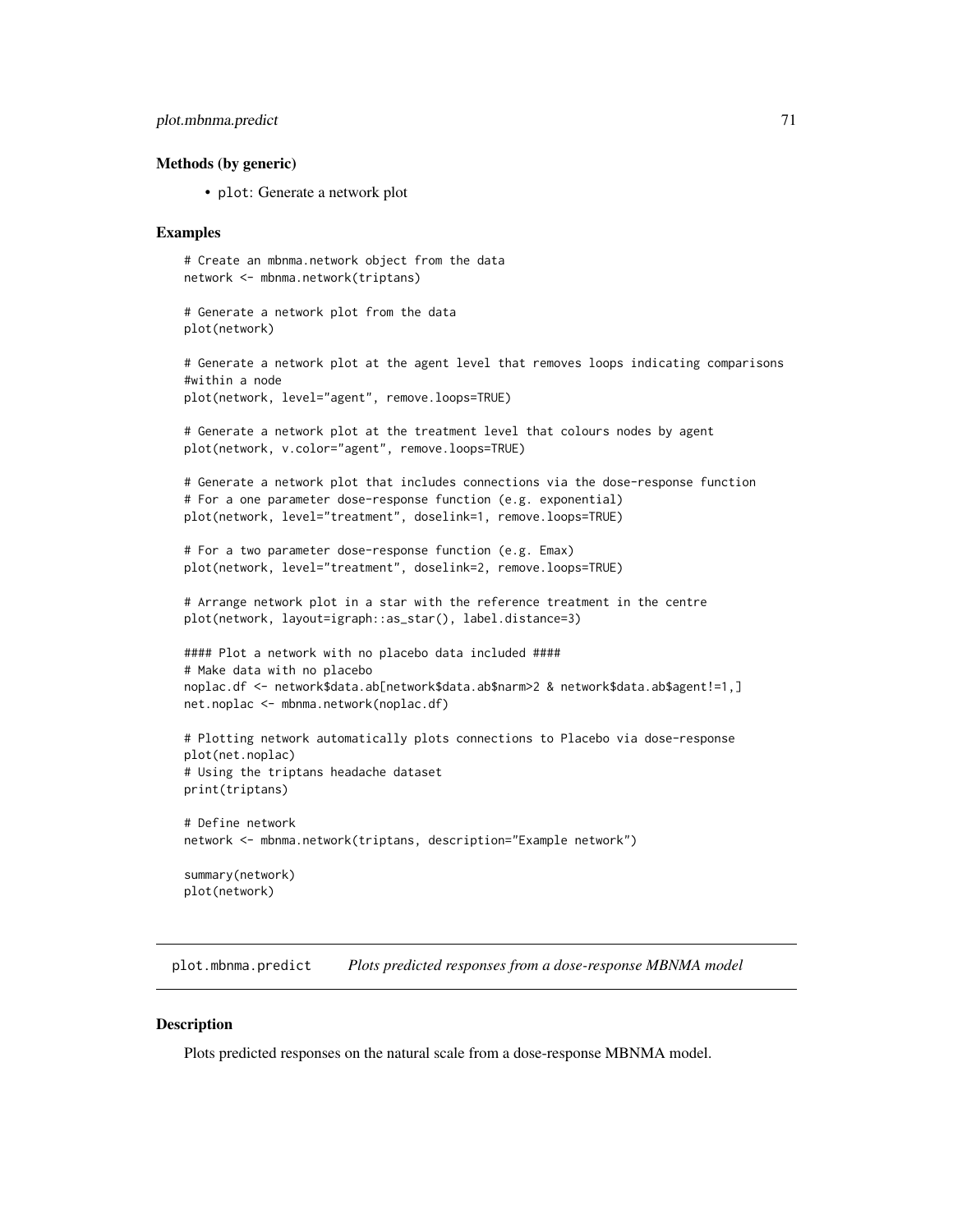## Usage

```
## S3 method for class 'mbnma.predict'
plot(
  x,
  disp.obs = FALSE,
  overlay.split = FALSE,
  method = "common",
  agent.labs = NULL,
  scales = "free_x",
  ...
\overline{\phantom{a}}
```
## Arguments

| X             | An object of class "mbnma.predict" generated by predict ("mbnma")                                                                                                                                                                                                                                                                                                                                                                                                                                                                                                 |
|---------------|-------------------------------------------------------------------------------------------------------------------------------------------------------------------------------------------------------------------------------------------------------------------------------------------------------------------------------------------------------------------------------------------------------------------------------------------------------------------------------------------------------------------------------------------------------------------|
| disp.obs      | A boolean object to indicate whether to show the location of observed doses in<br>the data on the 95\% credible intervals of the predicted dose-response curves as<br>shaded regions (TRUE) or not (FALSE). If set to TRUE the original network object<br>used for the model must be specified in network.                                                                                                                                                                                                                                                        |
| overlay.split | A boolean object indicating whether to overlay a line showing the split (treatment-<br>level) NMA results on the plot (TRUE) or not (FALSE). This will require automatic<br>running of a split NMA model. For overlay. split=TRUE the original network<br>object used for the model must be specified in network.                                                                                                                                                                                                                                                 |
| method        | Indicates the type of split (treatment-level) NMA to perform when overlay. split=TRUE.<br>Can take either "common" or "random".                                                                                                                                                                                                                                                                                                                                                                                                                                   |
| agent.labs    | A character vector of agent labels to display on plots. If left as NULL (the default)<br>the names of agents will be taken from predict. The position of each label<br>corresponds to each element of predict. The number of labels must equal the<br>number of active agents in predict. If placebo / dose=0 data is included in the<br>predictions then a label for placebo should not be included in agent. labs. It<br>will not be shown in the final plot since placebo is the point within each plot at<br>which dose $= 0$ (rather than a separate agent). |
| scales        | Should scales be fixed ("fixed", the default), free ("free"), or free in one<br>dimension ("free_x", "free_y")?                                                                                                                                                                                                                                                                                                                                                                                                                                                   |
|               | Arguments for ggplot2                                                                                                                                                                                                                                                                                                                                                                                                                                                                                                                                             |
|               |                                                                                                                                                                                                                                                                                                                                                                                                                                                                                                                                                                   |

## Details

For the S3 method plot(), it is advisable to ensure predictions in predict are estimated using a sufficient number of doses to ensure a smooth predicted dose-response curve. If disp.obs = TRUE it is advisable to ensure predictions in predict are estimated using an even sequence of time points to avoid misrepresentation of shaded densities.

## Examples

# Using the triptans data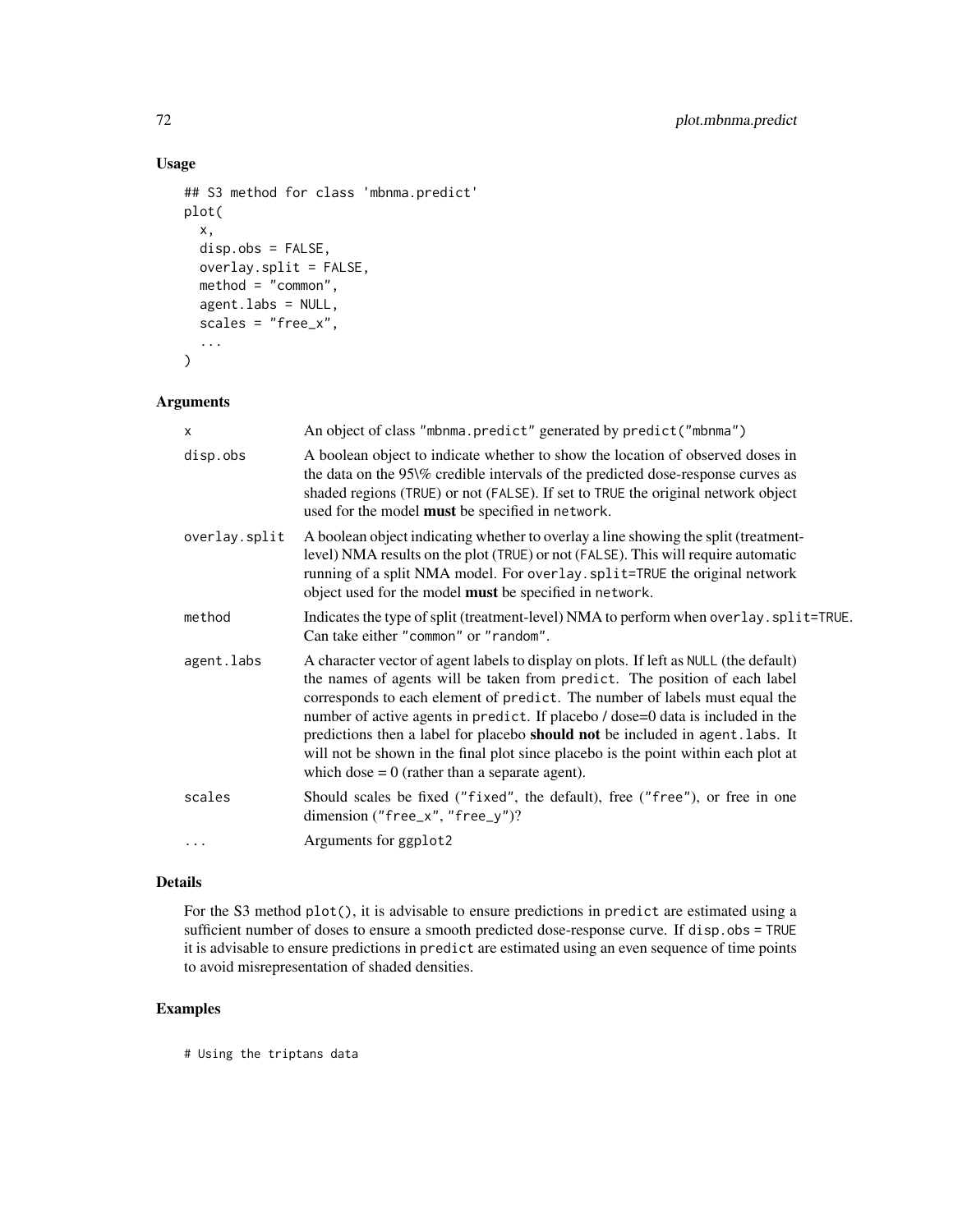```
network <- mbnma.network(triptans)
# Run an Emax dose-response MBNMA and predict responses
emax <- mbnma.run(network, fun=demax(), method="random")
pred \leq predict(emax, E0 = 0.5)
plot(pred)
# Display observed doses on the plot
plot(pred, disp.obs=TRUE)
# Display split NMA results on the plot
plot(pred, overlay.split=TRUE)
# Split NMA results estimated using random treatment effects model
plot(pred, overlay.split=TRUE, method="random")
# Add agent labels
plot(pred, agent.labs=c("Elet", "Suma", "Frov", "Almo", "Zolmi",
      "Nara", "Riza"))
# These labels will throw an error because "Placebo" is included in agent.labs when
#it will not be plotted as a separate panel
#### ERROR ####
#plot(pred, agent.labs=c("Placebo", "Elet", "Suma", "Frov", "Almo", "Zolmi",
# "Nara", "Riza"))
# If insufficient predictions are made across dose-response function
# then the plotted responses are less smooth and can be misleading
pred <- predict(emax, E0 = 0.5, n.doses=3)
plot(pred)
```
plot.mbnma.rank *Plot histograms of rankings from MBNMA models*

#### Description

Plot histograms of rankings from MBNMA models

#### Usage

```
## S3 method for class 'mbnma.rank'
plot(x, params = NULL, treat.labs = NULL, ...)
```
#### Arguments

x An object of class "mbnma.rank" generated by rank.mbnma()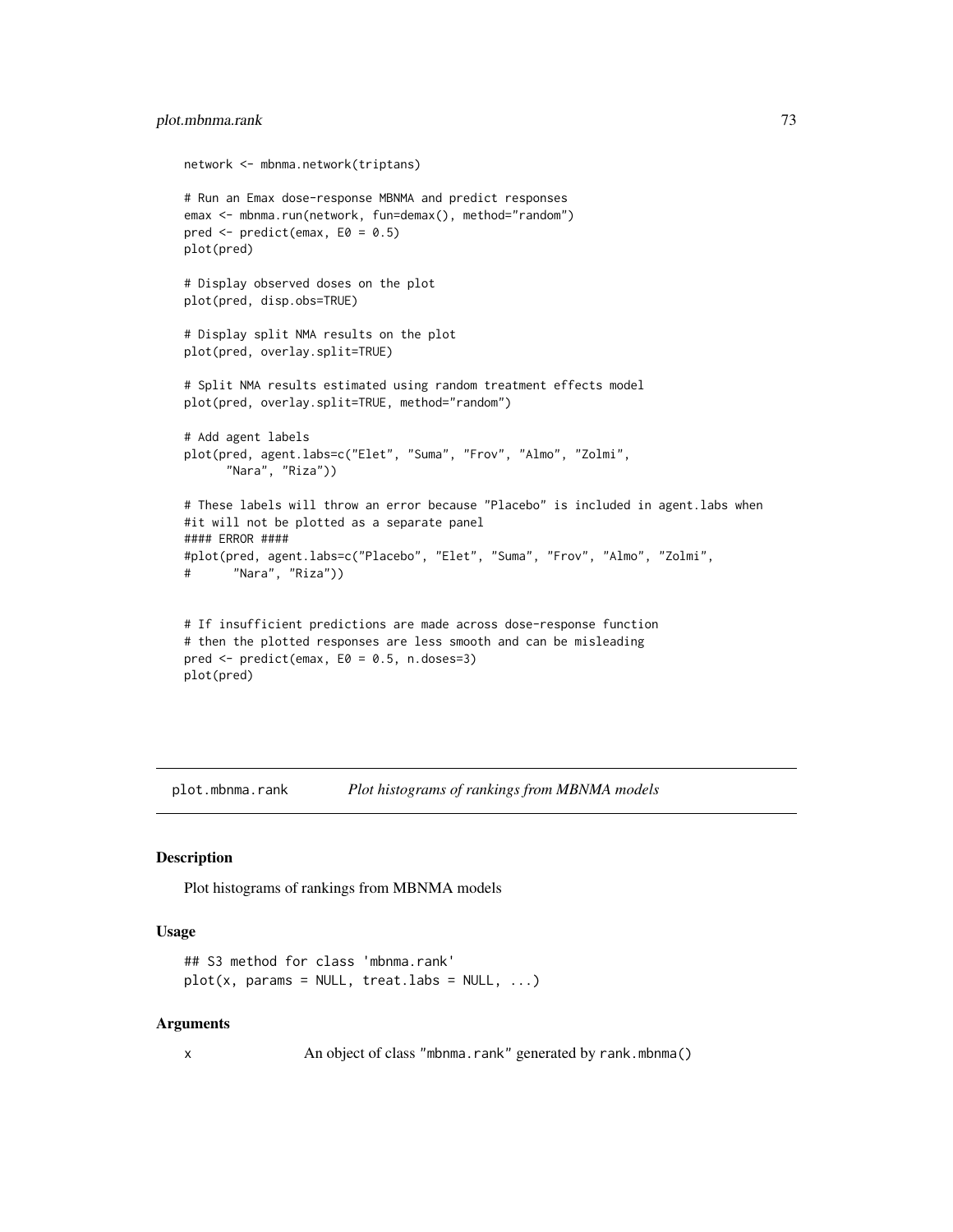<span id="page-73-0"></span>

| params     | A character vector of named parameters in the model that vary by either agent<br>or class (depending on the value assigned to level). If left as NULL (the de-<br>fault), then ranking will be calculated for all available parameters that vary by<br>agent/class. |
|------------|---------------------------------------------------------------------------------------------------------------------------------------------------------------------------------------------------------------------------------------------------------------------|
| treat.labs | A vector of treatment labels in the same order as treatment codes. Easiest to use<br>treatment labels stored by mbnma.network()                                                                                                                                     |
| .          | Arguments to be sent to $ggplot::geom\_bar()$                                                                                                                                                                                                                       |

# Value

A series of histograms that show rankings for each treatment/agent/prediction, with a separate panel for each parameter. The object returned is a list containing a separate element for each parameter in params which is an object of class(c("gg","ggplot")).

# Examples

```
# Using the triptans data
network <- mbnma.network(triptans)
# Estimate rankings from an Emax dose-response MBNMA
emax <- mbnma.run(network, fun=demax(), method="random")
ranks <- rank(emax)
# Plot rankings for both dose-response parameters (in two separate plots)
plot(ranks)
# Plot rankings just for ED50
plot(ranks, params="ed50")
# Plot rankings from prediction
doses <- list("eletriptan"=c(0,1,2,3), "rizatriptan"=c(0.5,1,2))
pred <- predict(emax, E0 = "rbeta(n, shape1=1, shape2=5)",
            exact.doses=doses)
rank <- rank(pred)
plot(rank)
# Trying to plot a parameter that has not been ranked will return an error
#### ERROR ####
# plot(ranks, params="not.a.parameter")
```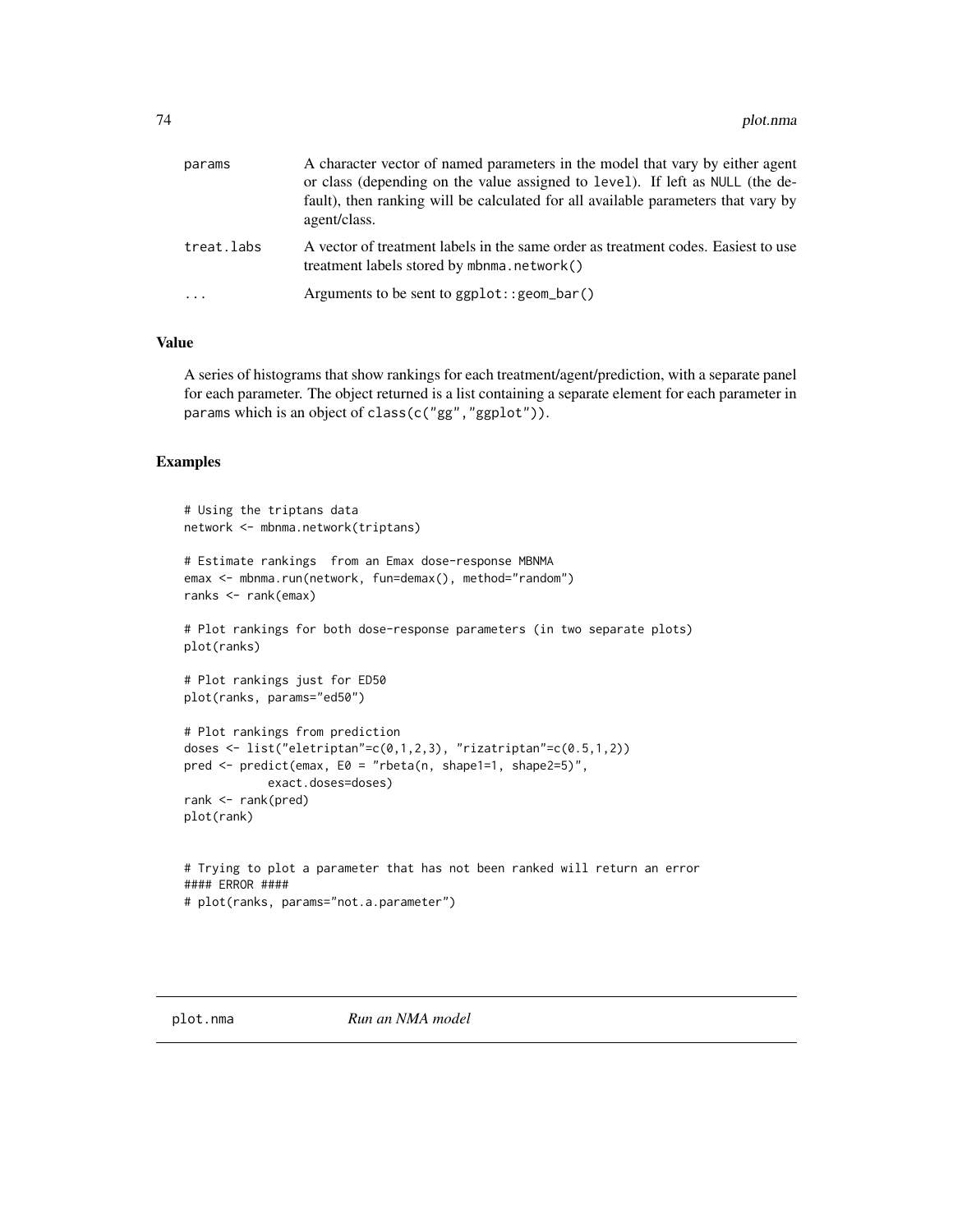#### <span id="page-74-0"></span>plot.nma and the contract of the contract of the contract of the contract of the contract of the contract of the contract of the contract of the contract of the contract of the contract of the contract of the contract of t

# Description

Used for calculating treatment-level NMA results, either when comparing MBNMA models to models that make no assumptions regarding dose-response , or to estimate split results for overlay.split. Results can also be compared between consistency (UME=FALSE) and inconsistency (UME=TRUE) models to test the validity of the consistency assumption at the treatment-level.

#### Usage

```
## S3 method for class 'nma'
plot(x, bydose = TRUE, scales = "free_x", ...)nma.run(
 network,
 method = "common",
 likelihood = NULL,
 link = NULL,
 priors = NULL,
 warn.rhat = TRUE,
 n.iter = 20000,
 drop.discon = TRUE,
 UME = FALSE,pd = "pd.kl",parameters.to.save = NULL,
  ...
)
```

| $\mathsf{x}$ | An object of class ("nma")                                                                                                                                                                                                                                                                                                                                                                                                                 |
|--------------|--------------------------------------------------------------------------------------------------------------------------------------------------------------------------------------------------------------------------------------------------------------------------------------------------------------------------------------------------------------------------------------------------------------------------------------------|
| bydose       | A boolean object indicating whether to plot responses with dose on the x-axis<br>(TRUE) to be able to examine potential dose-response shapes, or to plot a con-<br>ventional forest plot with all treatments on the same plot (FALSE)                                                                                                                                                                                                      |
| scales       | Should scales be fixed ("fixed", the default), free ("free"), or free in one<br>dimension ("free_x", "free_y")?                                                                                                                                                                                                                                                                                                                            |
| .            | Arguments to be sent to ggplot2::ggplot()                                                                                                                                                                                                                                                                                                                                                                                                  |
| network      | An object of class mbnma.network.                                                                                                                                                                                                                                                                                                                                                                                                          |
| method       | Indicates the type of split (treatment-level) NMA to perform when overlay. split=TRUE.<br>Can take either "common" or "random".                                                                                                                                                                                                                                                                                                            |
| likelihood   | A string indicating the likelihood to use in the model. Can take either "binomial",<br>"normal" or "poisson". If left as NULL the likelihood will be inferred from the<br>data.                                                                                                                                                                                                                                                            |
| link         | A string indicating the link function to use in the model. Can take any link<br>function defined within JAGS (e.g. "logit", "log", "probit", "cloglog"), be<br>assigned the value "identity" for an identity link function, or be assigned the<br>value "smd" for modelling Standardised Mean Differences using an identity link<br>function. If left as NULL the link function will be automatically assigned based<br>on the likelihood. |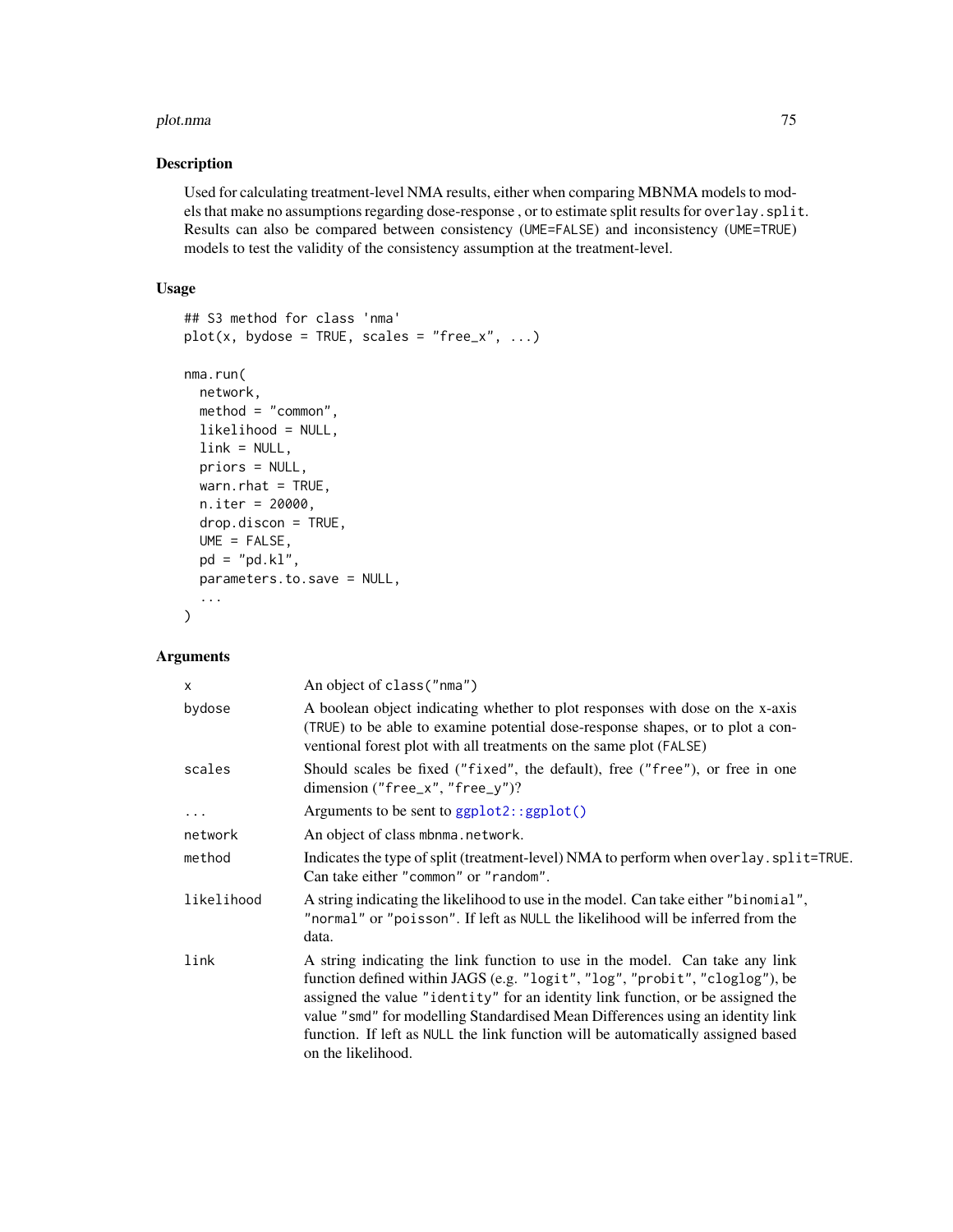| priors                      | A named list of parameter values (without indices) and replacement prior distri-<br>bution values given as strings using distributions as specified in JAGS syntax<br>(see Plummer $(2017)$ ).                                                                                                                                                                                                                                                                                                                                                                                                                                                                                   |
|-----------------------------|----------------------------------------------------------------------------------------------------------------------------------------------------------------------------------------------------------------------------------------------------------------------------------------------------------------------------------------------------------------------------------------------------------------------------------------------------------------------------------------------------------------------------------------------------------------------------------------------------------------------------------------------------------------------------------|
| warn.rhat                   | A boolean object to indicate whether to return a warning if Rhat values for any<br>monitored parameter are >1.02 (suggestive of non-convergence).                                                                                                                                                                                                                                                                                                                                                                                                                                                                                                                                |
| n.iter                      | number of total iterations per chain (including burn in; default: 20000)                                                                                                                                                                                                                                                                                                                                                                                                                                                                                                                                                                                                         |
| drop.discon                 | A boolean object that indicates whether or not to drop disconnected studies from<br>the network.                                                                                                                                                                                                                                                                                                                                                                                                                                                                                                                                                                                 |
| <b>UME</b>                  | A boolean object to indicate whether to fit an Unrelated Mean Effects model<br>that does not assume consistency and so can be used to test if the consistency<br>assumption is valid.                                                                                                                                                                                                                                                                                                                                                                                                                                                                                            |
| pd                          | Can take either:                                                                                                                                                                                                                                                                                                                                                                                                                                                                                                                                                                                                                                                                 |
|                             | • pv only pV will be reported (as automatically outputted by R2jags).<br>• plugin calculates pD by the plug-in method (Spiegelhalter et al. 2002).<br>It is faster, but may output negative non-sensical values, due to skewed<br>deviances that can arise with non-linear models.<br>• pd. k1 calculates pD by the Kullback-Leibler divergence (Plummer 2008).<br>This will require running the model for additional iterations but is a more<br>robust calculation for the effective number of parameters in non-linear mod-<br>els.<br>• popt calculates pD using an optimism adjustment which allows for calcu-<br>lation of the penalized expected deviance (Plummer 2008). |
| parameters.to.save          |                                                                                                                                                                                                                                                                                                                                                                                                                                                                                                                                                                                                                                                                                  |
|                             | A character vector containing names of parameters to monitor in JAGS                                                                                                                                                                                                                                                                                                                                                                                                                                                                                                                                                                                                             |
| <b>Methods</b> (by generic) |                                                                                                                                                                                                                                                                                                                                                                                                                                                                                                                                                                                                                                                                                  |
|                             | • plot: Plot outputs from treatment-level NMA models                                                                                                                                                                                                                                                                                                                                                                                                                                                                                                                                                                                                                             |

Results can be plotted either as a single forest plot, or facetted by agent and plotted with increasing dose in order to identify potential dose-response relationships.

# Examples

```
# Run random effects NMA on the alogliptin dataset
alognet <- mbnma.network(alog_pcfb)
nma <- nma.run(alognet, method="random")
print(nma)
plot(nma)
# Run common effects NMA keeping treatments that are disconnected in the NMA
goutnet <- mbnma.network(gout)
nma <- nma.run(goutnet, method="common", drop.discon=FALSE)
# Run an Unrelated Mean Effects (UME) inconsistency model on triptans dataset
```

```
tripnet <- mbnma.network(triptans)
ume <- nma.run(tripnet, method="random", UME=TRUE)
```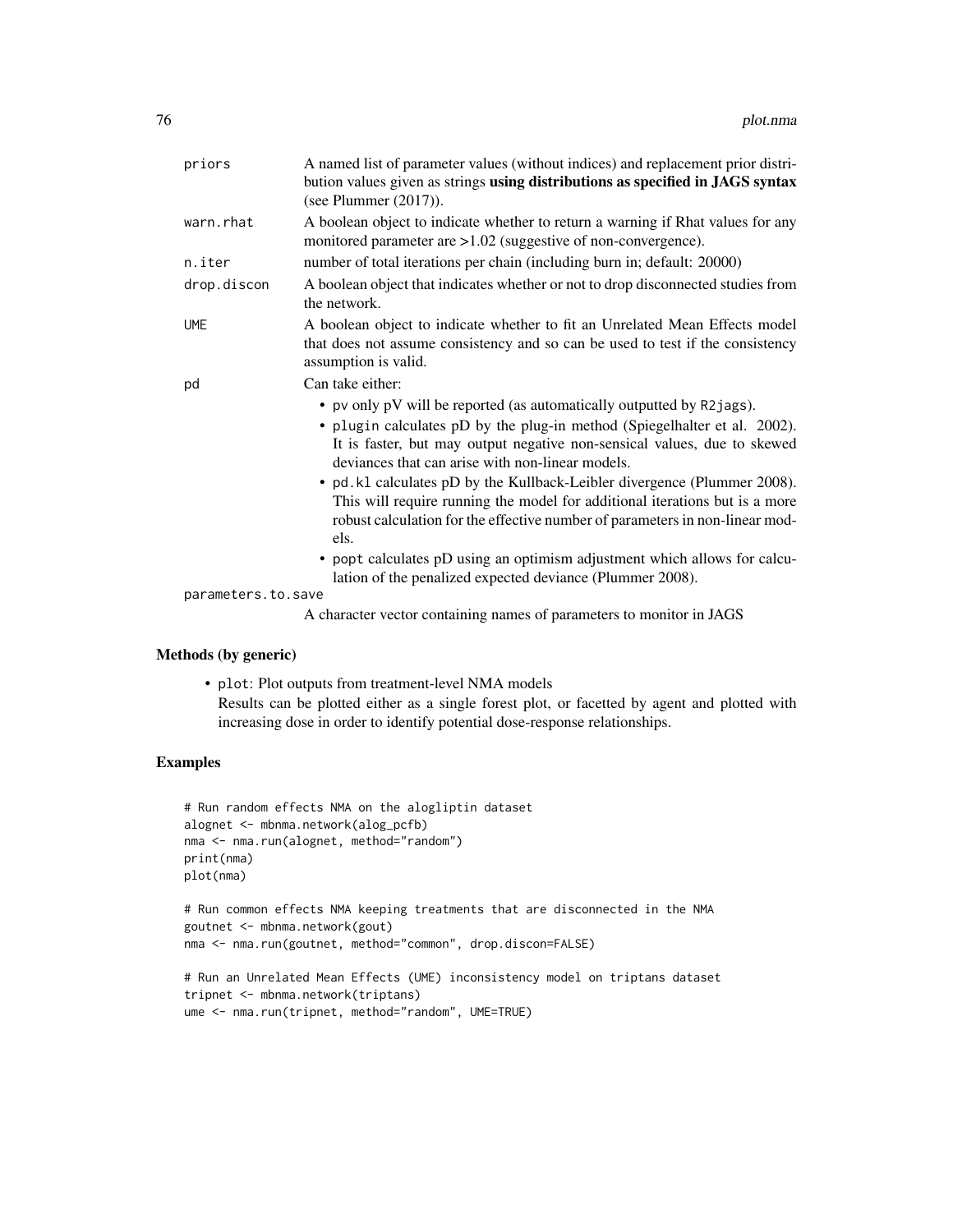<span id="page-76-0"></span>predict.mbnma *Predict responses for different doses of agents in a given population based on MBNMA dose-response models*

# Description

Used to predict responses for different doses of agents or to predict the results of a new study. This is calculated by combining relative treatment effects with a given reference treatment response (specific to the population of interest).

# Usage

```
## S3 method for class 'mbnma'
predict(
  object,
  n.doses = 30,exact.doses = NULL,
  E0 = 0.2,
  synth = "fixed",
  lim = "cred",
  ...
\mathcal{L}
```

| object      | An S3 object of class "mbnma" generated by running a dose-response MBNMA<br>model                                                                                                                                                                                                                                                                                                                                                                                                                                                                                             |
|-------------|-------------------------------------------------------------------------------------------------------------------------------------------------------------------------------------------------------------------------------------------------------------------------------------------------------------------------------------------------------------------------------------------------------------------------------------------------------------------------------------------------------------------------------------------------------------------------------|
| n.doses     | A number indicating the number of doses at which to make predictions within<br>each agent. The default is 30.                                                                                                                                                                                                                                                                                                                                                                                                                                                                 |
| exact.doses | A list of numeric vectors. Each named element in the list corresponds to an<br>agent (either named similarly to agent names given in the data, or named cor-<br>respondingly to the codes for agents given in mbnma) and each number within<br>the vector for that element corresponds to a dose of the agent for which to pre-<br>dict responses. Doses can only take positive values. For models fitted using<br>dspline() making predictions at only a very small number of doses for each<br>agent may throw an error since it can make the spline difficult to identify. |
| E0          | An object to indicate the value(s) to use for the response at dose = $0$ (i.e. placebo)<br>in the prediction. This can take a number of different formats depending on how<br>it will be used/calculated. The default is $0.2$ since a default of $0$ will typically<br>lead to non-sensical predictions unless an identify link function has been used<br>for the MBNMA model in object.                                                                                                                                                                                     |
|             | • numeric() A single numeric value representing the deterministic response<br>at dose $= 0$ , given on the natural scale - so for binomial data, proportions<br>should be given and for Poisson data, a rate should be given.                                                                                                                                                                                                                                                                                                                                                 |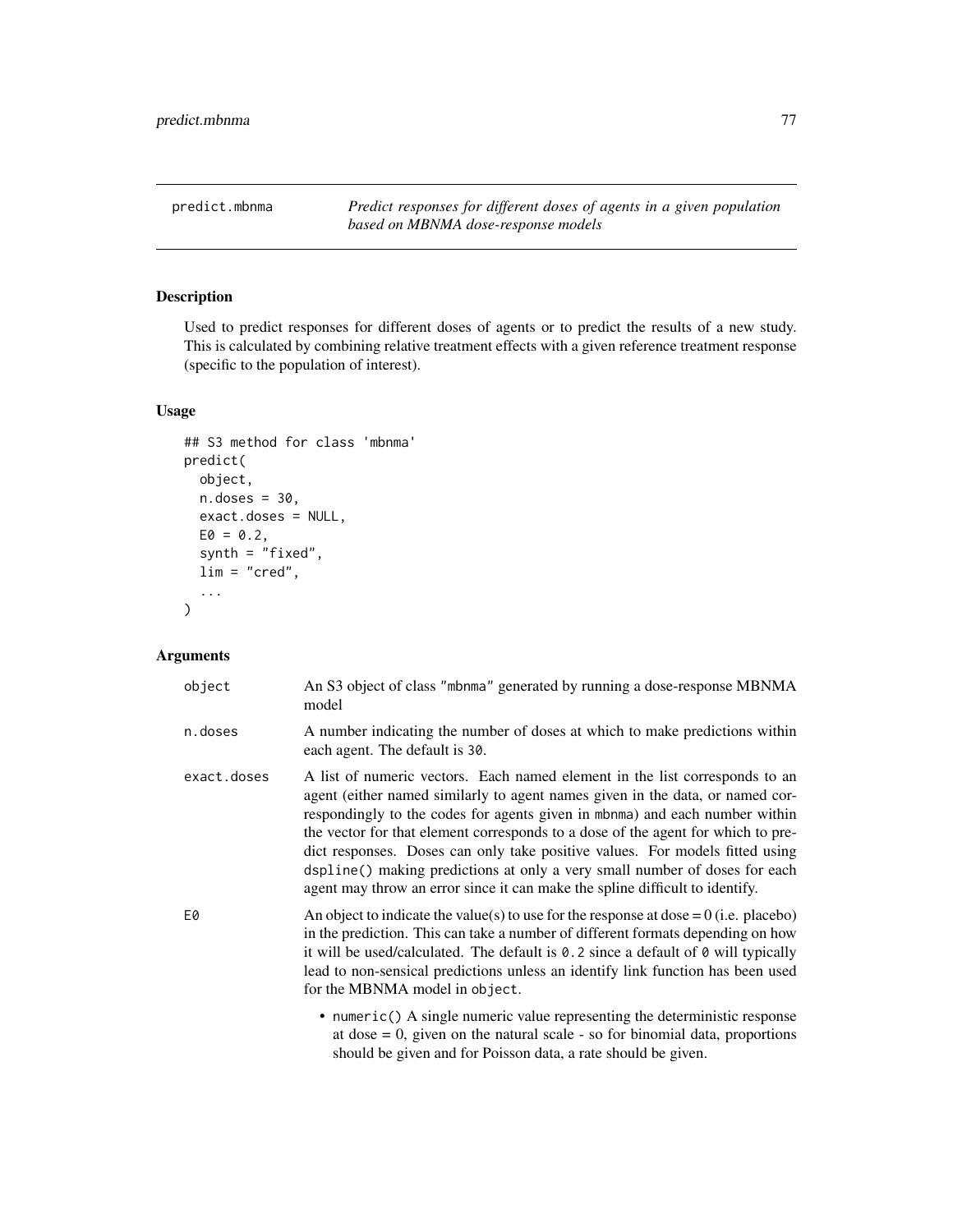<span id="page-77-0"></span>

|       | • character () A single string representing a stochastic distribution for the<br>response at dose $= 0$ , given on the natural scale - so for binomial data,<br>proportions should be given and for Poisson data, a rate should be given.<br>This is specified as a random number generator (RNG) given as a string,<br>and can take any RNG distribution for which a function exists in R. For<br>example: " $rnorm(n, 7, 0.5)$ ". |
|-------|-------------------------------------------------------------------------------------------------------------------------------------------------------------------------------------------------------------------------------------------------------------------------------------------------------------------------------------------------------------------------------------------------------------------------------------|
|       | • data. frame () A data frame containing data in the long format (one row per<br>study arm) to be meta-analysed to estimate the dose $= 0$ (placebo) response.<br>This could be a set of observational studies that are specific to the popula-<br>tion on which to make predictions, or it can be a subset of the study arms<br>within the MBNMA dataset that investigate placebo. See ref.synth()                                 |
| synth | A character object that can take the value "fixed" or "random" to specify the<br>the type of pooling to use for synthesis of E0 if a data frame has been provided<br>for it. Using "random" rather than "fixed" for synth will result in wider $95\%$<br>CrI for predictions.                                                                                                                                                       |
| lim   | Specifies calculation of either 95% credible intervals (1im="cred") or 95% pre-<br>diction intervals $(lim="pred")$ .                                                                                                                                                                                                                                                                                                               |
| .     | Arguments to be sent to $R2jags::jags()$ for synthesis of the network reference<br>treatment effect (using ref. synth())                                                                                                                                                                                                                                                                                                            |

# Details

The range of doses on which to make predictions can be specified in one of two ways:

- 1. Use max.dose and n.doses to specify the maximum dose for each agent and the number of doses within that agent for which to predict responses. Doses will be chosen that are equally spaced from zero to the maximum dose for each agent. This is useful for generating plots of predicted responses (using [plot-mbnma.predict]) as it will lead to fitting a smooth doseresponse curve (provided n.doses is sufficiently high).
- 2. Use exact.doses to specify the exact doses for which to predict responses for each agent. This may be more useful when ranking different predicted responses using [rank-mbnma.predict]

#### Value

An S3 object of class mbnma.predict that contains the following elements:

- predicts A named list of matrices. Each matrix contains the MCMC results of predicted responses at follow-up times specified in times for each treatment specified in treats
- likelihood The likelihood used in the MBNMA model object
- link The link function used in the MBNMA model object
- network The dataset in mbnma.network format
- E0 A numeric vector of value(s) used for E0 in the prediction, on the link scale.

#### Examples

# Using the triptans data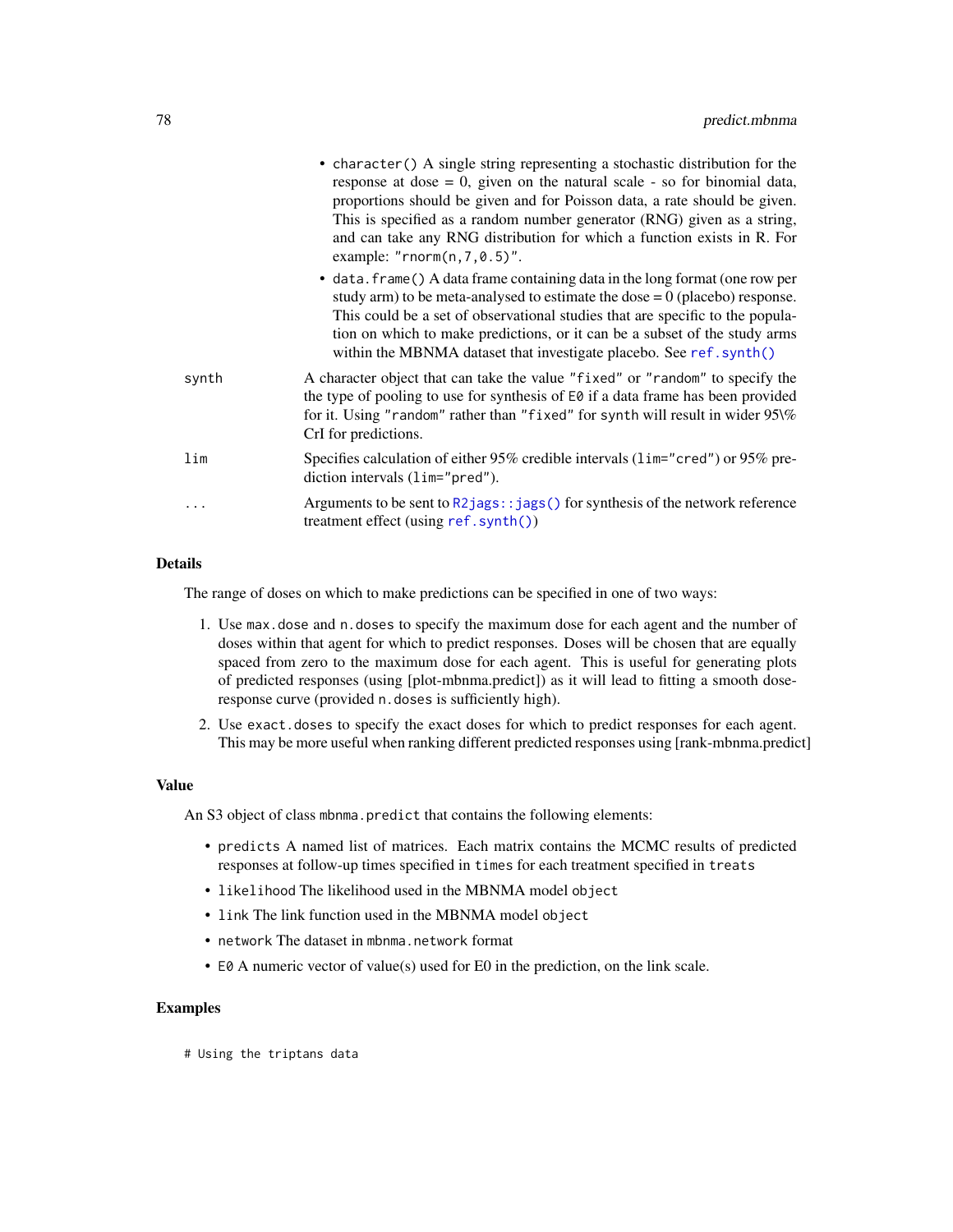#### predict.mbnma 79

network <- mbnma.network(triptans)

```
# Run an Emax dose-response MBNMA
emax <- mbnma.run(network, fun=demax(), method="random")
###########################
###### Specifying E0 ######
###########################
#### Predict responses using deterministic value for E0 ####
# Data is binomial so we specify E0 on the natural scale as a probability
pred \leq predict(emax, E0 = 0.2)
# Specifying non-sensical values will return an error
#pred <- predict(emax, E0 = -10)
### ERROR ###
#### Predict responses using stochastic value for E0 ####
# Data is binomial so we might want to draw from a beta distribution
pred <- predict(emax, E0 = "rbeta(n, shape1=1, shape2=5)")
# Misspecifying the RNG string will return an error
#pred <- predict(emax, E0 = "rbeta(shape1=1, shape2=5)")
### ERROR ###
#### Predict responses using meta-analysis of dose = 0 studies ####
# E0 is assigned a data frame of studies to synthesis
# Can be taken from placebo arms in triptans dataset
ref.df <- network$data.ab[network$data.ab$agent==1,]
# Synthesis can be fixed/random effects
pred <- predict(emax, E0 = ref.df, synth="random")
######################################################################
#### Specifying which doses/agents for which to predict responses ####
######################################################################
# Change the number of predictions for each agent
pred <- predict(emax, E0 = 0.2, n.doses=20)
pred \leq predict(emax, E0 = 0.2, n.doses=3)
# Specify several exact combinations of doses and agents to predict
pred \leq predict(emax, E0 = 0.2,
            exact.doses=list("eletriptan"=c(0:5), "sumatriptan"=c(1,3,5)))
plot(pred) # Plot predictions
# Print and summarise `mbnma.predict` object
print(pred)
```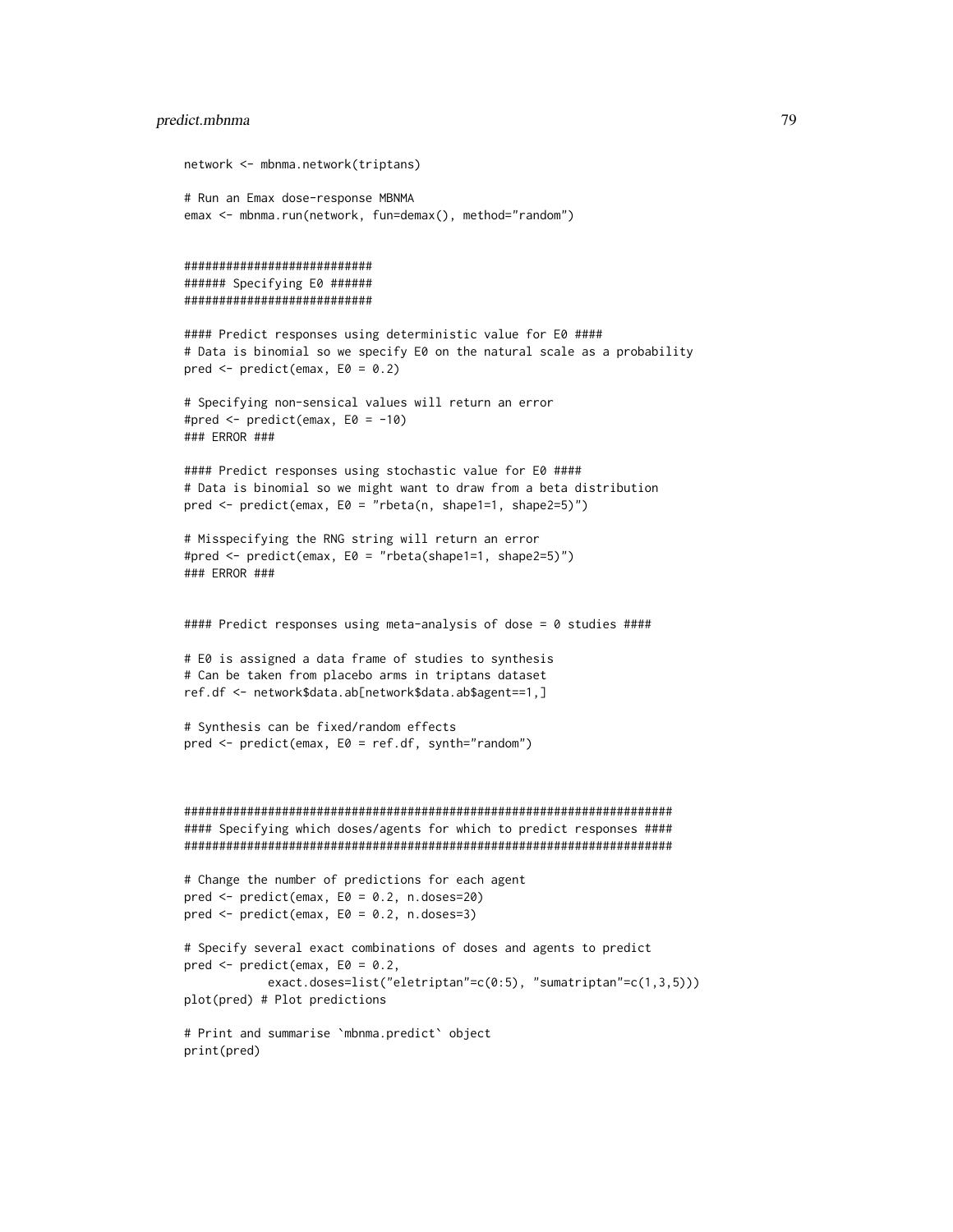```
summary(pred)
```

```
# Plot `mbnma.predict` object
plot(pred)
```
print.mbnma.network *Print mbnma.network information to the console*

#### Description

Print mbnma.network information to the console

# Usage

```
## S3 method for class 'mbnma.network'
print(x, \ldots)
```
# Arguments

| $\boldsymbol{\mathsf{x}}$ | An object of class mbnma.network.                 |
|---------------------------|---------------------------------------------------|
| $\cdots$                  | further arguments passed to or from other methods |

print.mbnma.predict *Print summary information from an mbnma.predict object*

# Description

Print summary information from an mbnma.predict object

# Usage

```
## S3 method for class 'mbnma.predict'
print(x, \ldots)
```

|          | An object of class ("mbnma.predict") generated by predict.mbnma() |
|----------|-------------------------------------------------------------------|
| $\cdots$ | further arguments passed to or from other methods                 |

<span id="page-79-0"></span>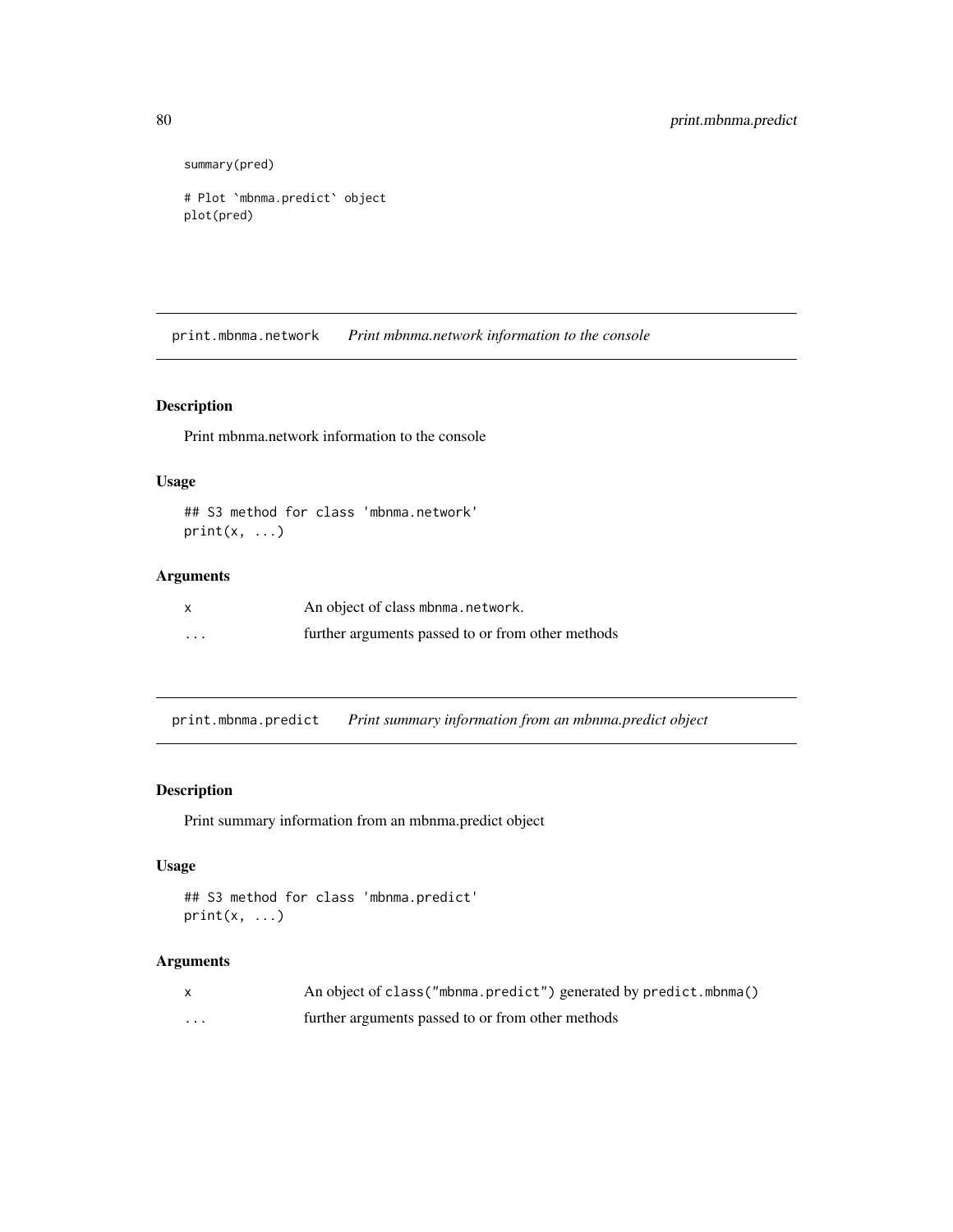<span id="page-80-0"></span>print.mbnma.rank *Prints summary information about an mbnma.rank object*

#### Description

Prints summary information about an mbnma.rank object

# Usage

```
## S3 method for class 'mbnma.rank'
print(x, \ldots)
```
# Arguments

|          | An object of class "mbnma.rank" generated by rank.mbnma() |
|----------|-----------------------------------------------------------|
| $\cdots$ | further arguments passed to or from other methods         |

print.nma.nodesplit *Prints summary results from an nma.nodesplit object*

# Description

Prints summary results from an nma.nodesplit object

# Usage

```
## S3 method for class 'nma.nodesplit'
print(x, \ldots)
```

| x        | An object of class ("nma.nodesplit")              |
|----------|---------------------------------------------------|
| $\cdots$ | further arguments passed to or from other methods |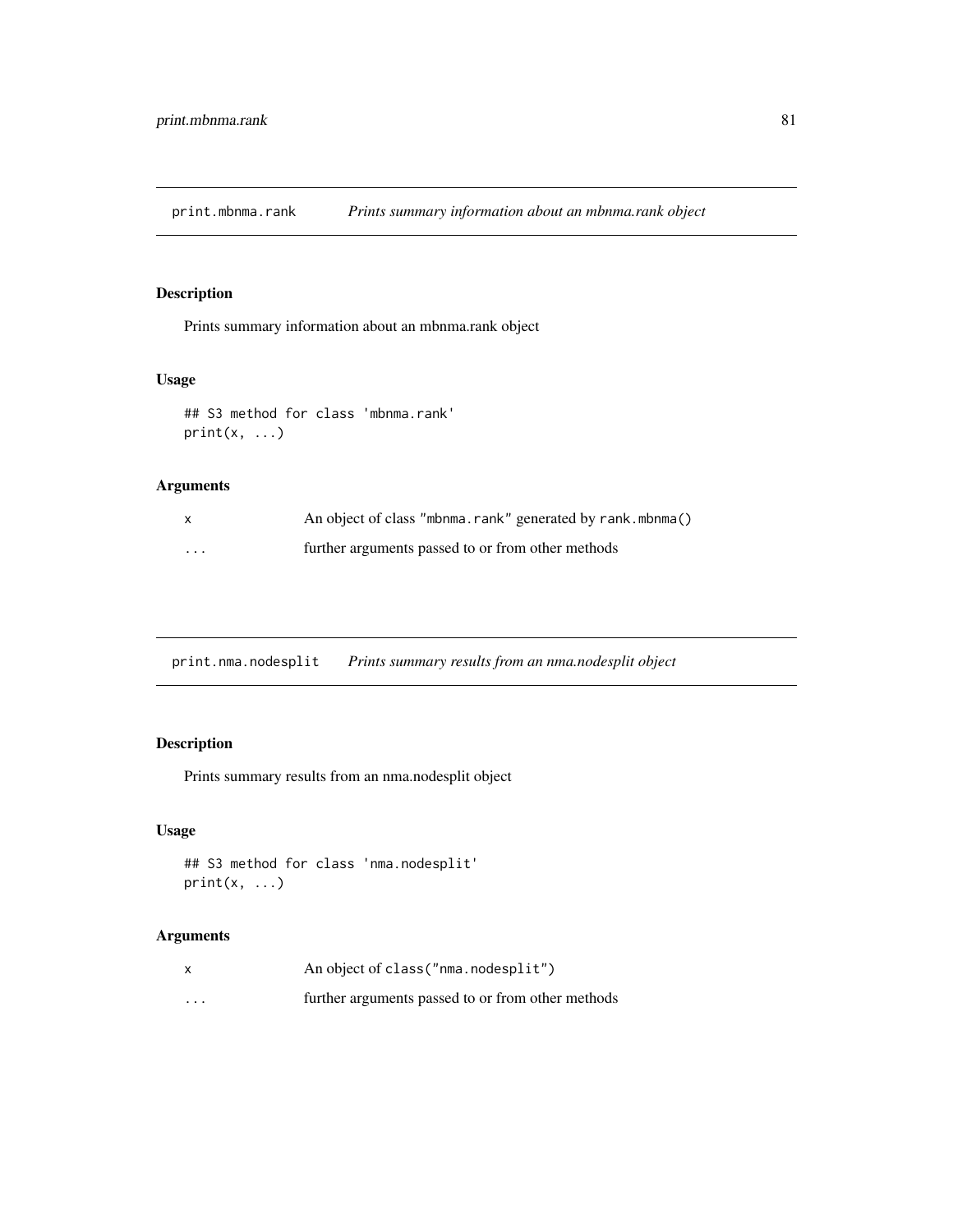<span id="page-81-0"></span>print.nodesplit *Prints summary results from a nodesplit object*

# Description

Prints summary results from a nodesplit object

#### Usage

```
## S3 method for class 'nodesplit'
print(x, \ldots)
```
# Arguments

| $\mathsf{x}$ | An object of class ("nodesplit")                  |
|--------------|---------------------------------------------------|
| $\cdots$     | further arguments passed to or from other methods |

| print.relative.array Print posterior medians (95% credible intervals) for table of relative |
|---------------------------------------------------------------------------------------------|
| effects/mean differences between treatments/classes                                         |

# Description

Print posterior medians (95% credible intervals) for table of relative effects/mean differences between treatments/classes

# Usage

```
## S3 method for class 'relative.array'
print(x, digits = 2, ...)
```

|                         | An object of class "relative.array" generated by get.relative()    |
|-------------------------|--------------------------------------------------------------------|
| digits                  | An integer indicating the number of significant digits to be used. |
| $\cdot$ $\cdot$ $\cdot$ | further arguments passed to knitr:: kable                          |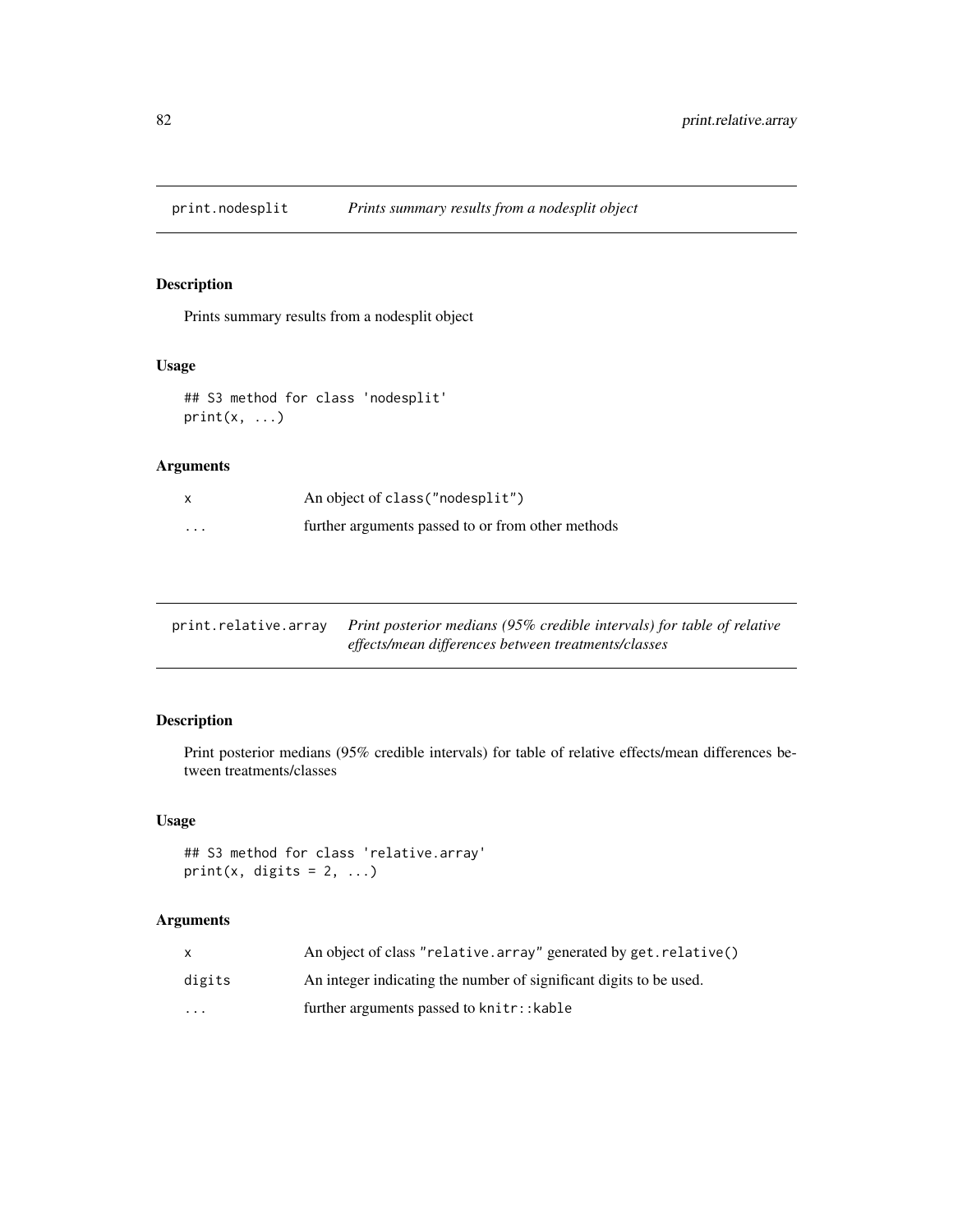<span id="page-82-0"></span>psoriasis100 *Studies of biologics for treatment of moderate-to-severe psoriasis (100% improvement)*

# Description

A dataset from a systematic review of Randomised-Controlled Trials (RCTs) comparing biologics at different doses and placebo (Warren et al. 2019). The outcome is the number of patients experiencing 100% improvement on the Psoriasis Area and Severity Index (PASI) measured at 12 weeks follow-up. The dataset includes 19 Randomised-Controlled Trials (RCTs), comparing 8 different biologics at different doses with placebo.

#### Usage

psoriasis100

#### Format

A data frame in long format (one row per arm and study), with 81 rows and 9 variables:

- studyID Study identifiers
- agent Character data indicating the agent to which participants were randomised
- dose\_mg Numeric data indicating the dose to which participants were randomised in mg
- freq Character data indicating the frequency of the dose to which participants were randomised
- dose Numeric data indicating the dose in mg/week to which the participants were randomised
- n Numeric data indicating the number of participants randomised
- r Numeric data indicating the number of participants who achieved 100% improvement in PASI score after 12 weeks

#### References

Warren RB, Gooderham M, Burge R, Zhu B, Amato D, Liu KH, Shrom D, Guo J, Brnabic A, Blauvelt A (2019). "Comparison of cumulative clinical benefits of biologics for the treatment of psoriasis over 16 weeks: Results from a network meta-analysis." *J Am Acad Dermatol*, 82(5), 1138-1149.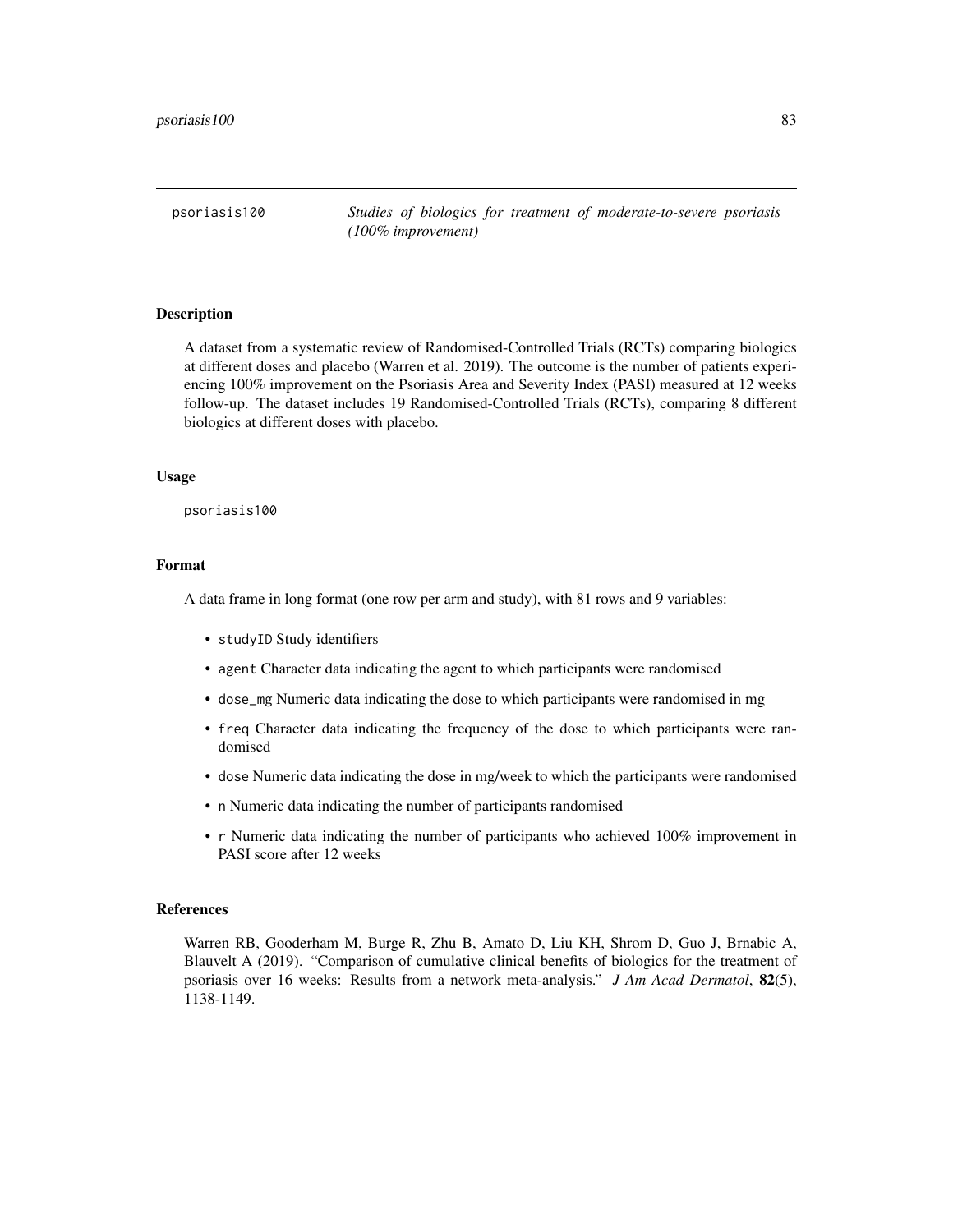<span id="page-83-0"></span>psoriasis75 *Studies of biologics for treatment of moderate-to-severe psoriasis (>=75% improvement)*

#### Description

A dataset from a systematic review of Randomised-Controlled Trials (RCTs) comparing biologics at different doses and placebo (Warren et al. 2019). The outcome is the number of patients experiencing >=75% improvement on the Psoriasis Area and Severity Index (PASI) measured at 12 weeks follow-up. The dataset includes 28 Randomised-Controlled Trials (RCTs), comparing 9 different biologics at different doses with placebo.

#### Usage

psoriasis75

#### Format

A data frame in long format (one row per arm and study), with 81 rows and 9 variables:

- studyID Study identifiers
- agent Character data indicating the agent to which participants were randomised
- dose\_mg Numeric data indicating the dose to which participants were randomised in mg
- freq Character data indicating the frequency of the dose to which participants were randomised
- dose Numeric data indicating the dose in mg/week to which the participants were randomised
- n Numeric data indicating the number of participants randomised
- r Numeric data indicating the number of participants who achieved  $\geq$ =75% improvement in PASI score after 12 weeks

#### References

Warren RB, Gooderham M, Burge R, Zhu B, Amato D, Liu KH, Shrom D, Guo J, Brnabic A, Blauvelt A (2019). "Comparison of cumulative clinical benefits of biologics for the treatment of psoriasis over 16 weeks: Results from a network meta-analysis." *J Am Acad Dermatol*, 82(5), 1138-1149.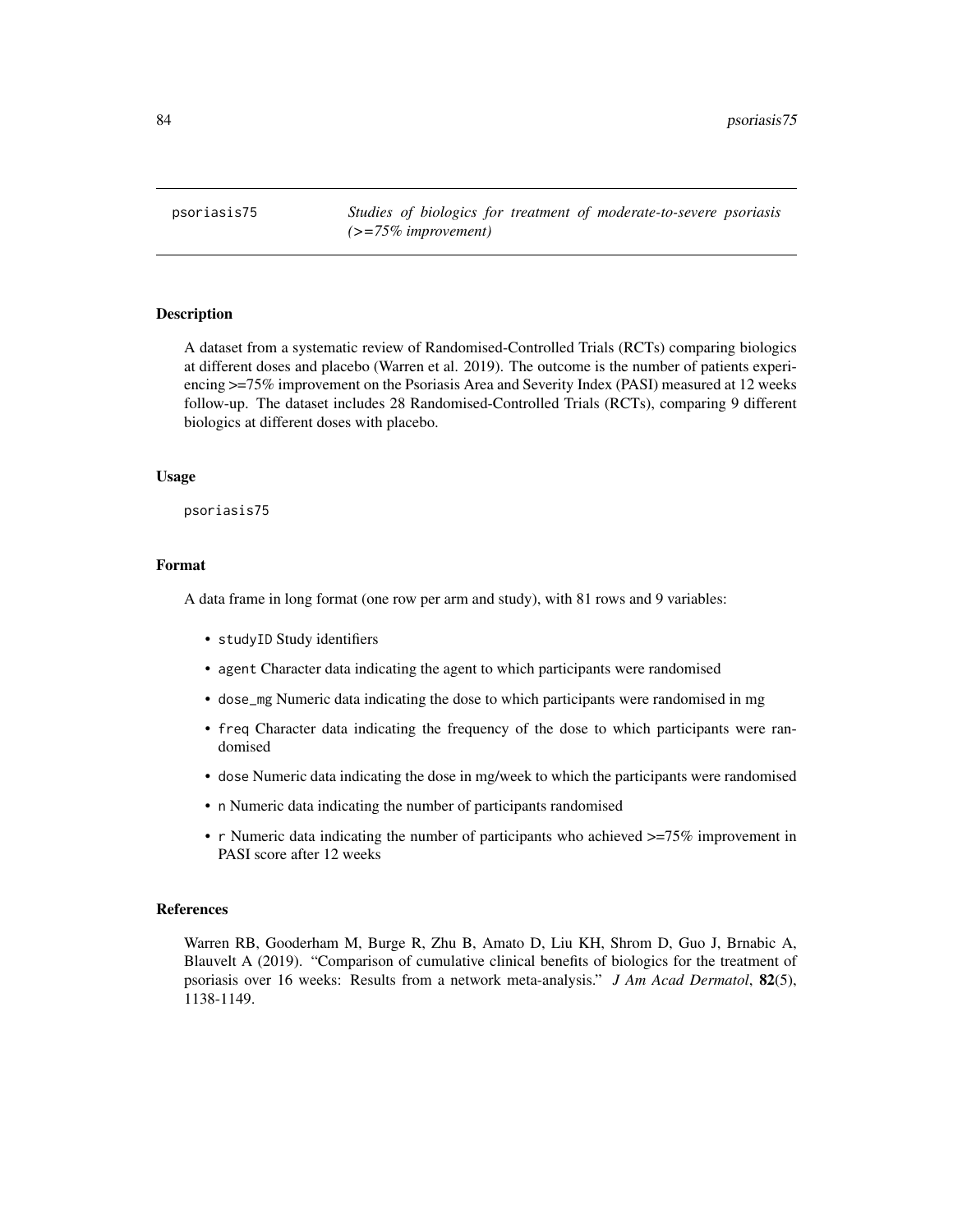<span id="page-84-0"></span>psoriasis90 *Studies of biologics for treatment of moderate-to-severe psoriasis (>=90% improvement)*

#### Description

A dataset from a systematic review of Randomised-Controlled Trials (RCTs) comparing biologics at different doses and placebo (Warren et al. 2019). The outcome is the number of patients experiencing >=90% improvement on the Psoriasis Area and Severity Index (PASI) measured at 12 weeks follow-up. The dataset includes 24 Randomised-Controlled Trials (RCTs), comparing 9 different biologics at different doses with placebo.

#### Usage

psoriasis90

#### Format

A data frame in long format (one row per arm and study), with 81 rows and 9 variables:

- studyID Study identifiers
- agent Character data indicating the agent to which participants were randomised
- dose\_mg Numeric data indicating the dose to which participants were randomised in mg
- freq Character data indicating the frequency of the dose to which participants were randomised
- dose Numeric data indicating the dose in mg/week to which the participants were randomised
- n Numeric data indicating the number of participants randomised
- r Numeric data indicating the number of participants who achieved  $\geq$ =90% improvement in PASI score after 12 weeks

#### References

Warren RB, Gooderham M, Burge R, Zhu B, Amato D, Liu KH, Shrom D, Guo J, Brnabic A, Blauvelt A (2019). "Comparison of cumulative clinical benefits of biologics for the treatment of psoriasis over 16 weeks: Results from a network meta-analysis." *J Am Acad Dermatol*, 82(5), 1138-1149.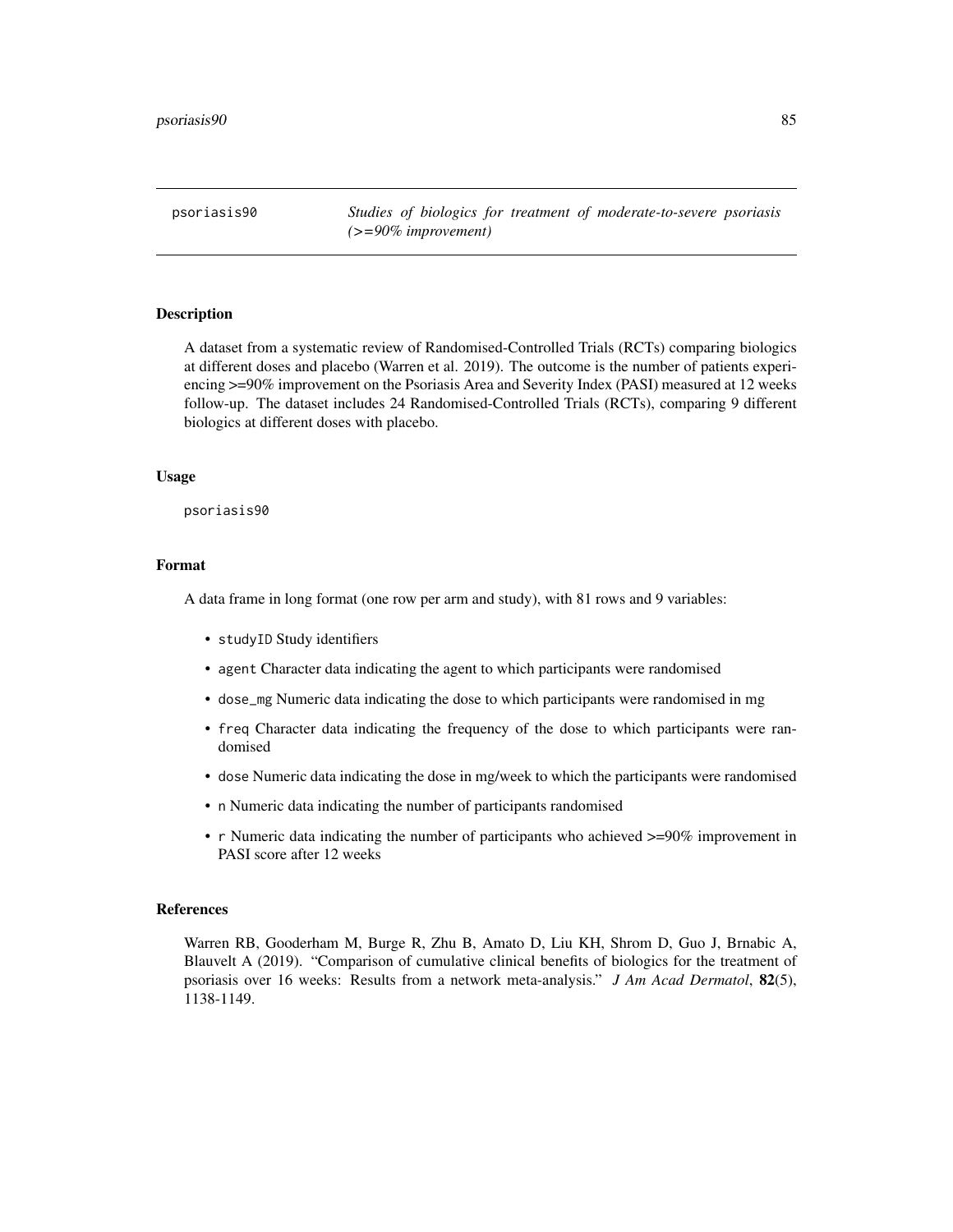<span id="page-85-0"></span>

# Description

Set rank as a method

# Usage

rank $(x, \ldots)$ 

# Arguments

|   | An object on which to apply the rank method |
|---|---------------------------------------------|
| . | Arguments to be passed to methods           |

rank.mbnma *Rank parameter estimates*

# Description

Only parameters that vary by agent/class can be ranked.

# Usage

```
## S3 method for class 'mbnma'
rank(
  x,
  params = NULL,
  lower_better = TRUE,
  level = "agent",
  to.rank = NULL,
  ...
\mathcal{L}
```

| x            | An object on which to apply the rank method                                                                                                                                                                                                                         |
|--------------|---------------------------------------------------------------------------------------------------------------------------------------------------------------------------------------------------------------------------------------------------------------------|
| params       | A character vector of named parameters in the model that vary by either agent<br>or class (depending on the value assigned to level). If left as NULL (the de-<br>fault), then ranking will be calculated for all available parameters that vary by<br>agent/class. |
| lower better | Indicates whether negative responses are better (TRUE) or positive responses are<br>better (FALSE)                                                                                                                                                                  |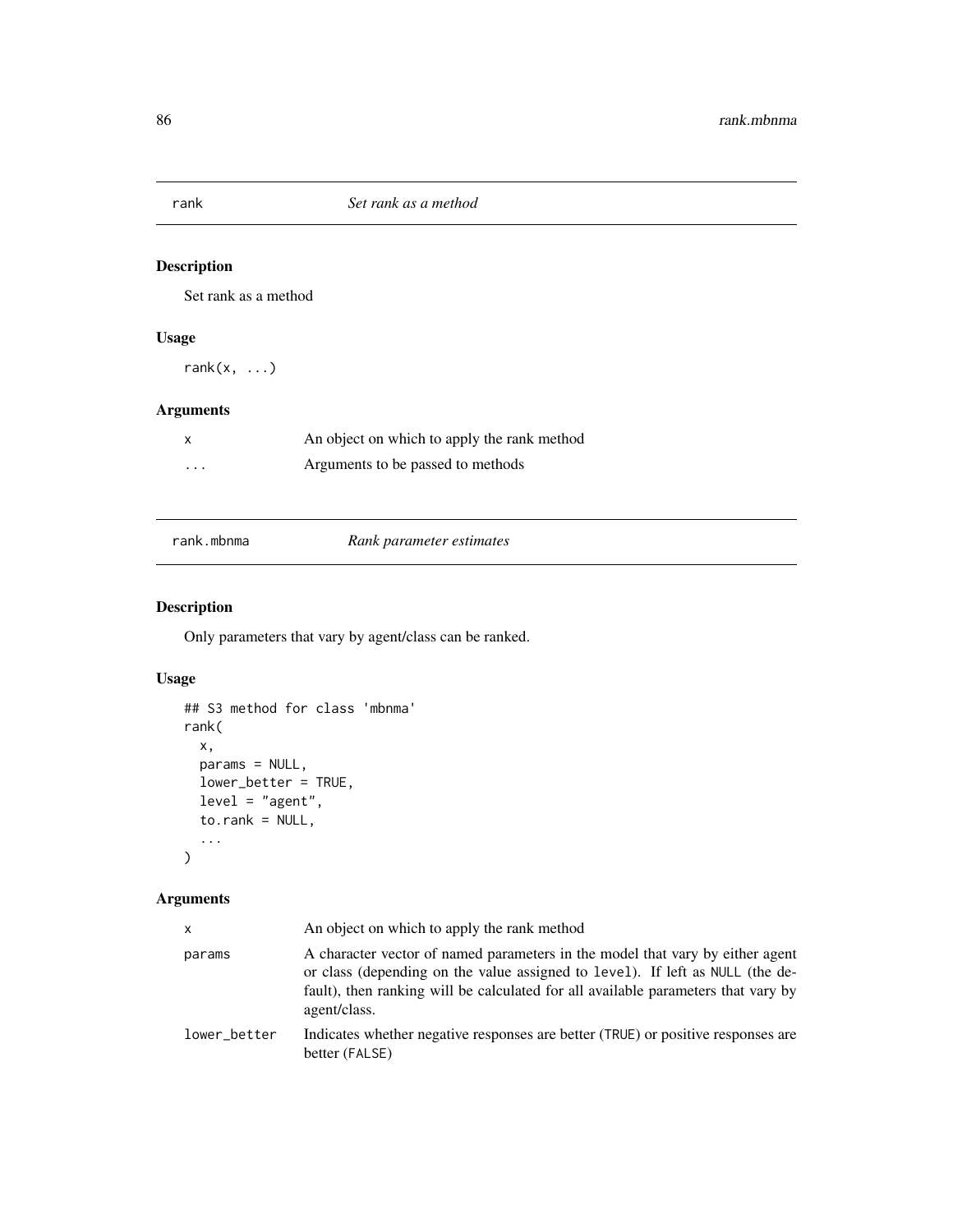#### rank.mbnma 87

| level    | Can be set to "agent" to rank across different agents or "class" to rank across<br>different classes.                                                                                                                                                                                                                    |
|----------|--------------------------------------------------------------------------------------------------------------------------------------------------------------------------------------------------------------------------------------------------------------------------------------------------------------------------|
| to.rank  | A numeric vector containing the codes for the agents/classes you wish to rank.<br>If left NULL then all agents/classes (depending on the value assigned to level)<br>in the model will be ranked. Included codes must be greater than 2 if placebo<br>has been modelled, since placebo cannot be included in the ranking |
| $\ddots$ | Arguments to be passed to methods                                                                                                                                                                                                                                                                                        |

#### Details

Ranking cannot currently be performed on non-parametric dose-response MBNMA

#### Value

An object of class("mbnma.rank") which is a list containing a summary data frame, a matrix of rankings for each MCMC iteration, a matrix of probabilities that each agent has a particular rank, and a matrix of cumulative ranking probabilities for each agent, for each parameter that has been ranked.

# Examples

summary(ranks)

```
# Using the triptans data
network <- mbnma.network(triptans)
# Rank selected agents from a log-linear dose-response MBNMA
loglin <- mbnma.run(network, fun=dloglin())
ranks <- rank(loglin, to.rank=c("zolmitriptan", "eletriptan", "sumatriptan"))
summary(ranks)
# Rank only ED50 parameters from an Emax dose-response MBNMA
emax <- mbnma.run(network, fun=demax(), method="random")
ranks <- rank(emax, params="ed50")
summary(ranks)
#### Ranking by class ####
# Generate some classes for the data
class.df <- triptans
class.df$class <- ifelse(class.df$agent=="placebo", "placebo", "active1")
class.df$class <- ifelse(class.df$agent=="eletriptan", "active2", class.df$class)
netclass <- mbnma.network(class.df)
emax <- mbnma.run(netclass, fun=demax(), method="random",
            class.effect=list("ed50"="common"))
# Rank by class, with negative responses being worse
ranks <- rank(emax, level="class", lower_better=FALSE)
print(ranks)
# Print and generate summary data frame for `mbnma.rank` object
```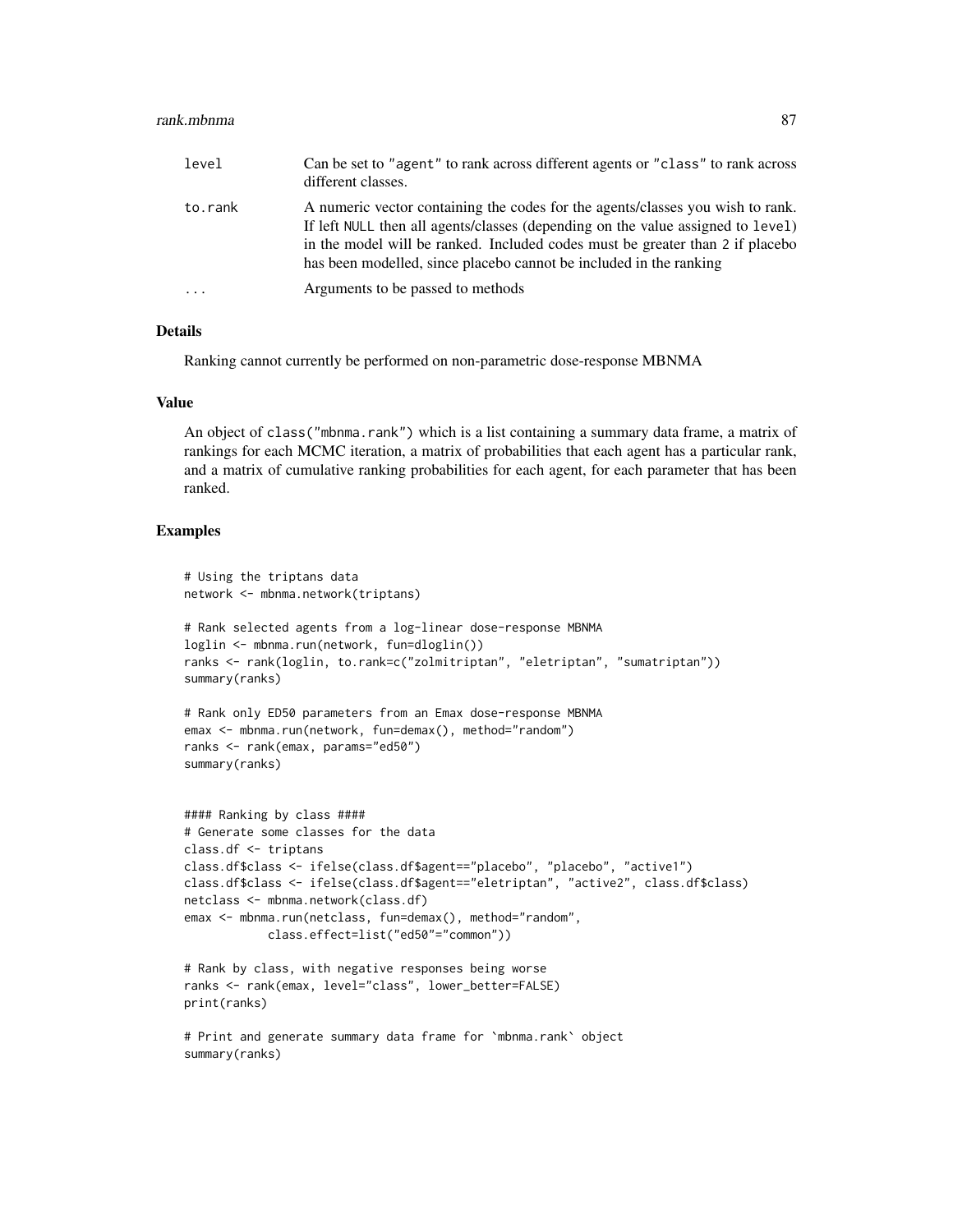```
print(ranks)
```

```
# Plot `mbnma.rank` object
plot(ranks)
```
rank.mbnma.predict *Rank predicted doses of different agents*

#### Description

Ranks predictions at different doses from best to worst.

#### Usage

```
## S3 method for class 'mbnma.predict'
rank(x, lower_better = TRUE, rank.doses = NULL, ...)
```
#### Arguments

| X            | An object on which to apply the rank method                                                                                                                                                                                                                                                                                                                                                                            |
|--------------|------------------------------------------------------------------------------------------------------------------------------------------------------------------------------------------------------------------------------------------------------------------------------------------------------------------------------------------------------------------------------------------------------------------------|
| lower_better | Indicates whether negative responses are better (TRUE) or positive responses are<br>better (FALSE)                                                                                                                                                                                                                                                                                                                     |
| rank.doses   | A list of numeric vectors. Each named element corresponds to an agent (as<br>named/coded in predict), and each number within the vector for that element<br>corresponds to the dose for that agent. Doses of agents specified in rank, doses<br>must be a subset of those for which responses have been predicted in predict.<br>If left as NULL (the default) then all doses of all agents in predict will be ranked. |
|              | Arguments to be passed to methods                                                                                                                                                                                                                                                                                                                                                                                      |

# Details

If predict contains multiple predictions at dose=0, then only the first of these will be included, to avoid duplicating rankings.

#### Value

An object of class("mbnma.rank") which is a list containing a summary data frame, a matrix of rankings for each MCMC iteration, and a matrix of probabilities that each agent has a particular rank, for each parameter that has been ranked.

<span id="page-87-0"></span>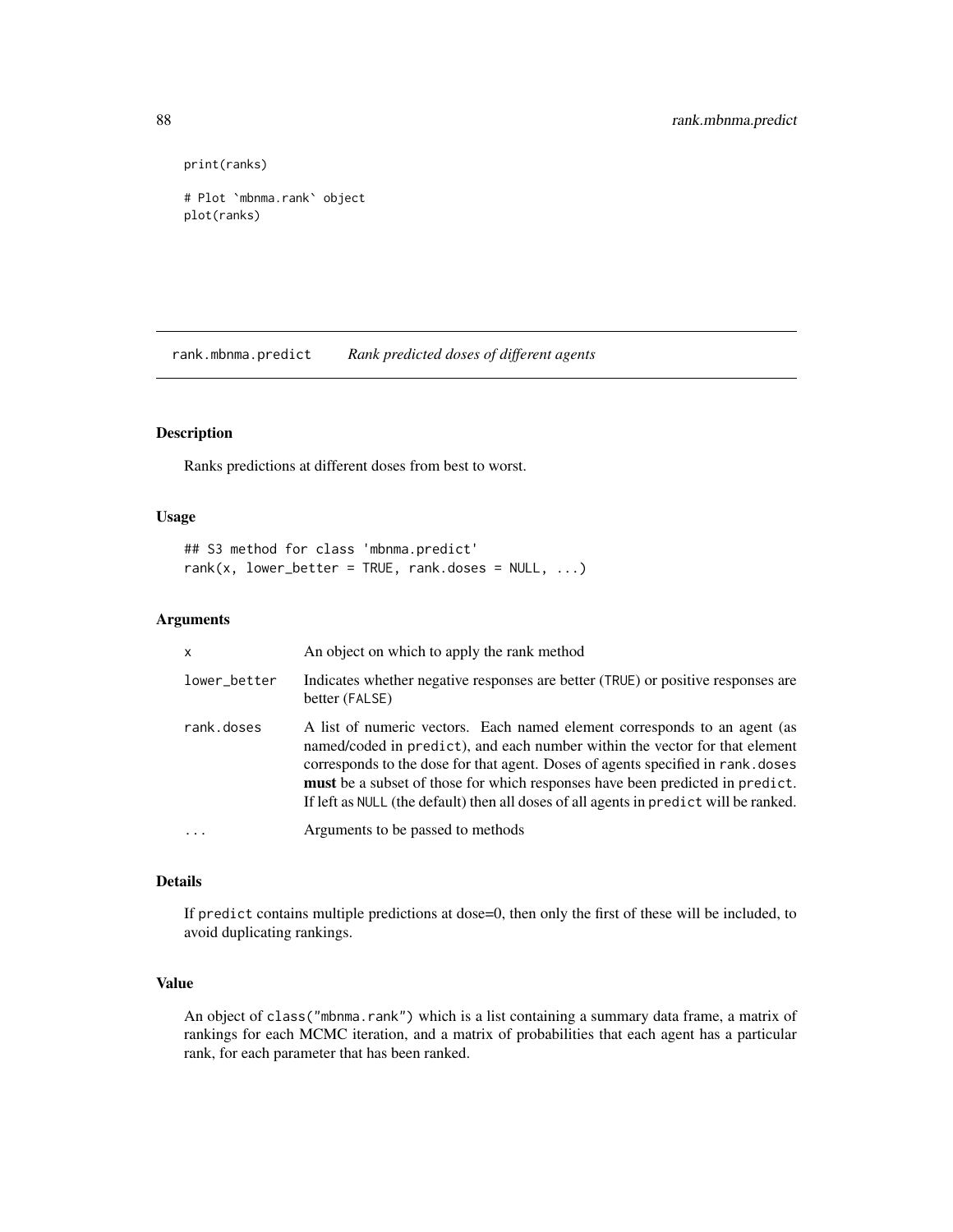# <span id="page-88-0"></span>rank.relative.array 89

#### Examples

```
# Using the triptans data
network <- mbnma.network(triptans)
# Rank all predictions from a log-linear dose-response MBNMA
loglin <- mbnma.run(network, fun=dloglin())
pred \leq predict(loglin, E0 = 0.5)
rank <- rank(pred)
summary(rank)
# Rank selected predictions from an Emax dose-response MBNMA
emax <- mbnma.run(network, fun=demax(), method="random")
doses \le list("eletriptan"=c(0,1,2,3), "rizatriptan"=c(0.5,1,2))
pred \leq predict(emax, E0 = "rbeta(n, shape1=1, shape2=5)",
            exact.doses=doses)
rank <- rank(pred,
            rank.doses=list("eletriptan"=c(0,2), "rizatriptan"=2))
# Print and generate summary data frame for `mbnma.rank` object
summary(rank)
print(rank)
# Plot `mbnma.rank` object
plot(rank)
```
rank.relative.array *Rank relative effects obtained between specific doses*

# Description

Ranks "relative.table" objects generated by get.relative().

#### Usage

```
## S3 method for class 'relative.array'
rank(x, lower_better = TRUE, ...)
```

|                      | An object on which to apply the rank method                                                        |
|----------------------|----------------------------------------------------------------------------------------------------|
| lower better         | Indicates whether negative responses are better (TRUE) or positive responses are<br>better (FALSE) |
| $\ddot{\phantom{0}}$ | Arguments to be passed to methods                                                                  |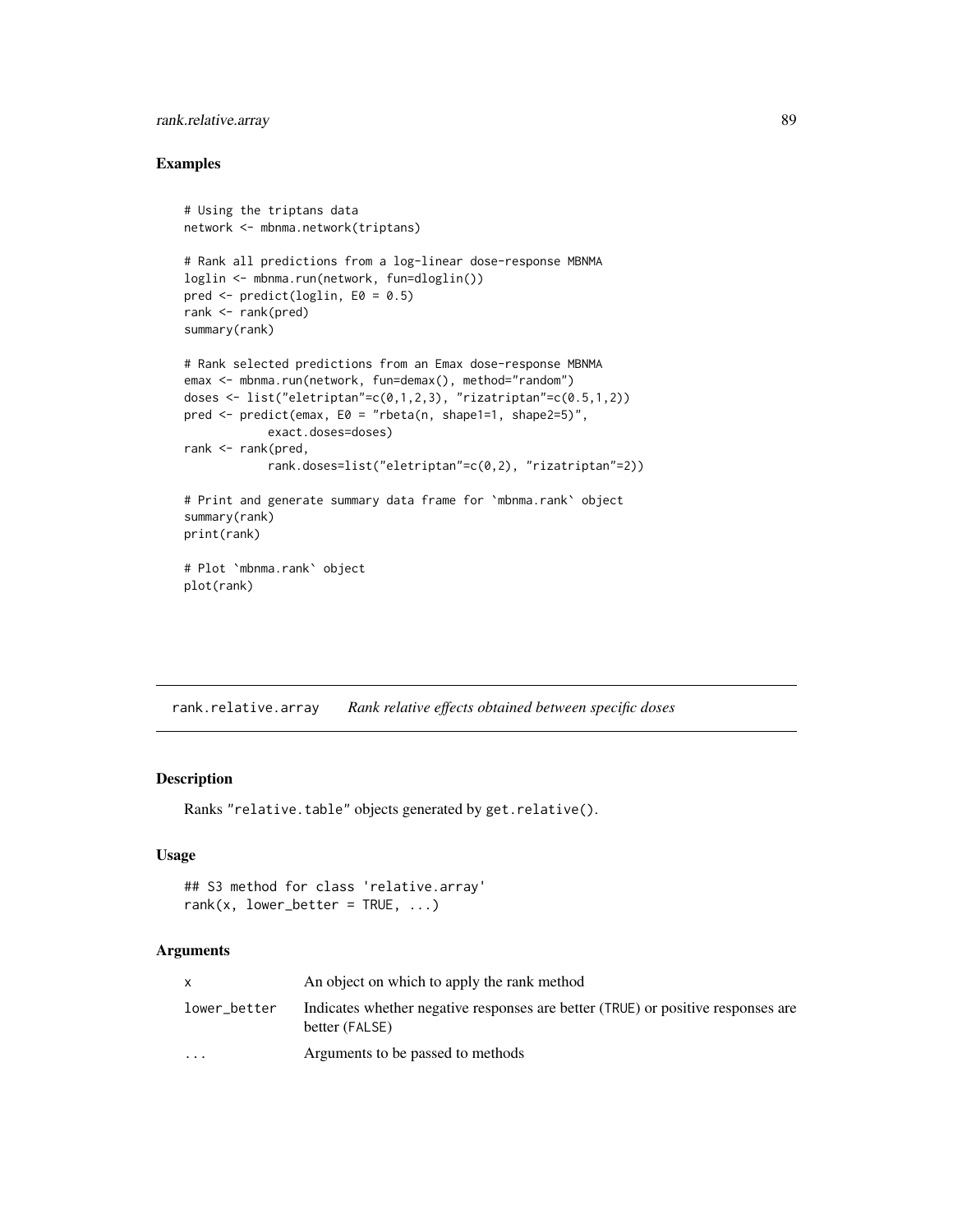#### Value

An object of class("mbnma.rank") which is a list containing a summary data frame, a matrix of rankings for each MCMC iteration, and a matrix of probabilities that each agent has a particular rank, for each parameter that has been ranked.

# Examples

```
# Using the triptans data
network <- mbnma.network(triptans)
# Rank selected predictions from an Emax dose-response MBNMA
emax <- mbnma.run(network, fun=demax(), method="random")
rels <- get.relative(emax)
rank <- rank(rels, lower_better=TRUE)
# Print and generate summary data frame for `mbnma.rank` object
summary(rank)
print(rank)
# Plot `mbnma.rank` object
plot(rank)
```

| recode.agent | Assigns agent or class variables numeric identifiers |  |
|--------------|------------------------------------------------------|--|
|              |                                                      |  |

#### Description

Assigns agent or class variables numeric identifiers

### Usage

```
recode.agent(data.ab, level = "agent")
```

| data.ab | A data frame of arm-level data in "long" format containing the columns:                                       |
|---------|---------------------------------------------------------------------------------------------------------------|
|         | • studyID Study identifiers                                                                                   |
|         | • dose Numeric data indicating the dose (must take positive values)                                           |
|         | • agent Agent identifiers (can be numeric, factor or character)                                               |
|         | • y Numeric data indicating the aggregate response for a continuous outcome.<br>Required for continuous data. |
|         | • se Numeric data indicating the standard error for a given observation. Re-<br>quired for continuous data.   |

<span id="page-89-0"></span>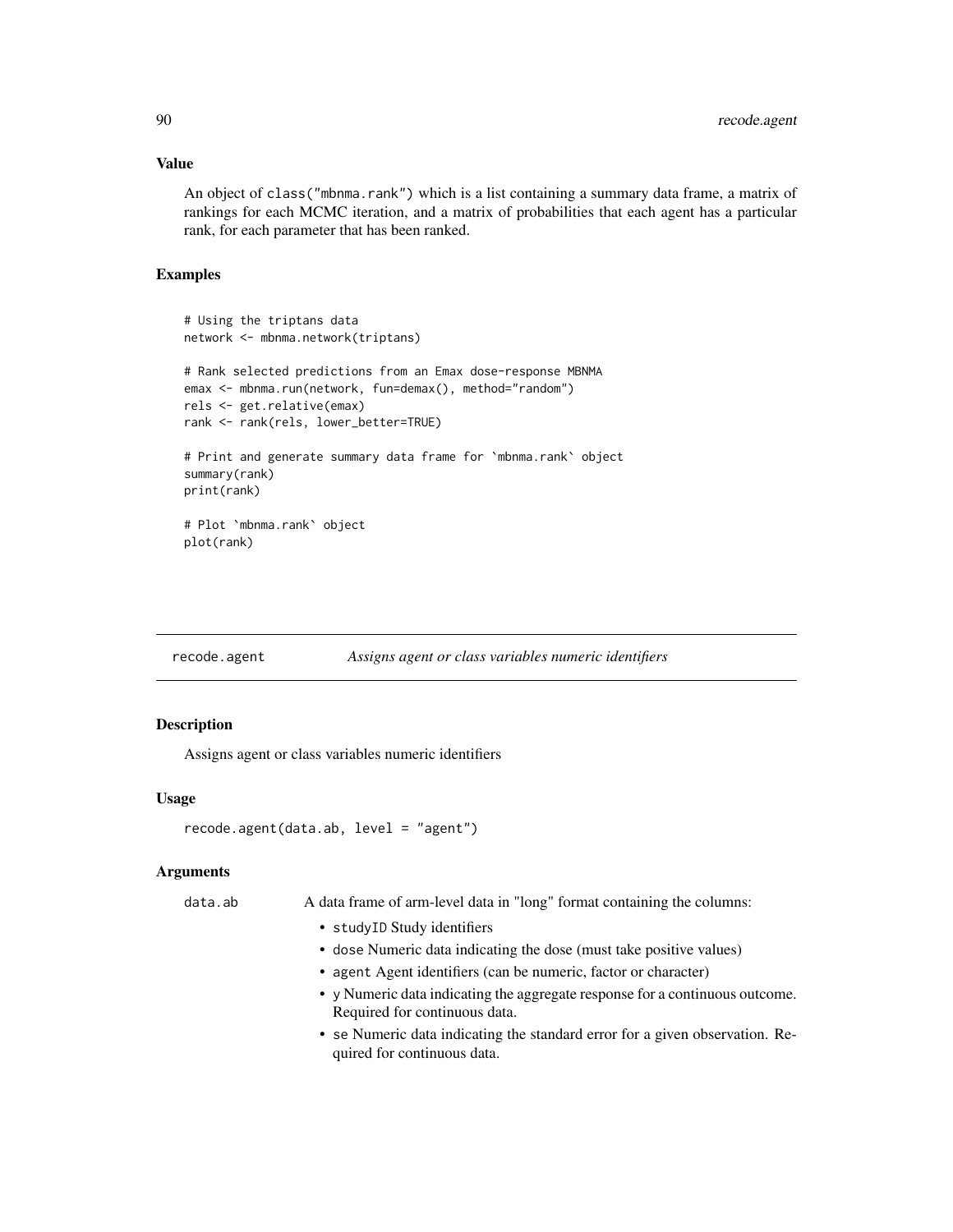<span id="page-90-1"></span>

|       | • r Numeric data indicating the number of responders within a study arm.<br>Required for binomial or poisson data.                                                       |
|-------|--------------------------------------------------------------------------------------------------------------------------------------------------------------------------|
|       | • n Numeric data indicating the total number of participants within a study<br>arm. Required for binomial data or when modelling Standardised Mean<br><b>Differences</b> |
|       | • E Numeric data indicating the total exposure time for participants within a<br>study arm. Required for poisson data.                                                   |
|       | • class An optional column indicating a particular class code. Agents with<br>the same identifier must also have the same class code.                                    |
| level | Can take either "agent" or "class"                                                                                                                                       |

#### Details

Also relabels the agent for any arms in which dose  $= 0$  to "Placebo $_0$ "

#### Value

A list containing a data frame with recoded agent/class identifiers and a character vector of original agent/class names

<span id="page-90-0"></span>ref.synth *Synthesise single arm dose = 0 / placebo studies to estimate E0*

# Description

Synthesises single arm studies to estimate E0. Used in predicting responses from a dose-response MBNMA.

#### Usage

```
ref.synth(
  data.ab,
 mbnma,
  synth = "fixed",n.iter = mbnma$BUGSoutput$n.iter,
  n.burnin = mbnma$BUGSoutput$n.burnin,
 n.thin = mbnma$BUGSoutput$n.thin,
 n.chains = mbnma$BUGSoutput$n.chains,
  ...
)
```
# **Arguments**

data.ab A data frame of arm-level data in "long" format containing the columns:

- studyID Study identifiers
- y Numeric data indicating the aggregate response for a continuous outcome. Required for continuous data.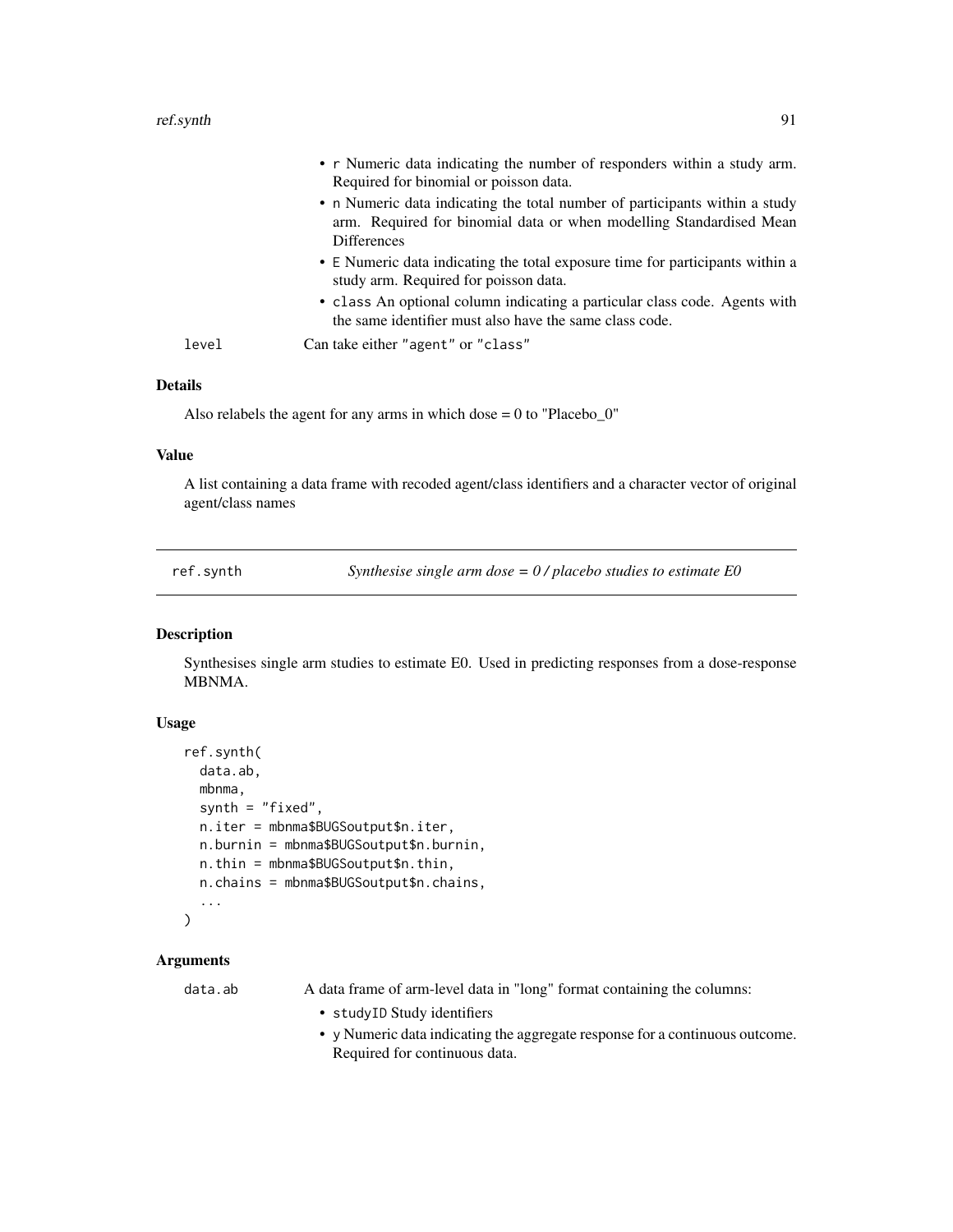<span id="page-91-0"></span>

|          | • se Numeric data indicating the standard error for a given observation. Re-<br>quired for continuous data.                                                                                                                                                                 |
|----------|-----------------------------------------------------------------------------------------------------------------------------------------------------------------------------------------------------------------------------------------------------------------------------|
|          | • r Numeric data indicating the number of responders within a study arm.<br>Required for binomial or poisson data.                                                                                                                                                          |
|          | • n Numeric data indicating the total number of participants within a study<br>arm. Required for binomial data                                                                                                                                                              |
|          | • E Numeric data indicating the total exposure time for participants within a<br>study arm. Required for poisson data.                                                                                                                                                      |
| mbnma    | An S3 object of class "mbnma" generated by running a dose-response MBNMA<br>model                                                                                                                                                                                           |
| synth    | A character object that can take the value "fixed" or "random" to specify the<br>the type of pooling to use for synthesis of E0 if a data frame has been provided<br>for it. Using "random" rather than "fixed" for synth will result in wider 95\%<br>CrI for predictions. |
| n.iter   | number of total iterations per chain (including burn in; default: 2000)                                                                                                                                                                                                     |
| n.burnin | length of burn in, i.e. number of iterations to discard at the beginning. Default<br>is n. iter/2, that is, discarding the first half of the simulations. If n.burnin is 0,<br>jags() will run 100 iterations for adaption.                                                 |
| n.thin   | thinning rate. Must be a positive integer. Set $n$ . thin $> 1$ to save memory<br>and computation time if n. iter is large. Default is max(1, floor(n. chains<br>* (n.iter-n.burnin) / 1000)) which will only thin if there are at least 2000<br>simulations.               |
| n.chains | number of Markov chains (default: 3)                                                                                                                                                                                                                                        |
| .        | Arguments to be sent to $R2jags::jags()$ for synthesis of the network reference<br>treatment effect (using ref.synth())                                                                                                                                                     |

# Details

data.ab can be a collection of studies that closely resemble the population of interest intended for the prediction, which could be different to those used to estimate the MBNMA model, and could include single arms of RCTs or observational studies. If other data is not available, the data used to estimate the MBNMA model can be used by selecting only the studies and arms that investigate  $dose = 0$  (placebo).

Defaults for n.iter, n.burnin, n.thin and n.chains are those used to estimate mbnma.

#### Value

A list of named elements corresponding to E0 and the between-study standard deviation for E0 if synth="random". Each element contains the full MCMC results from the synthesis.

# Examples

```
# Using the triptans data
network <- mbnma.network(triptans)
```
# Run an Emax dose-response MBNMA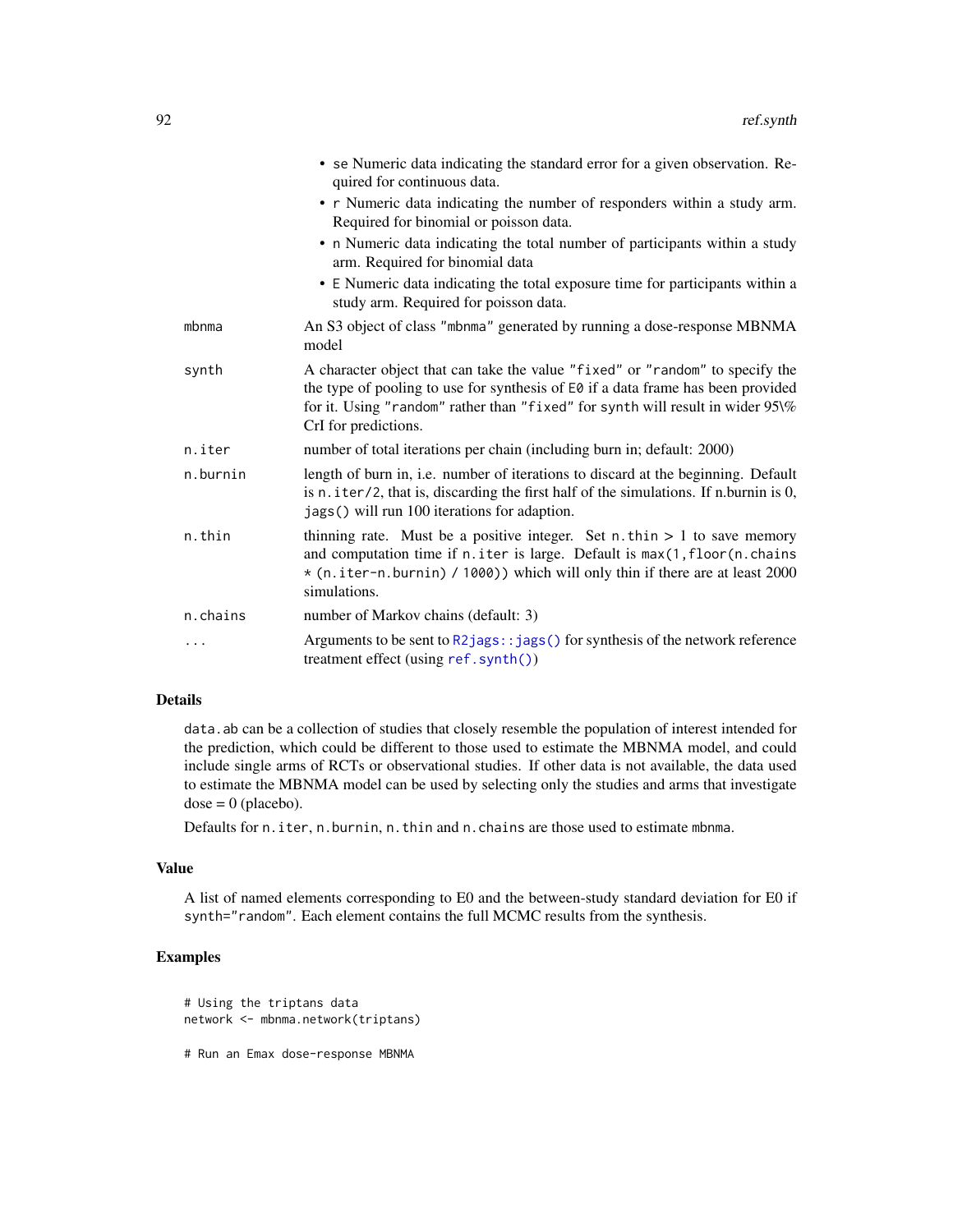#### <span id="page-92-0"></span>rescale.link 93

```
emax <- mbnma.run(network, fun=demax(), method="random")
# Data frame for synthesis can be taken from placebo arms
ref.df <- triptans[triptans$agent=="placebo",]
# Meta-analyse placebo studies using fixed treatment effects
E0 <- ref.synth(ref.df, emax, synth="fixed")
names(E0)
# Meta-analyse placebo studies using random treatment effects
E0 <- ref.synth(ref.df, emax, synth="random")
names(E0)
```
#### rescale.link *Rescale data depending on the link function provided*

# Description

Rescale data depending on the link function provided

## Usage

```
rescale.link(x, direction = "link", link = "logit")
```
# Arguments

| $\mathsf{x}$ | A numeric vector of data to be rescaled                                                                                                                                                                                                                                                                                                                                                                                                    |
|--------------|--------------------------------------------------------------------------------------------------------------------------------------------------------------------------------------------------------------------------------------------------------------------------------------------------------------------------------------------------------------------------------------------------------------------------------------------|
| direction    | Can take either "link" to convert data to a particular scale as defined by the<br>link function, or "natural" to return it to the natural scale.                                                                                                                                                                                                                                                                                           |
| link         | A string indicating the link function to use in the model. Can take any link<br>function defined within JAGS (e.g. "logit", "log", "probit", "cloglog"), be<br>assigned the value "identity" for an identity link function, or be assigned the<br>value "smd" for modelling Standardised Mean Differences using an identity link<br>function. If left as NULL the link function will be automatically assigned based<br>on the likelihood. |

# Value

A rescaled numeric vector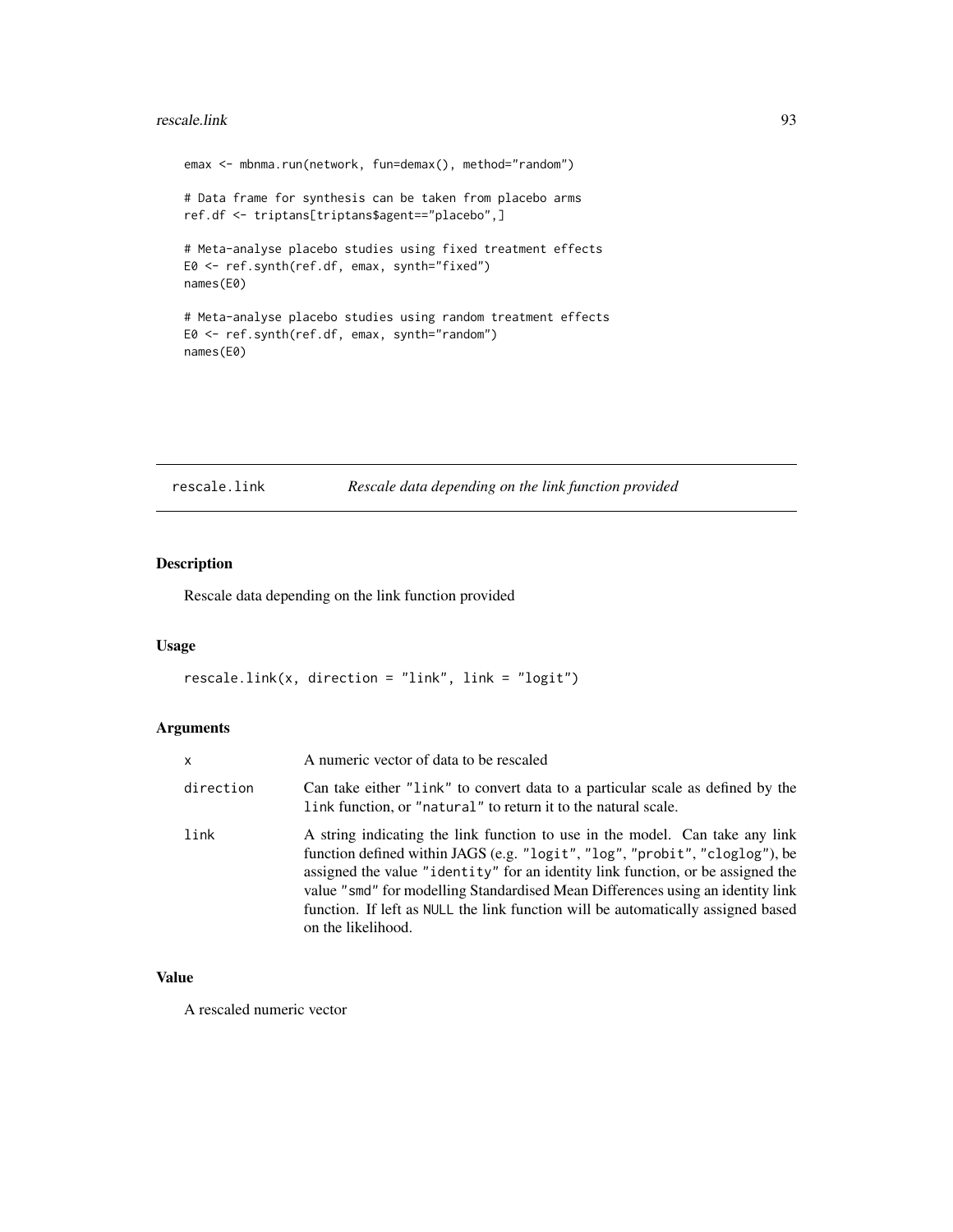## **Description**

A dataset from a systematic review examining the efficacy of different doses of SSRI antidepressant drugs and placebo (Furukawa et al. 2019). The response to treatment is defined as a 50% reduction in depressive symptoms after 8 weeks (4-12 week range) follow-up. The dataset includes 60 RCTs comparing 5 different SSRIs with placebo.

#### Usage

ssri

# Format

A data frame in long format (one row per arm and study), with 145 rows and 8 variables:

- studyID Study identifiers
- bias Risk of bias evaluated on 6 domains
- age Mean participant age
- weeks Duration of study follow-up
- agent Character data indicating the agent to which participants were randomised
- dose Numeric data indicating the dose to which participants were randomised in mg
- n Numeric data indicating the number of participants randomised
- r Numeric data indicating the number of participants who achieved >50% improvement in depression symptoms

#### References

Furukawa TA, Cipriani A, Cowen PJ, Leucht S, Egger M, Salanti G (2019). "Optimal dose of selective serotonin reuptake inhibitors, venlafaxine, and mirtazapine in major depression: a systematic review and dose-response meta-analysis." *Lancet Psychiatry*, 6, 601-609.

<span id="page-93-0"></span>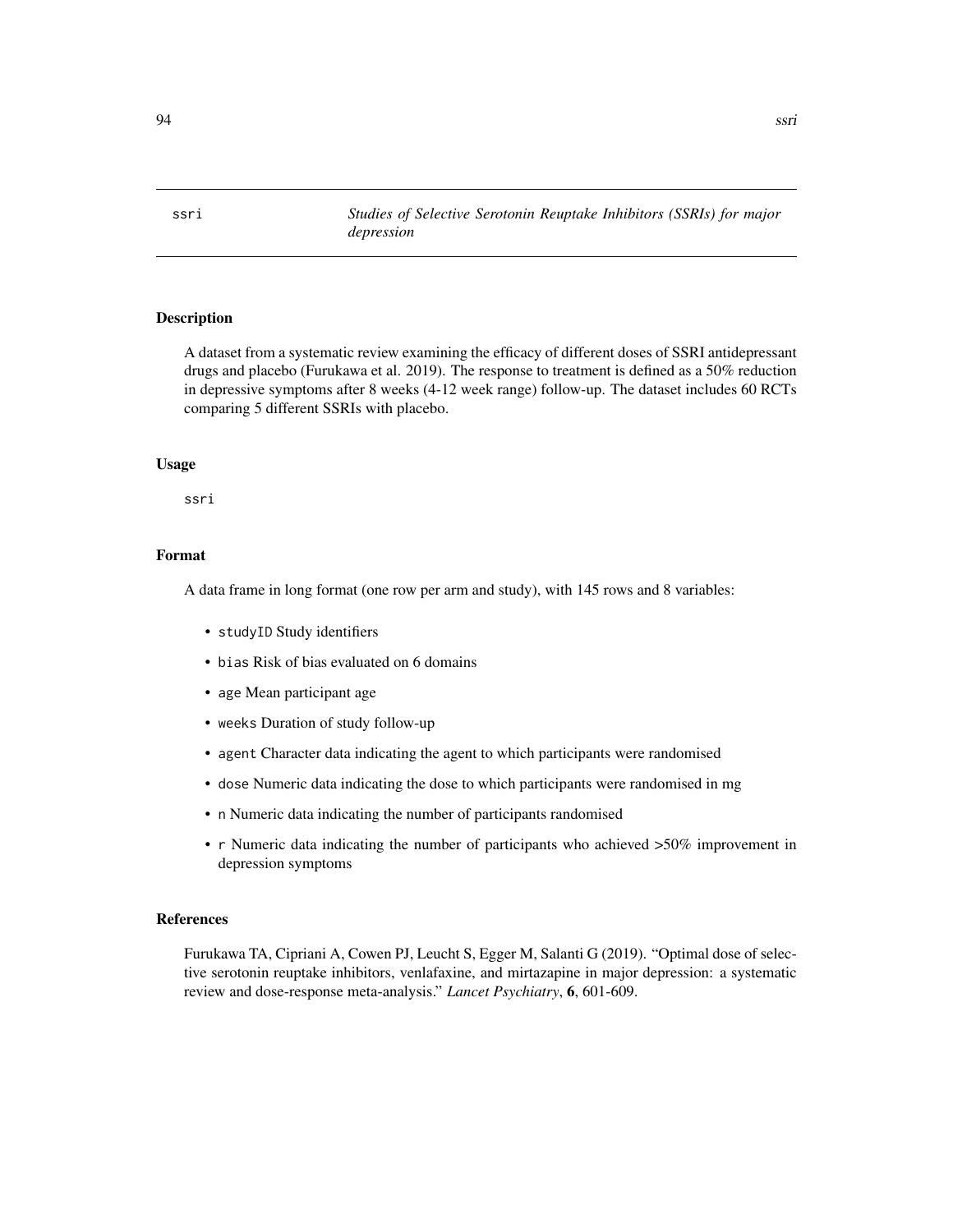<span id="page-94-0"></span>

# Description

Print summary of MBNMA results to the console

#### Usage

```
## S3 method for class 'mbnma'
summary(object, digits = 4, ...)
```
# Arguments

| object   | An S3 object of class "mbnma" generated by running a dose-response MBNMA<br>model |
|----------|-----------------------------------------------------------------------------------|
| digits   | The maximum number of digits for numeric columns                                  |
| $\cdots$ | additional arguments affecting the summary produced                               |

summary.mbnma.network *Print summary mbnma.network information to the console*

# Description

Print summary mbnma.network information to the console

# Usage

```
## S3 method for class 'mbnma.network'
summary(object, ...)
```

| object                  | An object of class mbnma.network.                 |
|-------------------------|---------------------------------------------------|
| $\cdot$ $\cdot$ $\cdot$ | further arguments passed to or from other methods |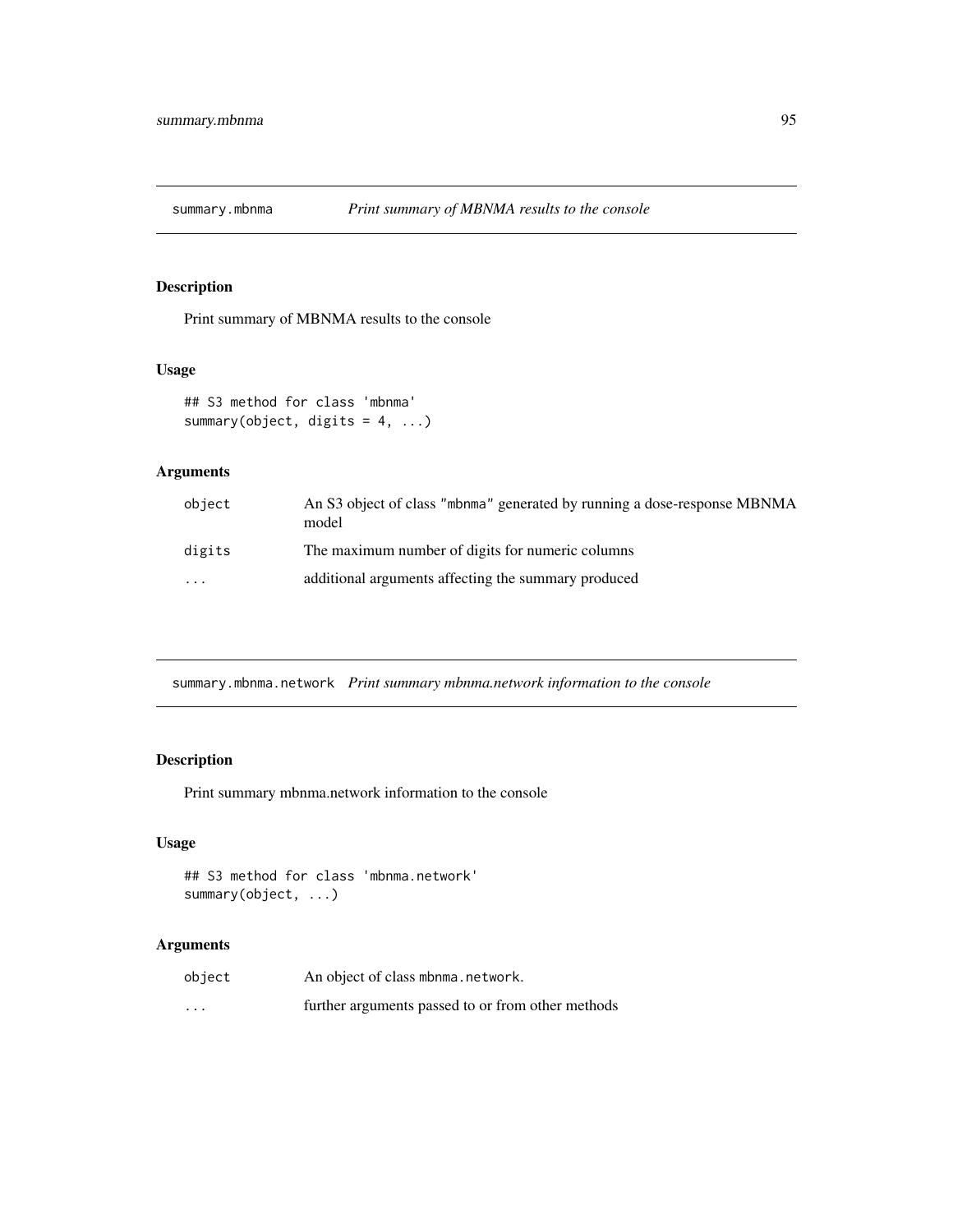<span id="page-95-0"></span>summary.mbnma.predict *Produces a summary data frame from an mbnma.predict object*

#### Description

Produces a summary data frame from an mbnma.predict object

# Usage

```
## S3 method for class 'mbnma.predict'
summary(object, ...)
```
#### Arguments

| object | An object of class("mbnma.predict)" generated by predict("mbnma") |
|--------|-------------------------------------------------------------------|
| .      | additional arguments affecting the summary produced.              |

#### Value

A data frame containing posterior summary statistics from predicted responses from a dose-response MBNMA model

summary.mbnma.rank *Generates summary data frames for an mbnma.rank object*

# Description

Generates summary data frames for an mbnma.rank object

#### Usage

## S3 method for class 'mbnma.rank' summary(object, ...)

# Arguments

| object | An object of class ("mbnma.rank") generated by rank.mbnma() |
|--------|-------------------------------------------------------------|
| .      | additional arguments affecting the summary produced         |

#### Value

A list in which each element represents a parameter that has been ranked in mbnma.rank and contains a data frame of summary ranking results.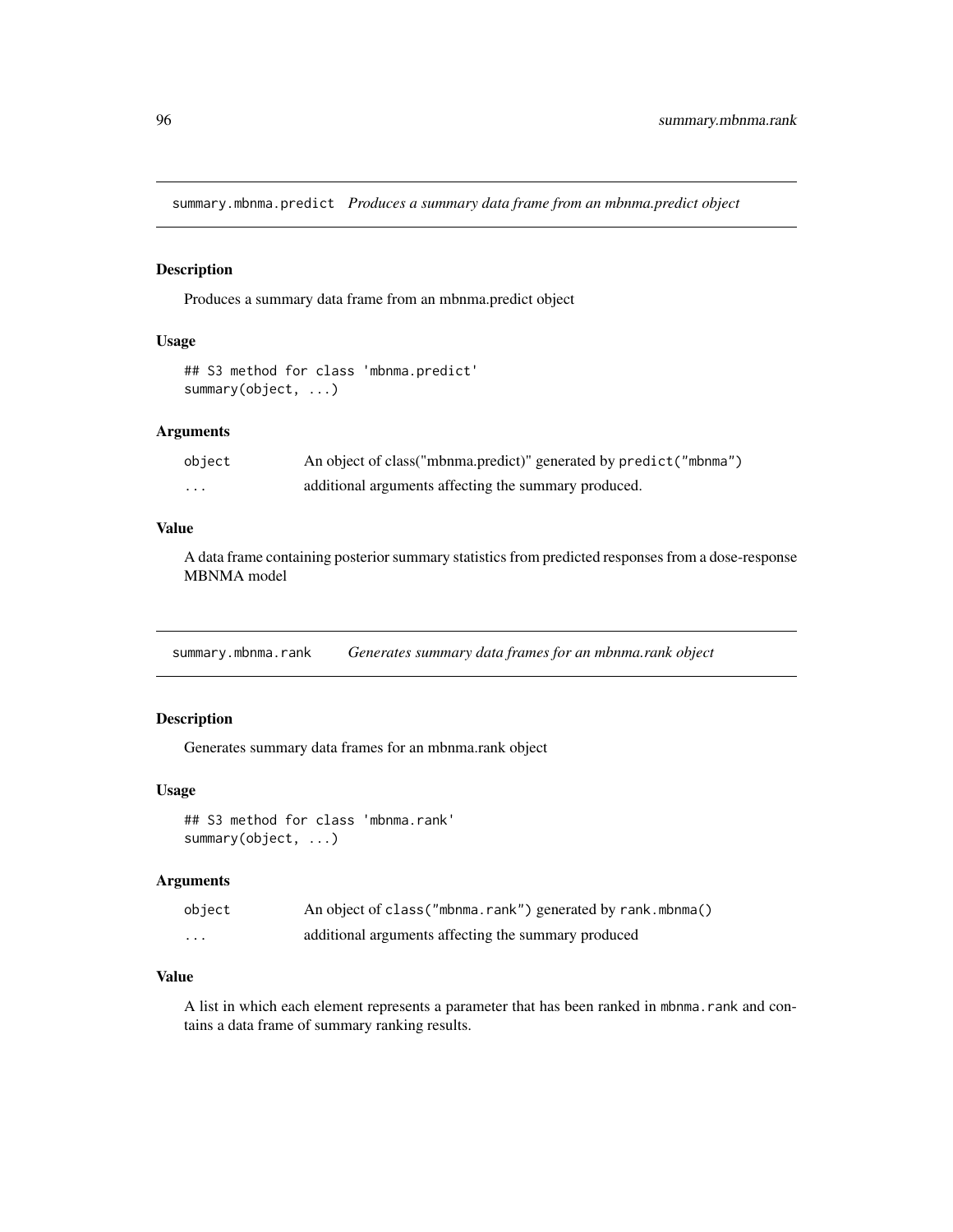<span id="page-96-0"></span>summary.nma.nodesplit *Generates a summary data frame for nma.nodesplit objects*

# Description

Generates a summary data frame for nma.nodesplit objects

# Usage

```
## S3 method for class 'nma.nodesplit'
summary(object, ...)
```
# Arguments

| object                  | An object of class ("nma.nodesplit")              |
|-------------------------|---------------------------------------------------|
| $\cdot$ $\cdot$ $\cdot$ | further arguments passed to or from other methods |

| summary.nodesplit | Generates a summary data frame for nodesplit objects |  |
|-------------------|------------------------------------------------------|--|
|                   |                                                      |  |

# Description

Generates a summary data frame for nodesplit objects

# Usage

```
## S3 method for class 'nodesplit'
summary(object, ...)
```

| object   | An object of class ("nodesplit")                  |
|----------|---------------------------------------------------|
| $\cdots$ | further arguments passed to or from other methods |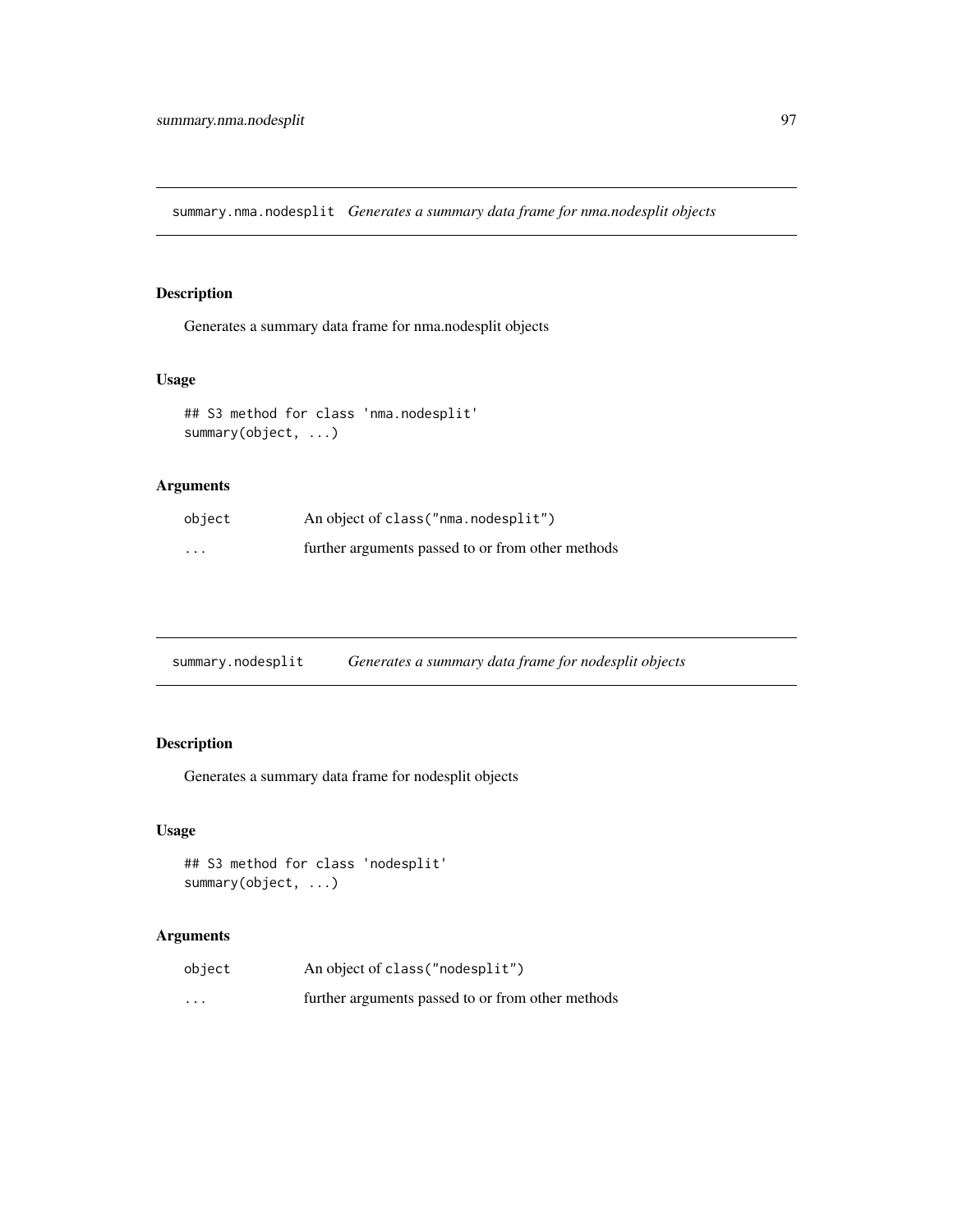#### <span id="page-97-0"></span>Description

A dataset from a systematic review of interventions for pain relief in migraine (Thorlund et al. 2014). The outcome is binary, and represents (as aggregate data) the proportion of participants who were headache-free at 2 hours. Data are from patients who had had at least one migraine attack, who were not lost to follow-up, and who did not violate the trial protocol. The dataset includes 70 Randomised-Controlled Trials (RCTs), comparing 7 triptans with placebo. Doses are standardised as relative to a "common" dose, and in total there are 23 different treatments (combination of dose and agent).

#### Usage

triptans

#### Format

A data frame in long format (one row per arm and study), with with 181 rows and 6 variables:

- studyID Study identifiers
- AuthorYear The author and year published of the study
- n Numeric data indicating the number of participants in a study arm
- r Numeric data indicating the number of responders (headache free at 2 hours) in a study arm
- dose Numeric data indicating the standardised dose received
- agent Factor data indicating the agent to which participants were randomised

#### Source

There are no references for Rd macro \insertAllCites on this help page.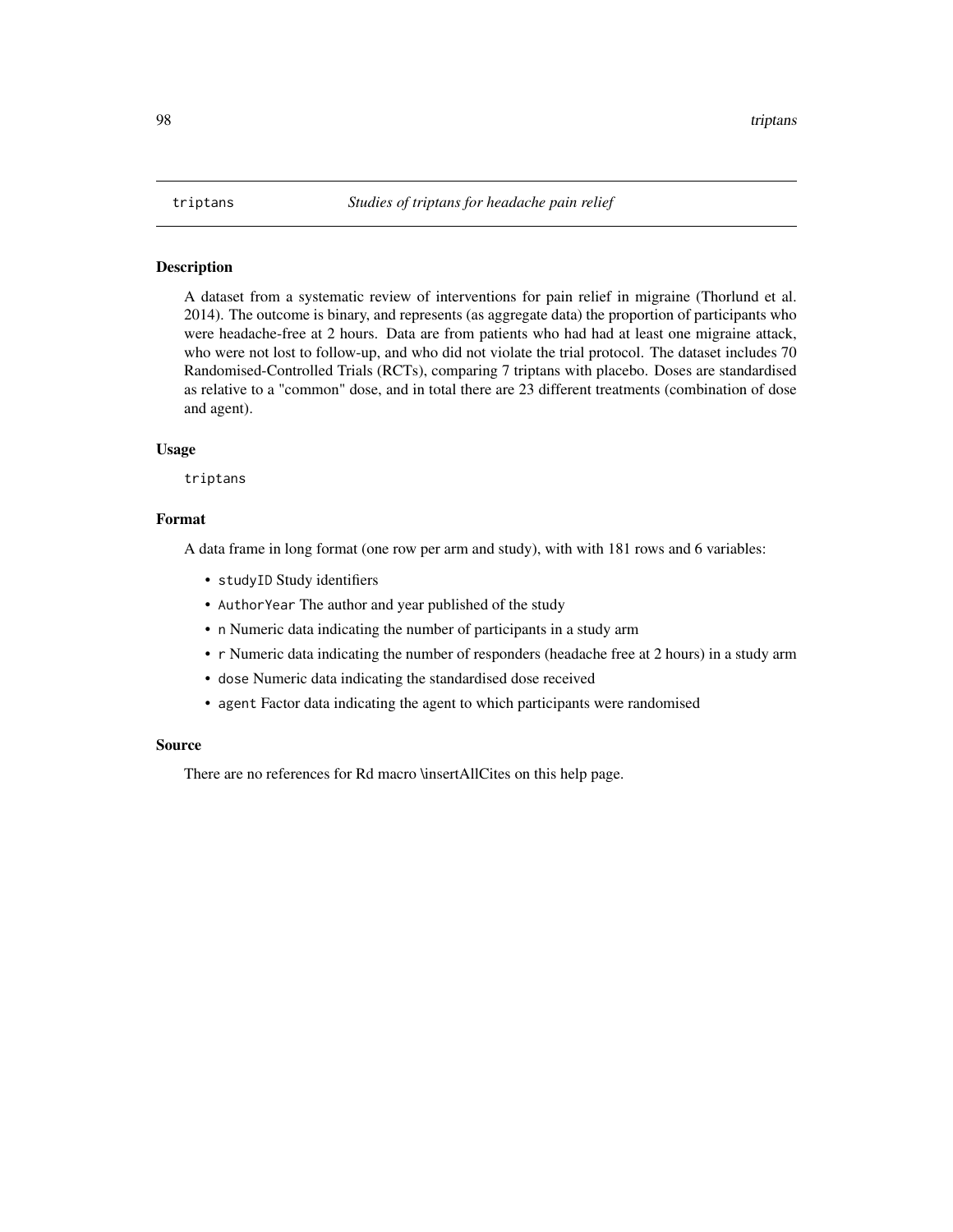# Index

∗ datasets alog\_pcfb, [5](#page-4-0) gout, [31](#page-30-0) osteopain, [64](#page-63-0) psoriasis100, [83](#page-82-0) psoriasis75, [84](#page-83-0) psoriasis90, [85](#page-84-0) ssri, [94](#page-93-0) triptans, [98](#page-97-0) add\_index, [3](#page-2-0) alog\_pcfb, [5](#page-4-0) changepd, [6](#page-5-0) check.network, [7](#page-6-0) cumrank, [7](#page-6-0) demax, [8](#page-7-0) devdev, [9](#page-8-0) devplot, [10](#page-9-0) dexp, [12](#page-11-0) dfpoly, [13](#page-12-0) dloglin, [15](#page-14-0) dmulti, [16](#page-15-0) dnonparam, [17](#page-16-0) dpoly, [17](#page-16-0) DR.comparisons, [19](#page-18-0) drop.comp, [20](#page-19-0) drop.disconnected, [20](#page-19-0) dspline, [21](#page-20-0) duser, [23](#page-22-0) fitplot, [24](#page-23-0) gen.parameters.to.save, [25](#page-24-0)

```
genspline, 26
get.prior, 27
get.relative, 28
getjagsdata, 29
ggplot2::ggplot(), 48, 63, 75
gout, 31
```
igraph, *[32](#page-31-0)*, *[70](#page-69-0)* inconsistency.loops, [32](#page-31-0) layout\_, *[69](#page-68-0)* mbnma.comparisons, [33](#page-32-0) mbnma.emax, [34](#page-33-0) mbnma.emax.hill, [37](#page-36-0) mbnma.exponential, [41](#page-40-0) mbnma.linear, [44](#page-43-0) mbnma.network *(*plot.mbnma.network*)*, [68](#page-67-0) mbnma.nodesplit, *[30](#page-29-0)*, [47](#page-46-0) mbnma.run, [50](#page-49-0) mbnma.update, [57](#page-56-0) mbnma.validate.data, [58](#page-57-0) mbnma.write, [60](#page-59-0) nma.nodesplit, [62](#page-61-0) nma.run *(*plot.nma*)*, [74](#page-73-0) osteopain, [64](#page-63-0) pDcalc, [65](#page-64-0) plot.mbnma, [67](#page-66-0) plot.mbnma.network, [68](#page-67-0) plot.mbnma.predict, [71](#page-70-0) plot.mbnma.rank, [73](#page-72-0) plot.nma, [74](#page-73-0) plot.nma.nodesplit *(*nma.nodesplit*)*, [62](#page-61-0) plot.nodesplit *(*mbnma.nodesplit*)*, [47](#page-46-0) predict.mbnma, [77](#page-76-0) print.mbnma.network, [80](#page-79-0) print.mbnma.predict, [80](#page-79-0) print.mbnma.rank, [81](#page-80-0) print.nma.nodesplit, [81](#page-80-0) print.nodesplit, [82](#page-81-0) print.relative.array, [82](#page-81-0) psoriasis100, [83](#page-82-0) psoriasis75, [84](#page-83-0) psoriasis90, [85](#page-84-0)